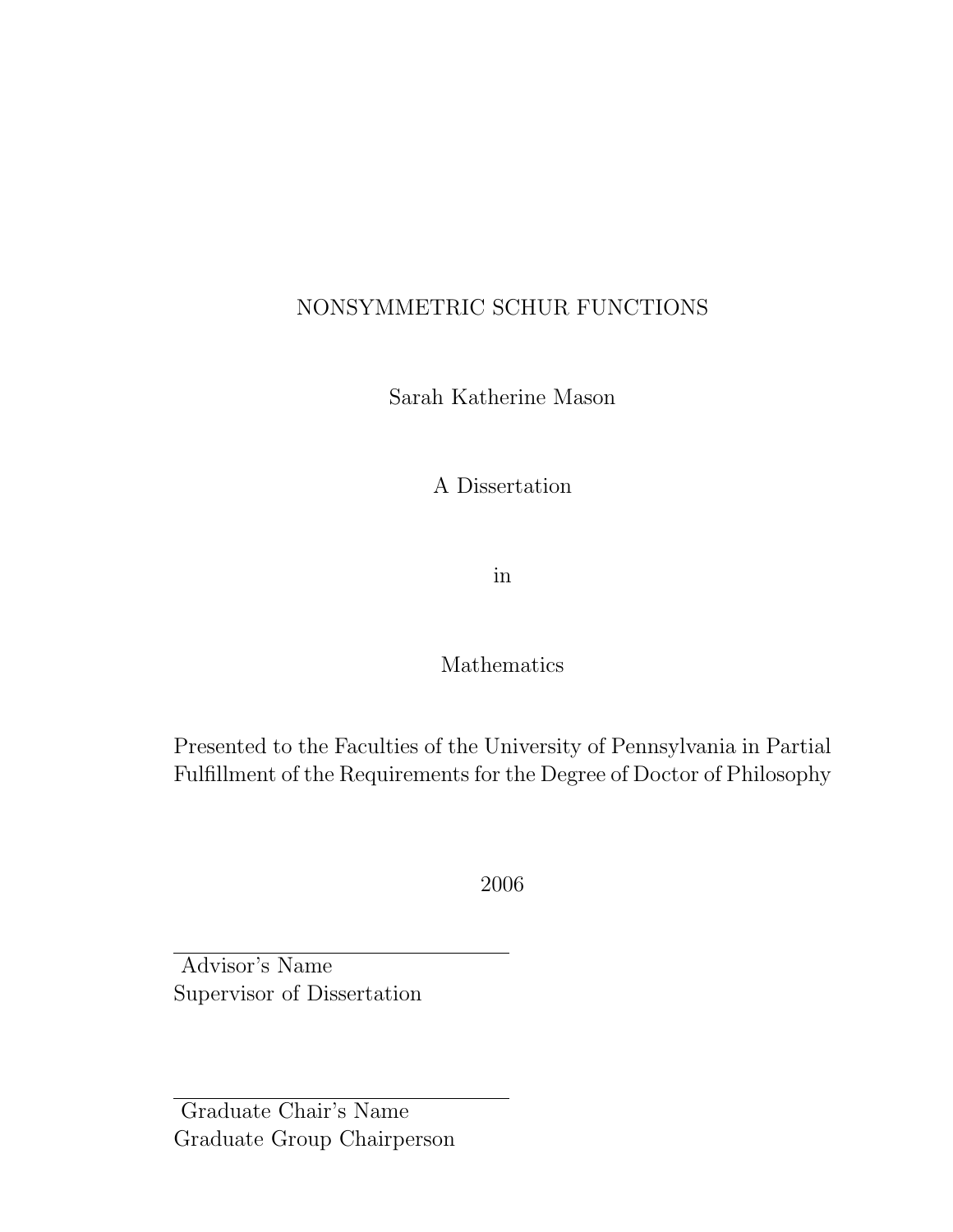# Acknowledgments

My advisor, James Haglund, is everything an advisor should be. He has mastered the art of being available and encouraging while gradually pushing me toward mathematical independence. I am thankful for all his advice about jobs, publications, conferences, and much more.

I am grateful for the friendly and encouraging environment at Penn. Dennis DeTurck, Ron Donagi, Herman Gluck, Steve Shatz, and Herb Wilf are among the many wonderfully positive influences. The office staff (Paula Airey, Janet Burns, Monica Pallanti, and Robin Toney) do an amazing job and are always so much fun!

My officemates Christine Devena, Jimmy Dillies, and Bill Semus kept me smiling during my first few years. Asher Auel, Scott Corry, and Sukhendu Mehrotra have been incredibly patient with my mood swings and stress.

I would not have gone to graduate school if not for Jason Cantarella's encouragement and support. Bruce Sagan has inspired me to explore new areas of research. I am grateful to the Penn Club Swim Team for providing a wonderful avenue for my favorite form of stress release.

My parents taught me to never give up on my dreams. I want to thank my whole family and my best friend Shelene Hurst for their belief in me and for helping me to remain focused on the big picture. Jason Parsley has been my rock during a tumultous time. I am eternally grateful for all of his patience, love, support, advice, stability, and encouragement. I couldn't have done this without him by my side!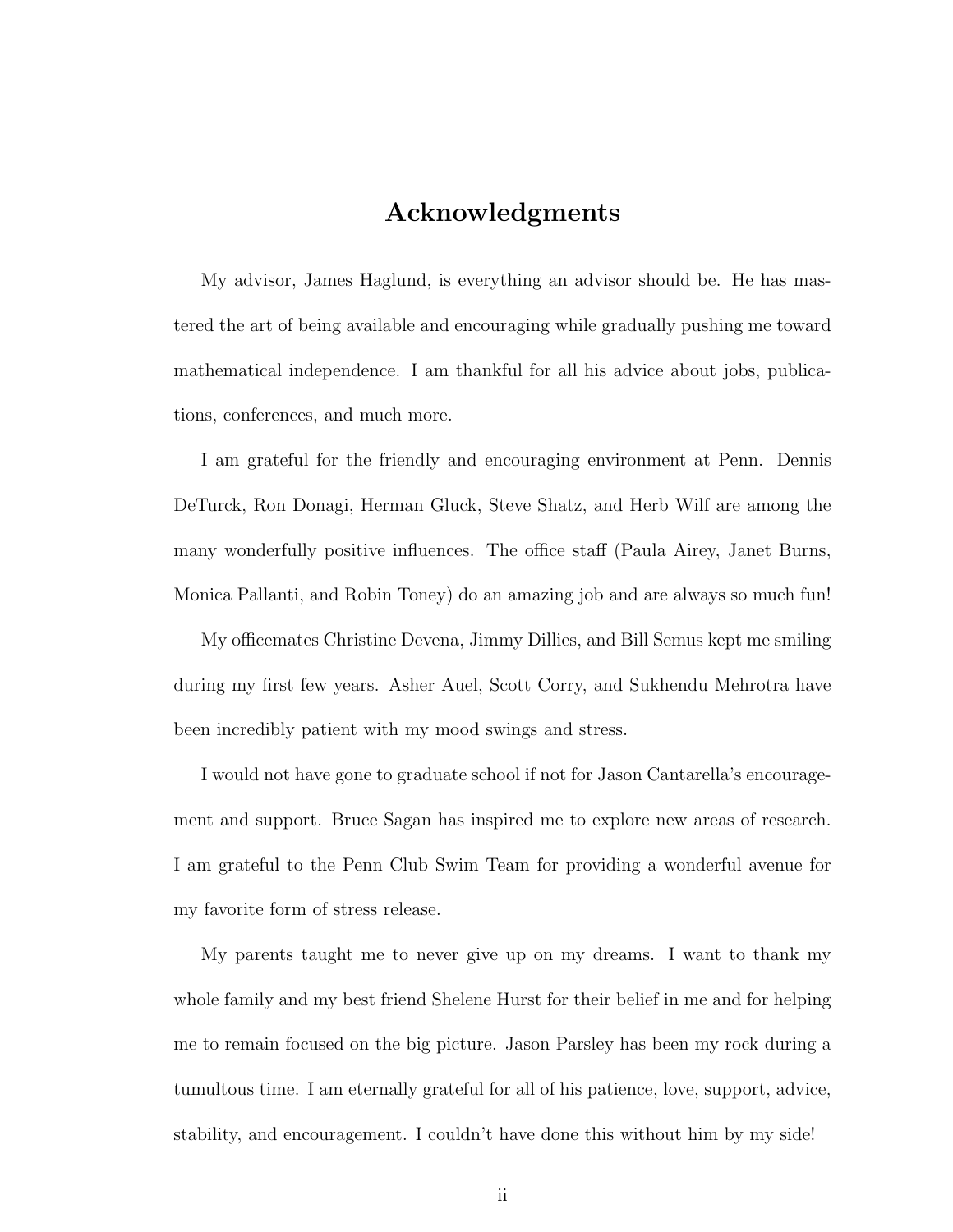#### ABSTRACT

#### NONSYMMETRIC SCHUR FUNCTIONS

Sarah Katherine Mason

James Haglund, Advisor

We exhibit a weight-preserving bijection between semi-standard Young tableaux and skyline augmented fillings to give the first combinatorial proof that  $s_{\lambda}(x) =$  $\sum_{\gamma} NS_{\gamma}(x)$ . The bijection involves an insertion procedure reminiscent of Schensted insertion, which leads us to an analogue of the Robinson-Schensted-Knuth Algorithm. A partial ordering on the set of composition of  $n$  into infinitely many parts is used to prove that the nonsymmetric Schur functions are a basis for all polynomials. The poset given by this ordering is isomorphic to the poset  $L(n, m - 1)$  of partitions which fit inside an  $m \times n - 1$  rectangle. We also describe a non-recursive combinatorial interpretation of the standard bases of Lascoux and Schützenberger. This construction provides a simple method to determine the right key of a semistandard Young tableau.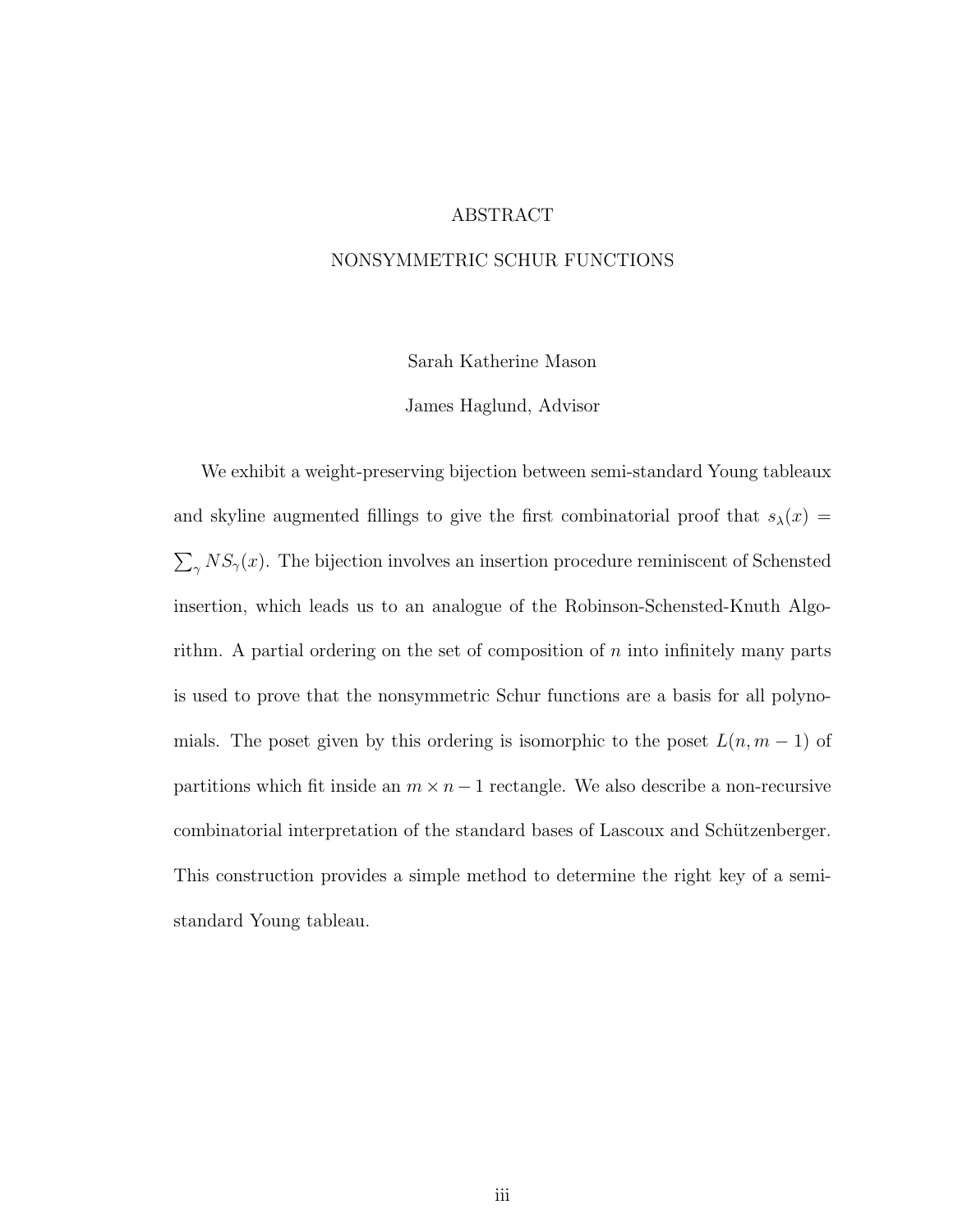# **Contents**

| $\mathbf 1$ |     |       | <b>Introduction and Background</b>                                              | $\mathbf{1}$   |  |  |  |  |
|-------------|-----|-------|---------------------------------------------------------------------------------|----------------|--|--|--|--|
|             | 1.1 |       |                                                                                 | $\sqrt{2}$     |  |  |  |  |
|             |     | 1.1.1 | Monomial symmetric functions                                                    | $\overline{2}$ |  |  |  |  |
|             |     | 1.1.2 | Other symmetric function bases                                                  | $\overline{4}$ |  |  |  |  |
| 1.2         |     |       |                                                                                 |                |  |  |  |  |
|             |     | 1.2.1 |                                                                                 | 8              |  |  |  |  |
|             |     | 1.2.2 | The Robinson-Schensted-Knuth Algorithm                                          | 10             |  |  |  |  |
|             | 1.3 |       |                                                                                 | 12             |  |  |  |  |
|             |     | 1.3.1 |                                                                                 | 12             |  |  |  |  |
|             |     | 1.3.2 | Connections to representation theory $\dots \dots \dots \dots$                  | 15             |  |  |  |  |
|             |     | 1.3.3 | The Cohomology of the Grassmannian                                              | 17             |  |  |  |  |
|             | 1.4 |       |                                                                                 | 18             |  |  |  |  |
|             |     | 1.4.1 | Combinatorial description of Macdonald polynomials                              | 18             |  |  |  |  |
|             |     | 1.4.2 |                                                                                 | 21             |  |  |  |  |
|             |     | 1.4.3 | Nonsymmetric Macdonald polynomials $\hfill\ldots\ldots\ldots\ldots\ldots\ldots$ | $22\,$         |  |  |  |  |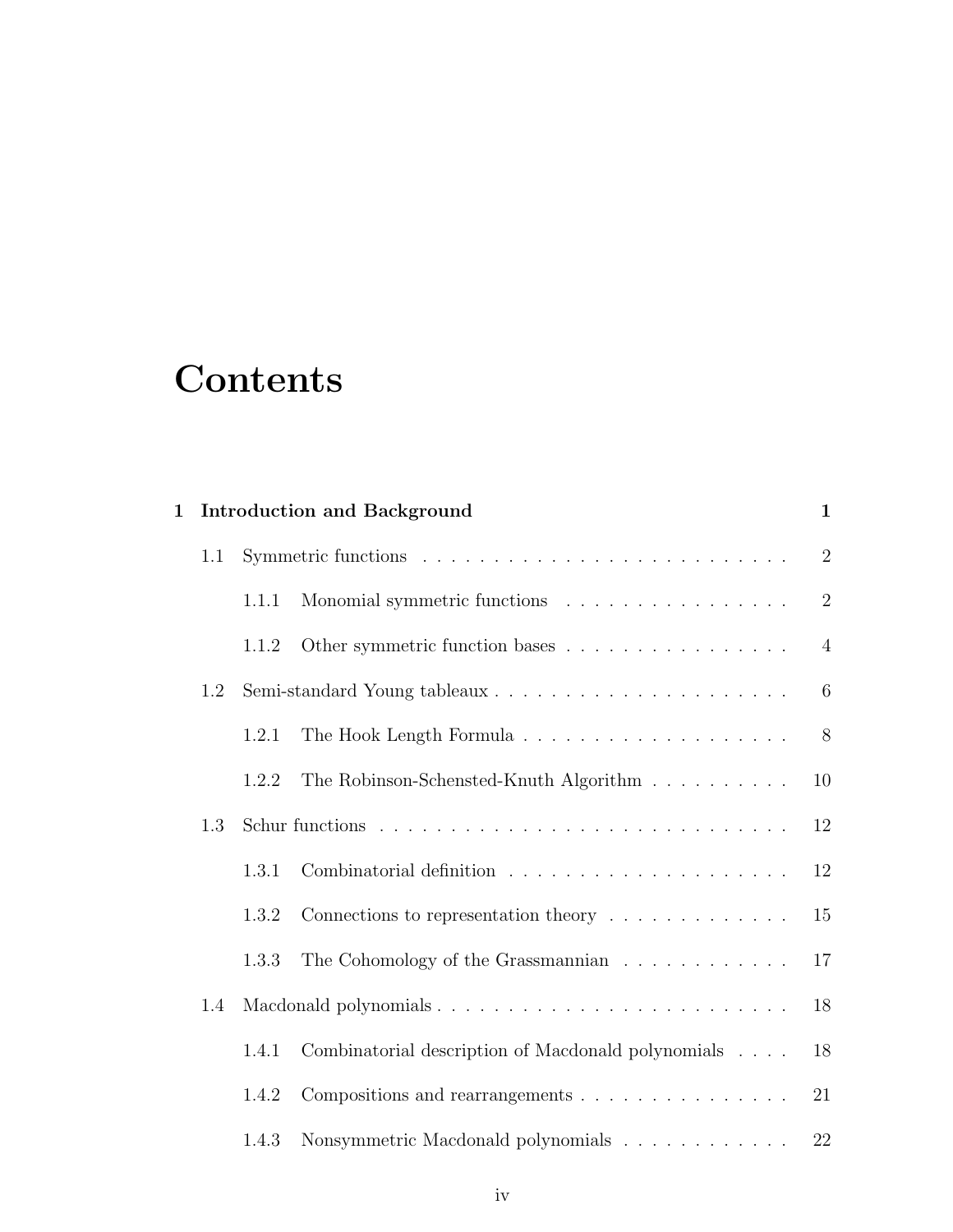| $\bf{2}$ |     |       | Combinatorial description of nonsymmetric Schur functions                 | 28 |
|----------|-----|-------|---------------------------------------------------------------------------|----|
|          | 2.1 |       |                                                                           | 29 |
|          | 2.2 |       |                                                                           | 33 |
|          | 2.3 |       |                                                                           | 36 |
|          |     | 2.3.1 | Connection to the poset $L(n, m)$                                         | 36 |
| 3        |     |       | The bijection between SSYT and SAF                                        | 41 |
|          | 3.1 |       |                                                                           | 42 |
|          |     | 3.1.1 | The map $f$ from $SSYT$ 's to $SAF$ 's                                    | 42 |
|          |     | 3.1.2 |                                                                           | 47 |
|          | 3.2 |       |                                                                           | 51 |
|          |     | 3.2.1 | An analogue of Schensted insertion $\ldots \ldots \ldots \ldots \ldots$   | 51 |
|          |     | 3.2.2 | The bijection $\Psi$ between SSYT and SAF                                 | 61 |
| 4        |     |       | Applications of the bijection                                             | 77 |
|          | 4.1 |       | An analogue of the Robinson-Schensted-Knuth Algorithm                     | 77 |
|          |     | 4.1.1 | A map from N-matrices to pairs of SAF                                     | 78 |
|          |     | 4.1.2 | The inverse map $\ldots \ldots \ldots \ldots \ldots \ldots \ldots \ldots$ | 82 |
|          | 4.2 |       | Standard Bases for Schubert polynomials                                   | 83 |
|          |     | 4.2.1 |                                                                           | 84 |
|          |     | 4.2.2 |                                                                           | 87 |
|          |     | 4.2.3 | A non-inductive construction of the standard bases $\dots$ .              | 89 |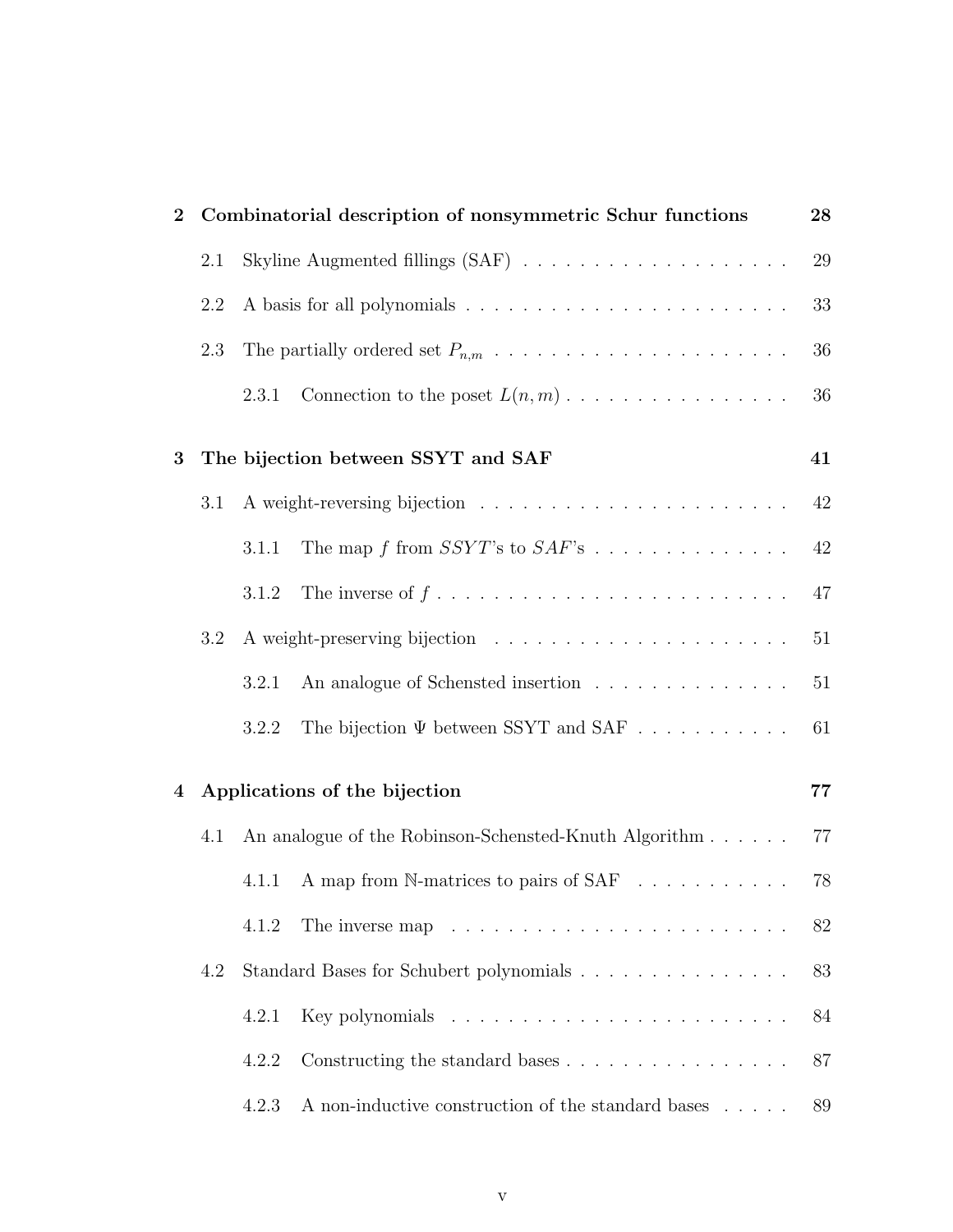|  | 5 Symmetries and Kotska numbers                    | 102 |
|--|----------------------------------------------------|-----|
|  | 5.1 Symmetries of nonsymmetric Schur functions 102 |     |
|  |                                                    |     |
|  | 6 Conclusion                                       | 113 |
|  | A Tables of nonsymmetric Schur functions           | 115 |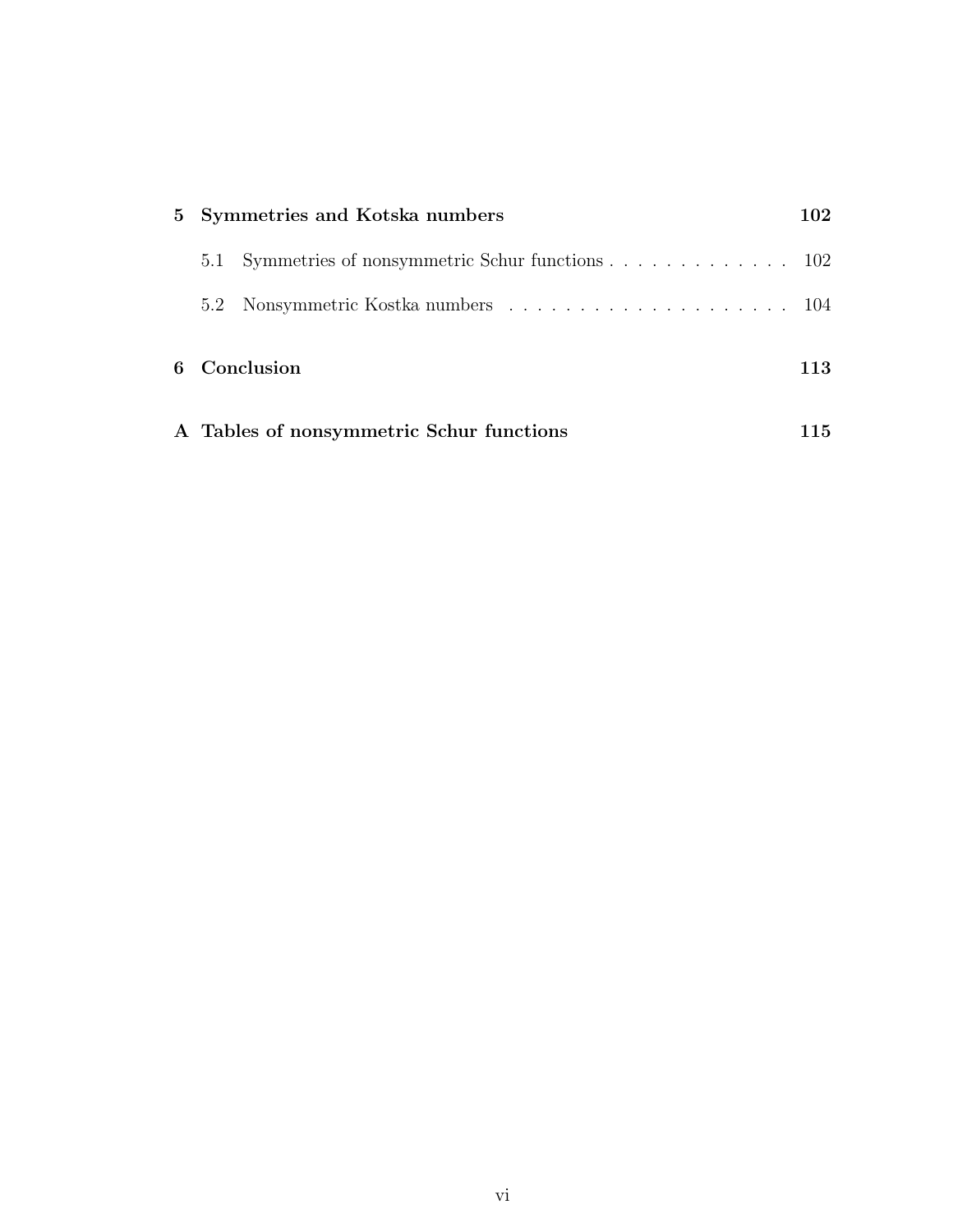# List of Figures

| 3.2 $col(T) = 1098421 \cdot 1110752 \cdot 10853 \cdot 5 \cdot 10 \cdot \ldots \cdot \ldots \cdot 62$ |  |
|------------------------------------------------------------------------------------------------------|--|
| 3.3 The arrow denotes the taller column. $\ldots \ldots \ldots \ldots \ldots$ 74                     |  |
|                                                                                                      |  |
|                                                                                                      |  |
|                                                                                                      |  |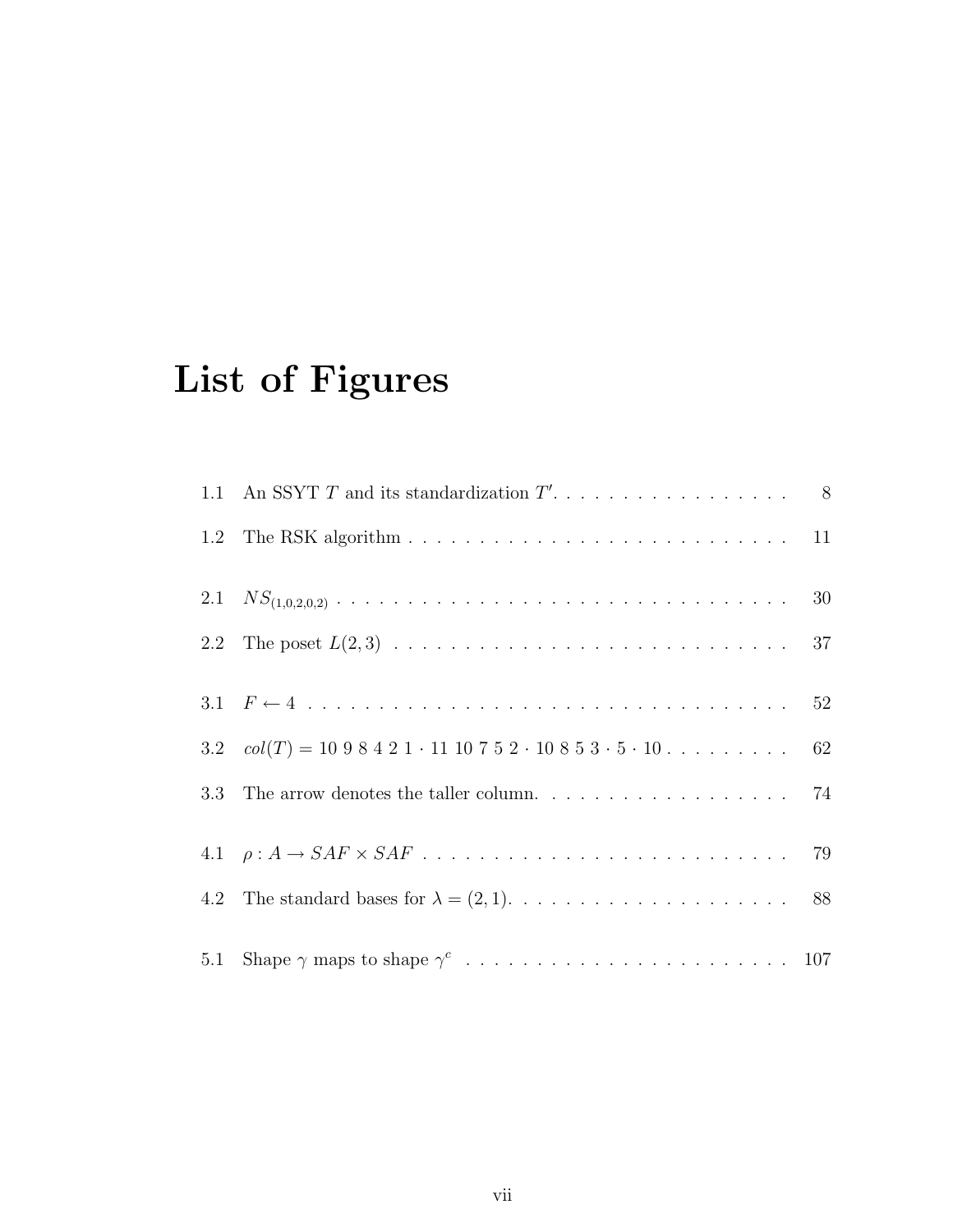# **List of Tables**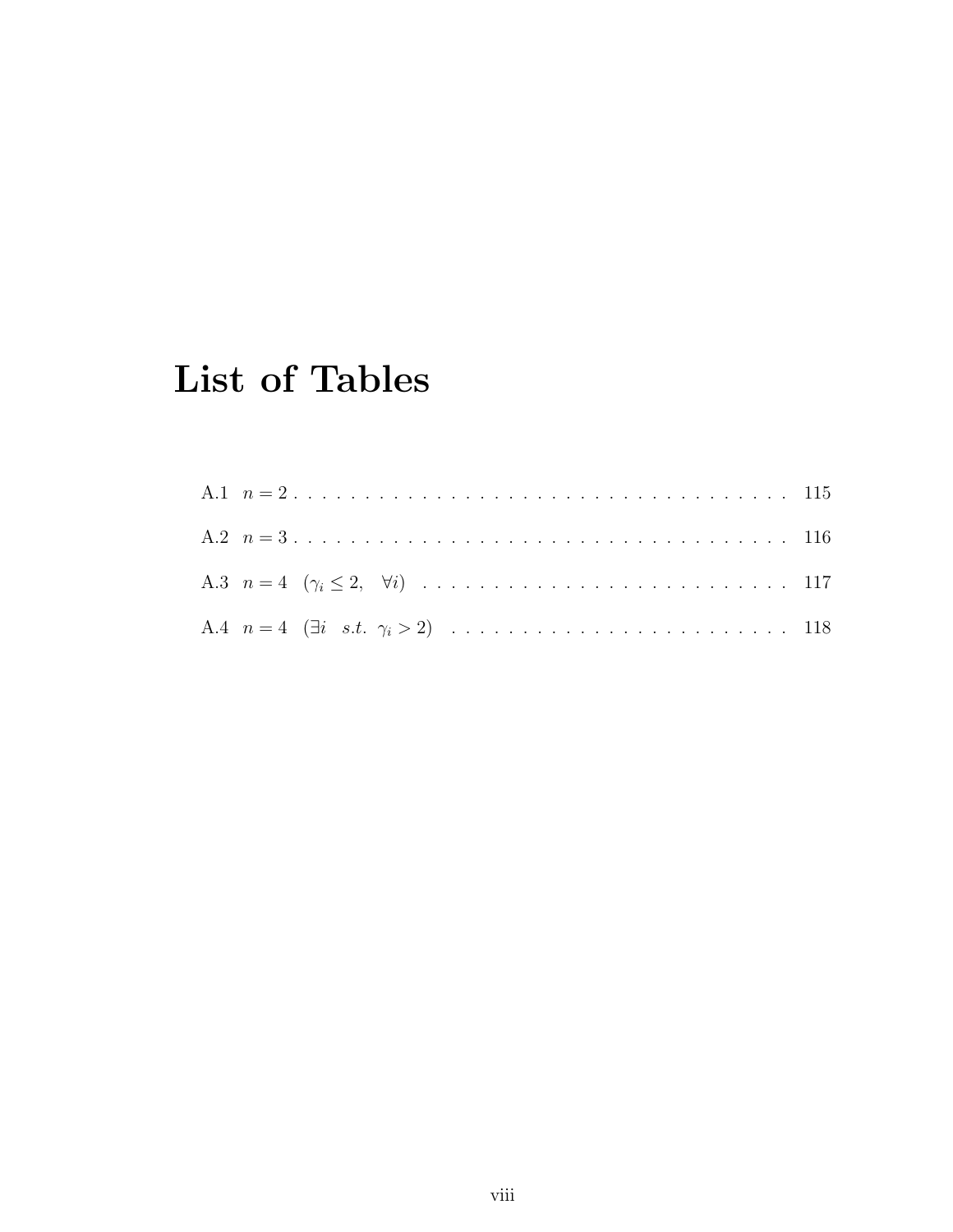# Chapter 1

# Introduction and Background

Symmetric functions are vital to the study of combinatorics because they provide valuable information about partitions and permutations, topics which constitute the core of the subject. Symmetric function theory also has connections to other branches of mathematics, including group theory, representation theory, Lie algebras, and algebraic geometry. The Schur functions are a symmetric function basis with many applications. They contain a vast array of information about other symmetric function bases and the underlying algebra and combinatorics. The fundamental goal of this dissertation is to develop the theory of "nonsymmetric Schur functions", which decompose the Schur functions. Many of the results are combinatorial proofs of identities which were originally observed algebraically through the study of Macdonald polynomials, a  $(q, t)$ -analogue of symmetric functions. The recent combinatorial descriptions of Macdonald polynomials [7] and nonsymmet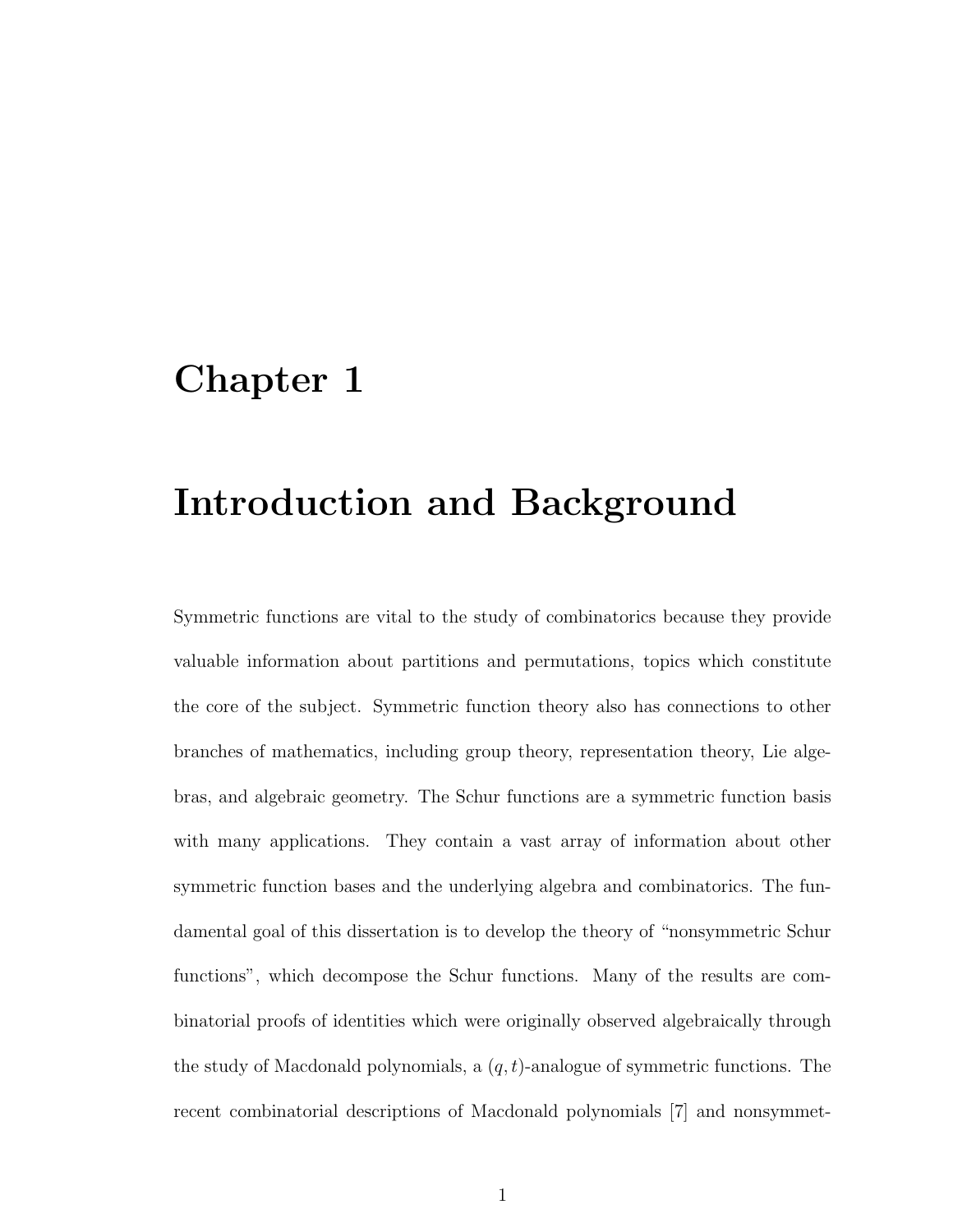ric Macdonald polynomials [6] provide the motivation and tools necessary for this combinatorial approach.

# 1.1 Symmetric functions

A symmetric function is a formal power series  $f(x)$  in the variables  $X = \{x_1, x_2, \ldots, x_n\}$ where  $f(x_{\sigma(1)}, x_{\sigma(2)}, ...) = f(x_1, x_2, ...)$  for every permutation  $\sigma$  of the positive integers N. The set of all homogeneous symmetric functions of a given degree  $n$ forms a vector space over the rational numbers, denoted  $\Lambda^n$ . Given  $f \in \Lambda^n$  and  $g \in \Lambda^m$ , the product (as formal power series)  $fg$  is in  $\Lambda^{m+n}$ . Therefore we define  $\Lambda = \Lambda^0 \oplus \Lambda^1 \oplus ...$  to be the vector space direct sum of the  $\Lambda^n$ , considered as a graded algebra. A common theme in the theory of symmetric functions is the description of bases for the vector space  $\Lambda^n$  and their relationships and properties [21].

There are many different Q-bases for symmetric functions. Sections 1.1.1 and 1.1.2 describe several of these bases. Section 1.2 introduces the combinatorial object commonly used to describe the Schur functions.

## 1.1.1 Monomial symmetric functions

The *monomial symmetric functions* are the functions obtained by symmetrizing a monomial. To understand this symmetrization, we need the concept of a partition.

A partition of n is a weakly decreasing sequence of positive integers

 $\lambda = (\lambda_1, \lambda_2, \dots \lambda_l)$  such that the sum  $\lambda_1 + \lambda_2 + \dots + \lambda_l$  equals n. The integers  $\lambda_i$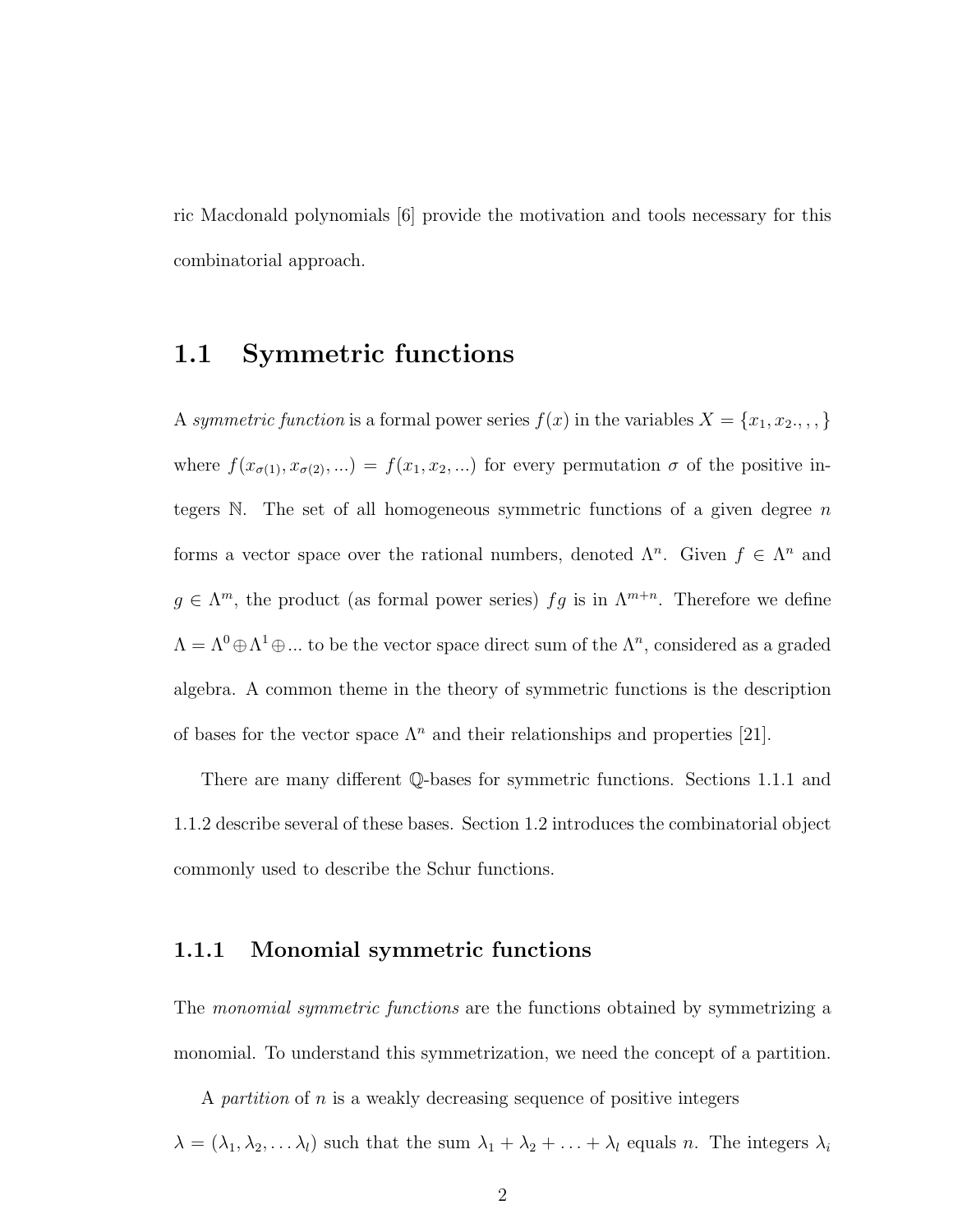are called the parts of  $\lambda$ . The notation  $\lambda \vdash n$  implies that  $\lambda$  is a partition of n. For example, if  $n = 14$ , then  $\lambda = (5, 3, 3, 2, 1)$  is a partition of n and we write  $\lambda \vdash 14$ . The length,  $l(\lambda)$  is the number of parts of  $\lambda$ . Therefore, if  $\lambda = (5, 3, 3, 2, 1)$ , then  $l(\lambda) = 5.$ 

A composition (resp. weak composition) of n is a sequence of positive (resp. nonnegative) integers which sum to n. For example,  $5 + 3 + 1$  and  $3 + 1 + 5$  are both equivalent to  $(5, 3, 1)$  as partitions, but as compositions  $(5, 3, 1) \neq (3, 1, 5)$ .

**Definition 1.1.1.** Let  $\lambda = (\lambda_1, \lambda_2, \dots, \lambda_l)$  be a partition of some integer *n*. Then the monomial symmetric function  $m_{\lambda}$  corresponding to  $\lambda$  is

$$
m_{\lambda}(\mathbf{x}) = \sum x_{i_1}^{\lambda_1} x_{i_2}^{\lambda_2} \dots x_{i_l}^{\lambda_l}
$$

where the sum is over all distinct monomials with exponents  $\lambda_1, \ldots, \lambda_l$  in the variables  $\mathbf{x} = \{x_1, x_2, \ldots\}.$ 

This amounts to beginning with the monomial  $x_1^{\lambda_1} x_2^{\lambda_2} \dots x_l^{\lambda_l}$  and permuting the indices of the x-variables in all possible distinct ways.

 $m_{\emptyset} = 1$ 

For example,

$$
m_1 = \sum_i x_i
$$

$$
m_2 = \sum_i x_i^2
$$

$$
m_{1,1} = \sum_{i < j} x_i x_j
$$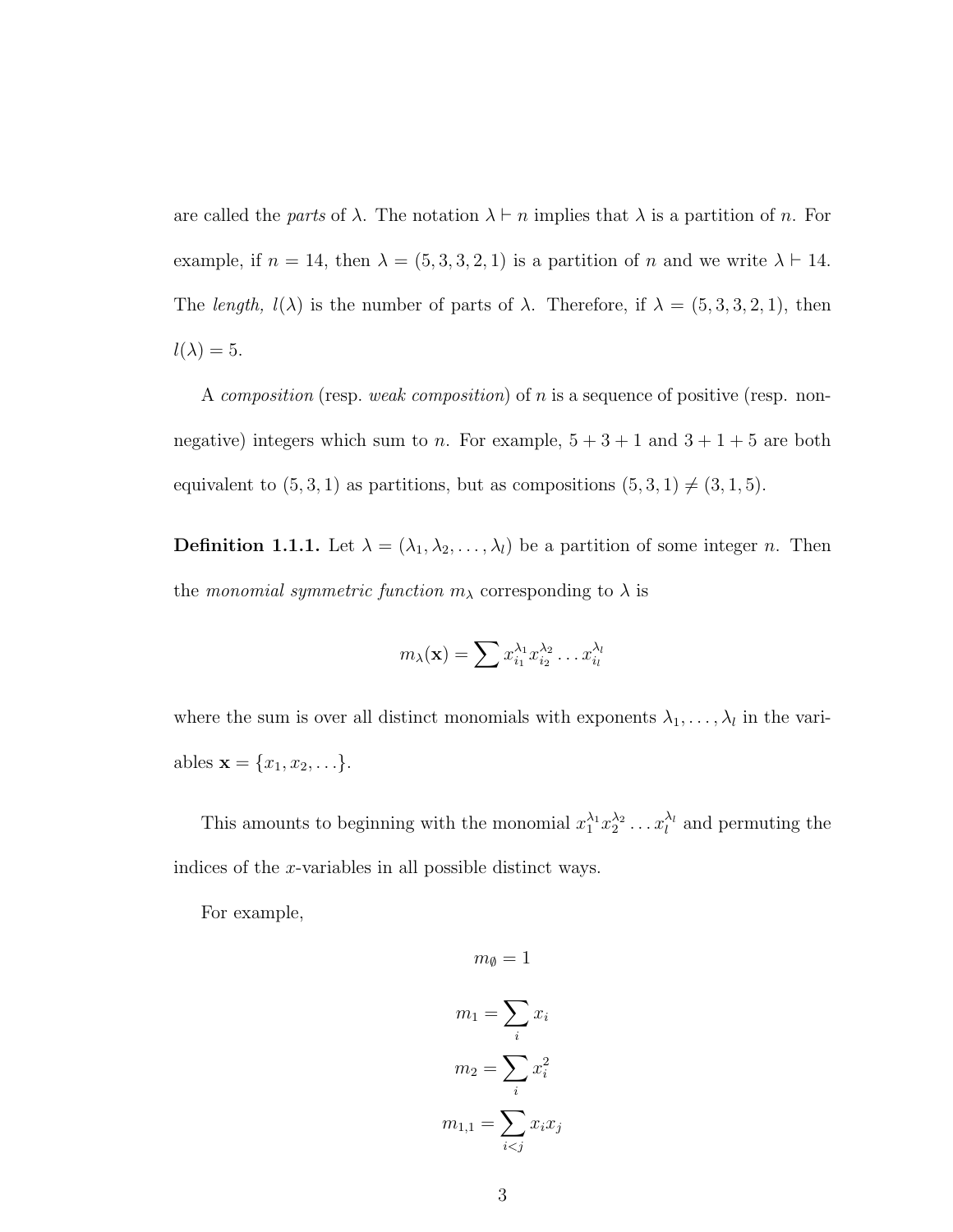$$
m_{2,1} = \sum_{i \neq j} x_i^2 x_j
$$

Each symmetric function can clearly be written as a sum of monomial functions with rational coefficients. This implies that the set  $\{m_\lambda : \lambda \vdash n\}$  is a basis for  $\Lambda^n$ . Since the monomials functions are indexed by partitions, the dimension of this vector space is equal to the number of partitions of n, denoted  $p(n)$ .

Let  $Par_n$  be denote the set of all partitions of n and let Par denote the set of all partitions. Then the set  $\{m_{\lambda}(\mathbf{X}) : \lambda \in Par_n\}$  is a basis for  $\Lambda^n$  and the set  ${m_\lambda(\mathbf{X}) : \lambda \in Par}$  is a basis for  $\Lambda$ .

#### 1.1.2 Other symmetric function bases

The *elementary symmetric functions,*  $e_{\lambda}$  can be considered as a product of certain monomial symmetric functions.

#### Definition 1.1.2.

$$
e_0 = m_{\emptyset} = 1
$$
  
\n
$$
e_n = m_{1^n} = \sum_{i_1 < i_2 < \dots < i_n} x_{i_1} x_{i_2} \dots x_{i_n} \qquad (n \ge 1)
$$
  
\n
$$
e_{\lambda} = e_{\lambda_1} e_{\lambda_2} \dots \qquad \text{for} \quad \lambda = (\lambda_1, \lambda_2, \dots)
$$

The set  $\{e_\lambda : \lambda \vdash n\}$  is a basis for  $\Lambda^n$  and the set  $\{e_\lambda : \lambda \in Par\}$  is a basis for

 $Λ$ . For each  $λ$ ,  $e<sub>λ</sub>$  can be written as a positive sum of monomial functions.

One defines the *homogeneous symmetric functions*,  $h_{\lambda}$  by the formulas

$$
h_n = \sum_{\lambda \vdash n} m_{\lambda} = \sum_{i_1 \le i_2 \le \dots \le i_n} x_{i_1} x_{i_2} \dots x_{i_n}, \quad n \ge 1 \qquad (h_0 = m_{\emptyset} = 1)
$$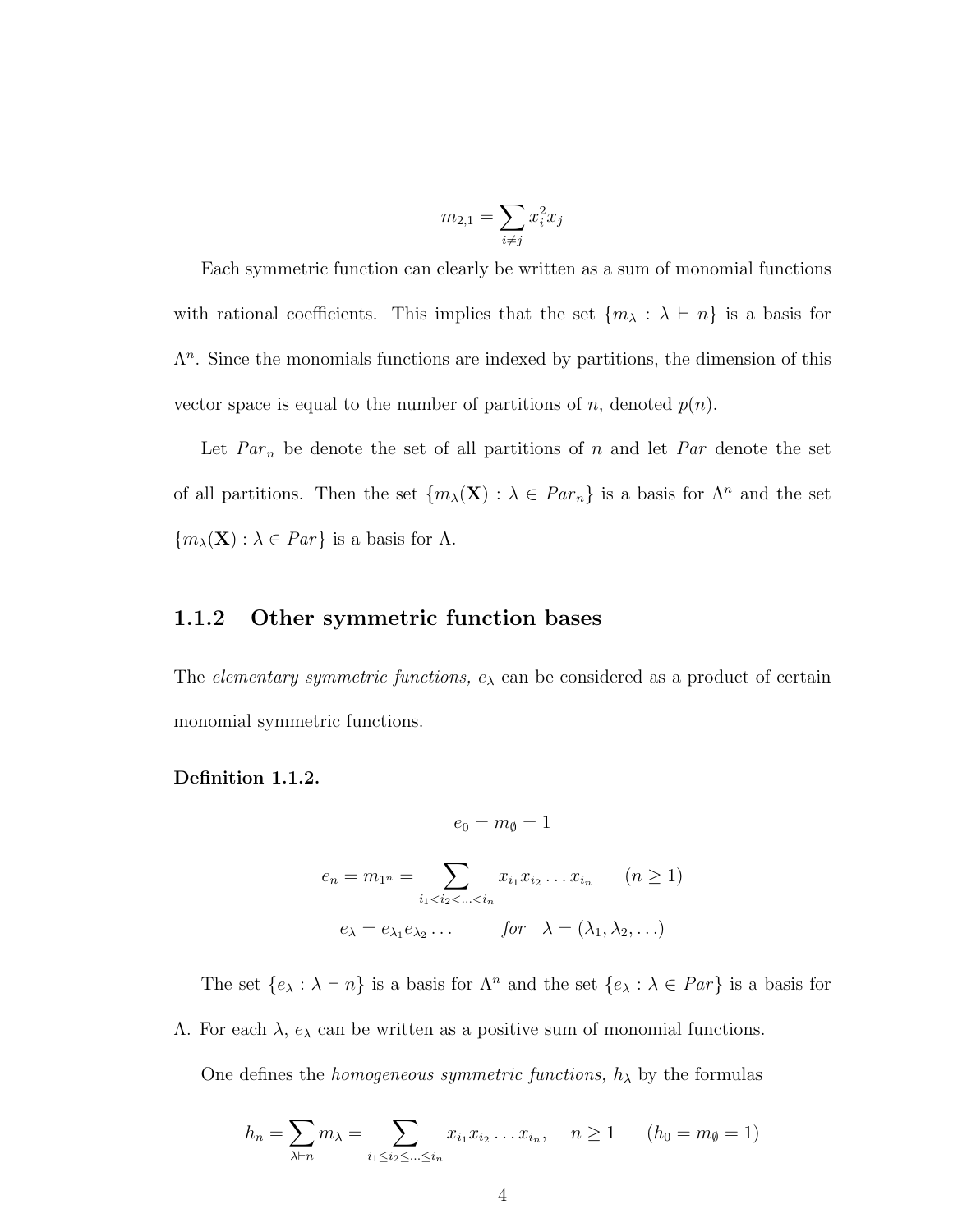$$
h_{\lambda} = h_{\lambda_1} h_{\lambda_2} \dots \qquad \text{for} \quad \lambda = (\lambda_1, \lambda_2, \dots).
$$

Any homogeneous symmetric function can be written as a linear combination of monomial symmetric functions, with positive integer coefficients. If

$$
h_{\lambda} = \sum_{\mu \vdash n} N_{\lambda \mu} m_{\mu},
$$

then  $N_{\lambda\mu}$  is the number of ways to place n balls (with  $\lambda_i$  of these balls labeled i) into boxes so that the  $i^{th}$  box contains exactly  $\mu_i$  balls [21].

The homogeneous symmetric functions form another basis for the algebra  $\Lambda$ of symmetric functions. They are dual to the elementary symmetric functions in the sense that there exists an endomorphism  $\omega$  such that  $\omega(h_\lambda) = e_\lambda$  and  $\omega$  is an involution.

**Definition 1.1.3.** The power sum symmetric functions,  $p_{\lambda}$  are defined by

$$
p_n = m_n = \sum_i x_i^n, \quad n \ge 1 \quad (p_0 = m_\emptyset = 1)
$$
  

$$
p_\lambda = p_{\lambda_1} p_{\lambda_2} \dots \quad \text{for} \quad \lambda = (\lambda_1, \lambda_2, \dots).
$$

The set  $\{p_\lambda : \lambda \vdash n\}$  is a basis for  $\Lambda^n$ , so  $\{p_\lambda : \lambda \in Par\}$  is a basis for  $\Lambda$ . Both the elementary and the homogeneous symmetric functions can be written in terms of the power sum symmetric functions. Given a partition  $\lambda$ , let  $m_1$  be the number of ones in  $\lambda$ ,  $m_2$  be the number of twos in  $\lambda$ , and so on. Define

$$
z_{\lambda}=1^{m_1} m_1! 2^{m_2} m_2! \ldots
$$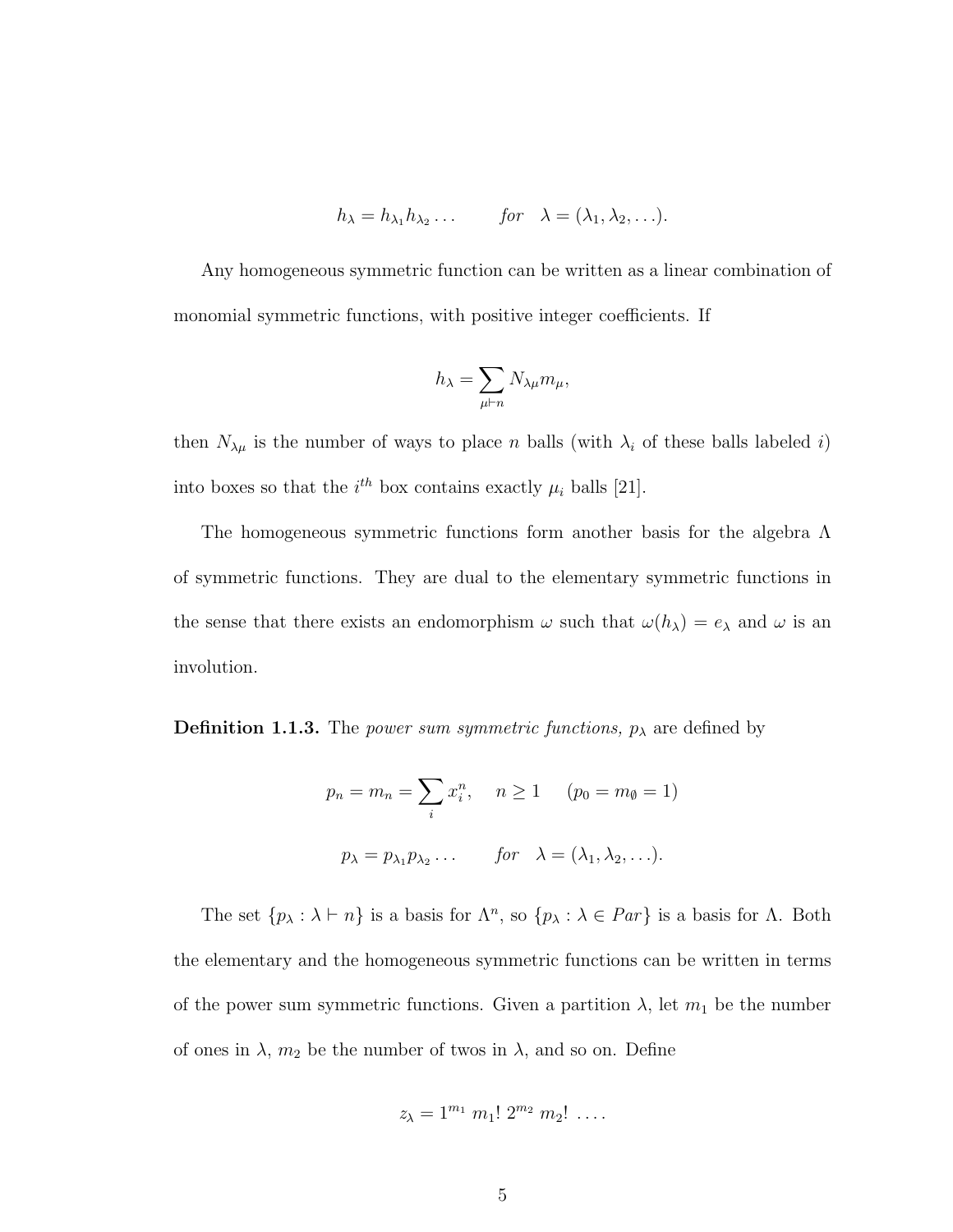Then

$$
h_n = \sum_{\lambda \vdash n} \frac{p_\lambda}{z_\lambda} \tag{1.1.1}
$$

$$
e_n = \sum_{\lambda \vdash n} \varepsilon_\lambda \frac{p_\lambda}{z_\lambda} \tag{1.1.2}
$$

where  $\varepsilon_{\lambda} = (-1)^{n-l(\lambda)}$ 

These equations and the definition of the involution  $\omega$  imply that

$$
\omega(p_{\lambda})=\varepsilon_{\lambda}p_{\lambda}.
$$

Therefore  $p_{\lambda}$  is an eigenvector for  $\omega$ , with eigenvalue  $\varepsilon_{\lambda}$ . For the proof of Equations 1.1.1 and 1.1.2 and a more detailed discussion of symmetric function bases, see Stanley [21].

# 1.2 Semi-standard Young tableaux

Each partition  $\lambda$  of n is associated to a collection of squares (or cells) called a Ferrers diagram,  $dg(\lambda)$  or Young diagram. The i<sup>th</sup> row of the Ferrers diagram consists of  $\lambda_i$  cells. Note that we use the French style of Ferrers diagram. (We often abuse notation by identifying  $\lambda$  with its Ferrers diagram.)

**Example 1.2.1.** The Ferrers diagram of  $\lambda = (5, 3, 3, 2, 1)$ 

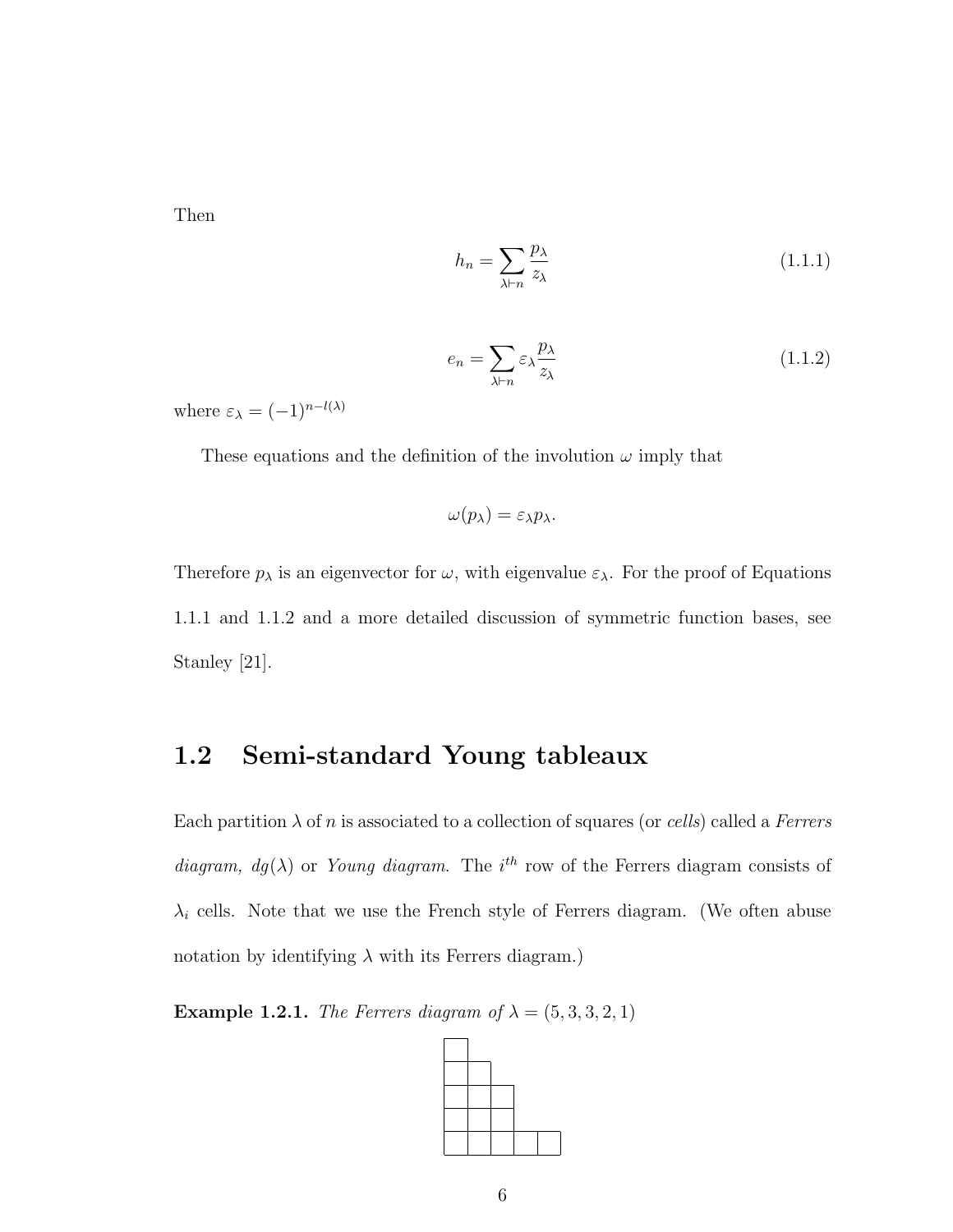The *conjugate*,  $\lambda'$ , of a partition  $\lambda = (\lambda_1, \lambda_2, \dots \lambda_l)$  is the shape derived by transposing the diagram of  $\lambda$ . So the conjugate of  $\lambda = (5, 3, 3, 2, 1)$  is  $\lambda' = (5, 4, 3, 1, 1)$ .

A filling of shape  $\lambda$  is a map  $T : dg(\lambda) \to \mathbb{N}$ . A semi-standard Young tableau (SSYT) of shape  $\lambda$  is a filling of  $\lambda$  such that T is weakly increasing along each row of  $\lambda$  and strictly increasing along each column. An SSYT T can be visualized as a filling of the cells of  $\lambda$  with positive integers so that the rows are weakly increasing and the columns are strictly increasing.

A standard Young tableau (SYT) of shape  $\lambda \vdash n$  is a special type of SSYT, in which the map T is a bijection from  $dg(\lambda)$  to the set  $[n] = \{1, 2, ..., n\}$ . In this case, T is a filling of the cells of  $\lambda$  with each of the integers from 1 to n so that the rows and columns are strictly increasing. (Similarly, a *standard filling* is a filling of the cells of  $\lambda$  with each of the integers from 1 to n, allowing no repeats.)

The reading word, read(T) of an SSYT T is determined by scanning the entries of T from left to right, beginning with the bottom row and moving bottom to top, recording each entry as it is seen.

Any SSYT T is converted into a standard Young tableau through the following standardization process. Let  $\{1^{a_1}, 2^{a_2}, ... m^{a_m}\}$  be the multiset of entries in T. In read(T), convert the  $j<sup>th</sup> 1$  to the number j, the  $k<sup>th</sup> 2$  to the number  $a_1 + k$ , and so forth. (See Figure 1.1.)

The multiset of positive integers which appear in an SSYT T is called the content of T. Unless otherwise specified, we consider SSYT whose entries are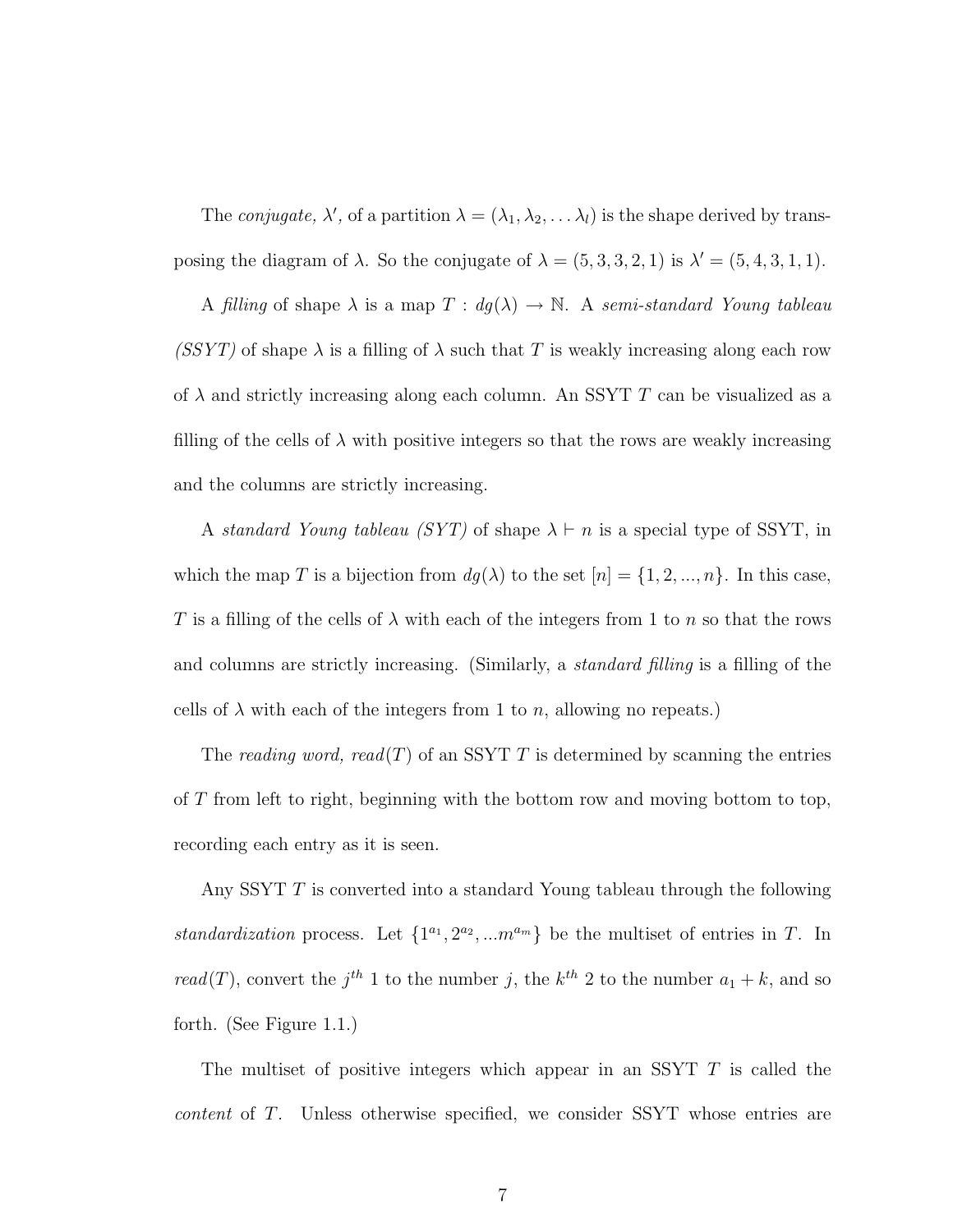

 $read(T) = 1 1 2 3 7 2 2 4 4 5 7 7 9 8$  $(9) = 1\ 2\ 3\ 6\ 10\ 4\ 5\ 7\ 8\ 9\ 11\ 12\ 14\ 13$ 

Figure 1.1: An SSYT  $T$  and its standardization  $T'$ .

less than or equal to n. It is not difficult to extend most results to the case where the entries may be greater than  $n$ . We denote the content by the tuple  $\alpha = (\alpha_1, \alpha_2, \dots \alpha_n) \in \mathbb{Z}^n$ , where  $\alpha_i$  equals the number of times the letter *i* appears in T. The content of the SSYT T in Figure 1.1 is  $\{1, 1, 2, 2, 2, 3, 4, 4, 5, 7, 7, 7, 8, 9\}$ , denoted  $(2, 3, 1, 2, 1, 0, 3, 1, 1, 0, 0, 0, 0, 0)$ .

Given a partition  $\lambda \vdash n$  and a multiset  $\mu$  of n positive integers, the Kostka number  $K_{\lambda,\mu}$  is defined as the number of SSYT of shape  $\lambda$  and content  $\mu$ . Much research has been devoted to the study of Kostka numbers. In particular, it would be useful to have a simple, quick formula to compute  $K_{\lambda,\mu}$ . The next section describes a special case in which such a formula is known.

## 1.2.1 The Hook Length Formula

The number of standard Young tableaux of shape  $\lambda$  is the Kostka number  $K_{\lambda,1^n}$ . This number is often denoted  $f_{\lambda}$ . It can be easily calculated using the *Hook Length*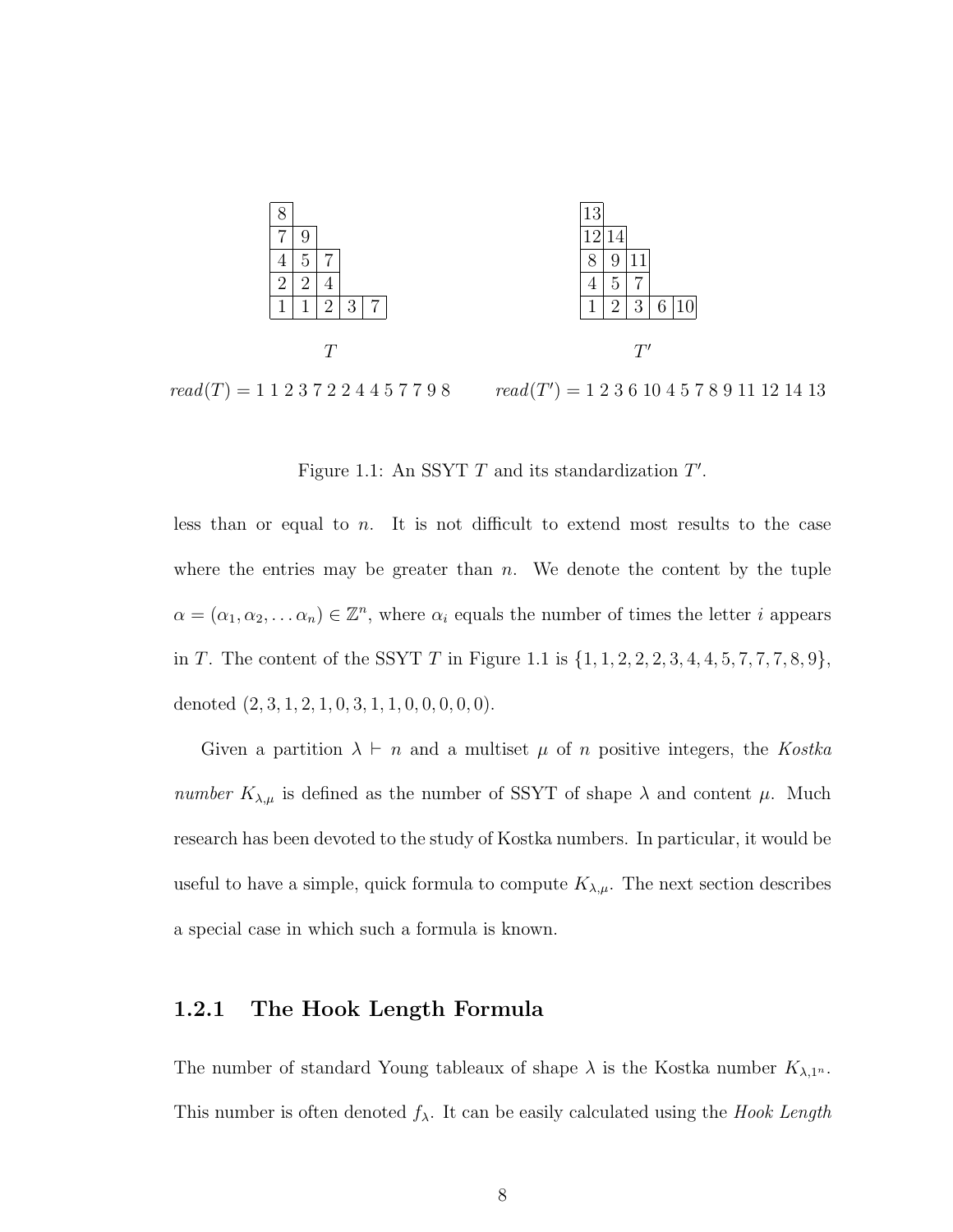Formula of Frame, Robinson, and Thrall [2]. To state the Hook Length Formula, we need the following definitions.

**Definition 1.2.2.** Let c be a cell contained in a Ferrers diagram  $\lambda$ . Its arm,  $a(c)$ , equals the number of cells to the right of c in the same row of  $\lambda$  as c. Its leg,  $l(c)$ , equals the number of cells above c in the same column of  $\lambda$  as c.

**Definition 1.2.3.** Let c be a cell contained in a Ferrers diagram  $\lambda$ . The hook length of c, denoted  $h(c)$ , is the arm of c plus the leg of c plus 1. Thus,  $h(c) = a(c) + l(c) + 1$ .

Example 1.2.4.  $h(c) = 2 + 3 + 1 = 6$ 



**Theorem 1.2.5.** [2] Given a partition  $\lambda$  of n,

$$
f_{\lambda} = \frac{n!}{\prod_{c \in \lambda} h(c)},
$$

where  $h(c)$  is the hook length of the cell c.

There are many beautiful proofs of this amazing result. The probabilistic proof of Greene, Nijenhuis, and Wilf [4] relies on a recursive formula for the number of standard Young tableaux. Several intriguing bijective proofs have been discovered including those by Zeilberger [22] and Novelli, Pak, and Stoyanovskii [16].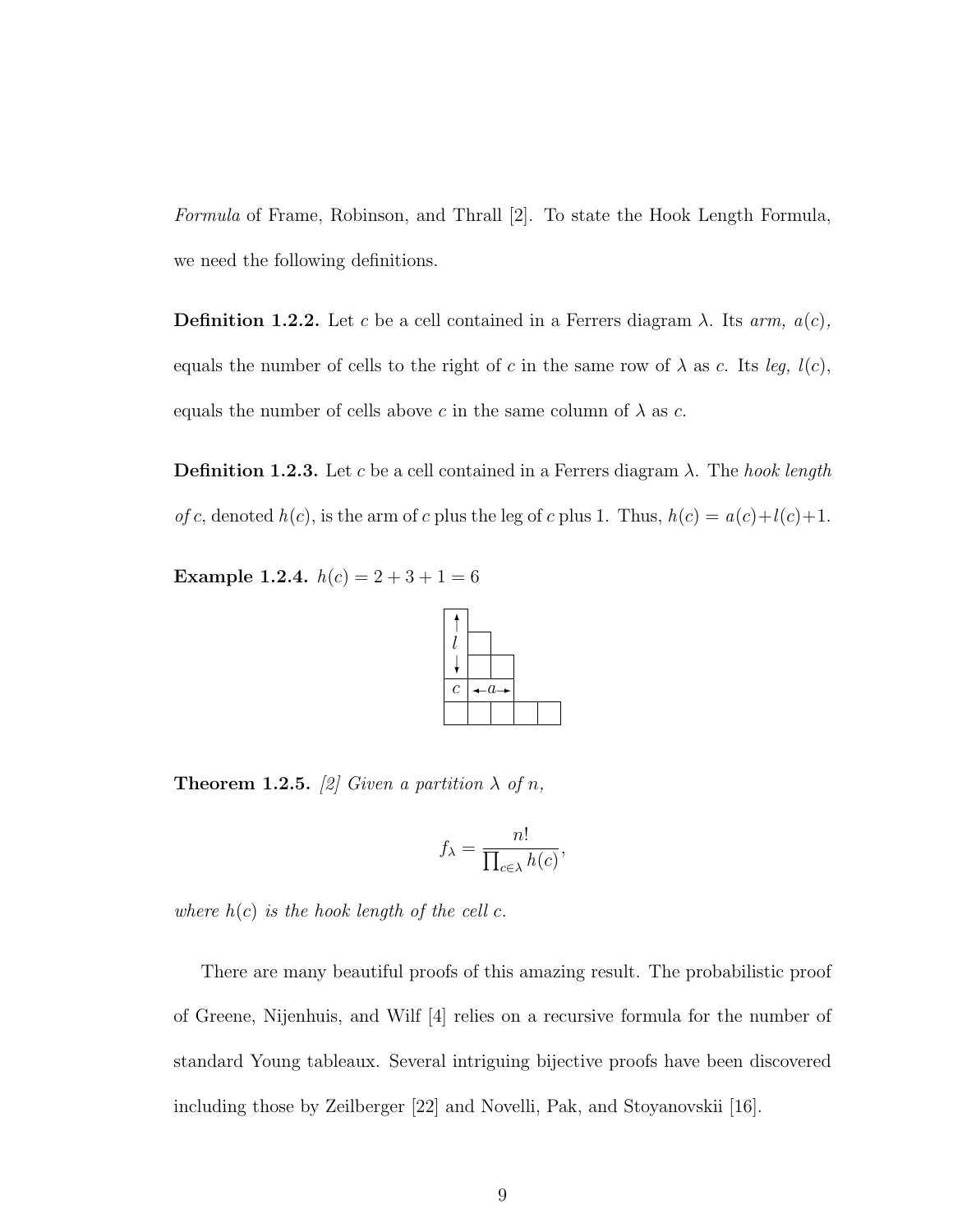## 1.2.2 The Robinson-Schensted-Knuth Algorithm

The Robinson-Schensted-Knuth (RSK) Algorithm [19] provides a connection between permutations and standard Young tableaux. There are many useful consequences of this algorithm. The *Cauchy identity*, which relates products of Schur functions to a geometric series, can be derived using the RSK algorithm. The RSK Algorithm provides information about plane partitions and permutation enumeration.

**Theorem 1.2.6** ([19]). There exists a bijection between  $\mathbb{N}$ -matrices of finite support and pairs  $(P,Q)$  of SSYT of the same shape.

The main operation involved in the RSK Algorithm is the *Schensted row inser*tion  $P \leftarrow k$  of a positive integer k into a semi-standard Young tableau  $P = (P_{ij})$ . (Here i denotes the row and j denotes the column containing the entry  $P_{ij}$ .) Let r be the largest integer such that  $P_{1,r-1} \leq k$ . If such an r does not exist, place k at the end of the first row and the procedure is complete. Otherwise,  $k$  'bumps'  $P_{1,r} = k'$  into the second row and the procedure is repeated in the second row for k'. Continue this procedure until an element is inserted at the end of a row (possibly as the first element of a new row). The resulting diagram is  $P \leftarrow k$ .

To each N-matrix  $A$  of finite support, there is an associated two-line array,

$$
w_A = \left( \begin{array}{ccc} i_1 & i_2 & \dots \\ j_1 & j_2 & \dots \end{array} \right)
$$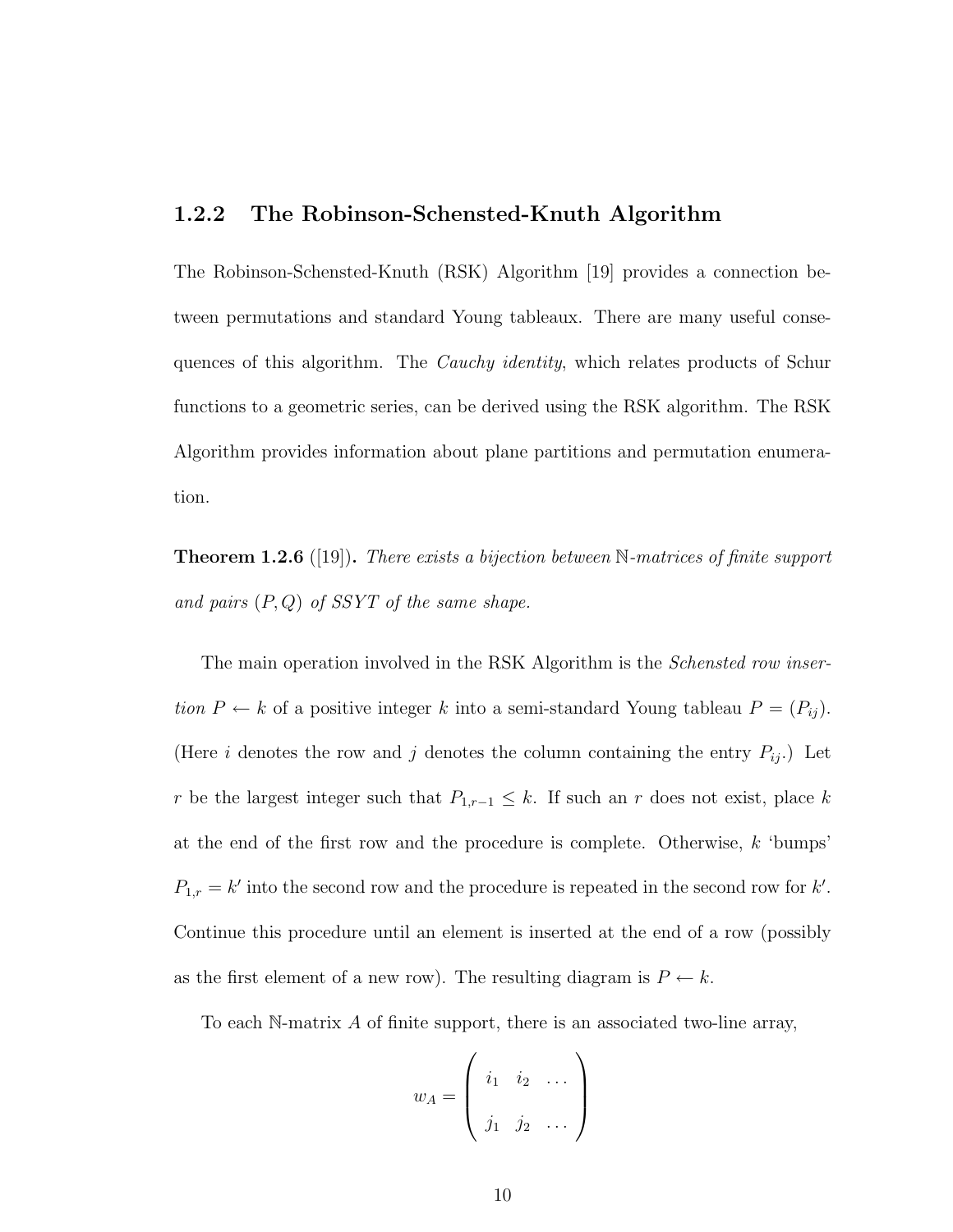$$
\begin{array}{c}\n\begin{bmatrix}\n1 & 1 & 2 & 2 & 3 & 4 \\
2 & 4 & 1 & 1 & 4 & 2 & 3\n\end{bmatrix} & \xrightarrow{\text{RSK}} & \xrightarrow{\begin{bmatrix}\n2 & 4 & 4 \\
1 & 1 & 2 & 3 \\
\end{bmatrix}} & \xrightarrow{2 & 2 & 3 \\
\hline\n1 & 1 & 2 & 4\n\end{bmatrix} \\
P & Q\n\end{array}
$$

Figure 1.2: The RSK algorithm

to which the entry k in the  $i^{th}$  row and  $j^{th}$  column of A contributes k copies of the pair  $(i, j)$ . (The entries of A contribute to  $\omega_A$  in the top-to-bottom, left-to-right order.)

Begin with a pair  $(P(0), Q(0)) = (\emptyset, \emptyset)$  and let  $P(t + 1) = P(t) \leftarrow j_{t+1}$ . Let  $Q(t + 1)$  be obtained from  $Q(t)$  by placing  $i_{t+1}$  at the end of a row of  $Q(t)$  so that  $Q(t + 1)$  has the same shape as  $P(t + 1)$ . The result is the pair  $(P, Q)$ , where P is the *insertion tableau* and  $Q$  is the *recording tableau*. (See Figure 1.2.)

This operation in invertible. Find the lowest row of  $Q$  in which the largest entry occurs. Delete this entry. It is the last element in the top row of  $\omega_A$ . The entry c in the corresponding cell of  $P$  is the last entry to be inserted at the end of a row. Delete c and read right to left through the row below c to determine which entry bumped c. Replace this entry with c and repeat the procedure in the next row down. Continue in this manner until the entry which bumped an entry from the first row is determined. This is the last element of the lower row in the array  $\omega_A$ . Continue in this manner until there are no entries left in  $P$  and  $Q$ . The resulting array is the inverse of the pair  $(P,Q)$ .

Consider a matrix A which describes a permutation. Then each number from 1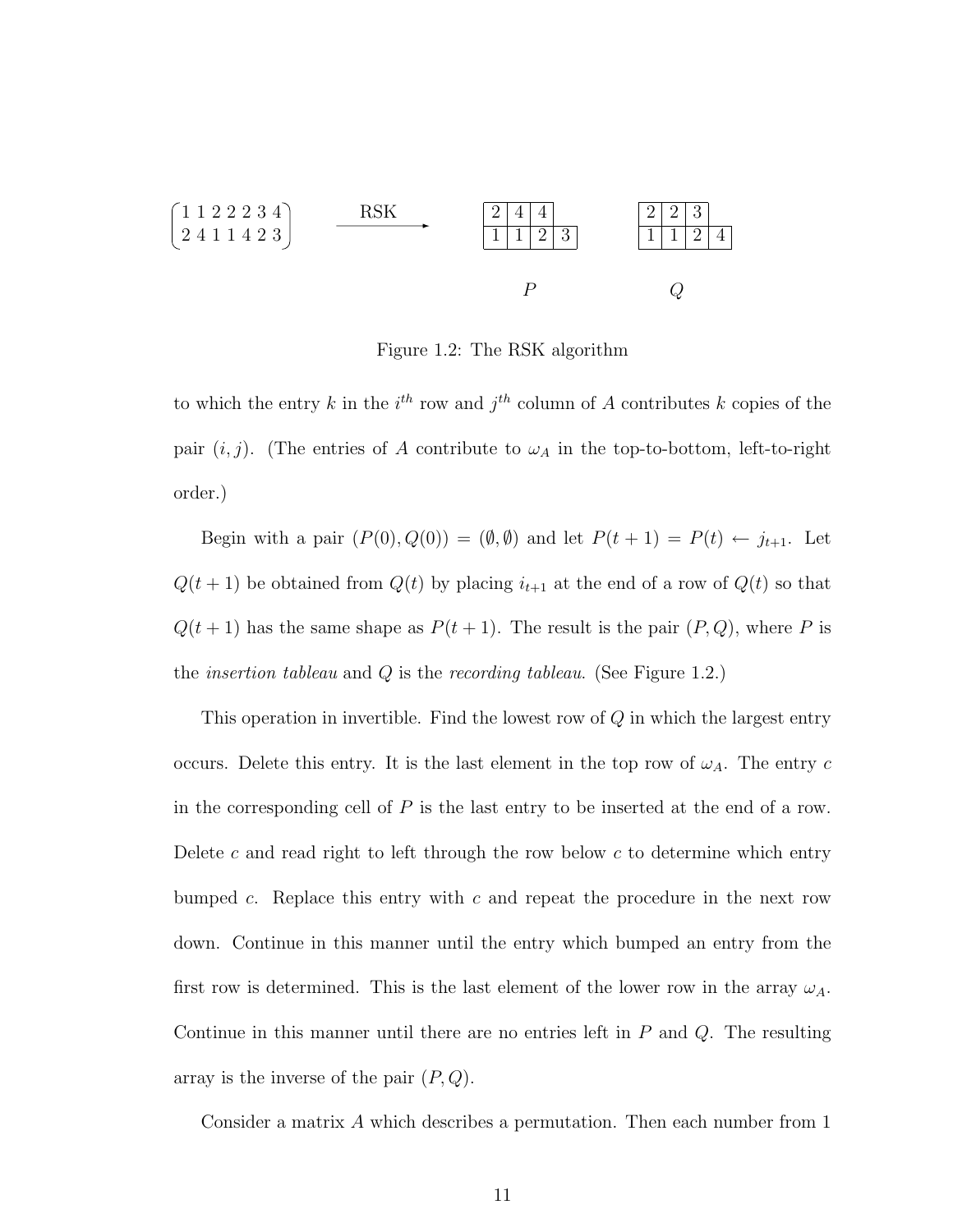to n appears exactly once in the bottom row and once in the top row of the array  $\omega_A$ . Therefore the RSK algorithm sends A to a standard Young tableau. This special case of the RSK algorithm provides a bijection between permutations and pairs of standard Young tableaux of the same shape. The number of permutations of *n* letters is  $n!$ , so

$$
n! = \sum_{\lambda \vdash n} f_{\lambda}^2.
$$

The RSK algorithm has a surprising symmetry property. Let  $A<sup>t</sup>$  be the transpose of the matrix A. Then  $RSK : A \rightarrow (P,Q)$  implies that  $RSK : A^t \rightarrow (Q, P)$ . In the special case that  $A$  is a permutation matrix, this means that inverting the permutation switches P and Q.

# 1.3 Schur functions

There are several different ways to define the Schur functions. We use semi-standard Young tableaux to describe the Schur functions combinatorially. An algebraic formula for the Schur functions involving quotients of determinants can be found in [21].

## 1.3.1 Combinatorial definition

The Schur functions, like the other symmetric functions, are indexed by partitions. We begin with a partition  $\lambda$  and describe the Schur functions  $s_{\lambda}$ .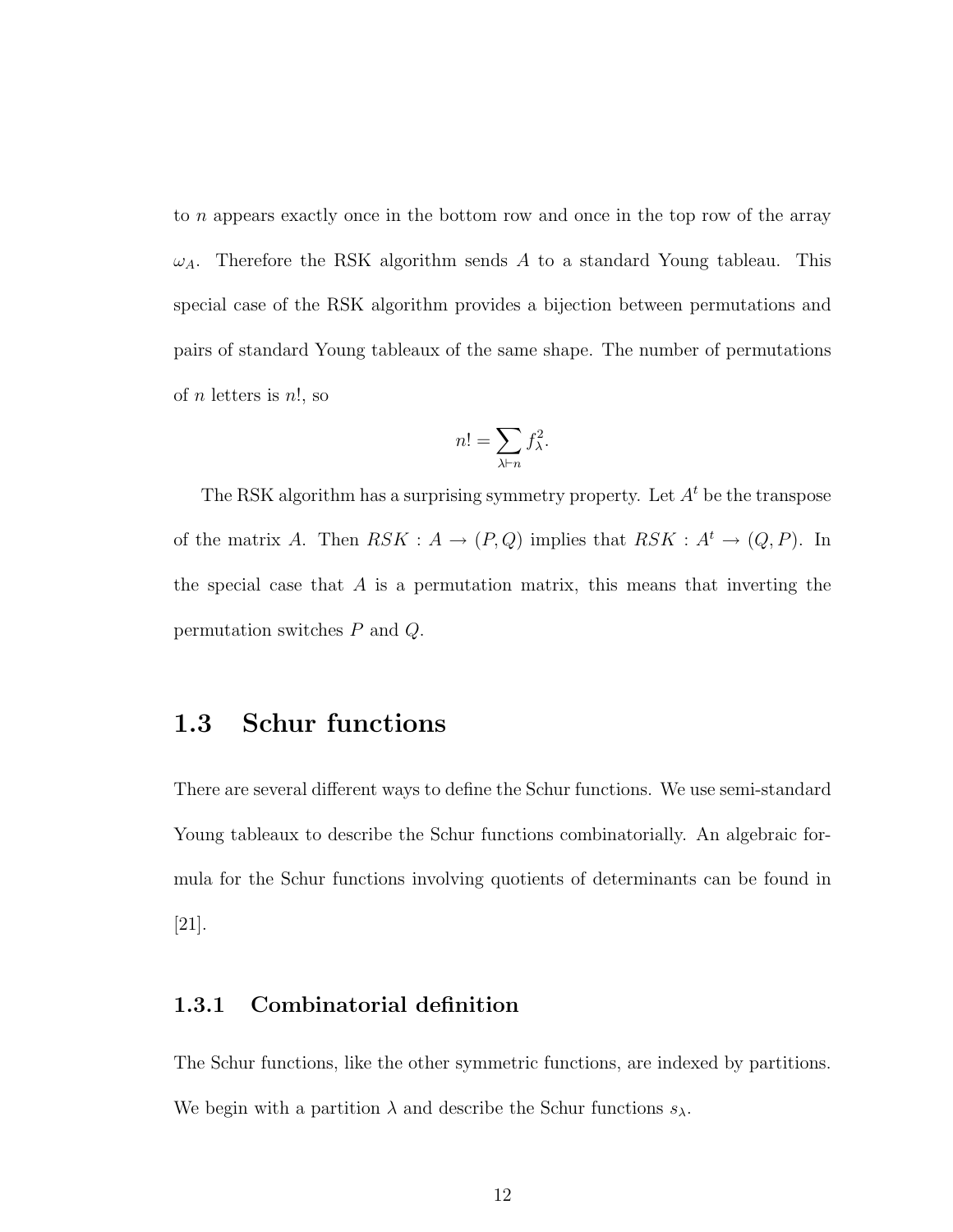Let  $SSYT(\lambda)$  be the set of all semi-standard Young tableaux of shape  $\lambda$ . To every semi-standard Young tableau  $T \in SSYT(\lambda)$ , we may associate a monomial called the *weight* of T, denoted  $x^T$ . Let  $\alpha = (\alpha_1, \alpha_2, ...)$  be the content of T. Then

$$
x^T = x_1^{\alpha_1} x_2^{\alpha_2} \cdots
$$

and

$$
s_{\lambda}(x) = \sum_{T \in SSYT(\lambda)} x^T.
$$

Notice that  $s_{\lambda}(x)$  is a formal power series in infinitely many variables  $\{x_1, x_2, \ldots\}$ . To restrict to the variables  $\{x_1, x_2, \ldots x_m\}$ , set  $x_i = 0$  for  $i > m$ . Since any SSYT with an entry greater than  $m$  will contribute 0 to this polynomial, this is equivalent to considering only SSYT with entries in the set  $[m] = \{1, 2, \ldots, m\}$ . Unless otherwise specified, if  $\lambda \vdash n$ , we consider  $s_{\lambda}$  as a polynomial in the variables  ${x_1, x_2, \ldots x_n}.$ 

**Example 1.3.1.** Let  $\lambda = (2, 1)$ . Then SSYT( $\lambda$ ) is the collection



and  $s_{\lambda}(x_1, x_2, x_3) = x_1^2 x_2 + x_1^2 x_3 + x_1 x_2^2 + 2x_1 x_2 x_3 + x_1 x_3^2 + x_2^2 x_3 + x_2 x_3^2$ .

Note that the coefficient of a monomial  $x_1^{\alpha_1} x_2^{\alpha_2} \cdots x_n^{\alpha_n}$  in  $s_\lambda$  is the Kostka number for shape  $\lambda$  and content  $(\alpha_1, \alpha_2, \dots \alpha_n) = \alpha$ . So

$$
s_{\lambda} = \sum_{\alpha} K_{\lambda,\alpha} x^{\alpha},
$$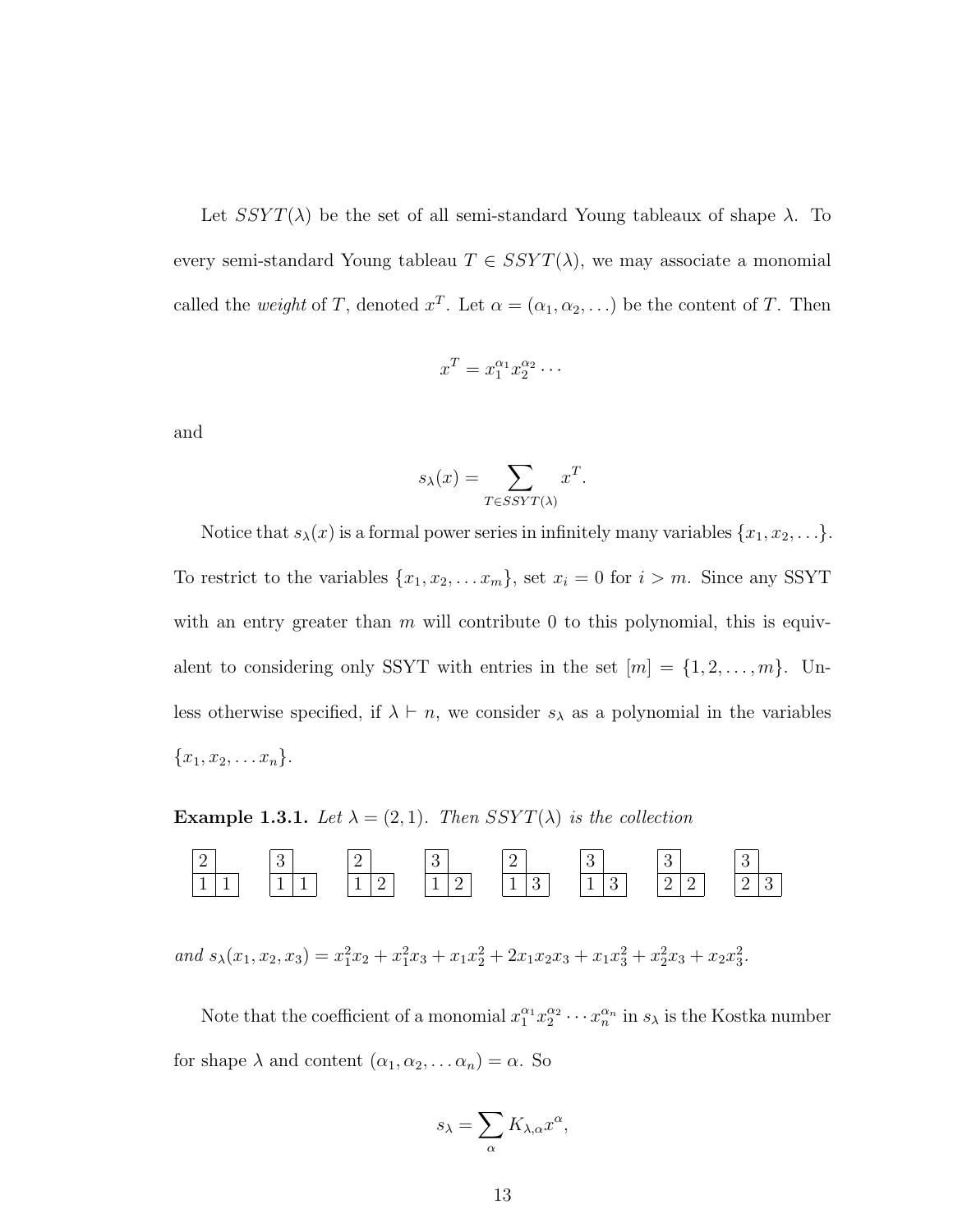where the sum is over all weak compositions  $\alpha$  of n.

We wish to describe a procedure for multiplying two Schur functions. To do so, we need several defintions.

Let  $\lambda$  and  $\mu$  be two partitions such that  $\mu_i \leq \lambda_i$  for all i. Then the skew shape  $\lambda/\mu$  is determined by removing the first  $\mu_i$  cells in the i<sup>th</sup> row of the diagram of  $\lambda$ (for all *i*). For example, if  $\lambda = (5, 3, 3, 2, 1)$  and  $\mu = (4, 2, 1)$  then  $\lambda/\mu =$ 



A *skew tableau* is a skew shape whose cells are filled with numbers so that the rows are weakly increasing and the columns are strictly increasing. Its skew reading word is the word derived by reading the entries bottom to top, left to right.

**Definition 1.3.2.** A word is called a *reverse lattice word* if, read backwards, any subsequence contains at least as many 1's as 2's, at least as many 2's as 3's, and so on. For instance, 2 3 1 2 1 is a reverse lattice word but 1 2 3 2 1 is not.

A Littlewood-Richardson skew tableau is a skew tableau whose reading word is a reverse lattice word. The *Littlewood-Richardson number*,  $c^{\nu}_{\lambda\mu}$  is the number of Littlewood-Richardson skew tableau of shape  $\nu/\lambda$  and content  $\mu$ .

The following identity [3] describes the product of two Schur functions.

$$
s_{\lambda}(x_1,\ldots,x_k)\cdot s_{\mu}(x_1,\ldots,x_k)=\sum_{\nu}c_{\lambda\mu}^{\nu}s_{\nu}(x_1,\ldots,x_k),
$$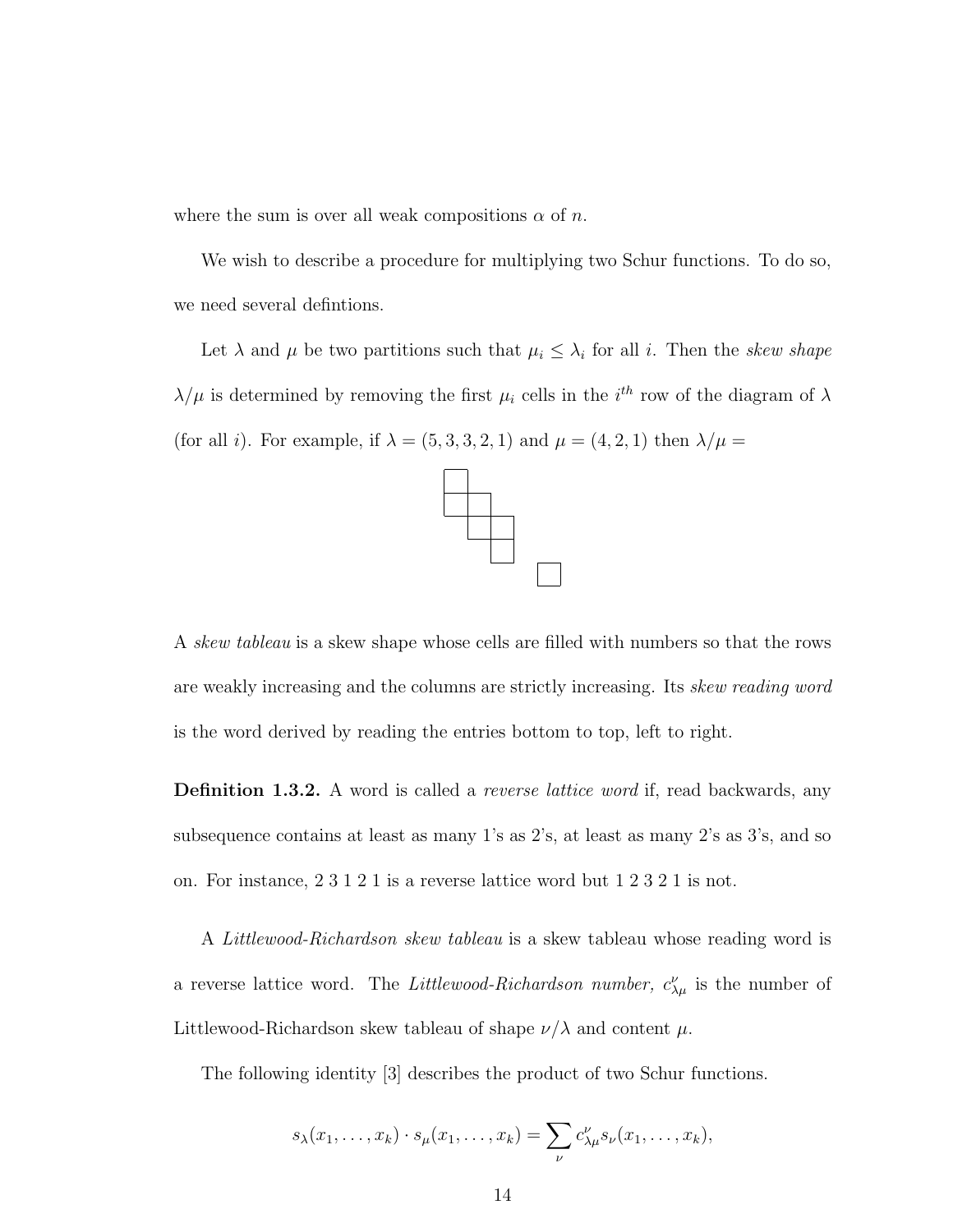where the sum is over all  $\nu$  such that  $\nu_i \geq \lambda_i$   $\forall i$  and  $|\lambda| + |\mu| = |\nu|$ . This identity provides a combinatorial method for multiplying two Schur polynomials.

## 1.3.2 Connections to representation theory

The symmetric group  $S_n$  is the group of automorphisms of  $[n] = \{1, 2, \ldots, n\}$ , acting on the left. The symmetric group acts on standard fillings by permuting the entries. Let T be a standard filling of shape  $\lambda$  and say  $\pi \in S_n$ . Then  $\pi \cdot T$  sends the entry i in T to the entry  $\pi(i)$ .

Each standard filling T of shape  $\lambda$  has a corresponding subgroup of  $S_n$  consisting of the permutations under which the entries in each row of  $\lambda$  are invariant. This subgroup is called the *row group*,  $R(T)$ , of T. If  $\lambda = (\lambda_1, \lambda_2, \dots, \lambda_n)$ , then  $R(T)$  is a product of groups  $S_{\lambda_1} \times S_{\lambda_2} \times \ldots \times S_{\lambda_n}$ , called a *Young subgroup* of  $S_n$ . Similarly, there is the notion of the *column group*,  $C(T)$ , which consists of the permutations in  $S_n$  which fix each column of  $\lambda$ .

A tabloid is an equivalence class of fillings of a shape  $\lambda$ , where two fillings T and T' are equivalent  $\iff T' = \rho(T)$  for some  $\rho \in R(T)$ . The symmetric group acts on the set of tabloids by acting on a representative: for  $\sigma \in S_n$ ,  $\sigma \cdot \{T\} = \{\sigma \cdot T\}$ . Therefore the orbit of  $\{T\}$  under  $S_n$  action is isomorphic to the left coset  $S_n/R(T)$ .

Let  $M^{\lambda}$  be the complex vector space with the tabloids of shape  $\lambda$  as its basis, where  $\lambda$  is a partition of n. Since  $S_n$  acts on the set of tabloids,  $M^{\lambda}$  is a left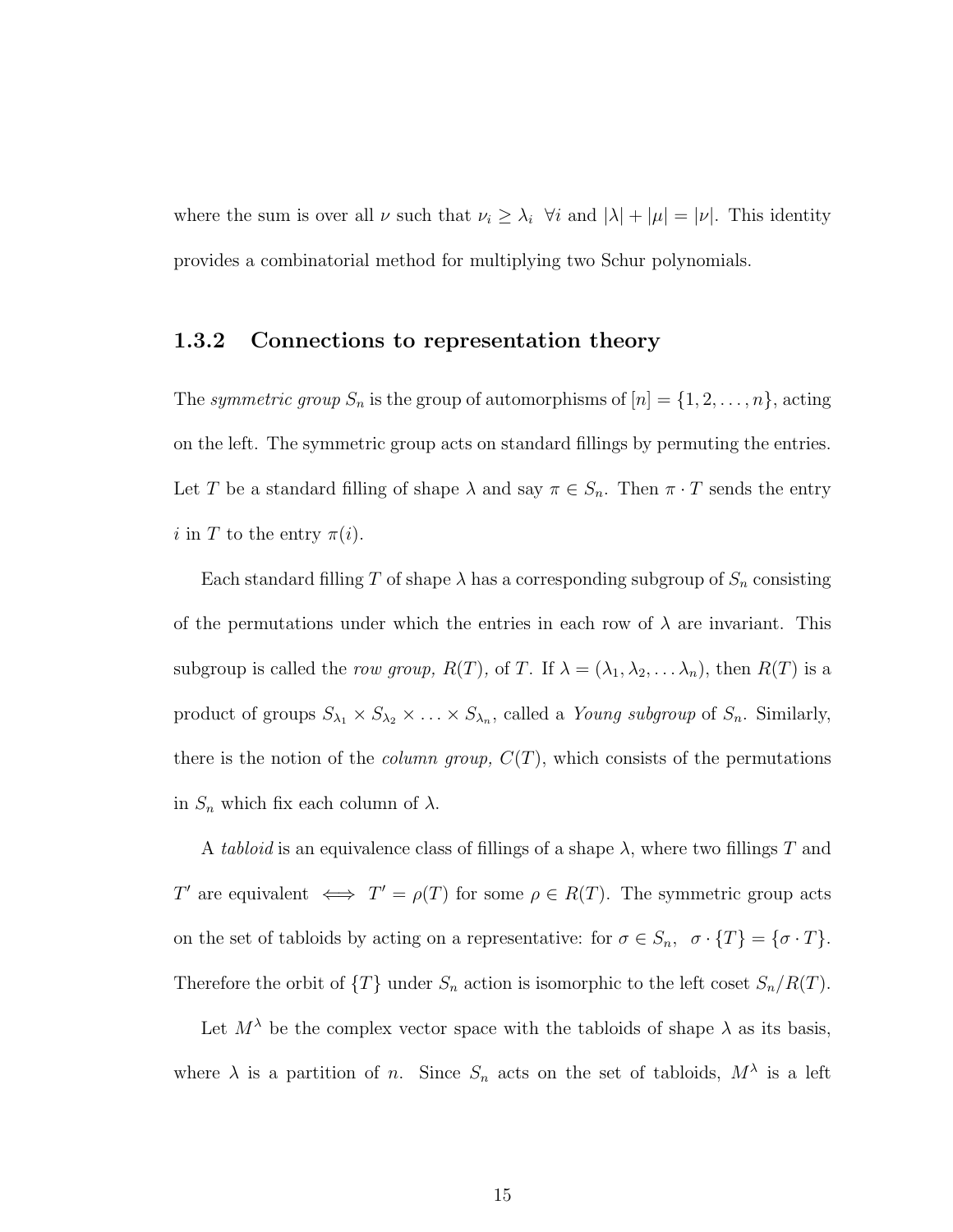$\mathbb{C}[S_n]$ -module under this action. For each filling T of  $\lambda$ , there exists an element

$$
\nu_T = \sum_{q \in C(T)} sgn(q) \{q \cdot T\},\,
$$

where  $sgn(q)$  is the ordinary sign of a permutation. Define the Specht module,  $S^{\lambda}$ to be the subspace of  $M^{\lambda}$  spanned by the elements  $\nu_T$ .

**Proposition 1.3.3** ([3]). For each partition  $\lambda$  of n,  $S^{\lambda}$  is an irreducible representation of  $S_n$ . Every irreducible representation of  $S_n$  is isomorphic to exactly one  $S^{\lambda}$ .

Let  $R$  be the free abelian group generated by equivalence classes of irreducible representations of  $S_n$  and let  $[M^{\lambda}]$  be the equivalence class represented by  $M^{\lambda}$ . Define the map  $\phi: \Lambda \to R$  by the formula

$$
\phi(h_{\lambda})=[M^{\lambda}],
$$

where  $h_{\lambda}$  is the homogeneous symmetric function. It is well known that  $\phi(s_{\lambda}) = [S^{\lambda}]$ . Therefore, the characters of the irreducible representations of the symmetric group are in bijection with the Schur functions  $s_{\lambda}$ .

Let  $GL(n,\mathbb{C})$  be the *general linear group* of all invertible  $n \times n$  matrices with complex entries. The irreducible polynomial representations of the general linear group can be indexed by partitions  $\lambda$  so that their characters are in bijection with the Schur functions  $s_{\lambda}$  [21].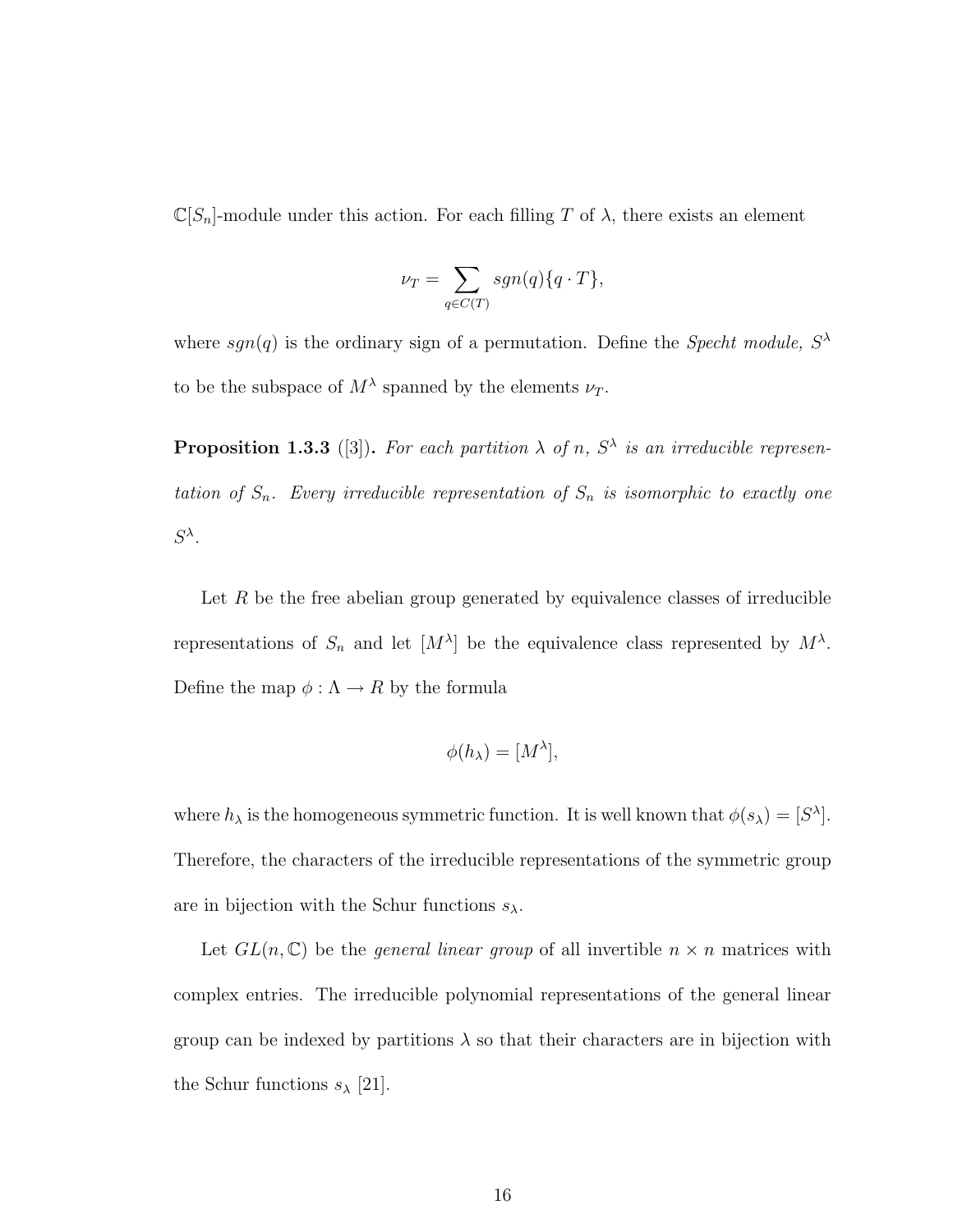### 1.3.3 The Cohomology of the Grassmannian

Let E be an m-dimensional vector space  $(m < \infty)$  and let  $\mathbb{P}(E)$  be the projective space of lines through the origin in E. Then for  $0 \le d \le m$  let  $Gr^dE$  denotes the Grassmannian of subspaces of E with codimension d.

One sees immediately that  $Gr^{m-1}E = \mathbb{P}(E)$  and  $Gr^1E = \mathbb{P}^*(E)$ , where  $\mathbb{P}^*(E) =$  $\mathbb{P}(E^*)$  is the set of lines through the origin in the dual space  $E^*$ .

**Definition 1.3.4.** A *complete flag* is a nested sequence of subspaces such that there is exactly one subspace of each dimension.

Given a partition  $\lambda$  with at most  $r = m - n$  rows and n columns and a fixed complete flag

$$
F_{\bullet}: 0 = F_0 \subset F_1 \subset F_2 \subset \cdots \subset F_m = E
$$

of subspaces with  $dim(F_i) = i$ , the *Schubert variety*  $\Omega_{\lambda} = \Omega_{\lambda}(F_{\bullet})$  is defined by

$$
\Omega_{\lambda} = \{ V \in Gr^n E : \dim(V \cap F_{n+i-\lambda_i}) \ge i, \ 1 \le i \le r \}.
$$

Notice that if  $\lambda = 0$ , then no conditions are placed on V, so  $\Omega_0$  is the whole Grassmannian.

The equivalence classes  $[\Omega_{\lambda}]$  of Schubert varieties in the cohomology group  $H^{2|\lambda|}(Gr^n E)$  are independent of the choice of fixed flag since the group  $GL(E)$ (of invertible linear transformations of  $E$ ) acts transitively on flags. These classes  $[\Omega_{\lambda}]$  form a basis for  $H^*(Gr^nE)$ .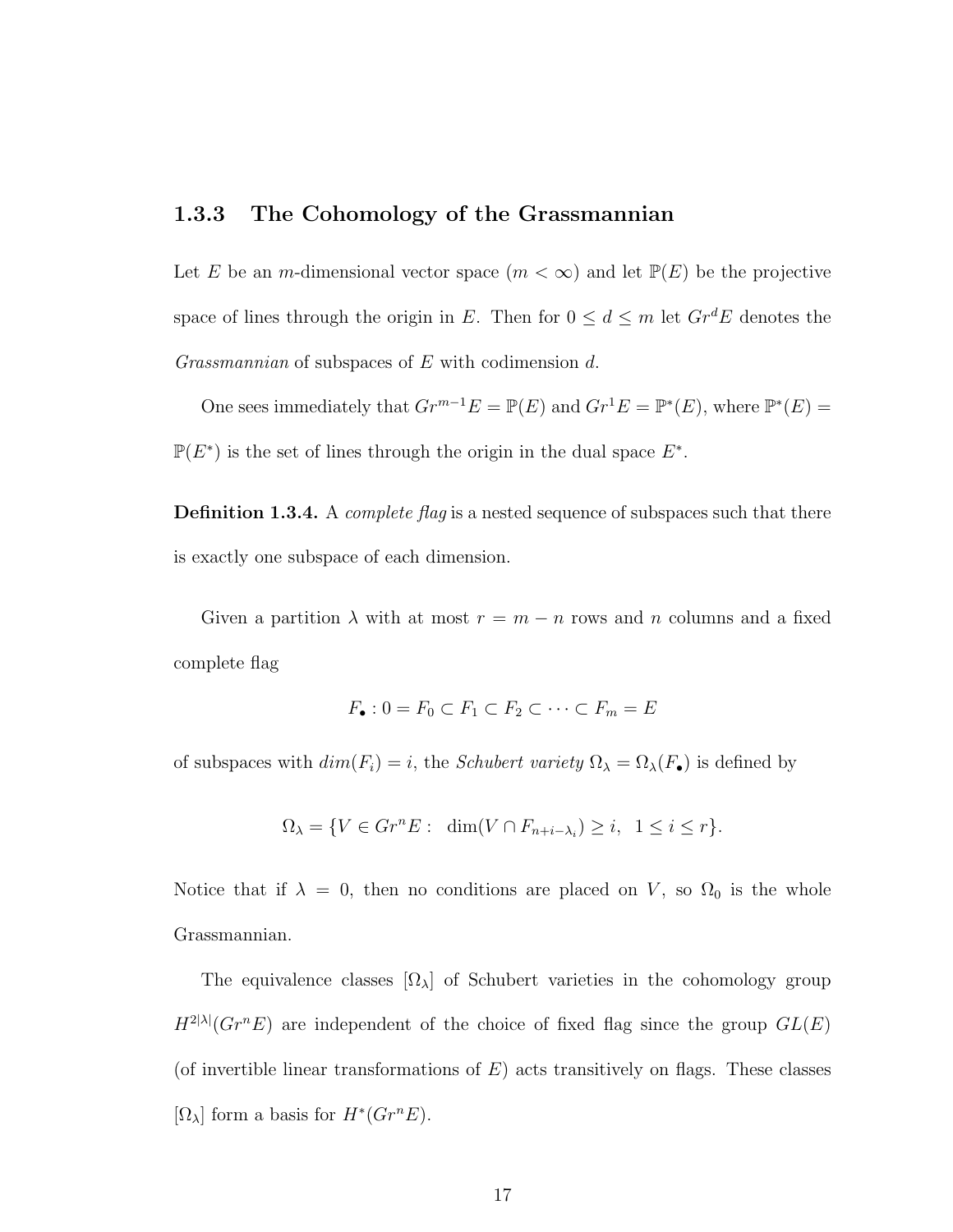Next define an additive homomorphism  $\Lambda \to H^*(Gr^n(\mathbb{C}^m))$  which sends a Schur polynomial  $s_\lambda$  to  $[\Omega_\lambda]$  if  $\lambda$  has at most r rows and n columns and to 0 otherwise. Since we can multiply two Schur polynomials using the Littlewood-Richardson rule, the Schur polynomials completely describe the cohomology ring of the Grassmannian. (For a more detailed discussion, see Fulton [3].)

# 1.4 Macdonald polynomials

The Macdonald polynomials  $\tilde{H}_{\mu}(x;q,t)$  are a special class of polynomials which are symmetric in  $x$  with coefficients in q and t. They have generated extensive interest since their introduction by Ian Macdonald [13] in 1988. The recent explicit combinatorial formula for Macdonald polynomials [7] broadens the theory, providing a combinatorial tool for problems once primarily approached using algebraic geometry and representation theory.

## 1.4.1 Combinatorial description of Macdonald polynomials

The following combinatorial statistics defined on fillings are used to describe the Macdonald polynomials [5].

**Definition 1.4.1.** A descent of  $\sigma$  is a pair of entries  $\sigma(u) > \sigma(v)$  such that the cell  $u$  is directly above  $v$ .

If  $v = (i, j)$  and  $u = (i + 1, j)$  (where the first coordinate denotes the row and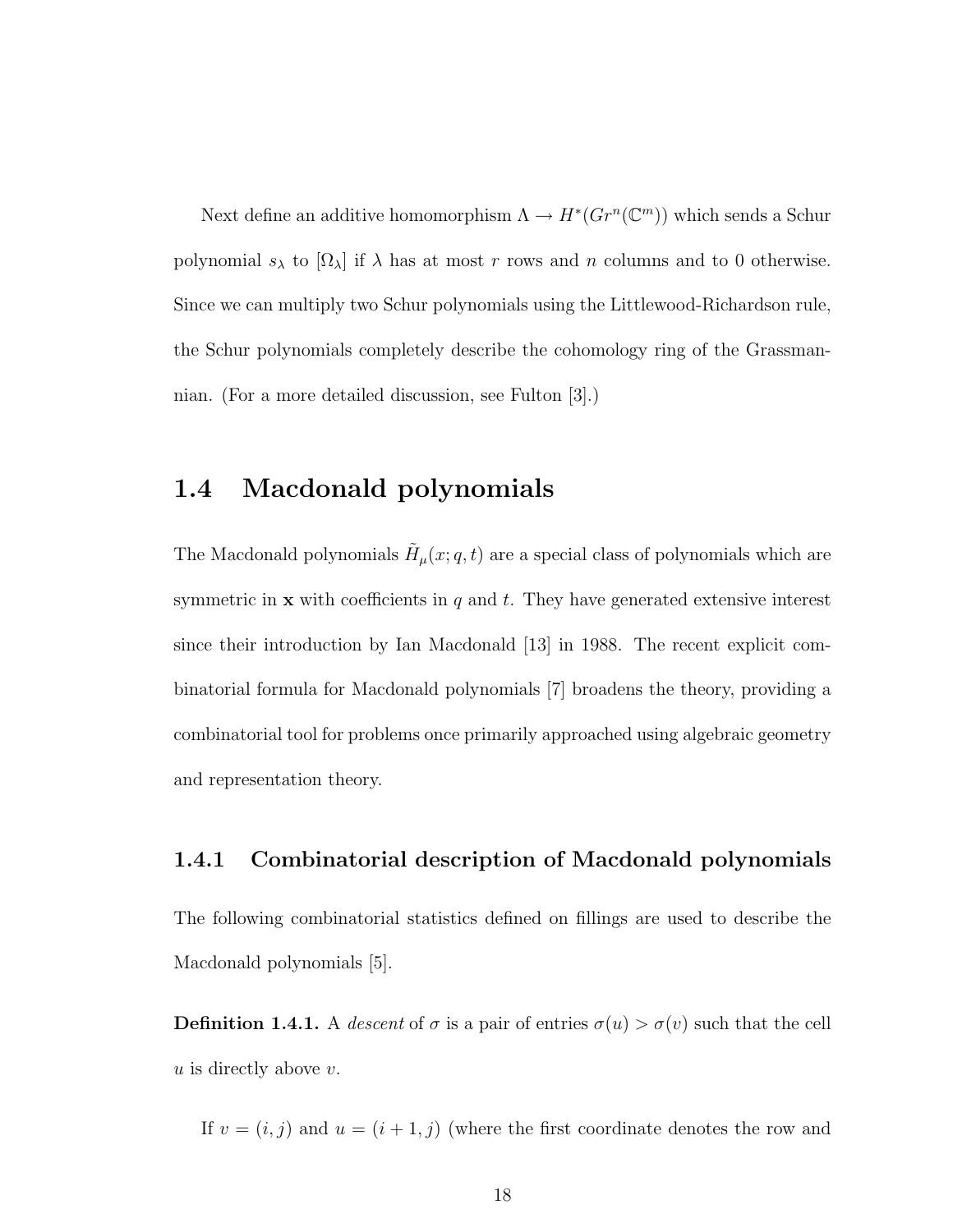the second denotes the column) then  $u, v$  is a descent if and only if  $\sigma(u) > \sigma(v)$ . Define

$$
Des(\sigma) = \{ u \in dg(\lambda) : \sigma(u) > \sigma(v) \text{ is a descent} \}.
$$

Example 1.4.2.  $Des(\sigma) = \{(2, 1), (3, 1), (4, 2), (2, 3)\}$ 

| 4              |                |   |  |
|----------------|----------------|---|--|
| 9              | 4              | 3 |  |
| $\overline{3}$ | $\overline{5}$ |   |  |
|                | 6              |   |  |
|                |                | O |  |

The reading order of a shape  $dg(\lambda)$  is a total ordering of the cells given by reading from left to right, top to bottom. The word derived from a filling  $\sigma$  by reading the entries in reading order is called the *reading word* of  $\sigma$ , denoted read( $\sigma$ ). (Note that this is different from the skew reading order of a skew semi-standard Young tableau.

Let three cells  $(a, b, \text{ and } c)$  be situated as follows, with a and c in the same row.

$$
\begin{array}{|c|c|}\hline a & \cdots & c \\ \hline b & & \end{array}
$$

Then the collection  $\{a, b, c\}$  is said to be a *triple*.

Define for  $x,y\in\mathbb{Z}_+$ 

$$
I(x,y) = \begin{cases} 1 & \text{if } x > y \\ 0 & \text{if } x \le y \end{cases}
$$

**Definition 1.4.3.** Let  $\{a, b, c\}$  be a triple. This triple is called an *inversion triple* if and only if  $I(\sigma(a), \sigma(c)) + I(\sigma(c), \sigma(b)) - I(\sigma(a), \sigma(b)) = 1.$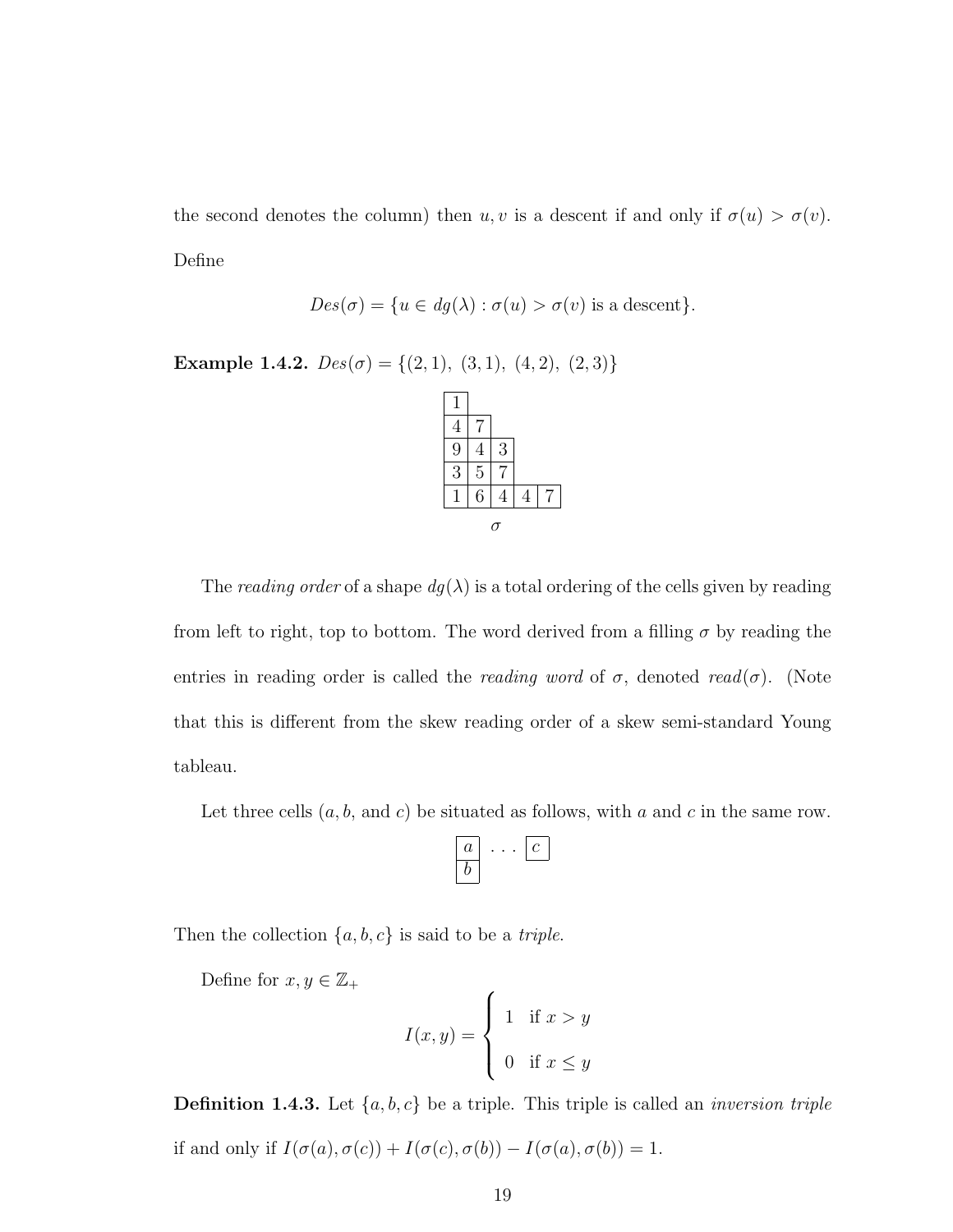In other words, if ordering the entries in  $a, b$ , and  $c$  from smallest to largest induces a counter-clockwise orientation, then  $\{a, b, c\}$  is an *inverision triple*. (If two of the entries are equal, the one which comes first in reading order is considered smaller.) Define

 $Inv(\sigma) = \{\{a, b, c\} : \{a, b, c\}$  is an inversion triple}.

**Example 1.4.4.** There are three inversions in  $\sigma$ :  $\{9, 3, 4\}$  and  $\{4, 5, 3\}$  in the second and third row and  $\{5,6,7\}$  in the first and second row.



For a filling,  $\sigma$ , define its major index  $(maj(\sigma))$  and inversion set  $({inv(\sigma)})$ 

$$
maj(\sigma) = \sum_{u \in Des(\sigma)} (l(u) + 1)
$$
  
 
$$
inv(\sigma) = |Inv(\sigma)| - \sum_{u \in Des(\sigma)} a(u),
$$

where  $a(u)$  is the *arm* of u and  $l(u)$  is the *leg* of u.

**Theorem 1.4.5.** [5] The Macdonald polynomial has the following combinatorial description.

$$
\tilde{H}_{\lambda}(x;q,t) = \sum_{\sigma:\lambda \to \mathbb{Z}_+} q^{inv(\sigma)} t^{maj(\sigma)} x^{\sigma}
$$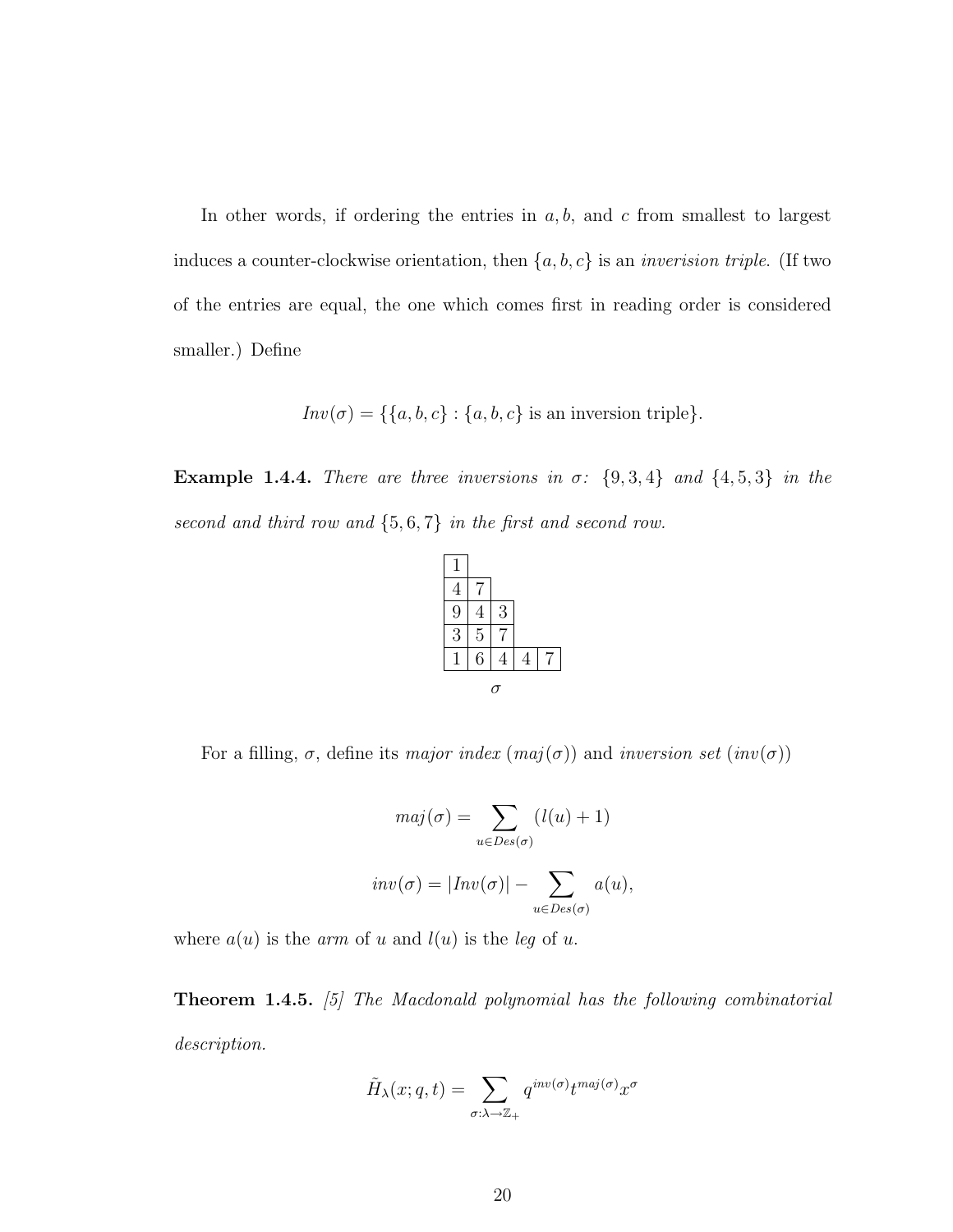This formula implies that the coefficients of the Macdonald polynomials are polynomials in  $q$  and  $t$ . Many well-known and important families of symmetric functions can be derived from the Macdonald polynomials by specializing the  $q$  and t parameters in various ways. For example, the Hall-Littlewood polynomials [11] are the case  $q = 0$  and the *Jack polynomials* [8], [9] are derived by setting  $t = q^{\alpha}$  and letting  $q \to 1$ .

When the Macdonald polynomials are expanded in terms of Schur functions, the coefficients are the *Kostka-Macdonald coefficients*,  $\tilde{K}_{\mu,\lambda}(q,t)$ , a  $(q,t)$ -analogue of the Kostka numbers. In fact,  $\tilde{K}_{\mu,\lambda}(0,t)$  yields the t-Kostka coefficients,  $\tilde{K}_{\mu,\lambda}(t)$ . Lascoux and Schützenberger provide a combinatorial description for the t-Kostka coefficients in [11].

## 1.4.2 Compositions and rearrangements

Let  $\lambda = (\lambda_1, \lambda_2, \dots, \lambda_l)$  be a partition of *n* into *l* parts. Recall that the order does not matter, so we write  $\lambda$  in weakly decreasing order.

A composition of n is an ordered sequence  $\gamma = (\gamma_1, \gamma_2, \ldots)$  of positive integers which sum to *n*. A *weak composition* is an ordered sequence  $\gamma = (\gamma_1, \gamma_2, \ldots)$  of non-negative integers which sum to  $n$ . Unless otherwise specified, we use the term composition to denote a weak composition of  $n$  into  $n$  parts.

A composition  $\gamma$  is said to be a *rearrangement* of a partition  $\lambda$  if when the parts of  $\gamma$  are ordered in weakly decreasing order the result is the partition  $\lambda$ . This is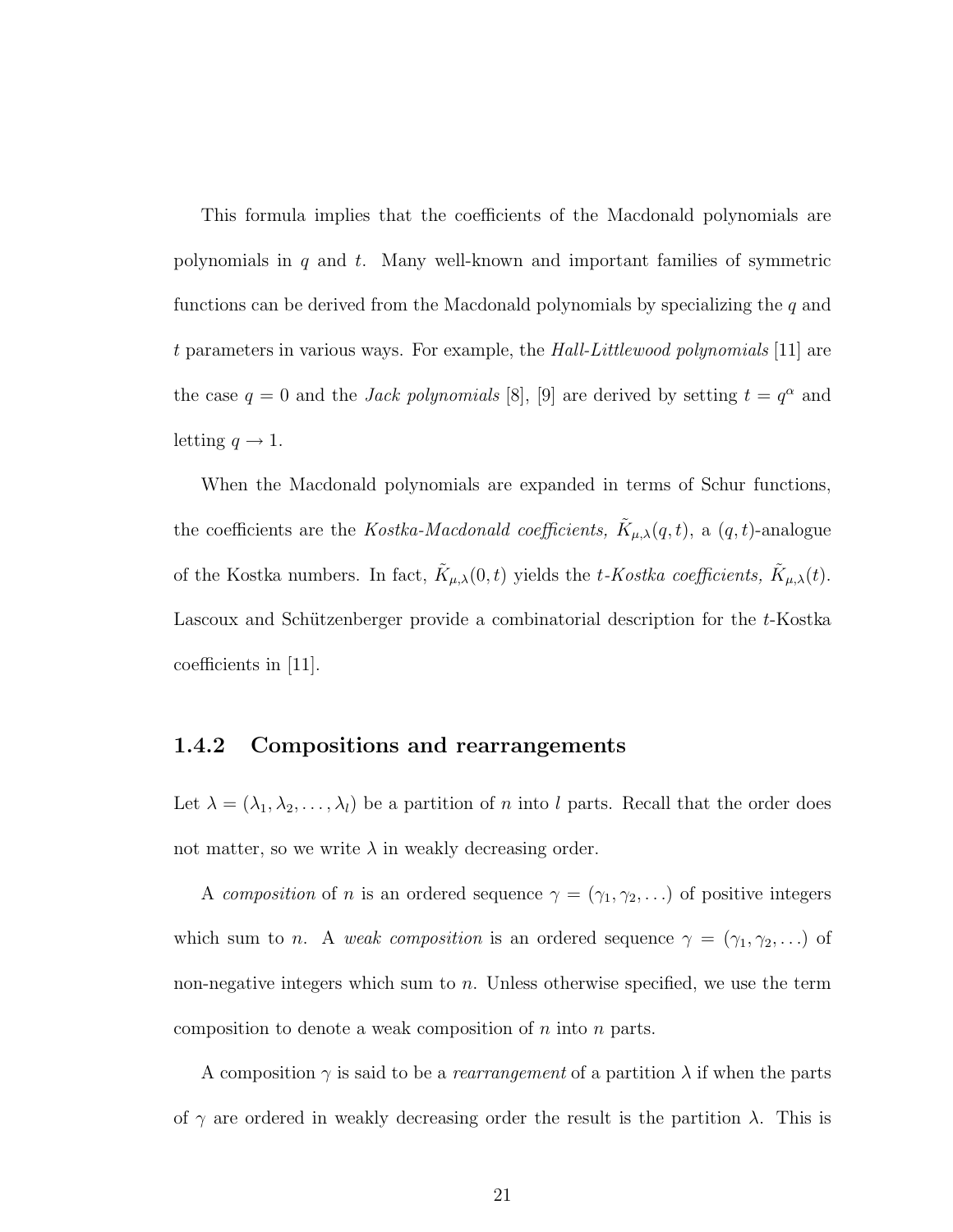denoted by  $\gamma \sim \lambda$ . To every partition  $\lambda$ , we may associate the collection  $R_{\lambda}$  of compositions which are rearrangements of  $\lambda$ .

For example, if  $\lambda = (2, 1)$  then

$$
R_{\lambda} = \{ (2, 1, 0), (2, 0, 1), (1, 2, 0), (1, 0, 2), (0, 2, 1), (0, 1, 2) \}.
$$

Let  $\gamma = (\gamma_1, \gamma_2, ..., \gamma_n)$  be a weak composition of n into n parts. (We will consider weak compositions of n into arbitrarily many parts in Section 2.2.) The *column diagram of*  $\gamma$  is a figure  $dg'(\gamma)$  consisting of n cells arranged in n columns. The  $i<sup>th</sup>$  column contains  $\gamma_i$  cells, and the number of cells in a column is called the height of that column. We place a horizontal line across the bottom simply to denote where the columns begin and end. This is an analogue of the Ferrers diagram of a partition  $\lambda$ , which consists of rows of cells such that the  $i^{th}$  row contains  $\lambda_i$  cells.

For example, the figure below is the column diagram of  $\gamma = (0, 2, 0, 3, 1, 2, 0, 0, 1)$ .



If  $\gamma$  is a rearrangement of the partition  $\lambda$ , then the Ferrers diagram of  $\lambda$  is obtained by permuting the columns into weakly decreasing order and taking the conjugate shape.

### 1.4.3 Nonsymmetric Macdonald polynomials

Recall that the Macdonald polynomials are indexed by partitions  $\lambda$  of n. Since every partition can be considered as a collection of compositions, it is natural to ask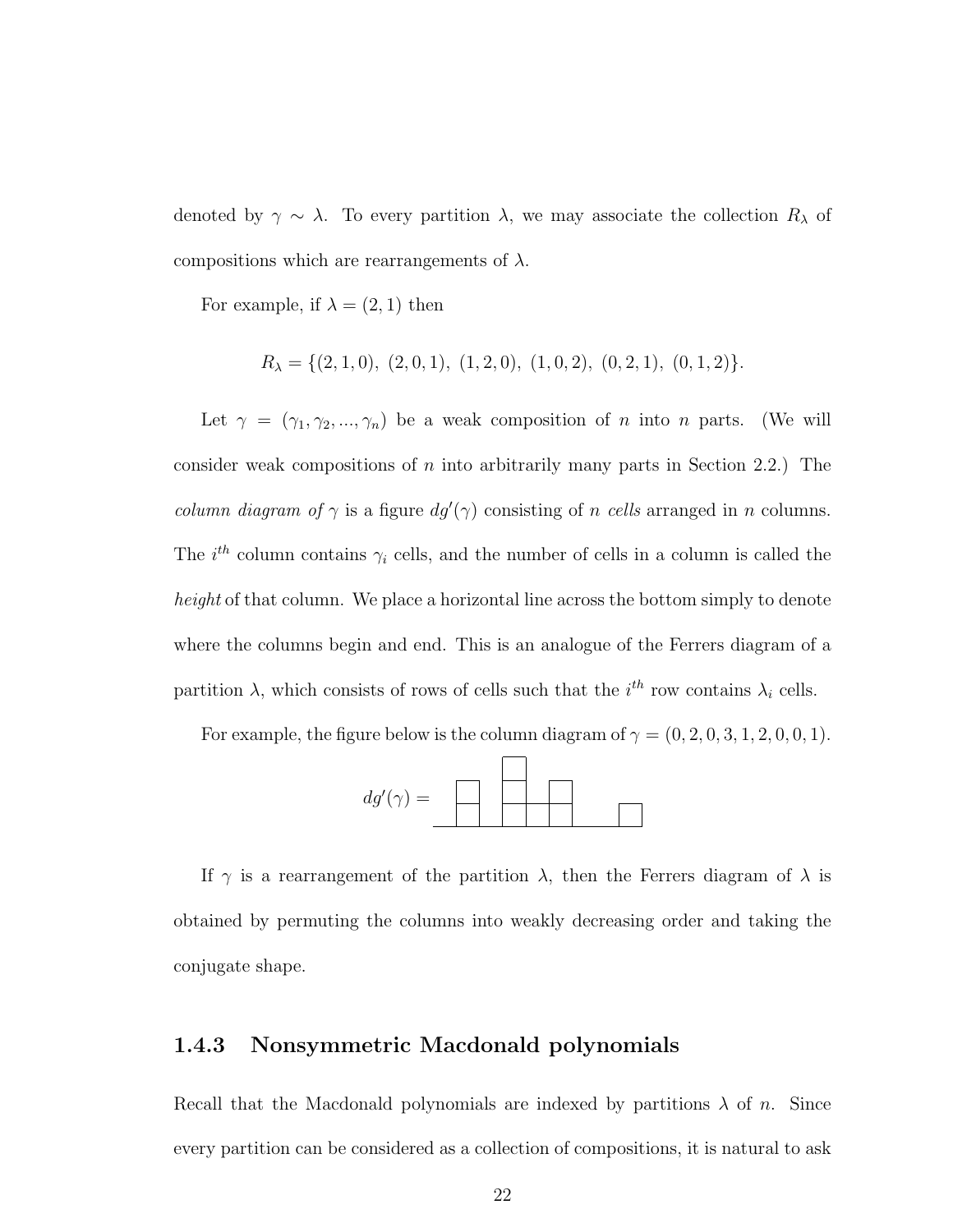whether the Macdonald polynomials can be decomposed into smaller polynomials indexed by compositions.

The smaller polynomials which decompose the Macdonald polynomials are referred to as the *nonsymmetric Macdonald polynomials*. The theory of the nonsymmetric Macdonald polynomials,  $E_{\gamma}(x; q, t)$  is developed by Cherednik [1], Macdonald [14], and Opdam [17].

Haglund, Haiman, and Loehr [6] recently found a combinatorial description for the nonsymmetric Macdonald polynomials. The statistics involved in this description are analogues of the statistics  $maj$  and  $inv$  described in Section 1.4.1.

Let  $\gamma = (\gamma_1, \gamma_2, ..., \gamma_n)$  be a weak composition of n into n parts. The *augmented* diagram of  $\gamma$ , defined by  $dg(\gamma) = dg'(\gamma) \cup \{(i, 0) : 1 \le i \le n\}$  is the column diagram with  $n$  extra cells adjoined in row 0. In this paper the adjoined row, called the basement, will always contain the numbers 1 through  $n$  in strictly increasing order. Therefore we will replace the cells with the numbers from 1 to n.

The augmented diagram for  $\gamma = (0, 2, 0, 3, 1, 2, 0, 0, 1)$  is

| $dg(\gamma) =$ |               |               |                |             |    |   |  |
|----------------|---------------|---------------|----------------|-------------|----|---|--|
|                | $\mathcal{D}$ | $\mathcal{R}$ | $\overline{4}$ | $5^{\circ}$ | 67 | 9 |  |

An *augmented filling,*  $\hat{\sigma}$ , of an augmented column diagram,  $\widehat{dg}(\lambda)$ , is a function  $\hat{\sigma} : \lambda \to \mathbb{Z}_+$ , which we picture as an assignment of positive integer entries to the nonbasement cells of  $\lambda$ . (Recall that the basement cells have already been assigned a positive integer entry.) Let  $\hat{\sigma}(i)$  denote the entry in the  $i^{th}$  square of the augmented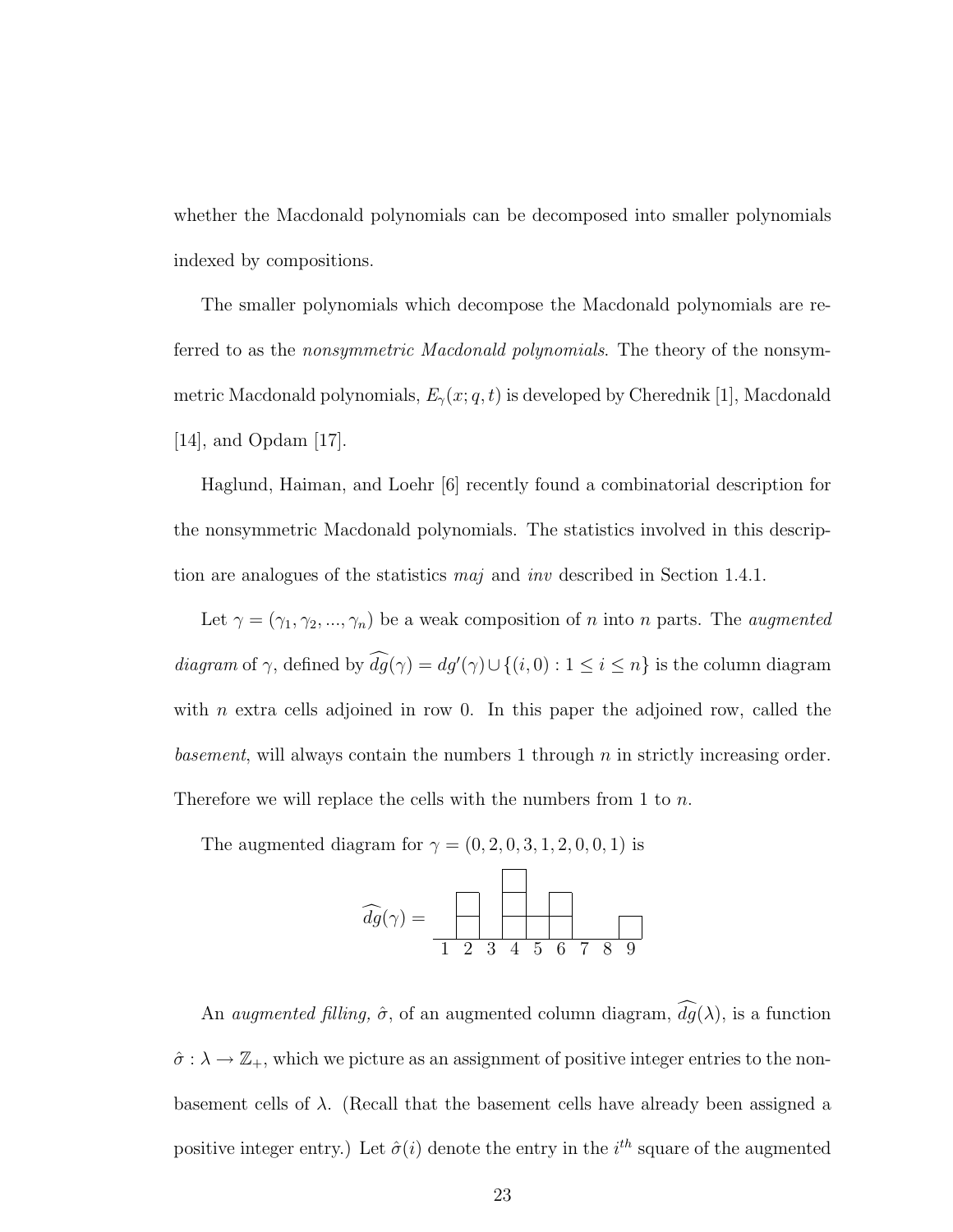diagram encountered in reading order.

**Definition 1.4.6.** Two cells u and v of an augmented diagram are said to attack each other if either

- 1. they are in the same row, or
- 2. one is to the left of the other in the row below.

An augmented filling  $\hat{\sigma} : \hat{dg}(\gamma) \to [n]$  is called *non-attacking* if  $\hat{\sigma}(u) \neq \hat{\sigma}(v)$  for every pair  $u, v$  of attacking cells.

As in [5], a descent of  $\hat{\sigma}$  is a pair of entries  $\hat{\sigma}(u) > \hat{\sigma}(v)$ , where the cell u is directly above v. In other words,  $v = (i, j)$  and  $u = (i + 1, j)$ , where the  $i<sup>th</sup>$ coordinate denotes the height, or row, of cell v and the  $j<sup>th</sup>$  coordinate denotes the column containing v. (We include pairs  $u, v$  such that  $v = (0, j)$  and  $v = (1, j)$ .) Define  $Des(\hat{\sigma}) = \{u \in \lambda : \hat{\sigma}(u) > \hat{\sigma}(v) \text{ is a descent}\}.$ 

Then define

$$
maj(\hat{\sigma}) = \sum_{u \in Des(\hat{\sigma})} (l(u) + 1),
$$

where  $l(u)$  is the leg of u.

Three cells  $\{a, b, c\} \in \lambda$  form a *type A triple* if they are situated as follows

where  $a$  and  $c$  are in the same row, possibly the first row, possibly with cells between them, and the height of the column containing a and b is greater than or equal to the height of the column containing  $c$ .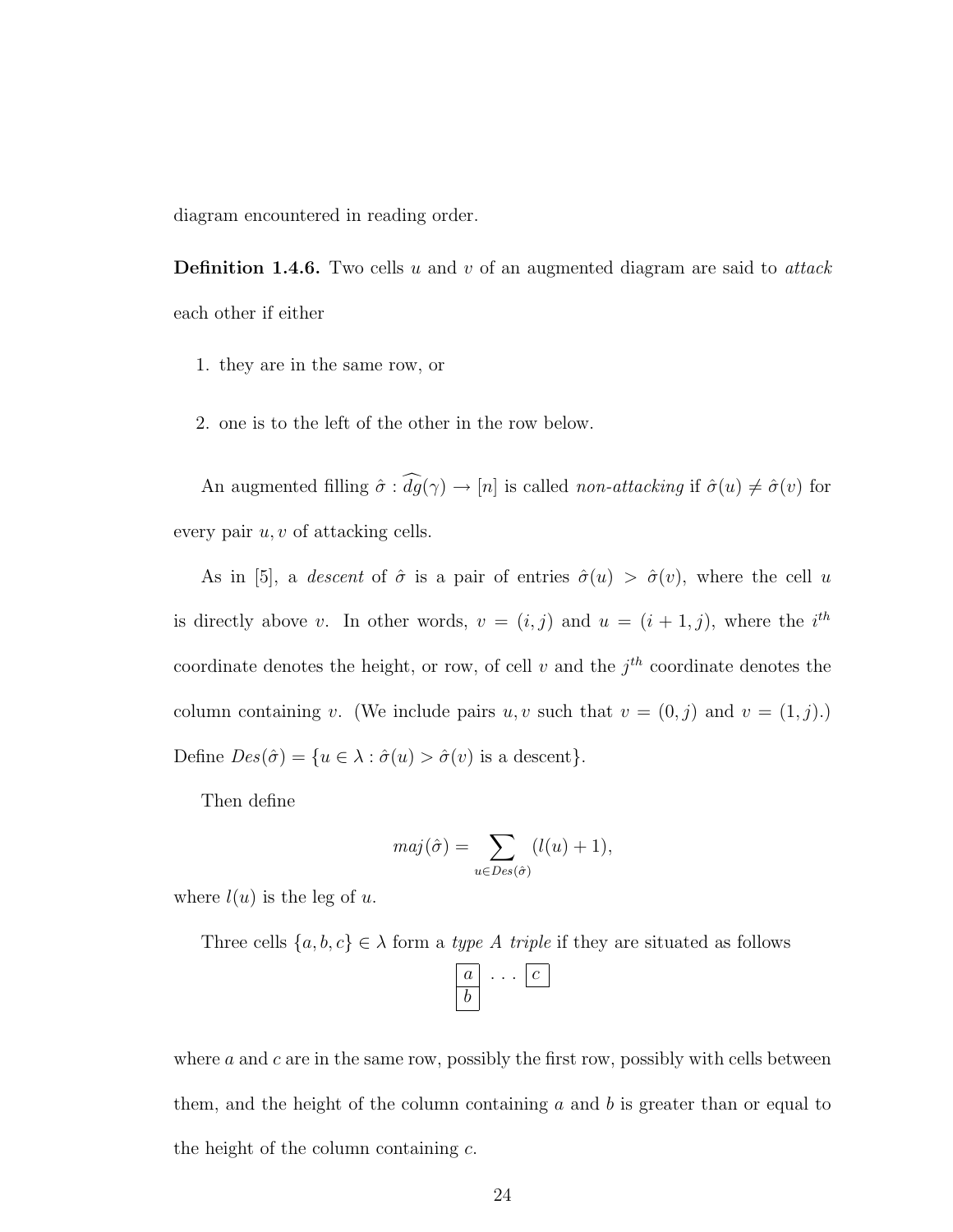Define for  $x, y \in \mathbb{Z}_+$ 

$$
I(x,y) = \begin{cases} 1 & \text{if } x > y \\ 0 & \text{if } x \le y \end{cases}
$$

Let  $\sigma$  be an augmented filling and let  $\alpha, \beta, \delta$  be the entries of  $\sigma$  in the cells of a type A triple  $\{a, b, c\}$ .

$$
\begin{array}{|c|}\n\hline\n\alpha \\
\hline\n\beta\n\end{array}\n\cdots\n\begin{array}{|c|}\n\hline\n\delta\n\end{array}
$$

Then the triple  $\{a, b, c\}$  is called a *type A inversion triple* if and only if  $I(\alpha, \delta)$  +  $I(\delta, \beta) - I(\alpha, \beta) = 1.$ 

Call an augmented filling  $\hat{\sigma}$  standard if it is a bijection  $\hat{\sigma}$  :  $\lambda \cong \{1,...,n\}$ . The standardization of an augmented filling is the unique standard augmented filling  $\xi$  such that  $\hat{\sigma} \circ \xi^{-1}$  is weakly increasing, and for each  $\alpha$  in the image of  $\hat{\sigma}$ , the restriction of  $\xi$  to  $\hat{\sigma}^{-1}(\{\alpha\})$  is increasing with respect to the reading order. (In other words, let  $a_i$  be the number of times the number i appears in the filling. Then the  $i^{th}$  occurence of j in reading order is sent to  $i + \sum_{m=1}^{j-1} a_m$ .) Therefore the triple  $\{a, b, c\}$  is an inversion triple of type A if and only if after standardization, the ordering from smallest to largest of the entries in cells  $\{a, b, c\}$  induces a counterclockwise orientation. Note that for a filling of a partition, every triple is a type A triple since the lefthand column is always weakly taller. Therefore, every triple in a partition filling is a type A triple and the items called inversion triples of a partition are type A inversion triples.

**Example 1.4.7.** The cells  $\{4, 7, 9\}$  are a type A inversion triple.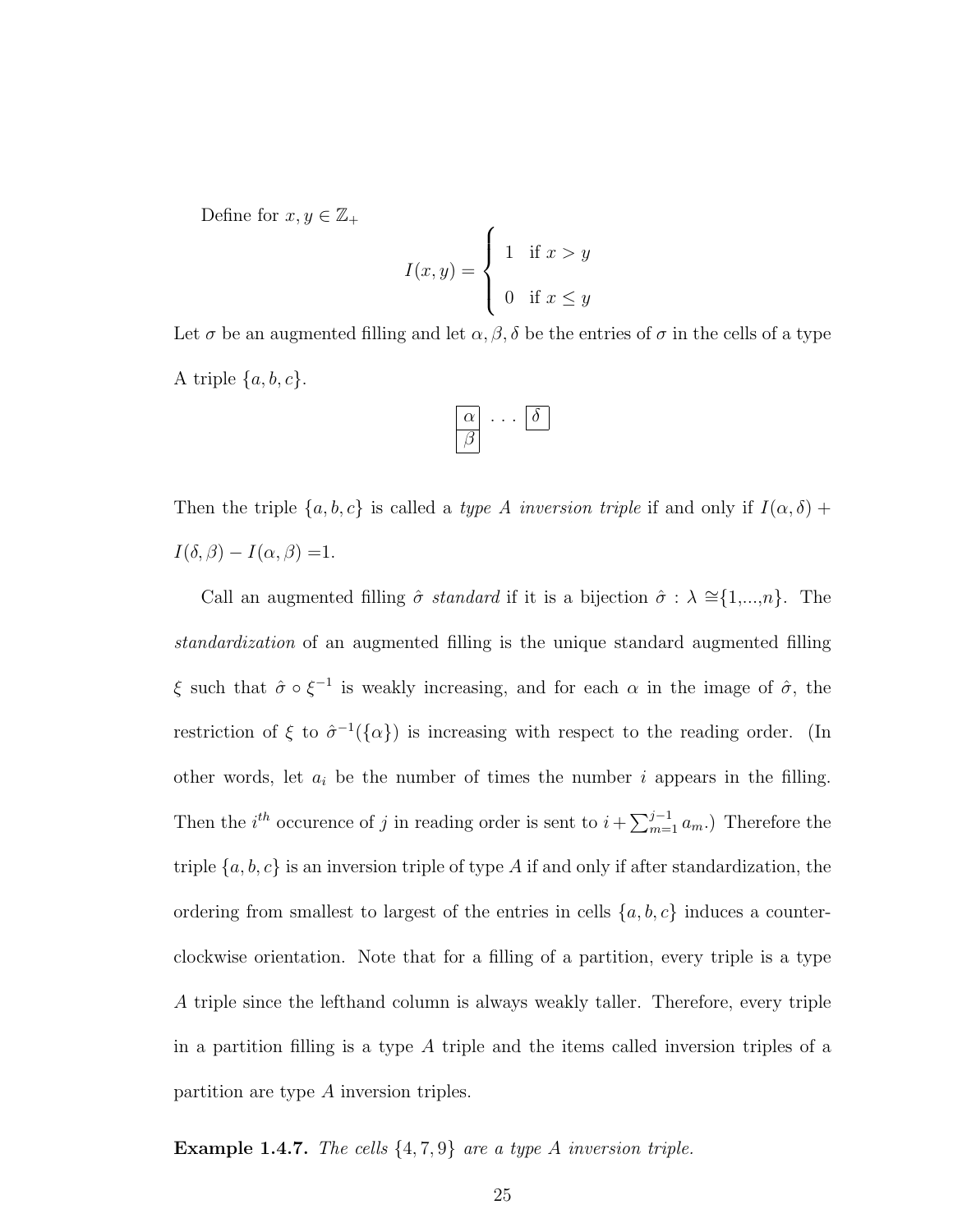| $\mathcal{D}$ |    | 9 |    | 7 |  |          |
|---------------|----|---|----|---|--|----------|
|               |    |   | 3  |   |  | $\Omega$ |
| $\cdot$       | ر، |   | b. | 6 |  | 9        |

Similarly, three cells  $\{a, b, c\} \in \lambda$  are a type B triple if they are situated as shown below,

$$
\boxed{a} \cdot \cdot \cdot \boxed{\frac{b}{c}}
$$

where a and c are in the same row (possibly the basement) and the column containing b and c has greater height than the column containing  $a$ .

Let  $\hat{\sigma}$  be an augmented filling and let  $\alpha, \beta, \delta$  be the entries of  $\hat{\sigma}$  in the cells of a type B triple  $\{a, b, c\}$ .

$$
\boxed{\alpha}\ \cdots \ \boxed{\beta}\atop{\delta}
$$

Then the triple  $\{a, b, c\}$  is called an *type B inversion triple* if and only if  $I(\beta, \alpha)$  +  $I(\alpha, \delta) - I(\beta, \delta) = 1$ . In other words, the triple  $\{a, b, c\}$  is an inversion triple of type B if and only if after standardization, the ordering from smallest to largest of the entries in cells  $a, b, c$  induces a clockwise orientation.

We often abuse notation by identifying the entries  $\{\sigma(a), \sigma(b), \sigma(c)\}\$  with the triple  $\{a, b, c\}.$ 

**Example 1.4.8.** The cells  $\{5, 7, 9\}$  are a type A inversion triple.

| $5\phantom{.0}$             |   | $9\phantom{.0}$ |   | -7 |  |          |
|-----------------------------|---|-----------------|---|----|--|----------|
|                             |   |                 | 3 |    |  | $\Omega$ |
| $\mathcal{D}_{\mathcal{L}}$ | 3 |                 | 5 | 6  |  | 9        |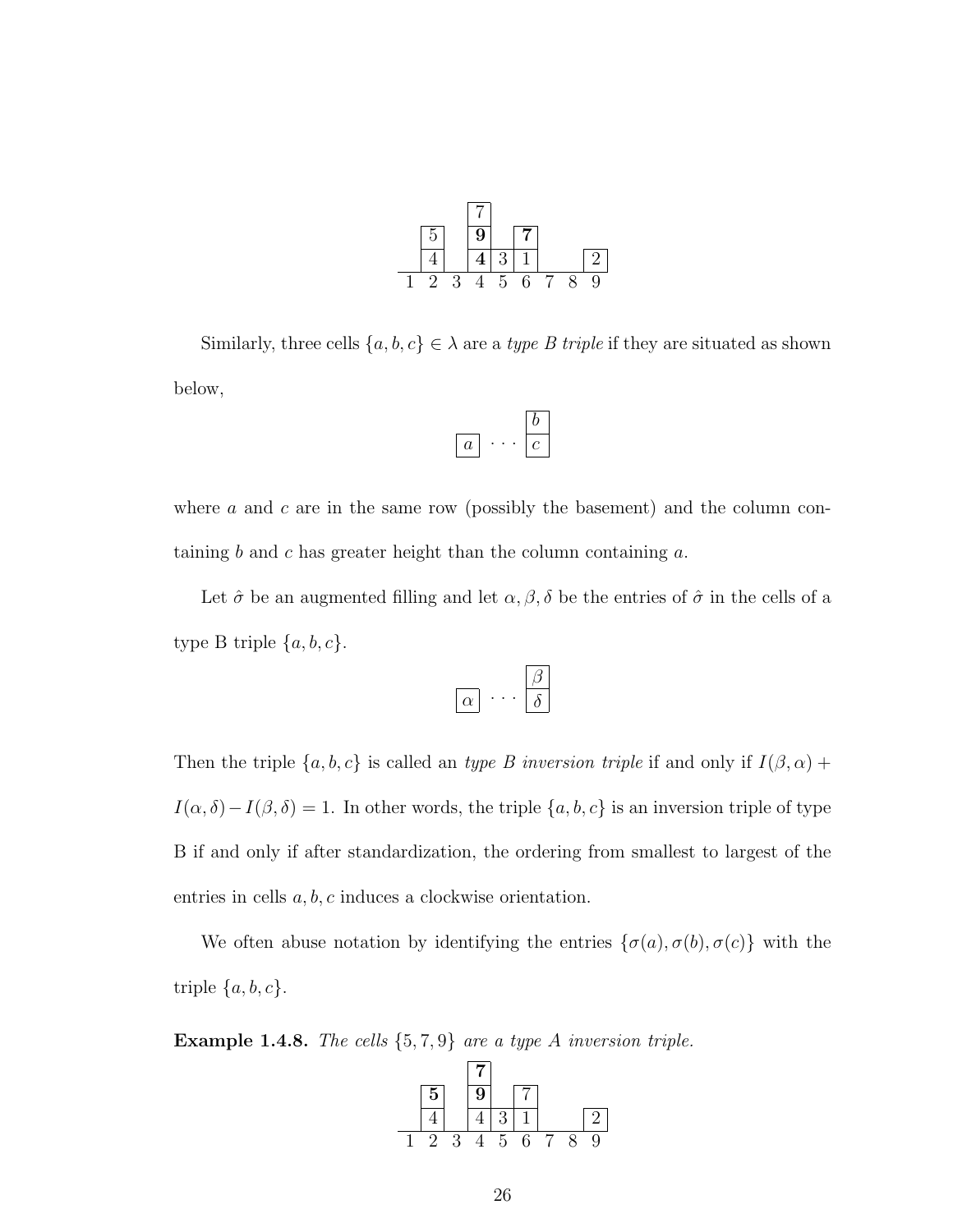For an augmented filling  $\hat{\sigma}$  of a composition  $\gamma,$  define

$$
Inv(\hat{\sigma}) = \{\text{inversion triples of } \hat{\sigma}\}, \quad \text{and}
$$

$$
inv(\hat{\sigma}) = |Inv(\hat{\sigma})|.
$$

Let  $coinv(\hat{\sigma})$  be the number of triples which are not an inversion triple.

**Theorem 1.4.9** ([6]). The nonsymmetric Macdonald polynomials  $E_{\gamma}$  are given by the formula

$$
E_{\gamma}(x;q,t) = \sum_{\substack{\hat{\sigma}: \ \hat{dg}(\gamma) \to [n] \\ \text{non-}attacking}} x^{\hat{\sigma}} q^{\text{maj}(\hat{\sigma})} t^{\text{coinv}(\hat{\sigma})} \prod_{\substack{u \in \hat{dg}(\mu) \\ \hat{\sigma}(u) \neq \hat{\sigma}(d(u))}} \frac{1-t}{1 - q^{l(u) + 1} t^{a(u) + 1}},
$$

where  $x^{\hat{\sigma}} = \prod_{u \in \widehat{\text{dg}}(\mu)} x_{\hat{\sigma}(u)}$  and  $d(u)$  is the cell directly beneath u.

When the Macdonald polynomial is expressed in the form  $P_{\lambda}(x; q, t)$ , the nonsymmetric Macdonald polynomials decompose the Macdonald polynomials in a natural way.

**Proposition 1.4.10** ([15]). Let  $\lambda^{\circ}$  be the rearrangement of the parts of  $\lambda$  in weakly increasing order. Then

$$
P_{\lambda}(x;q,t) = \prod_{u \in \widehat{\text{dg}}(\lambda^{\circ})} (1 - q^{l(u)+1} t^{a(u)}) \cdot \sum_{\gamma \sim \lambda} \frac{E_{\gamma}(x;q^{-1},t^{-1})}{(1 - q^{l(u)+1} t^{a(u)})},\tag{1.4.1}
$$

where the sum is over all rearrangements  $\gamma$  of  $\lambda$ .

It is well known that

$$
s_{\lambda}(x) = \lim_{q,t \to 0} P_{\lambda}(x;q,t),
$$

so letting  $q,t\to\infty$  in Equation 1.4.1 yields a combinatorial expansion of the Schur functions into polynomials  $E_{\gamma}(x;\infty,\infty)$  called *nonsymmetric Schur functions*.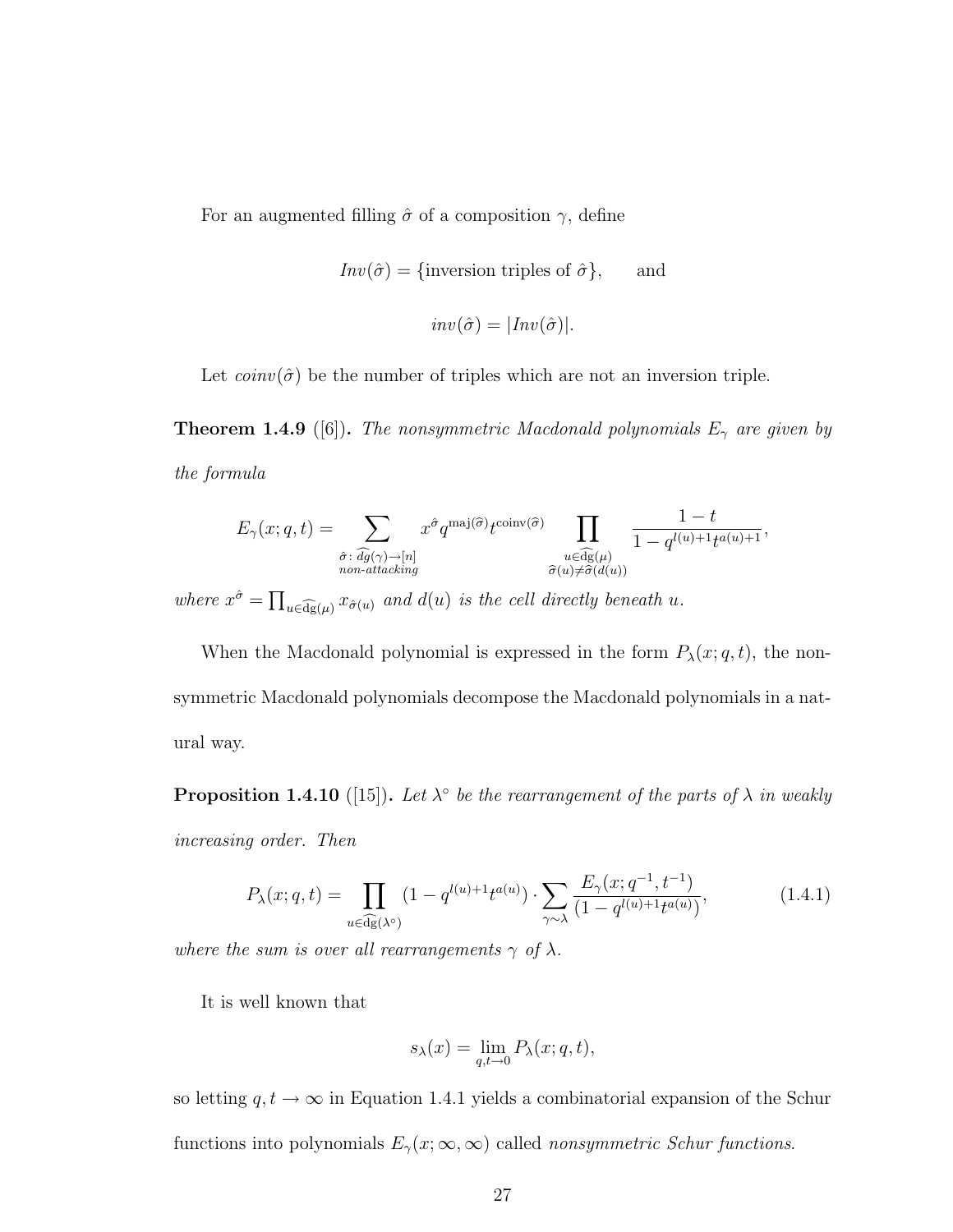# Chapter 2

# Combinatorial description of nonsymmetric Schur functions

Letting  $q,t\to 0$  in Equation 1.4.1 yields the following combinatorial decomposition of the Schur functions [6].

$$
s_{\lambda}(x) = \prod_{u \in \widehat{\mathrm{dg}}(\lambda^{\circ})} (1 - 0^{l(u)+1} 0^{a(u)}) \cdot \sum_{\gamma \sim \lambda} \frac{E_{\gamma}(x; \infty, \infty)}{(1 - 0^{l(u)+1} 0^{a(u)})} \quad \Rightarrow
$$

$$
s_{\lambda} = \sum_{\gamma \sim \lambda} E_{\gamma}(x; \infty, \infty), \qquad (2.0.1)
$$

where

$$
E_{\gamma}(x; \infty, \infty) = \sum_{\substack{\hat{\sigma} : \widehat{\text{dg}}(\gamma) \to [n] \\ \text{non-attacking} \\ \text{maj}(\hat{\sigma}) = \text{coinv}(\hat{\sigma}) = 0}} x^{\sigma}
$$
(2.0.2)

For ease of notation, we set  $E_{\gamma}(x; \infty, \infty) = NS_{\gamma}(x)$ , and call  $NS_{\gamma}(x)$  a non-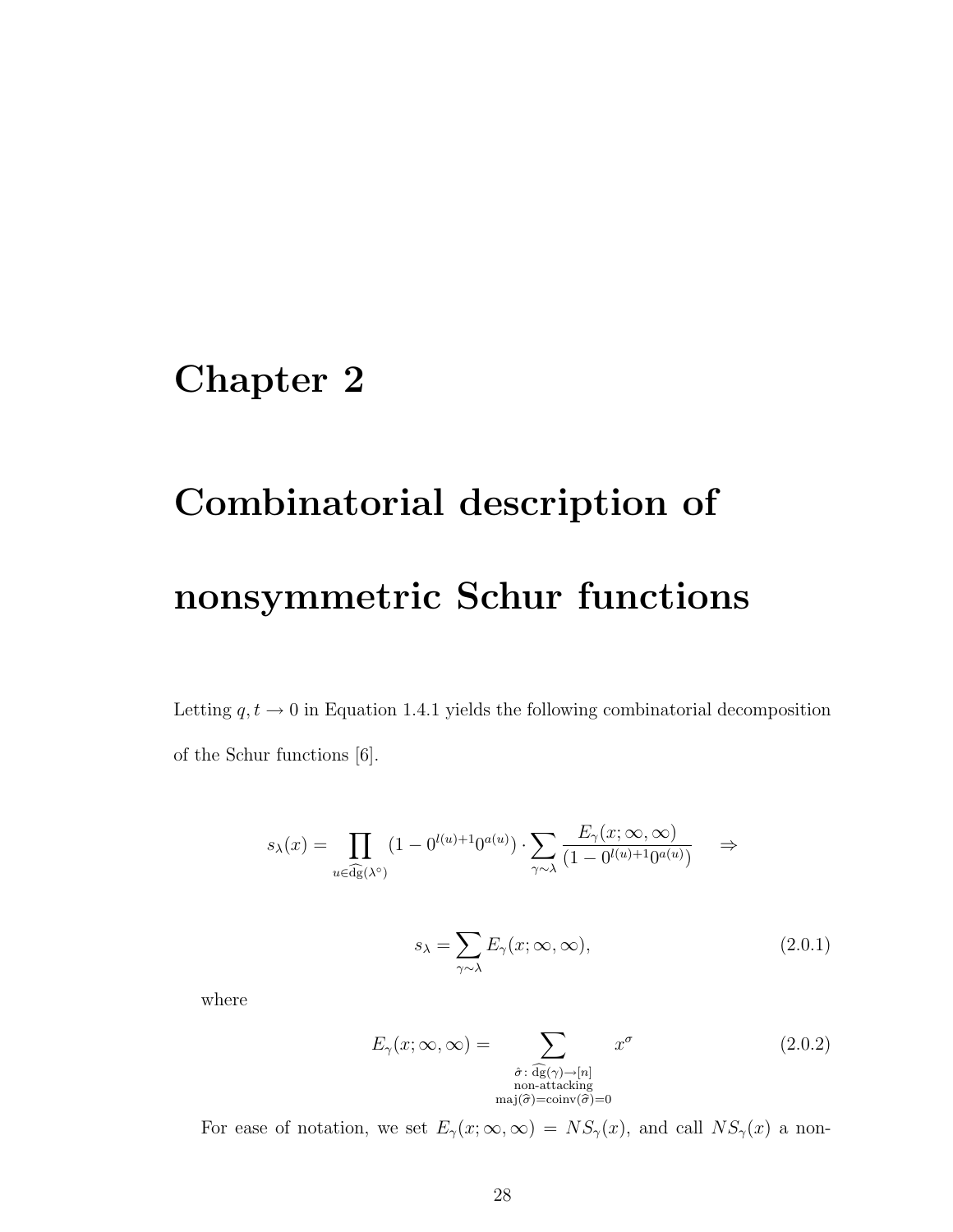symmetric Schur function. This chapter examines the objects which appear in this decomposition and some of their properties. Chapter 3 describes a bijection between between these objects and semi-standard Young tableaux to provide a combinatorial understanding of Equation 2.0.1.

### 2.1 Skyline Augmented fillings (SAF)

Equation 2.0.2 implies that the nonsymmetric Schur function  $NS_{\gamma}$  is a sum of the weights of certain types of augmented fillings of  $\gamma$ . Recall that

$$
maj(\hat{\sigma}) = \sum_{u \in Des(\hat{\sigma})} (l(u) + 1),
$$

and  $coinv(\hat{\sigma})$  is the number of non-inversion triples. Therefore,  $maj(\hat{\sigma}) = 0$  implies that there are no descents in  $\hat{\sigma}$  and  $\text{coinv}(\hat{\sigma}) = 0$  implies that every triple is an inversion triple.

**Definition 2.1.1.** A *skyline augmented filling* is (SAF) any augmented filling  $F$ such that  $Des(F) = \emptyset$  and every triple is an inversion triple.

Let  $\gamma$  be a composition of n into n parts, where some of the parts could be equal to zero. The nonsymmetric Schur function  $NS_{\gamma} = NS_{\gamma}(x)$  in the variables  $x = (x_1, x_2, ..., x_n)$  is the formal power series  $NS_{\gamma}(x) = \sum_{F} x^{F}$  summed over all skyline augmented fillings F of composition  $\gamma$ . Here,  $x^F = \prod_{i=1}^n x_i^{\sigma_i}$  is the *weight* of σ. (See Figure 2.1.)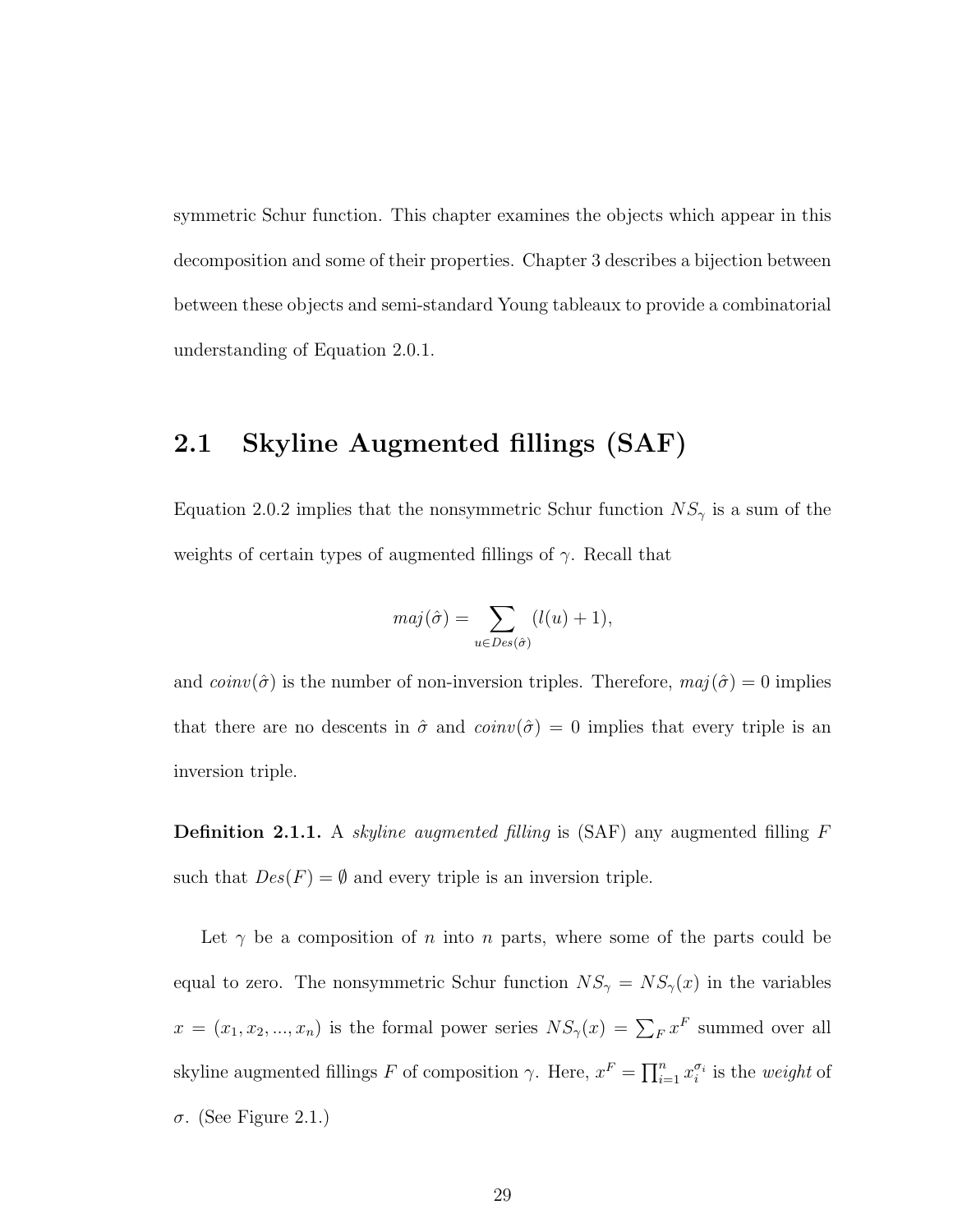

Figure 2.1:  $NS_{(1,0,2,0,2)}$ 

The combinatorial formula for nonsymmetric Macdonald polynomials [6] contains an additional "non-attacking" condition. Recall from Definition 1.4.6 that this condition consists of two sub-conditions. The first states that for each pair of cells a and b with a strictly to the left of b in the row directly below b,  $\sigma(a) \neq \sigma(b)$ . The second states that for each pair of cells a and b in the same row,  $\sigma(a) \neq \sigma(b)$ . (In each case, if  $\sigma(a) = \sigma(b)$ , then a and b are called attacking cells.)

Lemma 2.1.2. If the cells a and b are in the same row of a skyline augmented filling, then  $\sigma(a) \neq \sigma(b)$ .

*Proof.* Argue by contradiction. First, assume that  $a$  and  $b$  are in the same row  $(a$ to the left of b) and  $\sigma(a) = \sigma(b)$ , where the column containing  $\sigma(a)$  is weakly taller than the column containing  $\sigma(b)$ . Assume a is directly on top of a cell c, so we have  $\sigma(c) \geq \sigma(a)$ . After standardization,  $\{\sigma(a), \sigma(b), \sigma(c)\}$  is a type A non-inversion triple.

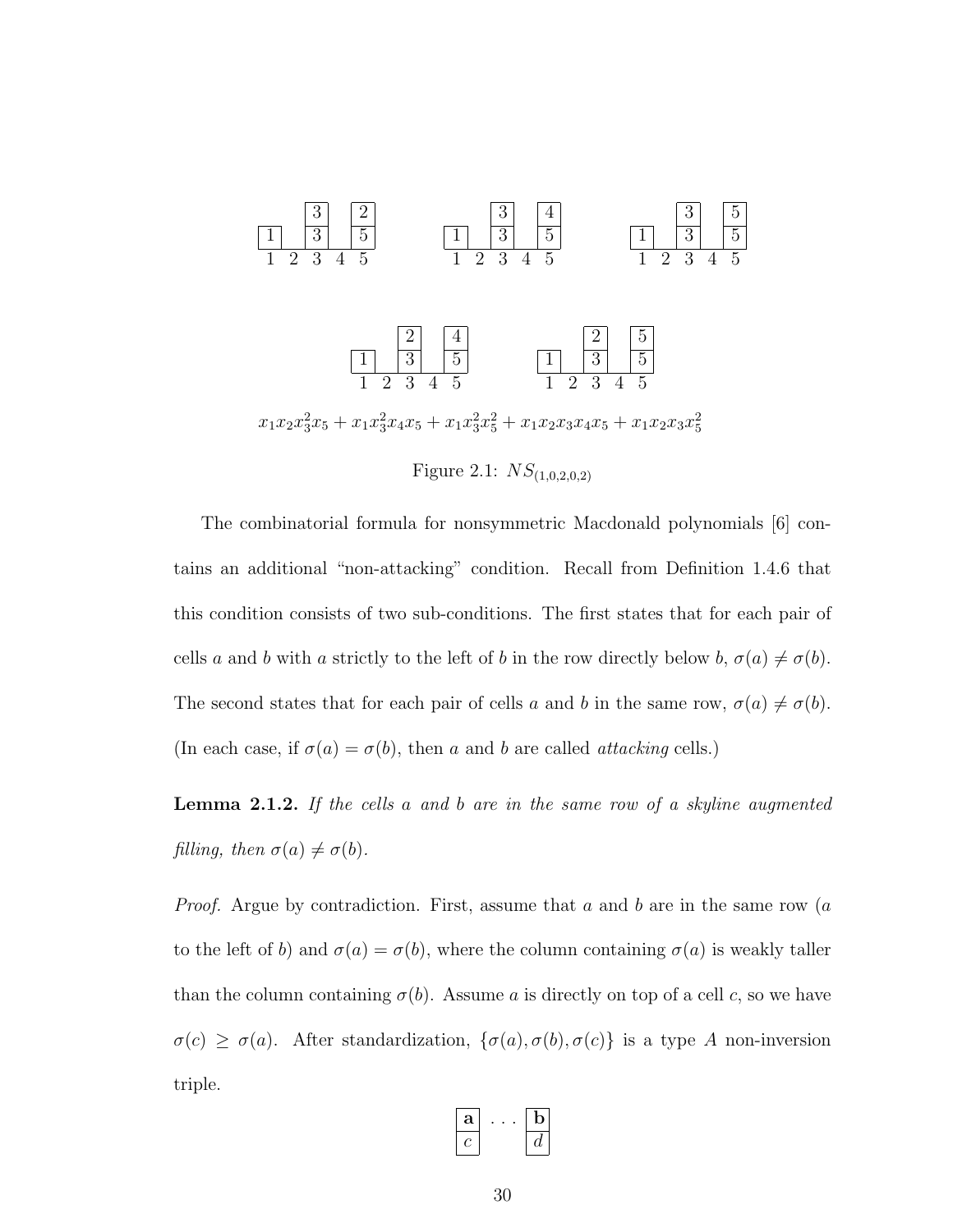Next, assume that a and b are in the same row and  $\sigma(a) = \sigma(b)$ , where the column containing  $\sigma(b)$  is strictly taller than the column containing  $\sigma(a)$ . (Again, a is to the left of b.) Then the cell d on top of b must have  $\sigma(d) \leq \sigma(b)$ .

$$
\boxed{\textbf{a}} \cdots \boxed{\frac{d}{\textbf{b}}}
$$

Therefore after standardization we have  $\sigma(d) < \sigma(a) < \sigma(b)$ , which implies that  $\Box$  $\sigma(d), \sigma(a), \sigma(b)$  is a type B non-inversion triple.

**Lemma 2.1.3.** For each pair of cells a and b in a skyline augmented filling with a to the left of b in the row directly below b,  $\sigma(a) \neq \sigma(b)$ .

*Proof.* Assume there exist two attacking cells a and b (with a to the left of b in the row directly below b) such that  $\sigma(a) = \sigma(b) = \alpha$  to get a contradiction.

| a | ٠. |
|---|----|

If the column containing  $\alpha$  is taller than or equal to the column containing  $\delta$ , then a lies directly below a cell c which must have  $\sigma(c) \leq \alpha$ . When the values in these three cells are standardized,  $\{c, b, a\}$  is a type A non-inversion triple. If the column containing  $b$  is taller than the column containing  $a$ , then  $b$  is directly on top of a cell d which must have  $\sigma(d) \geq \alpha$ . Then  $\{b, a, d\}$  is a type B non-inversion triple.  $\Box$ 

Corollary 2.1.4. The descent and inversion conditions used to describe the skyline augmented fillings guarantee that no two cells of a skyline augmented filling are attacking.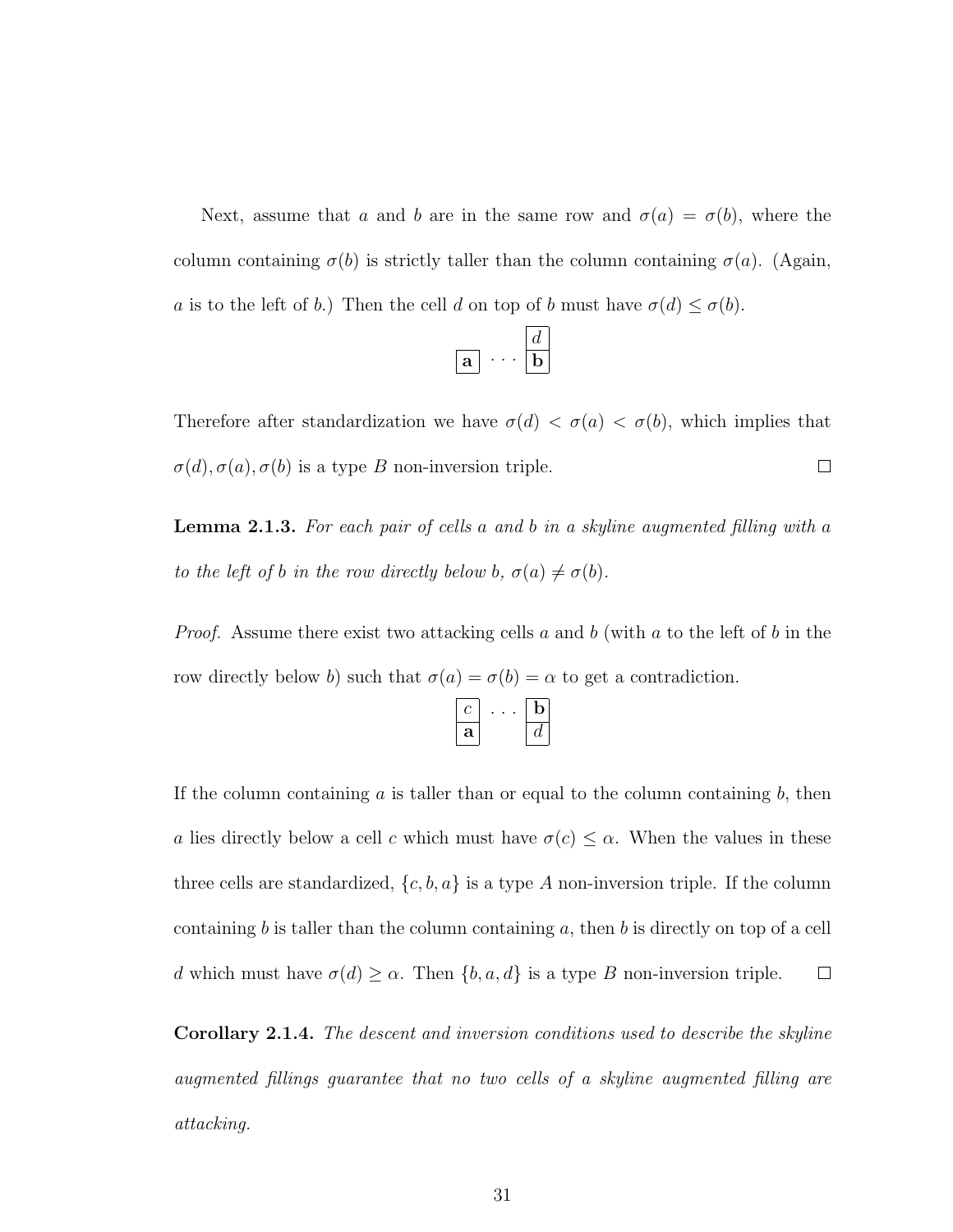**Lemma 2.1.5.** If  $\{a, b, c\}$  is a type B triple with a and c in the same row and b directly above c, then  $\sigma(a) < \sigma(c)$ .

*Proof.* Let  $a, b, c$  be a type  $B$  triple situated as pictured below.

$$
\boxed{a} \ldots \boxed{b}
$$

To get a contradiction, assume  $\sigma(a) > \sigma(c)$ . (We know  $\sigma(a) \neq \sigma(c)$ , by Lemma 2.1.2.) In the basement row, the column containing  $a$  has a value less than the value of the column containing c. So at some intermediate row we have

with  $\sigma(d) > \sigma(f)$  and  $\sigma(e) < \sigma(g)$ . The descent condition implies that  $\sigma(d) \leq \sigma(e)$ . Therefore,  $\sigma(f) < \sigma(d) \leq \sigma(e) < \sigma(g)$ . But then  $\sigma(f) < \sigma(e) < \sigma(g)$  so  $\{f, e, g\}$  is  $\Box$ not an inversion triple.

Given any type B triple  $\{a, b, c\}$  as depicted in the proof of Lemma 2.1.5, the descent condition implies that  $\sigma(b) \leq \sigma(c)$ . So  $\sigma(a)$  must be less than  $\sigma(b)$ , for otherwise Lemma 2.1.5 implies that  $\sigma(b) \leq \sigma(a) < \sigma(c)$ , which would mean  $\{b, a, c\}$ is a type B non-inversion triple. So  $\sigma(a) < \sigma(b) \leq \sigma(c)$ . Therefore Lemma 2.1.5 completely characterizes the relative values of the cells in a type  $B$  inversion triple.

Lemmas 2.1.2, 2.1.3, and 2.1.5 provide us with several conditions on the cells in a skyline augmented filling. They will be useful in proving facts about the insertion process.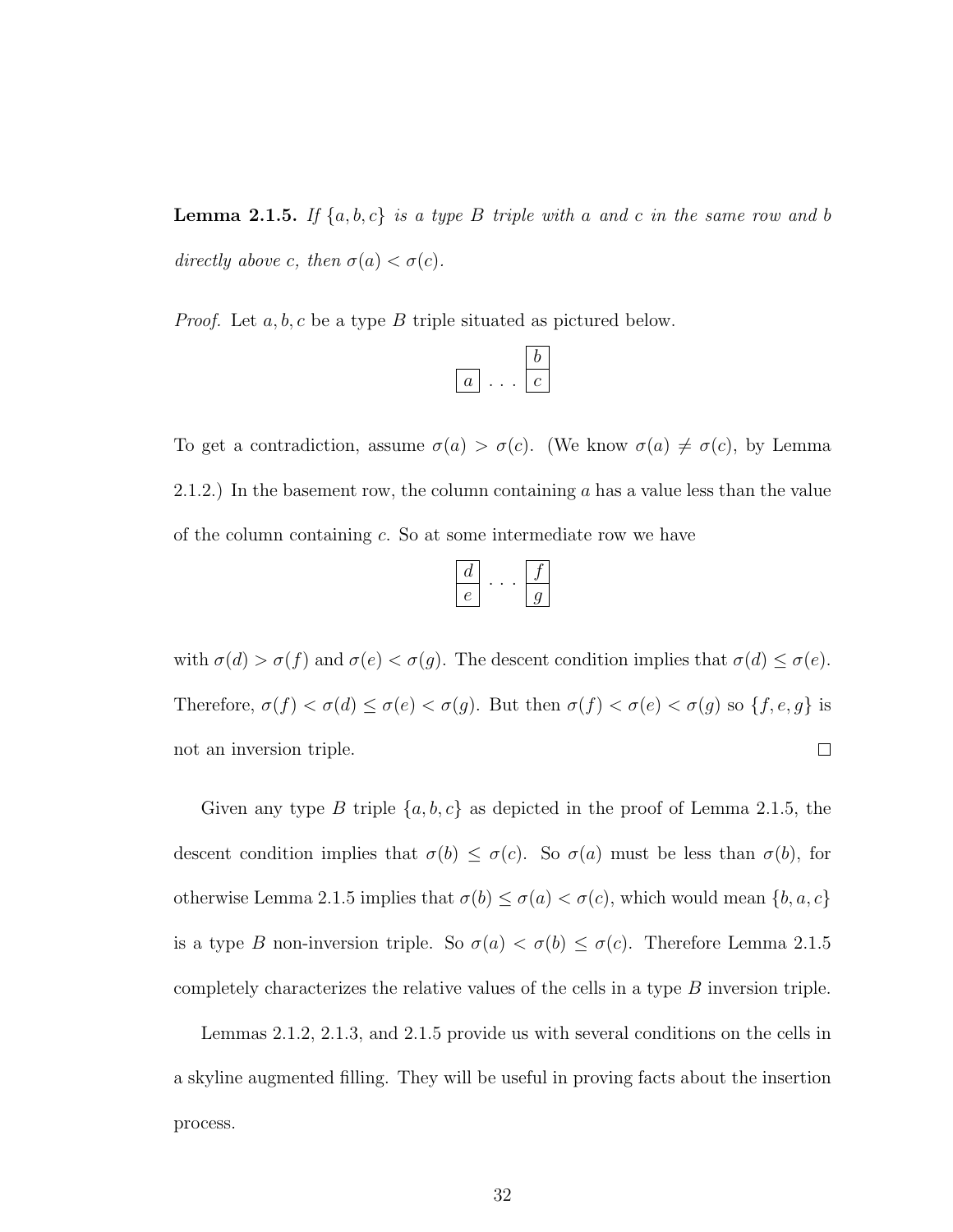#### 2.2 A basis for all polynomials

We may relax the restriction on the number of parts to obtain nonsymmetric Schur functions in infinitely many variables.

Let  $\gamma$  be a weak composition of n into k parts, where k is any positive integer or infinity. Its column diagram consists of  $k$  columns such that the  $i<sup>th</sup>$  column contains  $\gamma_i$  cells. As above, fill the augmented diagram with positive integers in such a way that there are no descents and every triple is an inversion triple to get a skyline augmented filling. Then  $NS_{\gamma}(x) = \sum_{F} x^{F}$ , where F ranges over all skyline augmented fillings of the augmented column diagram of  $\gamma$ .

We may define a nonsymmetric analogue of the monomial symmetric functions. The nonsmmyetric monomial,  $NM_{\gamma}$  corresponding to a weak composition  $\gamma$  of *n* into k parts is given by  $NM_{\gamma} = \prod_{i=1}^{k} x_i^{\gamma_i}$ . It is clear that the sum over all rearrangements of a given partition  $\gamma$  of the nonsymmetric monomials is equal to the monomial symmetric function  $m_{\gamma}$ .

Consider the case in which  $k$  equals infinity. Then every polynomial can be written as a sum of nonsymmetric monomials, so the nonsymmetric monomials form a basis for all polynomials.

**Definition 2.2.1.** Let  $\mu$  and  $\gamma$  be weak compositions of n into infinitely many parts. The reverse dominance order on weak compositions is defined as follows.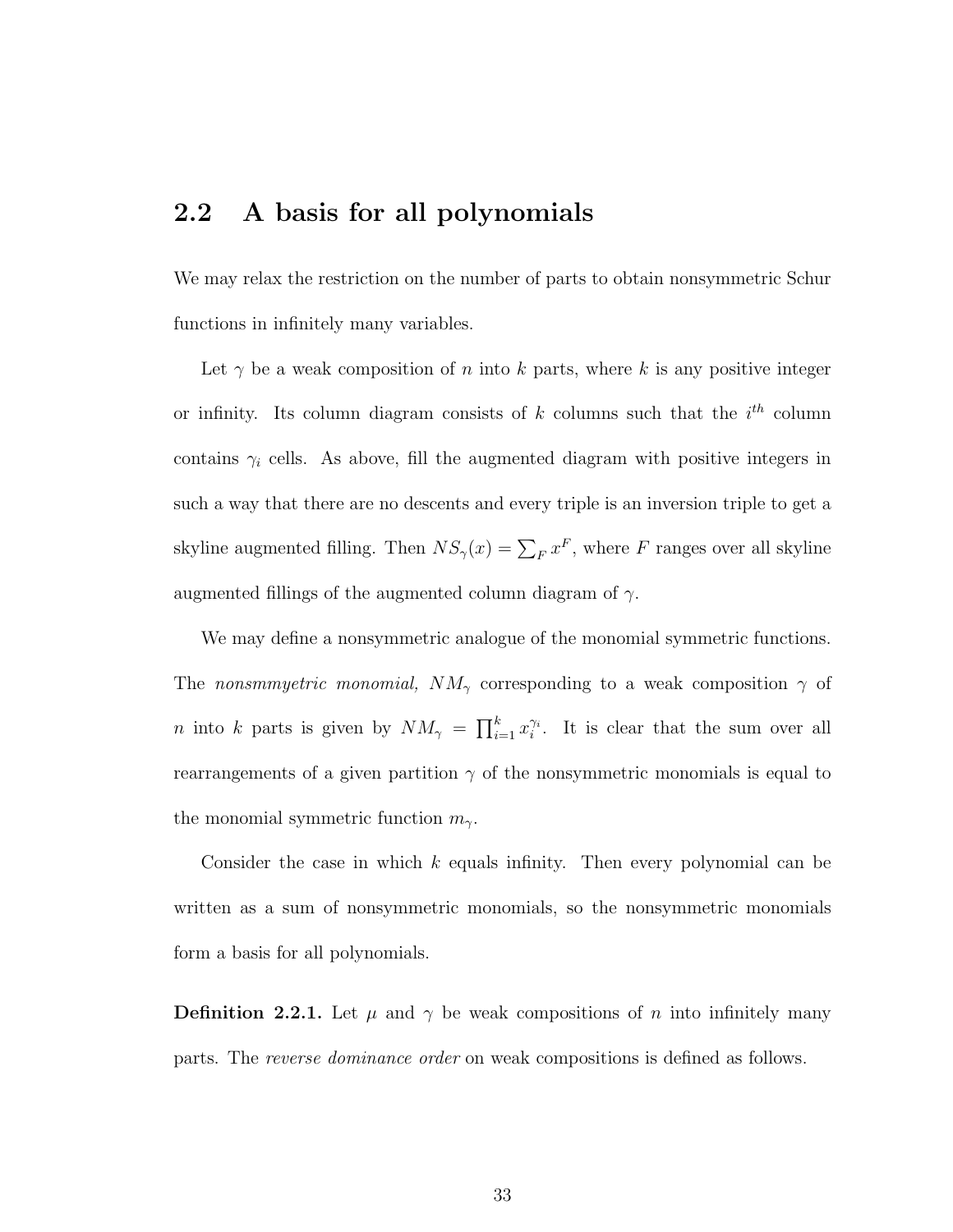$$
\mu \le \gamma \iff \sum_{i=k}^{\infty} \mu_i \le \sum_{i=k}^{\infty} \gamma_i, \qquad \forall k \ge 1.
$$

If  $\gamma$  and  $\mu$  are weak compositions of n into infinitely many parts, let  $NK_{\gamma,\mu}$ denote the number of skyline augmented fillings of shape  $\gamma$  and type  $\mu$ . We will see in Section 5.2 that the ordinary Kostka numbers are obtained as a sum of nonsymmetric Kostka numbers. In fact,  $K_{\lambda,\mu} = \sum N K_{\gamma,\mu}$ , where the sum is over all rearrangements  $\gamma$  of  $\lambda$ .

**Theorem 2.2.2.** Suppose that  $\gamma$  and  $\mu$  are both weak compositions of n and  $NK_{\gamma,\mu} \neq 0$ . Then  $\mu \leq \gamma$  in the dominance order. Moreover,  $NK_{\gamma,\gamma} = 1$ .

*Proof.* Assume that  $NK_{\gamma,\mu} \neq 0$ . By definition, this means that there exists a skyline augmented filling of shape  $\gamma$  and type  $\mu$ . Assume that an entry k appears in one of the first  $k - 1$  columns. Then this column would contain a descent, since the basement entry is less than  $k$ . Therefore, all entries greater than or equal to  $k$  must appear after the  $(k-1)^{th}$  column. So  $\sum_{i=k}^{\infty} \mu_i \leq \sum_{i=k}^{\infty} \gamma_i$  for each k, as desired. Moreover, if  $\mu = \gamma$ , then the *i*<sup>th</sup> column must contain only entries with value *i*. To see that this is indeed a skyline augmented filling, consider first a type A triple as shown below.

| $\alpha$ |  |  |
|----------|--|--|
| rν       |  |  |

Here  $\delta > \alpha$ , so listing the entries from smallest to largest after standardization yields a counterclockwise orientation, so the triple is indeed a type A inversion triple.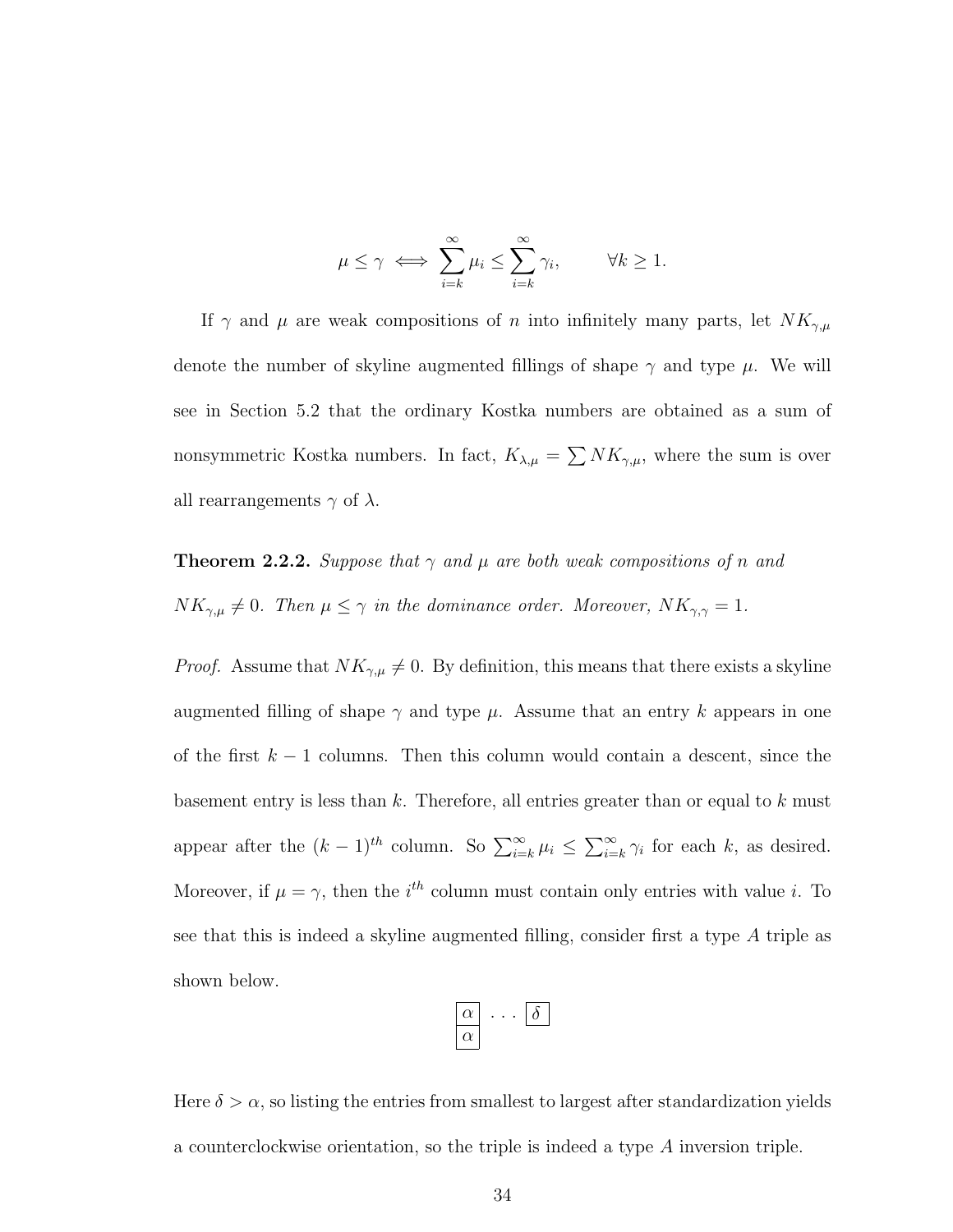Next consider a type B triple as shown below.

Since  $\alpha < \beta$ , listing the entries from smallest to largest after standardization yields a clockwise orientation, so the triple is a type B inversion triple.

The filling of  $\gamma$  in which the i<sup>th</sup> column contains only the letter i is a valid skyline augmented filling, since it contains no descents and each triple is an inversion triple. We must show this is the only SAF of shape  $\gamma$  and type  $\gamma$ . Consider the last nonzero part  $\gamma_m$  of  $\gamma$ . If the value m appears to the left of this column, it creates a descent. So m can only appear in this column. But there are  $\gamma_m$  entries equal to m. Therefore the  $m<sup>th</sup>$  column contains all of the m entries and no other entries. Assume that the last k columns have been filled so that column  $\gamma_j$  contains exactly  $\gamma_j$  j's. Consider the last non-zero column,  $\gamma_r$  before these columns. There are  $\gamma_r$ r's which cannot be placed to the left of  $\gamma_r$ . But there are no empty cells available to the right of  $\gamma_r$ . Therefore  $\gamma_r$  must be filled with exactly  $\gamma_r$  r's. Therefore any SAF of shape  $\gamma$  and weight  $\gamma$  must be the SAF in which the  $i^{th}$  column contains only the letter *i*, so  $NK_{\gamma,\gamma} = 1$ .  $\Box$ 

Corollary 2.2.3. The nonsymmetric Schur functions form a basis for all polynomials.

Proof. Theorem 2.2.2 is equivalent to the assertion that the transition matrix from the nonsymmetric Schur functions to the nonsymmetric monomials (with respect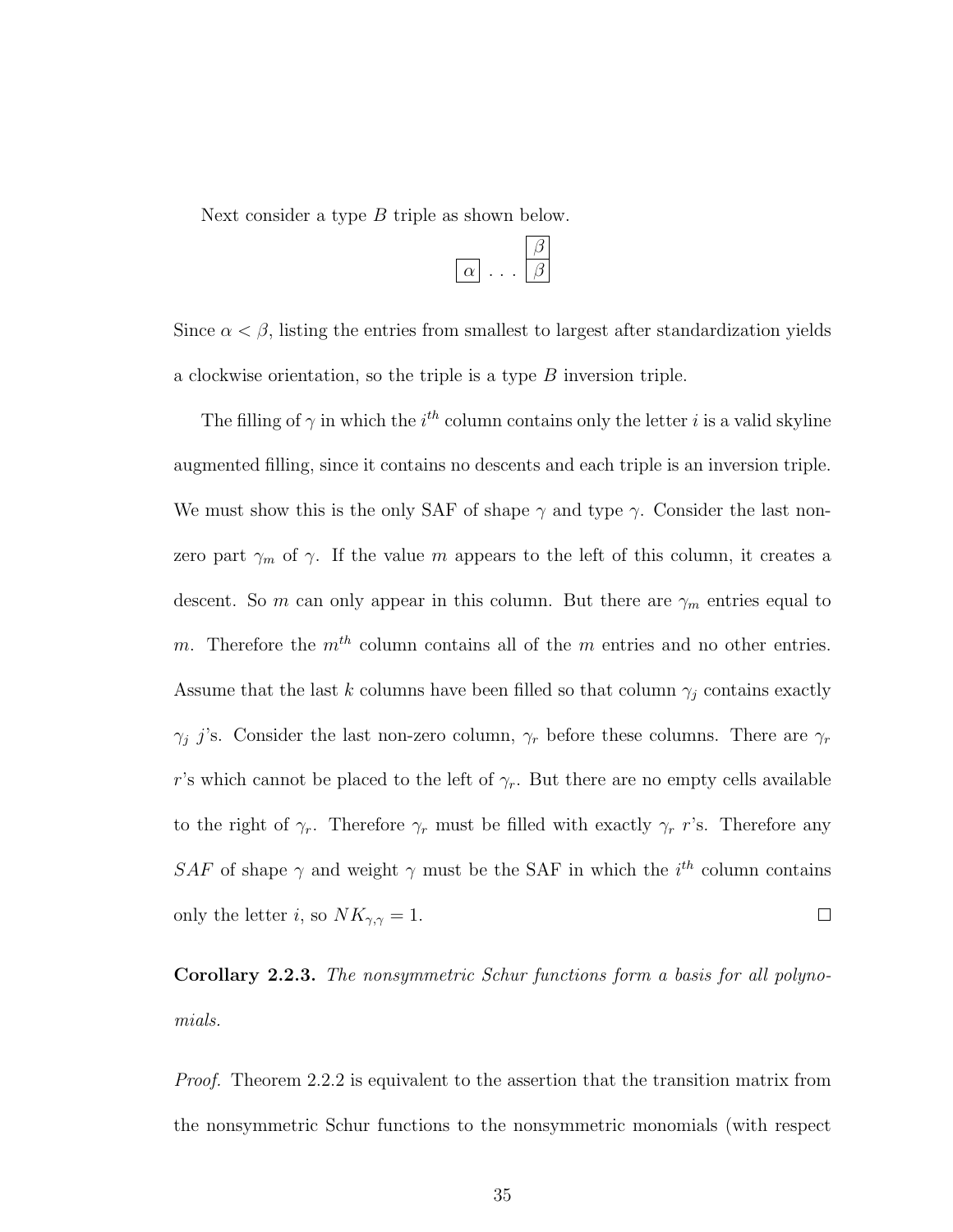to the reverse dominance order) is upper triangular with 1's on the main diagonal. Since this matrix is invertible, the nonsymmetric Schur functions are a basis for all polynomials.  $\Box$ 

## 2.3 The partially ordered set  $P_{n,m}$

Let  $\gamma$  and  $\delta$  be two compositions of n into m parts. We have the dual to reverse dominance order:

$$
\gamma \leq \delta \iff \sum_{i=1}^k \gamma_i \leq \sum_{i=1}^k \delta_i, \qquad \forall k \leq n.
$$

This partial ordering is called the *dominance order*. We define the poset  $P_{n,m}$  to be compositions of n into m parts under the dominance order. Our exploration of this poset is motivated by its natural appearance in the transition between nonsymmetric monomials and nonsymmetric Schur polynomials in the previous section.

#### **2.3.1** Connection to the poset  $L(n, m)$

Given two partitions,  $\mu$  and  $\lambda$ , we say that  $\mu \leq \lambda$  component-wise if and only if  $\mu_i \leq \lambda_i$  for all i. Let  $L(n,m)$  be the poset of partitions with at most n parts whose parts are bounded by  $m$ , ordered component-wise. Another way to think of this poset is to consider all partitions whose Young diagram fits inside an  $m \times n$ rectangle, ordered by containment. (See Figure 2.2.)

Let  $\lambda \in L(n,m)$ , such that  $l(\lambda) = k$ . We consider  $\lambda$  to be a partition into n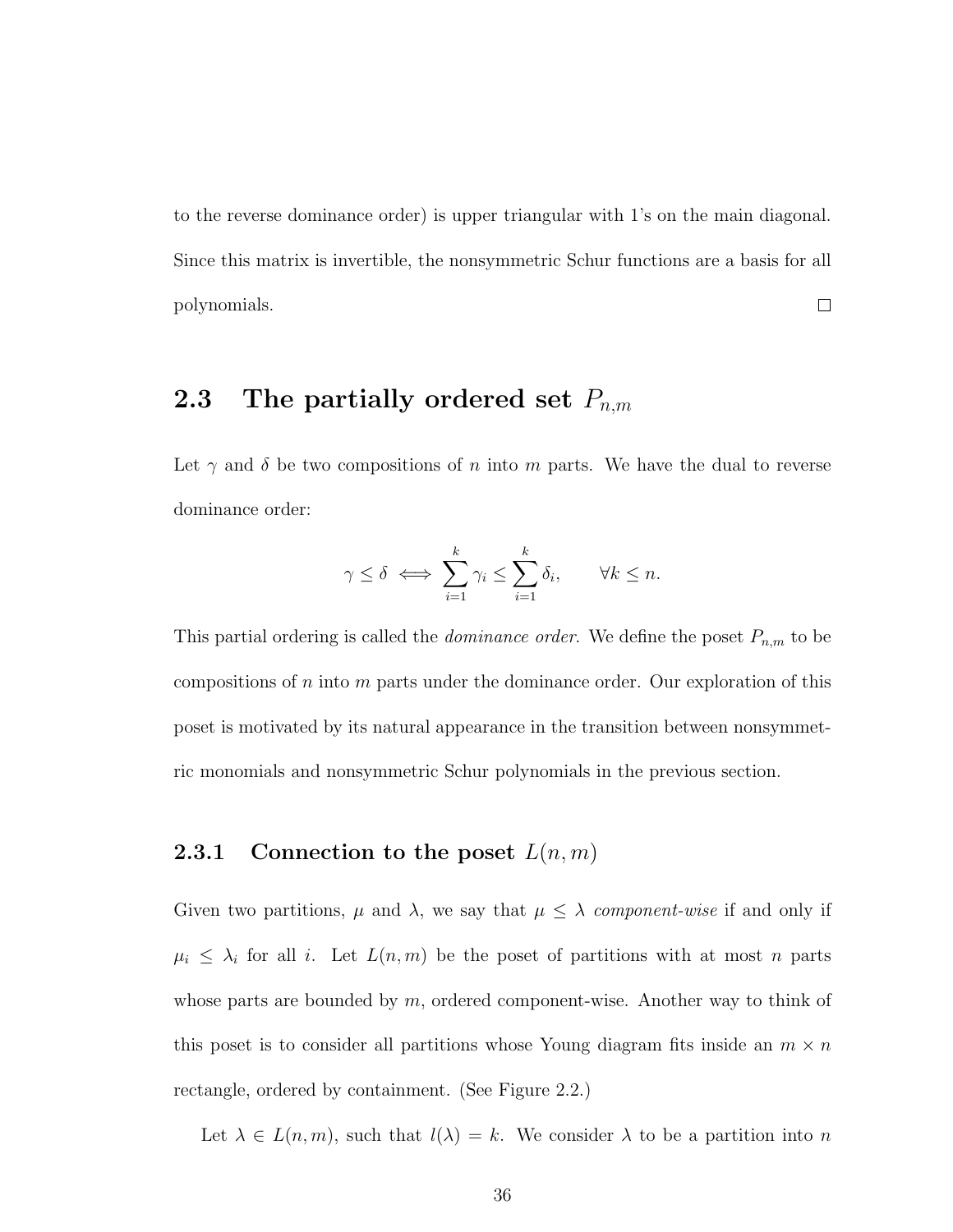

Figure 2.2: The poset  $\mathcal{L}(2,3)$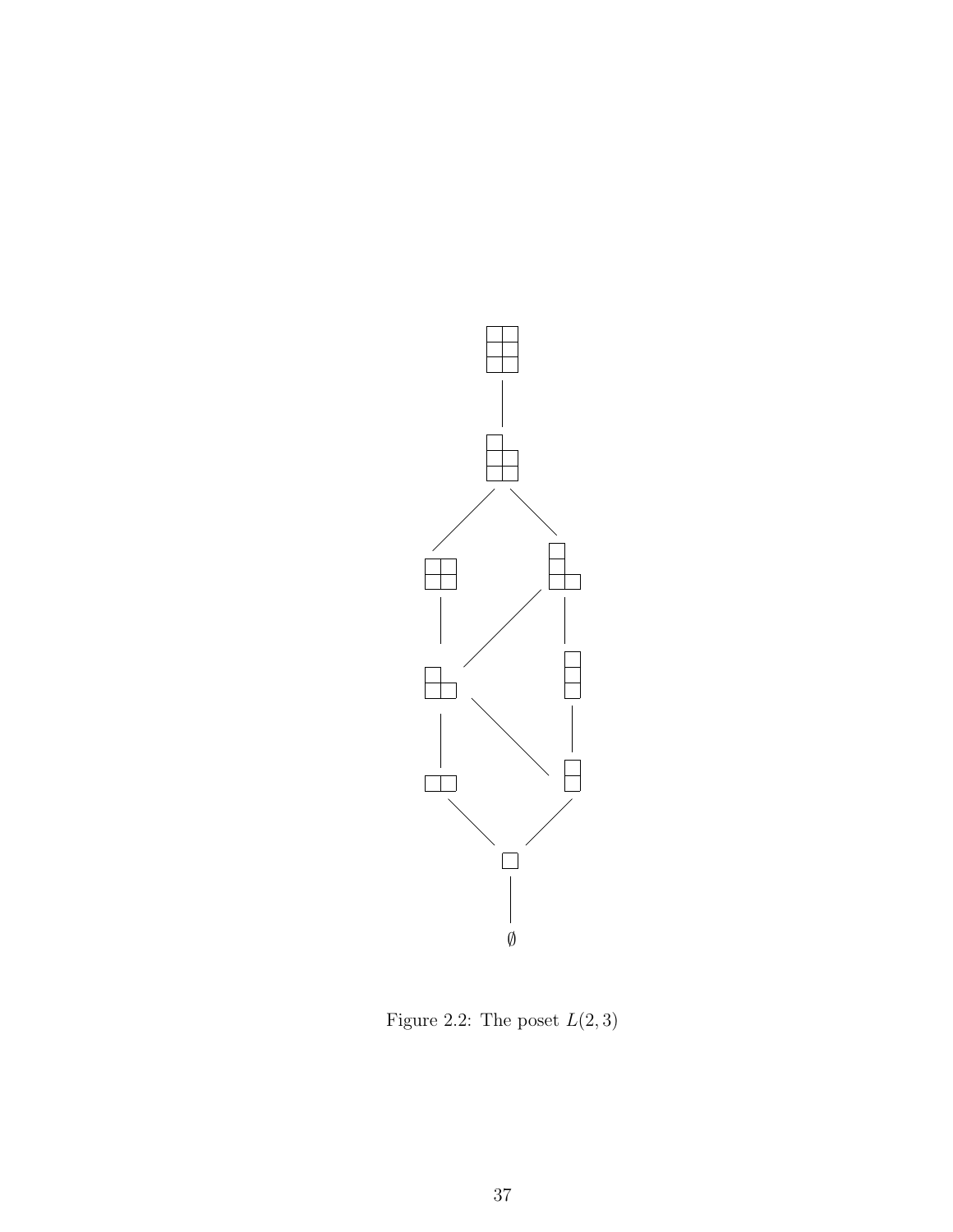parts, so we add  $n-k$  zeros to the end of  $\lambda$ . This poset is known to have the Sperner property [20], which states that the size of any collection of pairwise incomparable elements is bounded by the size of the largest level.  $L(n, m)$  is a unimodal poset [23], which means that the size of the levels is a unimodal sequence.

#### **Proposition 2.3.1.** The poset  $P_{n,m}$  is isomorphic to  $L(n, m-1)$ .

*Proof.* Let  $\gamma \in P_{n,m}$ . Then  $\gamma$  is a composition of n into m parts. We define a partition  $f(\gamma)$  as follows. The number of parts of  $f(\gamma)$  which are equal to  $m - i$  is given by  $\gamma_i$ . Since  $\gamma$  is a composition of n, the number of parts of  $f(\gamma)$  is at most n. Also, the largest part of  $f(\gamma)$  is less than or equal to  $m-1$ . So  $f(\gamma) \in L(n, m-1)$ . We must prove that the map  $f : P_{n,m} \longrightarrow L(n,m-1)$  is an order-preserving bijection.

First we describe the inverse  $f^{-1}$ :  $L(n, m - 1) \longrightarrow P_{n,m}$  to prove that f:  $P_{n,m} \longrightarrow L(m-1,n)$  is indeed a bijection. Given  $\lambda \in L(n,m-1)$ , define a composition  $f^{-1}(\lambda) = (f^{-1}(\lambda)_1, f^{-1}(\lambda)_2, ..., f^{-1}(\lambda)_m)$ . Let  $f^{-1}(\lambda)_i$  be the number of parts of p which are equal to  $m - i$ . Note that  $\sum_{j=1...m} f^{-1}(\lambda)_j = n$ , since  $\lambda$  has n parts including its zeros. Since  $f^{-1}(\lambda)$  has m parts,  $f^{-1}(\lambda)$  is a composition of n into *m* parts. So  $f^{-1}(\lambda) \in P_{n,m}$ .

Next, we show that  $\gamma \leq \delta \iff f(\gamma) \leq f(\delta)$ . First, assume that  $\gamma \leq \delta \in P_{n,m}$ . This means that for each  $k$ ,  $\sum_{i=1}^{k} \gamma_i \leq \sum_{i=1}^{k} \delta_i$ . We know that  $f(\gamma)_j$  is equal to  $m - I$ , for I such that  $\sum_{i=1}^{I-1} \gamma_i < j$  and  $\sum_{i=1}^{I} \gamma_i \ge j$ . Similarly,  $f(\delta)_j = m - J$ , for J such that  $\sum_{i=1}^{J-1} \delta_i < j$  and  $\sum_{i=1}^{J} \delta_i \geq j$ . Since  $\sum_{i=1}^{k} \gamma_i \leq \sum_{i=1}^{k} \delta_i$  for all i,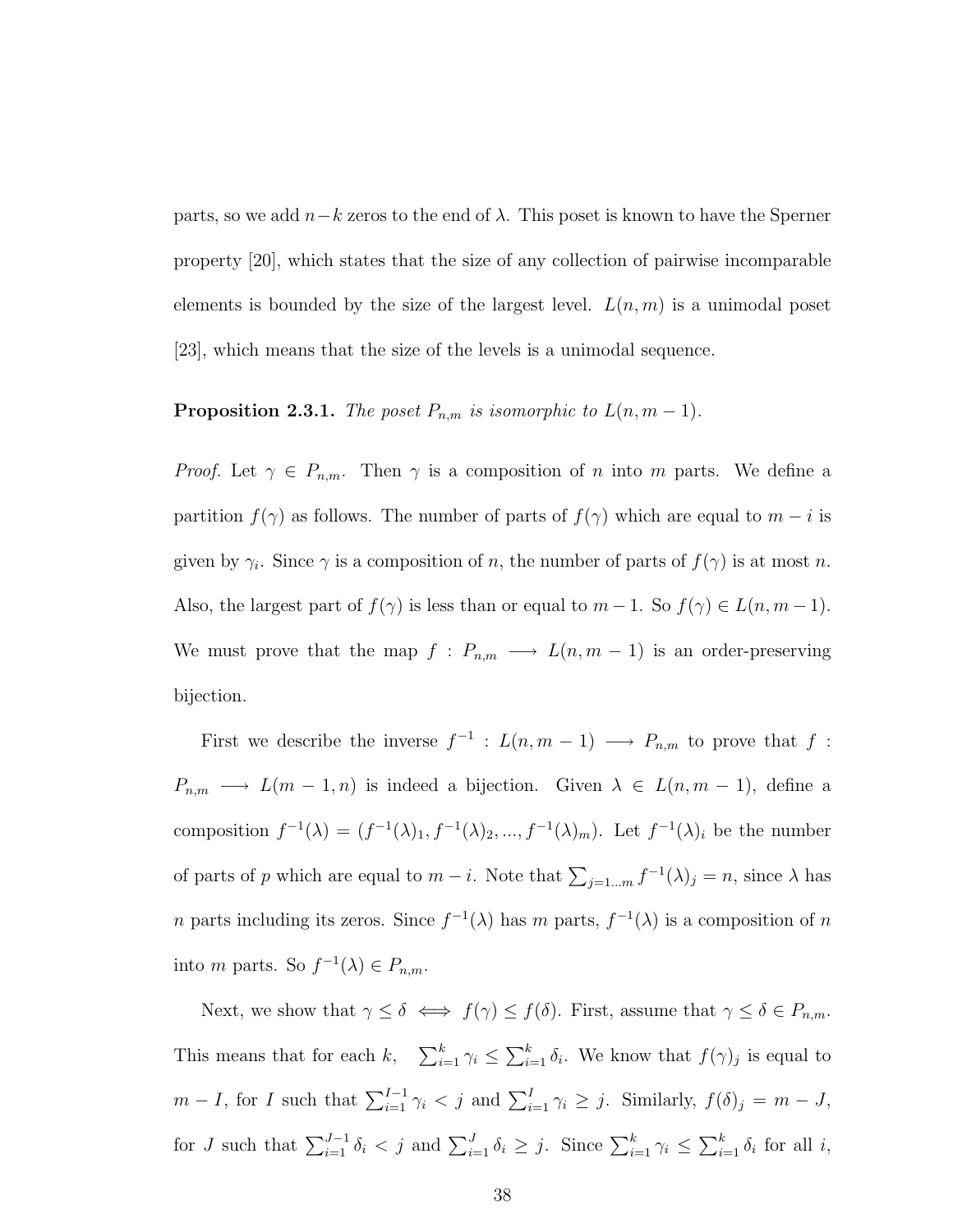$\sum_{i=1}^{I} \gamma_i \leq \sum_{i=1}^{I} \delta_i$ . So  $\sum_{i=1}^{I} \delta_i \geq j$ , which implies  $I \geq J$ . But  $I \geq J \Rightarrow m - I \leq$  $m-J$ . Therefore  $f(\gamma)_j \leq f(\delta)_j$ . So  $\gamma \leq \delta \Rightarrow f(\gamma) \leq f(\delta)$ .

Assume that  $f(\gamma) \leq f(\delta) \in L(n, m-1)$ . Then  $f(\gamma)_i \leq f(\delta)_i$  for all i. The sum  $\sum_{j=1}^{k} \gamma_j$  is equal to the number of parts of  $f(\gamma)$  which are greater than or equal to  $m - k$ . But  $f(\gamma) \leq f(\delta) \Rightarrow$  the number of parts of  $f(\gamma)$  which are greater than or equal to  $m-k$  is less than or equal to the number of parts of  $f(\delta)$  which are greater than or equal to  $m - k$ . So  $\sum_{j=1}^{k} \gamma_j \leq \sum_{j=1}^{k} \delta_j$ , and hence  $\gamma \leq \delta \in P_{n,m}$ . Therefore  $\gamma \leq \delta \iff f(\gamma) \leq f(\delta)$  and the proof is complete.  $\Box$ 

A poset P has a zero element,  $\hat{0}$ , if for every u in P,  $\hat{0} \leq u$ . A *chain* of a poset is a collection of pair-wise comparable elements. The length of a chain is the number of elements in the chain minus 1. A *maximal chain* between two comparable elements  $u \leq v$  is a chain C containing u and v such that  $x \in C \Rightarrow u \leq x \leq v$  and if C' is any other such chain, then  $|C| \geq |C'|$ . The *rank* of an element u is the length of any maximal chain between  $\hat{0}$  and u. Pictorally, the rank of an element is the level of the poset in which it appears.

In  $L(n, m)$ , the rank of  $\lambda$  is the number which  $\lambda$  partitions, since  $\hat{0}$  is the empty partition and adding a cell to the diagram increases the level of the shape by one. The zero element in  $P_{n,m}$  is the element  $(0,0,\ldots,n)$ . Move one cell to the column immediately to its left to increase the rank by one. Therefore each cell in the  $i<sup>th</sup>$ column contributes  $m - i$  to the rank, since it has been moved  $m - i$  times to get to the *i*<sup>th</sup> column. So  $rank(\gamma) = \sum_i \gamma_i (m - i)$ .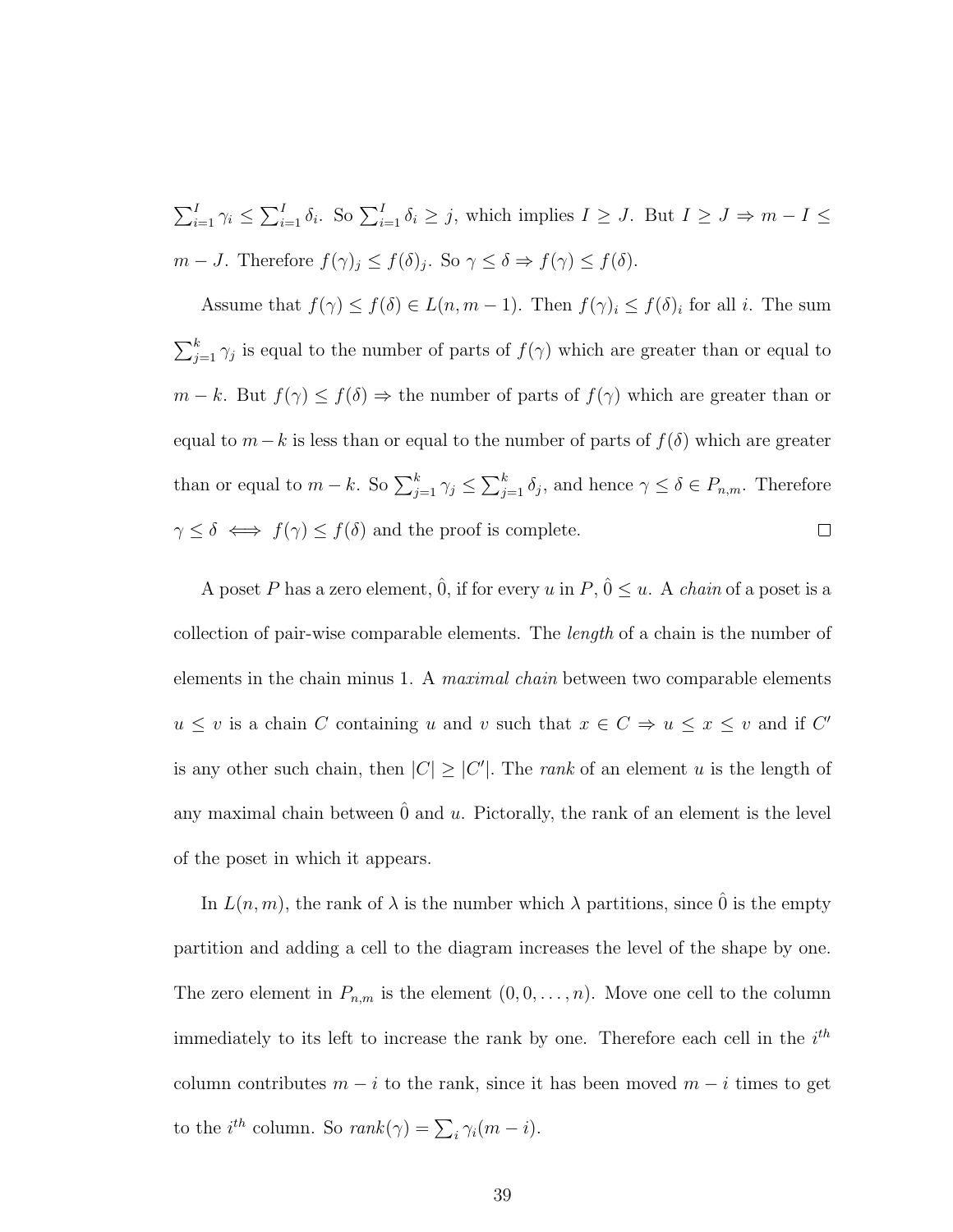For example, let  $\gamma = (3, 0, 1, 1, 0, 2, 4) \in P_{11,7}$ . Then  $rank(\gamma) = \sum_i \gamma_i (m - i) = 3$ . 6+1·4+1·3+2·1+4·0 = 27. Apply the bijection to  $\gamma$  to get  $f(\gamma) = (6, 6, 6, 4, 3, 1, 1) \in$  $L(11,6)$ . Notice that  $rank(f(\gamma)) = \sum_i f(\gamma)_i = 6 + 6 + 6 + 4 + 3 + 1 + 1 = 27$ .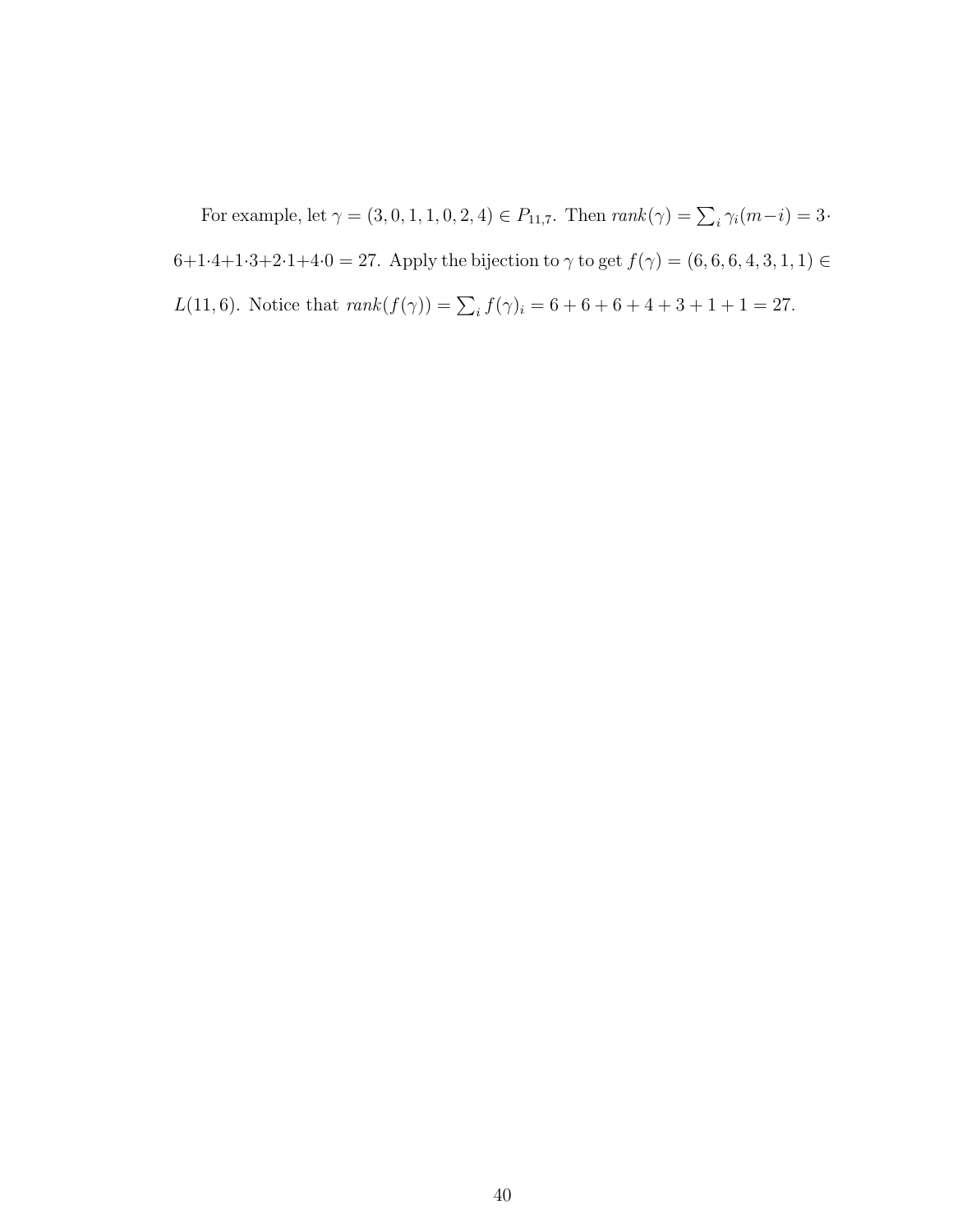## Chapter 3

# The bijection between SSYT and SAF

Recall that letting  $q, t \to \infty$  in Equation 1.4.1 implies algebraically that

$$
s_{\lambda}(x) = \sum_{\gamma} N S_{\gamma}(x), \qquad (3.0.1)
$$

where the sum is over all compositions  $\gamma$  which rearrange  $\lambda$ . This chapter provides the first bijective proof of Equation 3.0.1.

In Section 3.1, we describe a simple weight-reversing bijection between SSYT of shape  $\lambda$  and SAF whose shape rearranges  $\lambda$ . This bijection provides a combinatorial interpretation of the connection between SSYT and SAF, but it is not optimal since it reverses the weights. A weight-preserving bijection is presented in Section 3.2. This bijection, while more complicated, has several applications and provides deeper insights into the nature of this connection.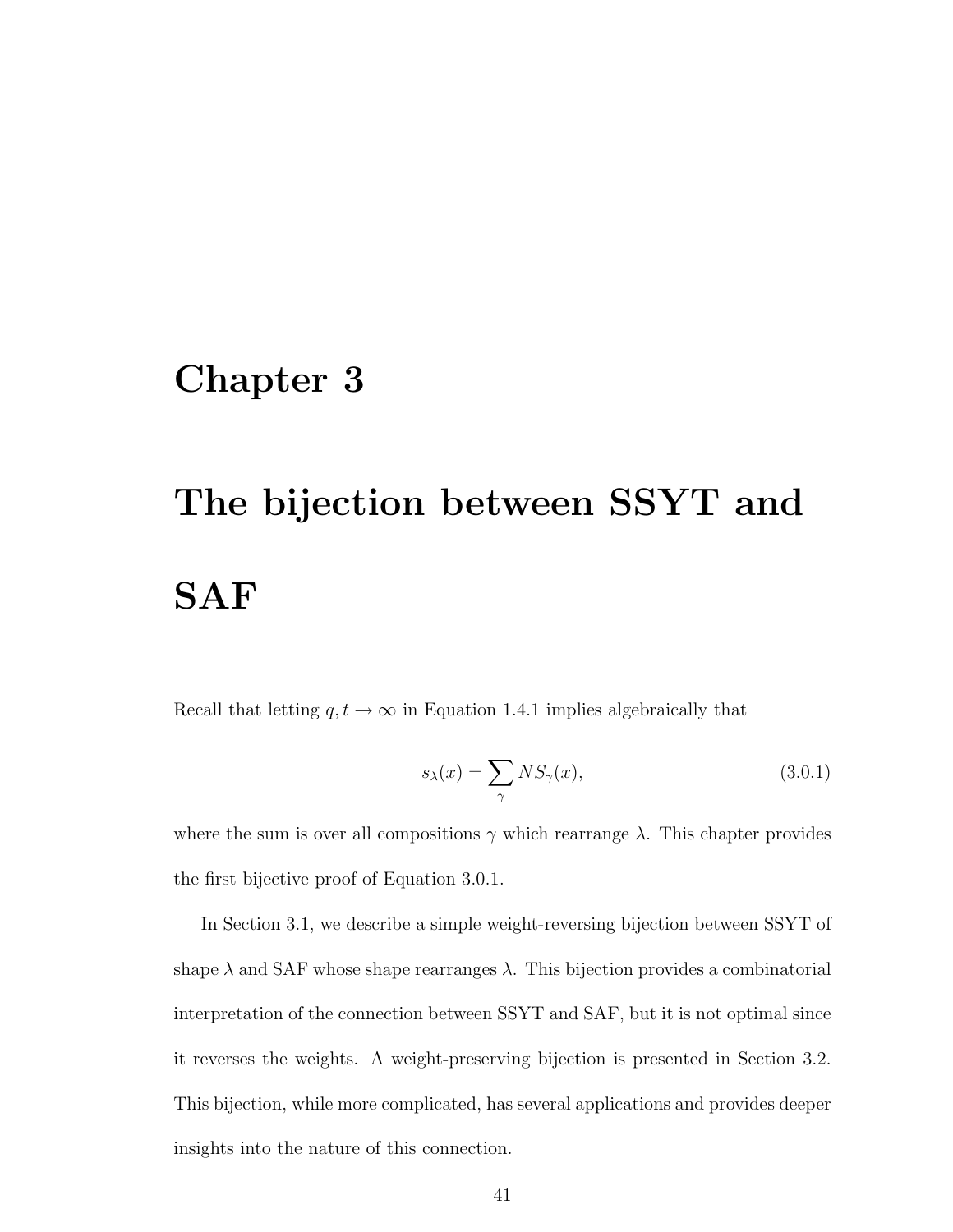## 3.1 A weight-reversing bijection

Described below, the bijection  $f : SSYT \rightarrow SAF$  sends an SSYT with content  $(a_1, a_2, \ldots, a_n)$  to an SAF with content  $(a_n, a_{n-1}, \ldots, a_1)$ . The symmetric property of the Schur functions implies that the coefficient of  $x_1^{a_1} x_2^{a_2} \cdots x_n^{a_n}$  is equal to the coefficient of  $x_1^{a_n} x_2^{a_{n-1}}$  $x_2^{a_{n-1}} \cdots x_n^{a_1}$ . Therefore, this weight-reversing bijection is a valid bijective proof of Equation 3.0.1.

#### 3.1.1 The map  $f$  from  $SSYT$ 's to  $SAF$ 's

Begin with an arbitrary semi-standard young tableau T of shape  $\lambda$ , where  $\lambda \vdash n$ . The cells are filled by some multiset of positive integers  $\{1^{a_1}, 2^{a_2}, ..., n^{a_n}\}$ . (Note that some of the  $a_i$  might equal 0.) Map the value in each cell to a new value by sending  $\alpha$  to  $n-\alpha+1$ . Call the resulting filling rev(T). (Recall that a filling of shape  $\mu$  is a function  $\sigma : \lambda \to \mathbb{Z}_+$ , as described in Section 1.2.) Notice that the column entries are now strictly decreasing and the row entries are weakly decreasing. Let  $rev(T)_i$  be the set of entries in the i<sup>th</sup> column of  $rev(T)$ .

Begin with an empty SAF and build the SAF  $f(T)$  by placing the elements of  $rev(T)_i$  on top of row  $i-1$  as follows. Begin with the largest member,  $\alpha_1$ , of  $rev(T)_i$ . Find the left-most entry of row  $i-1$  that is greater than or equal to  $\alpha_1$ . We know such an element exists, since the entry  $\beta_1$  to the immediate left of  $\alpha_1$  in  $rev(T)$  is greater than or equal to  $\alpha_1$  and was mapped to row  $i-1$  in the previous step. Place  $\alpha_1$  on top of this element. Next place the second-largest member,  $\alpha_2$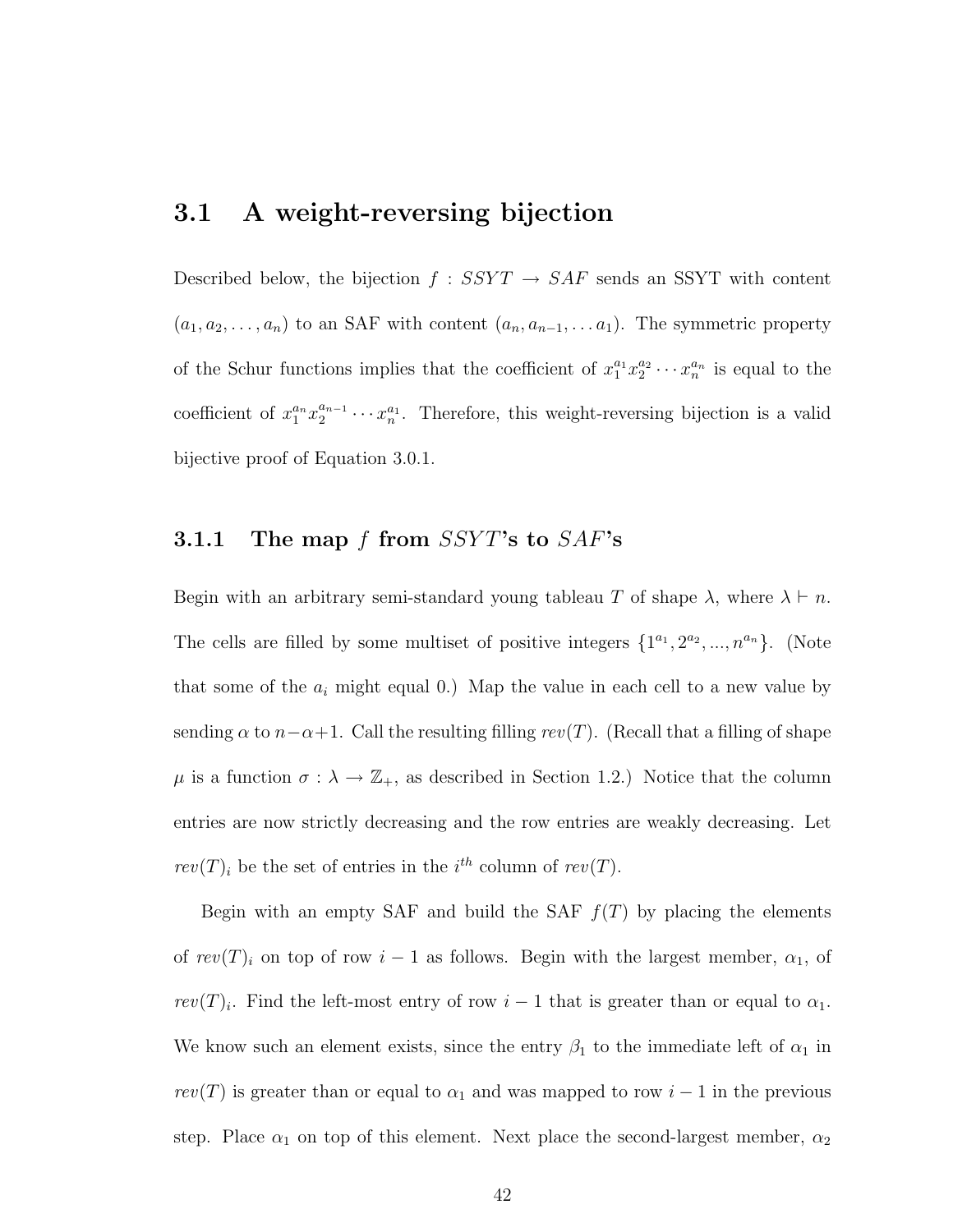of  $rev(T)_i$  in the same way. (Again, an entry greater than  $\alpha_2$  exists because the entry  $\beta_2$  immediately to the left of  $\alpha_2$  in the filling is greater than or equal to  $\alpha_2$ , as is the entry  $\beta_1$ . Even if  $\alpha_1$  has already been placed on one of these, the other is still available.) Continue in this manner until all the elements of  $rev(T)_i$  have been placed. Any remaining cell of row  $i - 1$  has an empty cell directly above it.

Following this process for each column of  $rev(T)$  produces a filling of a composition Young diagram, as in the example below.

**Example 3.1.1.** Let T be a semi-standard Young tableau of shape  $\lambda = (5,3,3,2,1)$ (note that  $\lambda \vdash 14$ ) as pictured below and apply the map described above that sends each of the numbers,  $\alpha$ , to  $14 - \alpha + 1$ .



Next examine the empty composition filling.

1 2 3 4 5 6 7 8 9 10 11 12 13 14

We must assign the numbers  $rev(T)_1 = \{6, 8, 11, 13, 14\}$  to the first row of our augmented filling according to the map defined above. The figure below shows the placement of these numbers into the empty augmented filling.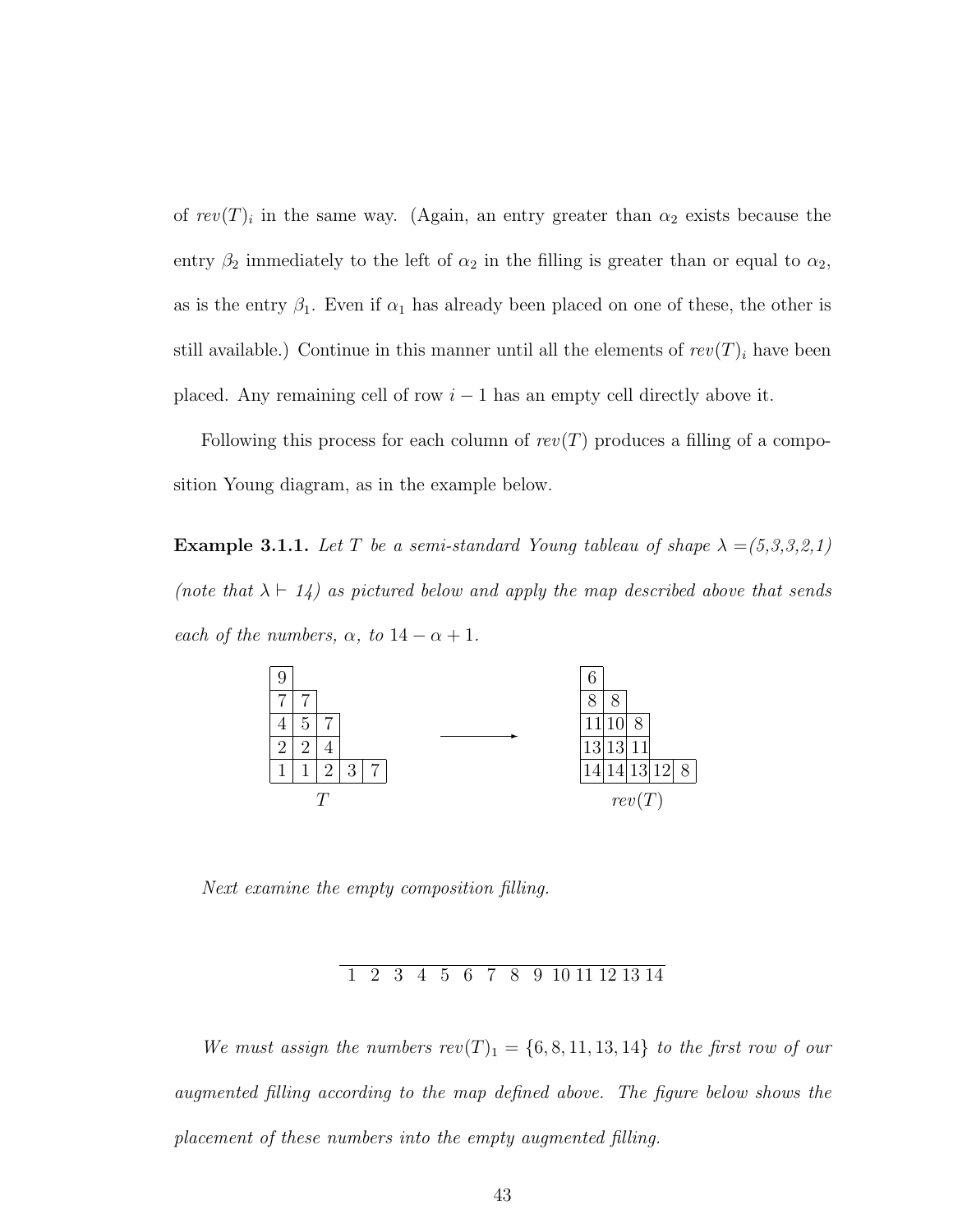|  |  |  | $\vert 8 \vert$ |  |  | $ 11 $ $ 13 14 $                 |
|--|--|--|-----------------|--|--|----------------------------------|
|  |  |  |                 |  |  | 1 2 3 4 5 6 7 8 9 10 11 12 13 14 |

The following figure shows the placement of the second row.

|  |  | 5. | 6 | 7.7 | 8 | 9 | 10 11 12 13 14 |  |
|--|--|----|---|-----|---|---|----------------|--|

After the placement of the final three rows, we have the following figure.

|   |     |   |                |    |                |               |                  |  | ാ        |  |
|---|-----|---|----------------|----|----------------|---------------|------------------|--|----------|--|
|   |     |   |                |    |                |               |                  |  | $\Omega$ |  |
|   |     |   |                |    |                |               |                  |  | ാ        |  |
| 1 | 2 3 | 4 | 5 <sup>5</sup> | -6 | $\overline{7}$ | $\mathcal{R}$ | 9 10 11 12 13 14 |  |          |  |

We say that a cell c is row-wise above another cell  $d$  if c appears weakly before the cell on top of d in reading order. In the previous example, the entry 12 is row-wise above the entries 11 and 13 but not the entry 8.

**Lemma 3.1.2.** Once the entries have been placed into the rows, the resulting figure is an SAF, and this placement procedure produces the only SAF containing the elements of  $rev(T)_i$  in the i<sup>th</sup> row.

Proof. To see that the resulting figure is indeed a skyline augmented filling, we must prove that there are no descents and every triple is an inversion triple. There are no descents by construction, so we must check for non-inversion triples.

First check for type A non-inversion triples. They must have the cell configuration depicted below, where the column containing  $\alpha$  and  $\gamma$  has height greater than or equal to the height of the column containing  $\beta$ .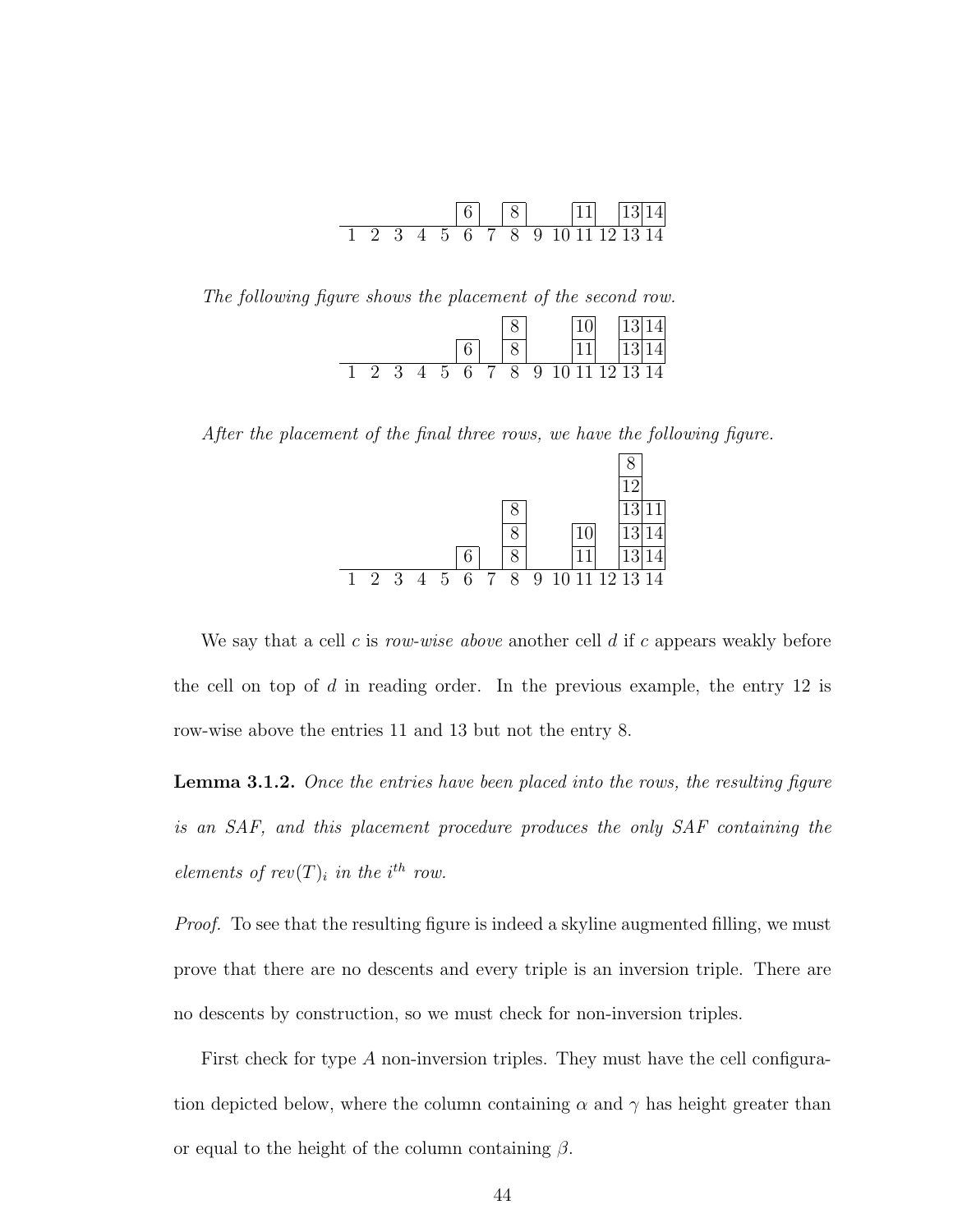Here  $\alpha \leq \gamma$  by construction. Therefore, to get a non-inversion triple, we must have  $\alpha \leq \beta \leq \gamma$ . The elements of a row are all distinct since entries in a column of an SSYT are all distinct, so  $\alpha < \beta$ . But then  $\beta$  must have been placed before  $\alpha$ . Since  $\beta \leq \gamma$ ,  $\beta$  would have been placed on top of  $\gamma$  or on top of some entry to the left of  $\gamma$ . So this configuration would not happen. Therefore, there are no type A non-inversion triples.

Next check for type  $B$  non-inversion triples. This can occur in two ways. Either the lefthand cell in the triple has a non-empty cell on top of it (case 1) or the cell on top of the lefthand cell is empty (case 2). In either case, the column containing β and  $\gamma$  is strictly taller than the column containing  $\alpha$ .



We know that  $\beta \leq \gamma$  by construction. Thus, to get an non-inversion triple, we must have  $\beta \leq \alpha \leq \gamma$ . (Again, since column entries in an SSYT are distinct, we have  $\alpha < \gamma$ .)

Case 1. There exists a non-empty cell with entry  $\delta$  on top of  $\alpha$ .

In this case, since  $\beta$  is less than or equal to  $\alpha$  and  $\gamma$ , we could have placed  $\beta$ on top of either. Since  $\delta$  was placed on top of  $\alpha$ ,  $\delta$  must have been placed before β. So δ must be greater than β. But then in the row immediately above the row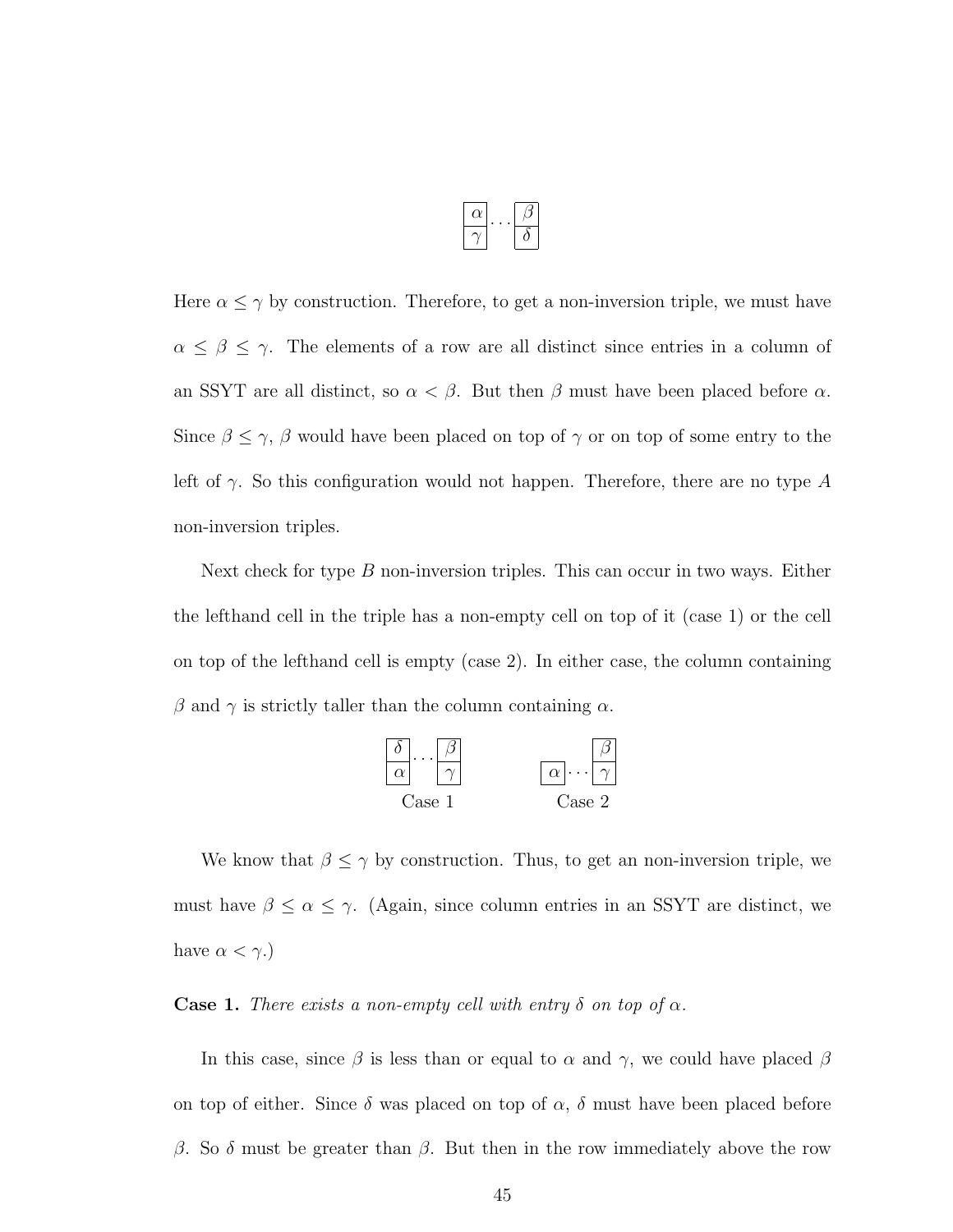containing  $\alpha$  and  $\beta$ , any entry  $\epsilon$  small enough to be placed on top of  $\beta$  would be placed on top of  $\delta$ , unless there was already an entry  $\kappa$  on top of  $\delta$ . Then  $\kappa > \epsilon$  and we are in the same situation. Therefore, it is not possible for the column containing β and  $\gamma$  to be strictly taller than the column containing  $\alpha$ .

#### **Case 2.** The entry  $\alpha$  is the highest cell in its column.

In this case, since  $\beta$  is less than  $\alpha$  and  $\gamma$ , we could have placed  $\beta$  on top of  $\alpha$ instead. Placing  $\beta$  on top of  $\gamma$  means  $\beta$  was not placed as far to the left as it should have been. Thus Case 2 cannot occur.

Therefore our process yields a filling with no descents such that all triples are inversion triples. We conclude that our process yields a skyline augmented filling F.

Next we must show that F is the only SAF with rows  $rev(T)_1, ..., rev(T)_k$ . Assume there is a different skyline augmented filling with the same row entries  $\{rev(T)_i\}$  to derive a contradiction. Let F' denote a different SAF whose rows contain the same entries  $(rev(T)_i)$  as the rows of F but in different cells.

Find the lowest row  $i$  of  $F'$  which differs from row  $i$  of  $F$ . Consider the largest element of  $rev(T)_i$  whose position in F' does not agree with its position in F. Call this element  $\alpha$ . Now  $\alpha$  was placed in the leftmost possible position in F after all entries greater than  $\alpha$  had been placed. Therefore,  $\alpha$  must lie in a position further to the right in  $F'$ .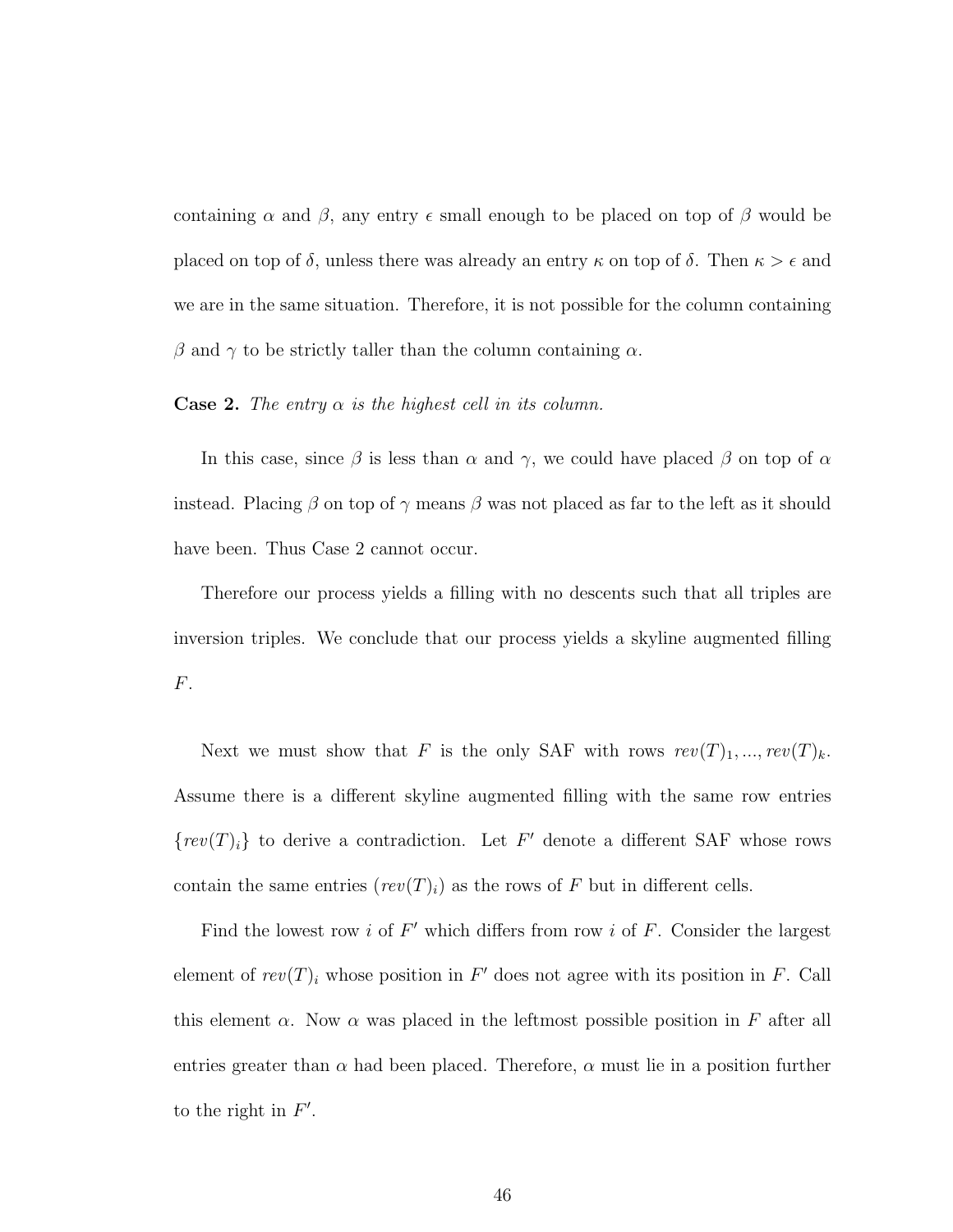Say  $\alpha$  is in cell a above the entry  $\beta = \sigma(b)$  in F and above the entry  $\gamma = \sigma(c)$ in  $F'$ . Then this part of the skyline augmented filling looks like the picture below, where  $\delta$  and  $\epsilon$  might be empty cells:



Since  $\alpha$  is the largest entry of  $F'$  to occupy a cell different from the cell occupied by  $\alpha$  in F, then  $\epsilon$  must be less than  $\alpha$ . If the column in F' containing  $\epsilon$  and  $\beta$  were taller than the column containing  $\alpha$  and  $\gamma$ , then the triple  $\{\epsilon, \alpha, \beta\}$  would be a type A non-inversion triple in F'. So the column containing  $\alpha$  and  $\gamma$  must be taller than the column containing  $\epsilon$  and  $\beta$ . By Lemma 2.1.5,  $\beta < \gamma$ . But then  $\{\alpha, \beta, \gamma\}$  is a type B non-inversion triple in F', since  $\alpha \leq \beta$ .

Therefore, regardless of which column is taller,  $F'$  contains at least one noninversion triple. So  $F'$  is not a skyline augmented filling. Thus  $F$  is the unique skyline augmented filling with row entries  $rev(T)_i$ .  $\Box$ 

#### 3.1.2 The inverse of  $f$

Begin with an arbitrary skyline augmented filling,  $F$ . Select all the entries in the bottom row. Arrange them in a vertical column, sorted into descending order so that the largest entry is at the bottom of the column. Then select the entries in the second row, and arrange them in a column immediately to the right of the first column, again in descending order up the column. Continue in this manner until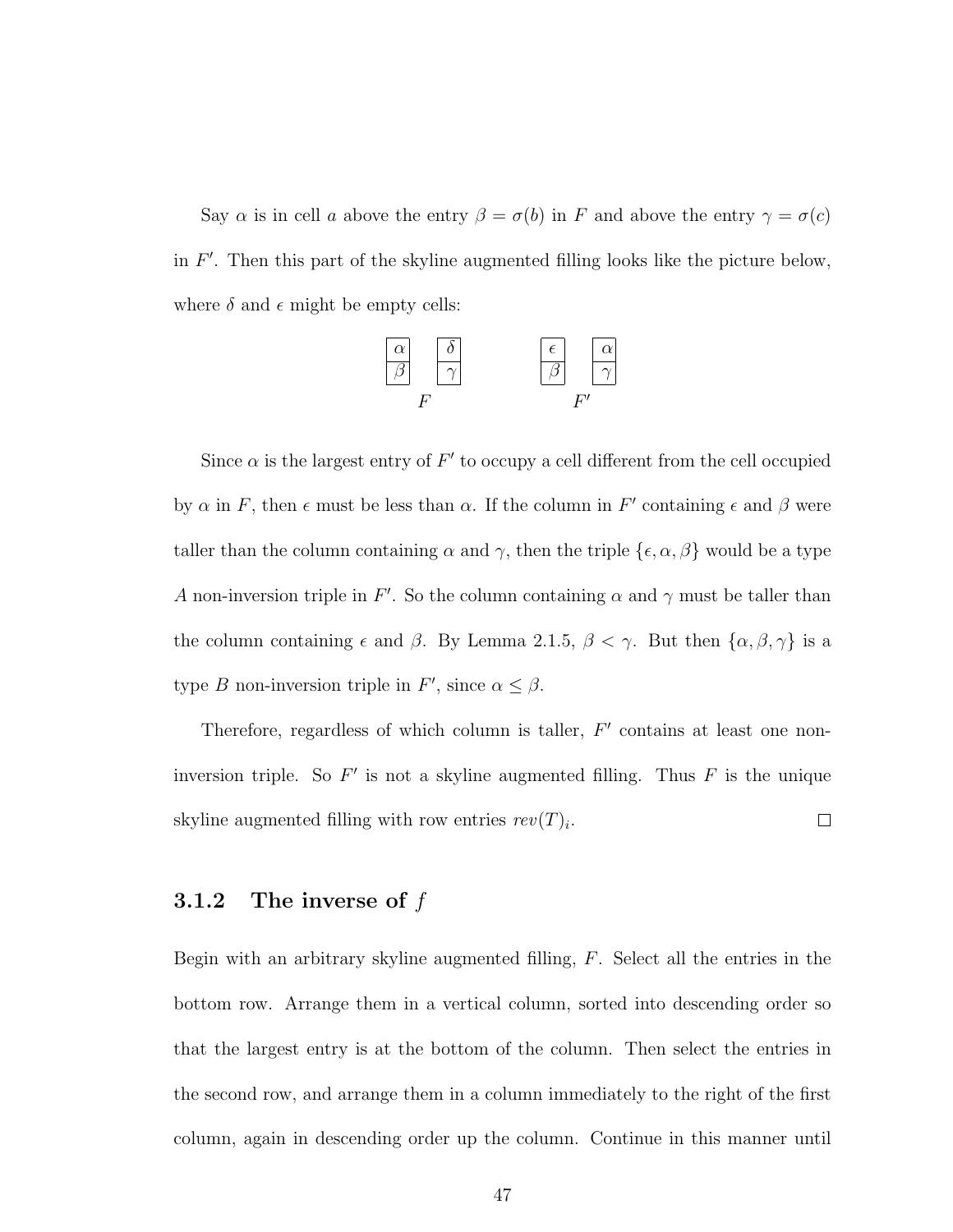there are no more rows left in the skyline augmented filling. The resulting shape is clearly a Ferrers diagram, since each column of this figure has height greater than or equal to the height of the column immediately to its right.

Lemma 2.1.3 implies that the row entries of an SAF are distinct. Therefore the entries in a column of the Ferrers diagram are distinct, so the entries are strictly decreasing as one travels up the column.

Lemma 3.1.3. Each entry in the Ferrers diagram filling is less than or equal to the entry immediately to its left.

*Proof.* The entry,  $\alpha$ , at height i in the j<sup>th</sup> column of the Young diagram filling is the  $i^{th}$  largest entry in the  $j^{th}$  row of the skyline augmented filling F. If this value is greater than the value  $\beta$  to its left in the Young diagram filling, at most i–1 entries in the  $(j-1)^{st}$  row of F are greater than or equal to  $\alpha$  while i entries in the j<sup>th</sup> row of F are greater than or equal to  $\alpha$ . Then the pigeonhole principle tells us that at least one entry in the  $j<sup>th</sup>$  row is greater than the entry below it. But then we have a descent and our composition filling is not a skyline augmented filling, which is a contradiction. So each entry must be less than or equal to the entry immediately to its left.  $\Box$ 

The cells in the Ferrers diagram filling are filled by the members of the multiset  $\{1^{a_1}, 2^{a_2}, ..., k^{a_k}\}.$  The number n of cells in the skyline augmented filling is equal to the number of cells in the Young diagram. Map the value in each cell of the Young diagram filling to a new value by sending  $\alpha$  to  $n - \alpha + 1$ . Before the mapping,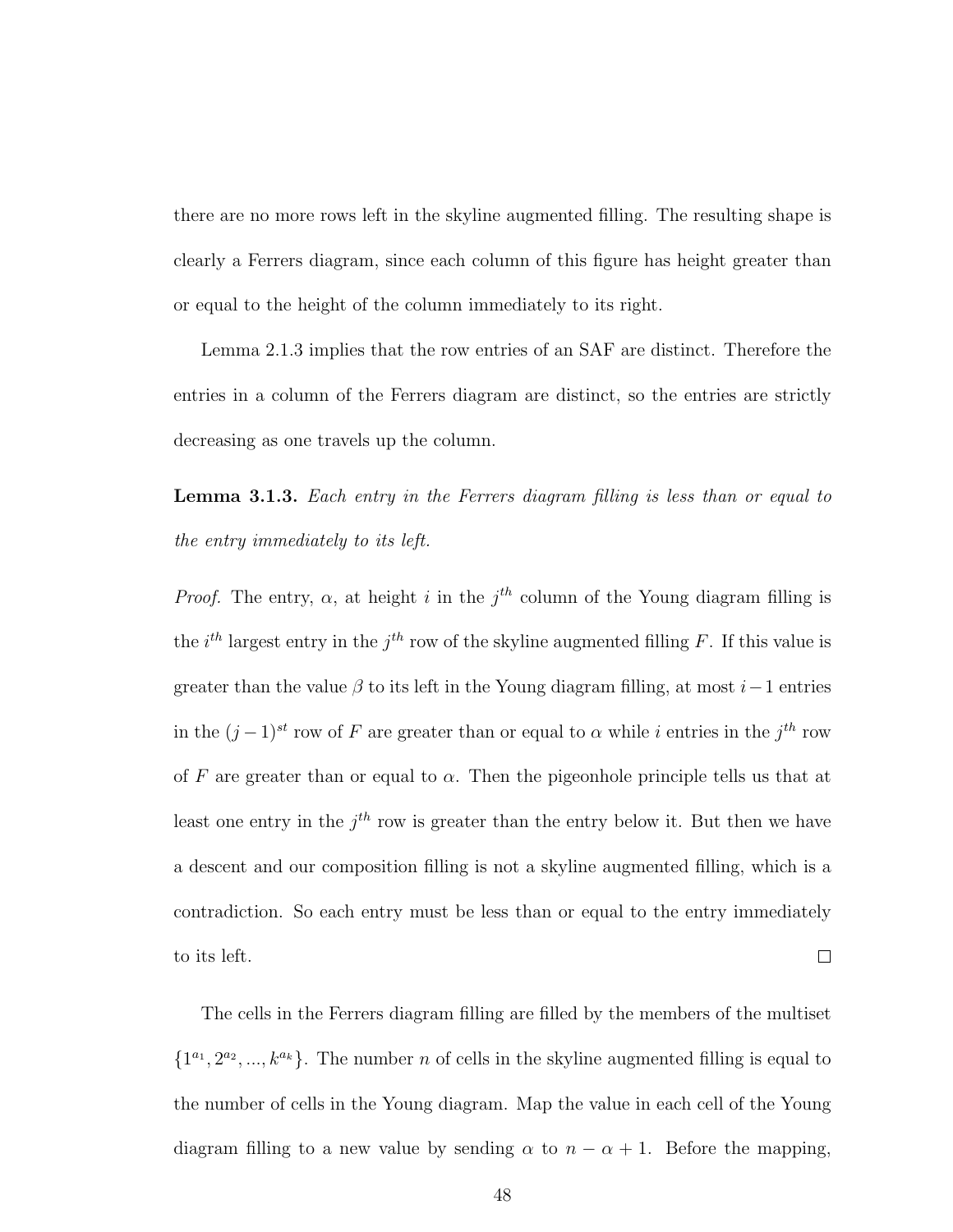the entries were weakly decreasing by row and strictly decreasing by column. Since the map reverses the orders of the labels while preserving the fact that no repeated entries occur within a column, the labels are now weakly increasing by row and strictly increasing by column. Therefore the result,  $g(F)$ , is a semi-standard Young tableau.

Assume that two different skyline augmented fillings produce the same SSYT. Then these two skyline augmented fillings would contain the same set of entries in each row. But we saw in Lemma 3.1.2 that once we know the entries in a row, the placement of those entries in a skyline augmented filling is unique. So the two skyline augmented fillings must be identical. Thererfore our map is injective.

Example 3.1.4. Below we demonstrate the mapping from a skyline augmented filling to a semi-standard Young tableau.



The maps  $f$  and  $q$  in Examples 3.1.1 and 3.1.4 are inverses, which is true in general.

**Lemma 3.1.5.** The two maps  $f$  and  $g$  are inverses.

*Proof.* To see this, begin with the map from a semi-standard Young tableau  $T$  to a skyline augmented filling  $F$ . This map sends the numbers in a given column to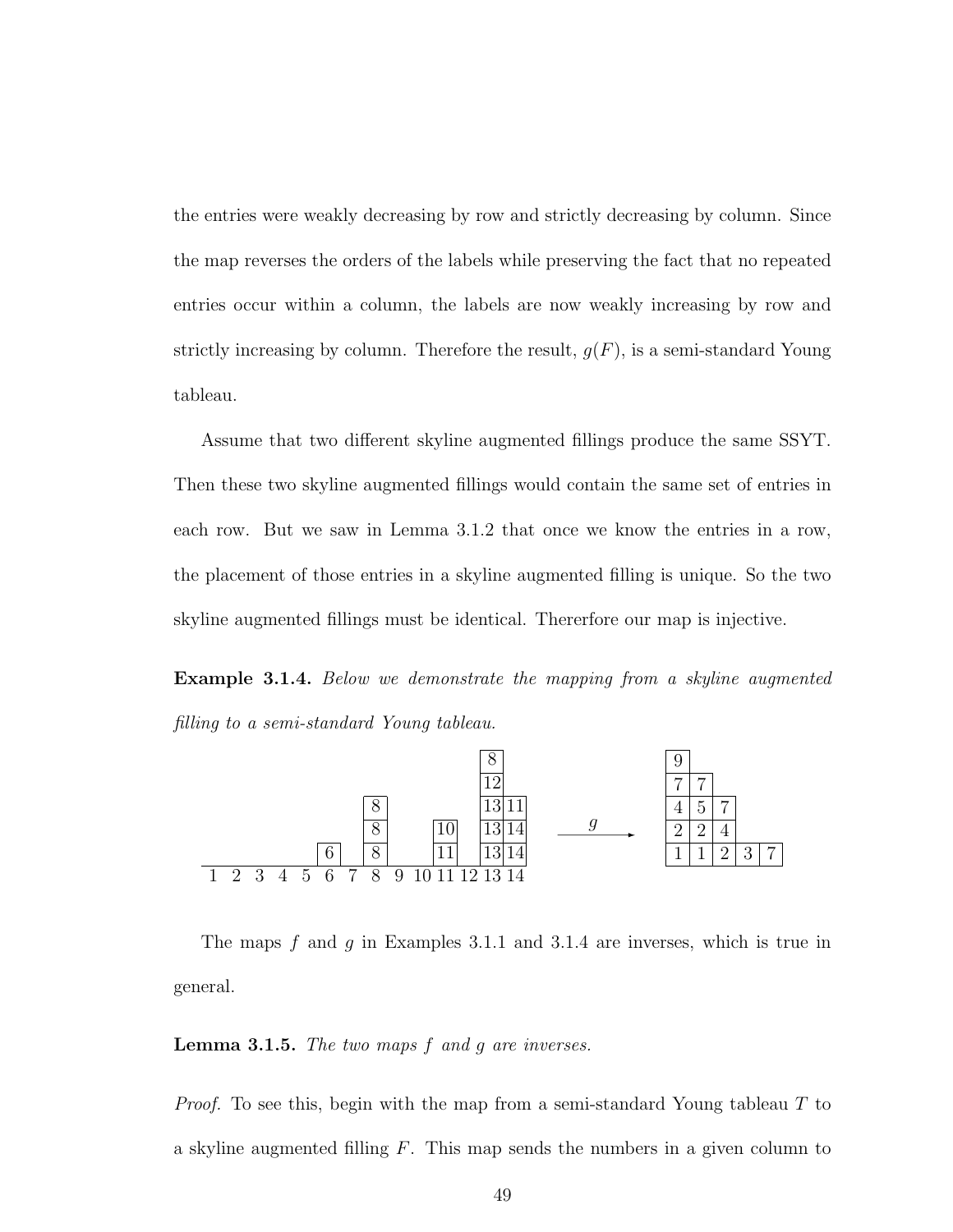the corresponding row, changing the numbers by mapping  $\alpha$  to  $n - \alpha + 1$ , where the shape of the SSYT is a partition of  $n$ . When we map this skyline augmented filling back to an SSYT, first we take the numbers in each row and place them in the corresponding column in decreasing order. Then we send  $\alpha$  to  $n - \alpha + 1$ , which inverts the mapping in the first step of  $f$ . So the same numbers appear in each column, arranged in increasing order. Therefore we obtain the original SSYT.

Going the other way, we begin with a skyline augmented filling  $F$  and map each row to a column with the same numbers in decreasing order. We change this shape to a SSYT by mapping  $\alpha$  to  $n - \alpha + 1$ . When we map back to a skyline augmented filling, we first send  $\alpha$  to  $n - \alpha + 1$ , which inverts the reversal of weights. Next, we enter each column into its corresponding row via the unique map defined in Section 3.1.1 to produce an SAF  $F$ . Since this is the only SAF with these row entries, this  $\Box$ is the original SAF.

Thus, the two injective maps are inverses and form a bijection between SAFs whose shape rearranges  $\lambda$  and SSYT of shape  $\lambda$ . Since the  $s_{\lambda}$  are symmetric, the number of SSYT of weight  $x_1^{a_1}x_2^{a_2}...x_n^{a_n}$  is equal to the number of SSYT of weight  $x_{n-1}^{a_1}x_{n-2}^{a_2}...x_1^{a_n}$ . Our map sends each SSYT of weight  $x_1^{a_1}x_2^{a_2}...x_n^{a_n}$  to an SAF of weight  $x_{n-1}^{a_1}x_{n-2}^{a_2}...x_1^{a_n}$ , so the coefficient of  $\prod_{i=1}^n x_i^{\alpha_i}$  in  $s_\lambda(x)$  is equal to the coefficient of  $\prod_{i=1}^n x_i^{\alpha_i}$  in  $\sum_{\gamma} NS_{\gamma}(x)$  (where the sum is over all rearrangements  $\gamma$  of  $\lambda$ ), for all possible multisets  $\{\alpha_1, ...\alpha_n\}$  with  $0 \leq \alpha_i \leq n$ ,  $\forall i$ , and  $\sum_{i=1}^n \alpha_i = n$ .

This proves that the sum of the nonsymmetric Schur functions over all rear-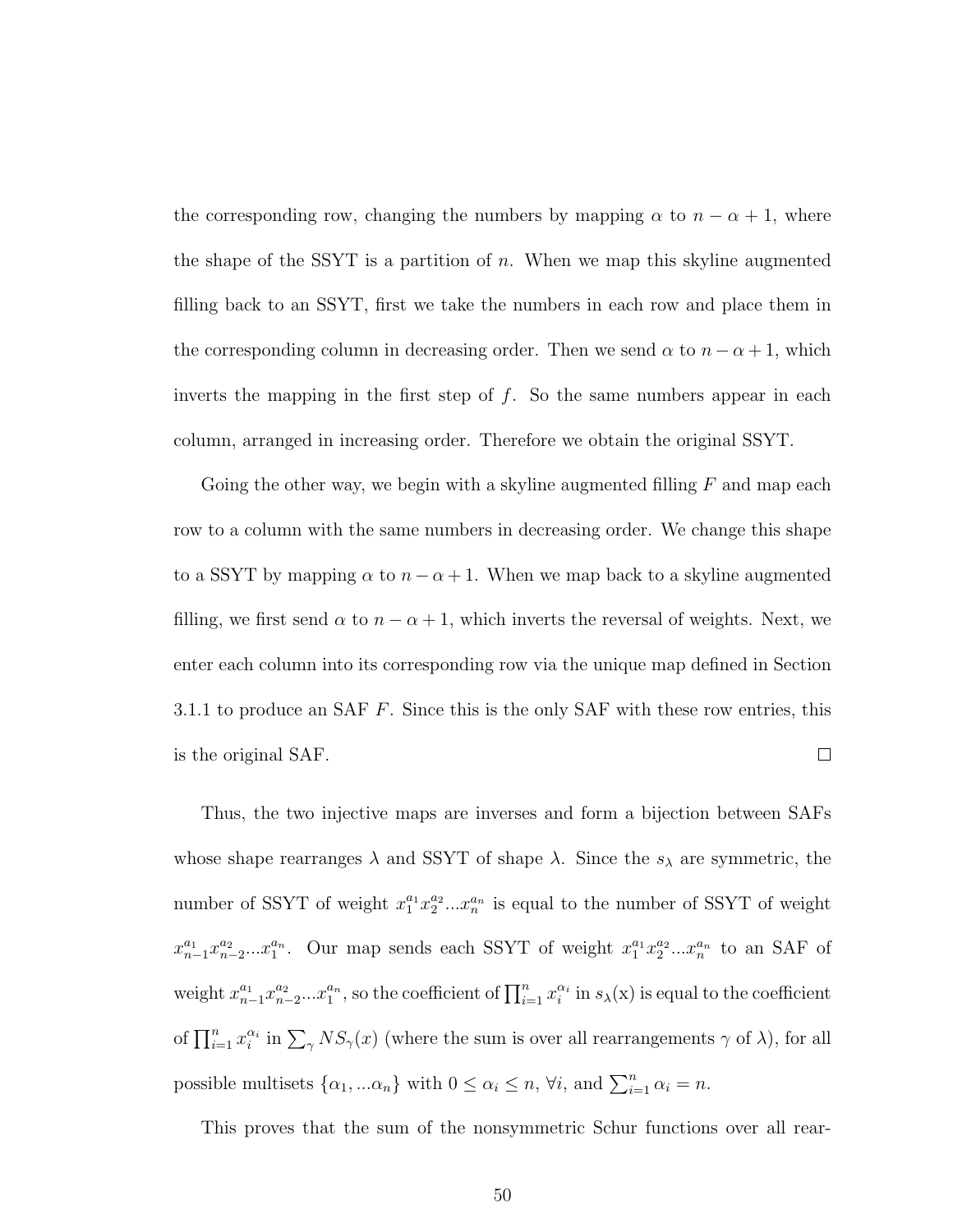rangements of a partition  $\lambda$  is equal to the Schur function  $s_{\lambda}$ .

## 3.2 A weight-preserving bijection

Although the bijection in Section 3.1 is simple to state and easy to work with, it is not optimal due to its reversal of weights. We now describe a bijection which sends an SSYT of content  $(a_1, a_2, \ldots, a_n)$  to an SAF of content  $(a_1, a_2, \ldots, a_n)$ .

**Theorem 3.2.1.** There exists a weight-preserving bijection between SSYT of shape  $\lambda$  and SAF's whose shapes rearrange  $\lambda$ .

The bijection in Theorem 3.2.1 makes use of an analogue of Schensted insertion, which ultimately leads to a "nonsymmetric" version of the Robinson-Schensted-Knuth Algorithm. This and other applications of the bijection are described in Chapter 4.

#### 3.2.1 An analogue of Schensted insertion

Schensted insertion is a procedure for inserting a positive integer  $k$  into a semistandard Young tablau  $T$  via a scanning and "bumping" technique. It is the fundamental operation of the RSK algorithm, described in Section 1.2.2. Here we define a procedure for inserting a positive integer k into a skyline augmented filling  $F$  via a similar technique. In Section 4.1 we will use this procedure to describe an analogue of the RSK algorithm for compositions.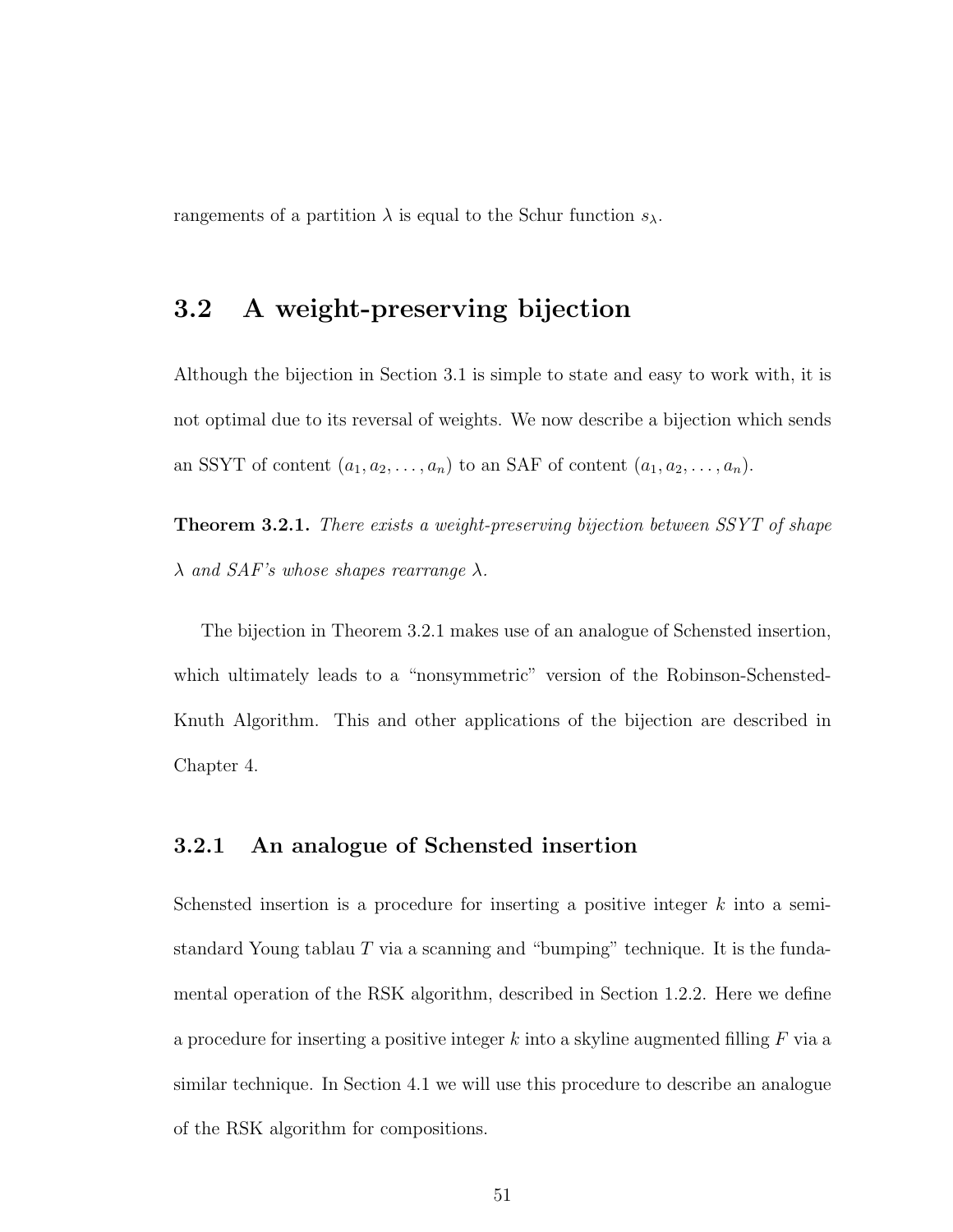$$
\begin{array}{c|ccccccccc}\n4 & & & 3 \\
\hline\n1 & & 4 & 2 \\
\hline\n1 & & 4 & 5 \\
1 & 2 & 3 & 4 & 5 & 6 & 7 \\
\end{array}\n\quad\n\begin{array}{c|ccccccccc}\n4 & & 3 & & & & \\
\hline\n4 & & 2 & & & & & \\
\hline\n4 & & 2 & & & & & \\
\hline\n4 & & 5 & & & & & \\
\end{array}\n\quad\n\begin{array}{c|ccccccccc}\n4 & & & & & & & \\
\hline\n4 & & 2 & & & & & \\
\hline\n4 & & 5 & & & & & \\
\hline\n1 & & 4 & 5 & & & & \\
\end{array}\n\quad\n\begin{array}{c|ccccccccc}\n4 & & & & & & & \\
\hline\n4 & & 3 & & & & & \\
\hline\n4 & & 5 & & & & & \\
\hline\n4 & & 5 & & & & & \\
\end{array}\n\quad\n\begin{array}{c|ccccccccc}\n4 & & & & & & & \\
\hline\n4 & & 3 & & & & & \\
\hline\n4 & & 5 & & & & & \\
\hline\n4 & & 5 & & & & & \\
\end{array}\n\quad\n\begin{array}{c|ccccccccc}\n4 & & & & & & & \\
\hline\n4 & & 5 & & & & & \\
\hline\n4 & & 5 & & & & & \\
\hline\n4 & & 5 & & & & & \\
\end{array}\n\quad
$$

Figure 3.1:  $F \leftarrow 4$ 

Let F be a skyline augmented filling of a weak composition  $\gamma$  of n into infinitely many parts. Then  $F = (F(j))$ , where  $F(j)$  is the j<sup>th</sup> cell in reading order, including the cells in the basement. We define the operation  $F \leftarrow k$ .

Begin with the first cell in  $read(F)$ . Scan left to right through the reading word, stopping at the first cell c such that  $F(c) \geq k$ . If there is no cell directly on top of c, then place k on top of c and the resulting figure is  $F \leftarrow k$ . Otherwise let a be the cell directly on top of c. If  $F(a) < k$  then k "bumps"  $F(a)$ . In other words, k replaces  $F(a)$  and we now begin with the cell immediately to the right of c in read(F) and repeat the scanning procedure for  $F(a)$ . If  $F(a) \geq k$  then continue scanning  $read(F)$  for the next cell which contains an entry greater than or equal to k. Continue this scanning and bumping process until an entry is placed on top of a column. When this occurs, the resulting diagram is  $F \leftarrow k$ . (See Figure 3.1.) We call the set of cells whose entries have been bumped the *insertion path*  $P_k$ . This procedure always terminates, since there are infinitely many basement entries greater than k. Let  $t_k$  denote the cell at which the procedure terminates.

**Lemma 3.2.2.** When restricted to compositions of n into n parts, this procedure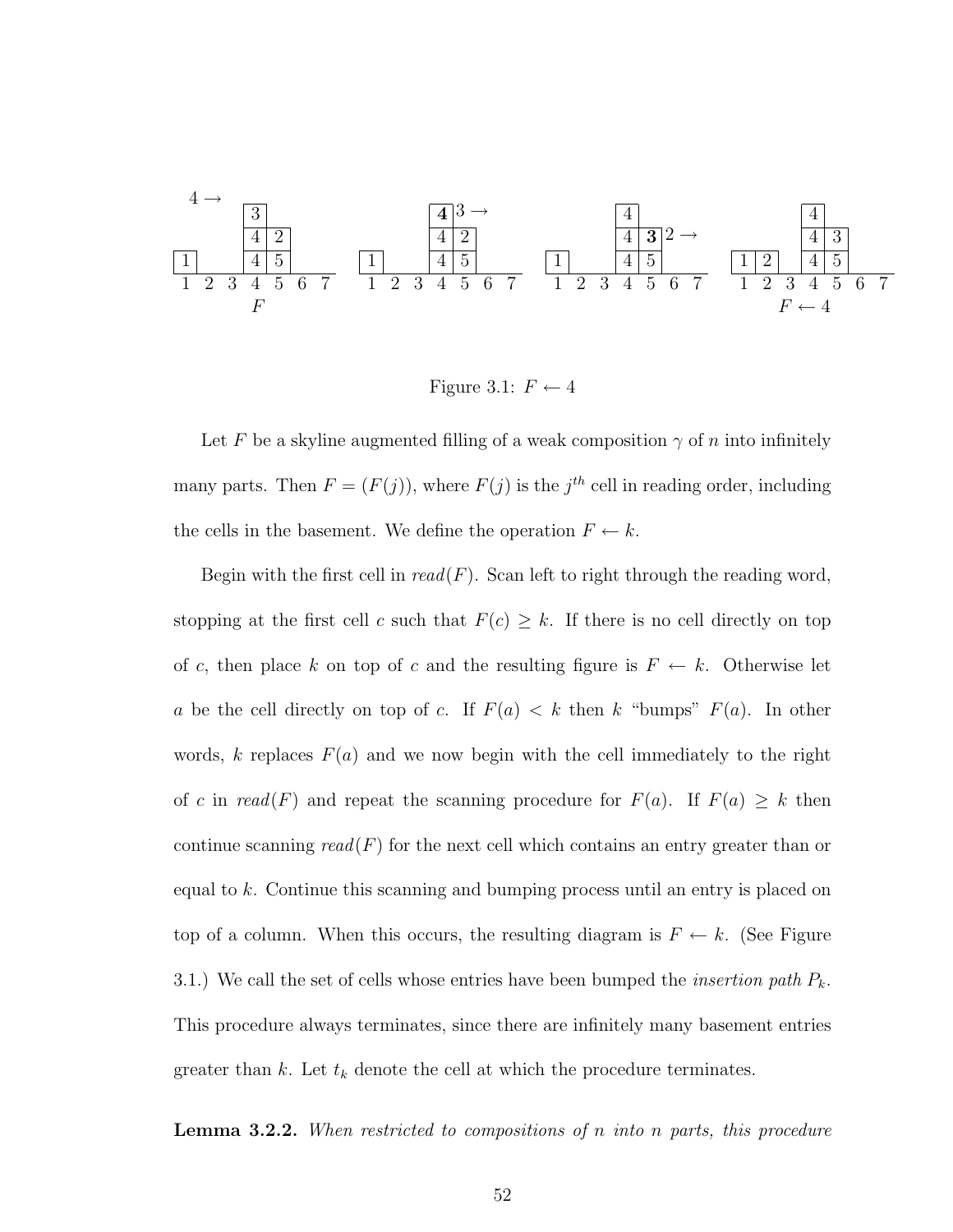terminates.

*Proof.* Suppose the procedure does not terminate to get a contradiction. This occurs only if some letter  $\alpha_0 = \alpha$  reaches the last cell in the basement without finding a cell c such that  $F(c) \geq \alpha$  and such that the cell b on top of c is empty or has  $F(b) < \alpha$ . The value  $\alpha$  is an entry in the basement, say  $F(c_0)$ . The letter  $\alpha_0$ which is unplaced could not have been bumped from a cell to the right of  $c_0$  in the row above  $c_0$ , for otherwise the cell containing  $\alpha_0$  and the cell  $c_0$  would be attacking in  $F$ .



Since  $\alpha_0$  was not inserted on top of  $c_0$ , the entry b on top of  $c_0$  must have  $F(b) \ge \alpha$ . But since F has no descents,  $F(b) = \alpha$ . So  $\alpha_0$  must have come from a higher row than this, since two occurrences of  $\alpha$  in the same row would be attacking in F. Continuing this line of reasoning implies that the  $\alpha^{th}$  column contains the value  $\alpha$ at each row until a certain height h at which this column contains a cell  $d$  such that  $F(d) = \beta$  is strictly smaller than  $\alpha$ . If  $\alpha_0$  was bumped from row h,  $\alpha$  must have been bumped from a cell to the right of the  $\alpha^{th}$  column for otherwise  $\alpha$  would bump  $F(d)$ . However, then  $\alpha_0$  and the  $\alpha$  in row  $h-1$  of the  $\alpha^{th}$  column would be entries in attacking cells in  $F$ . By Lemma 2.1.3, there are no attacking cells in  $F$ . Therefore we have a contradiction.  $\Box$ 

We often compare entries in the same cell during the insertion of different num-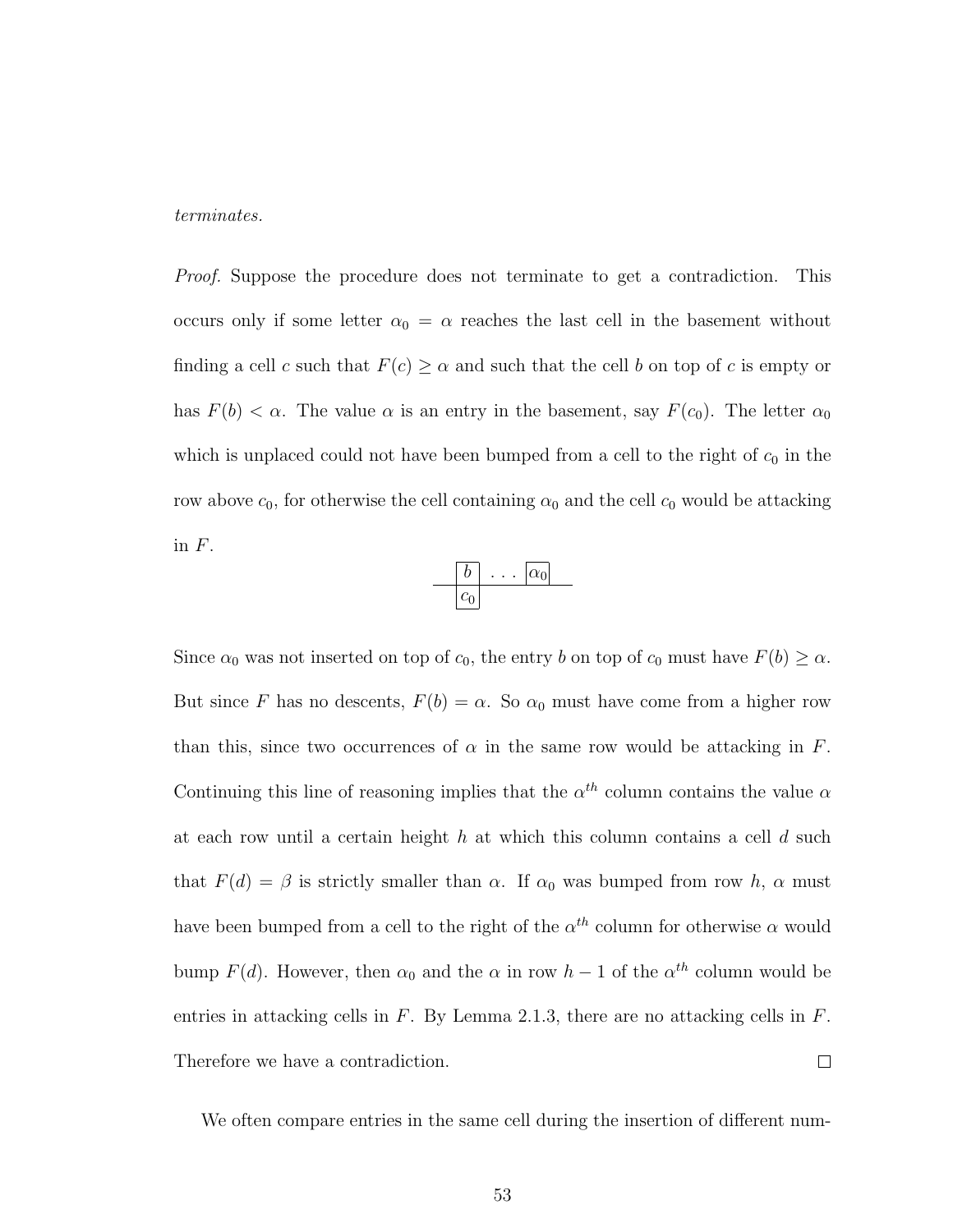bers. Therefore, we denote by  $\sigma_k(a)$  the number contained in the cell a immediately following the insertion of the number k. The notation  $\sigma(a)$  refers to the entry contained in the cell  $a$  in the filling  $F$ .

**Proposition 3.2.3.** If F is a skyline augmented filling, then  $F \leftarrow k$  is a skyline augmented filling.

*Proof.* It is clear by construction that  $F \leftarrow k$  has no descents. We must prove that every triple is an inversion triple. We argue by contradiction. Suppose not. Then  $F \leftarrow k$  contains a triple of either type A or type B. First suppose  $F \leftarrow k$  contains a type A non-inversion triple  $\{a, b, c\}$  situated as shown.



Then  $\sigma_k(a) \leq \sigma_k(b) \leq \sigma_k(c)$ . In F, we must have different (possibly empty) entries in these cells. Because the insertion path moves along the reading word and its entries are strictly decreasing, at most one of  $\sigma_k(a)$ ,  $\sigma_k(b)$ , and  $\sigma_k(c)$  is different from its value in  $F$ . Examine each cell individually to derive a contradiction.

**Case A1.** The cell a in  $F \leftarrow k$  contains a different value,  $\alpha \neq \sigma_k(a)$ , in F.

Assume the cell a was non-empty in F. Then  $\{\alpha, \sigma(b), \sigma(c)\}\$  was an inversion triple in F, so  $\sigma(b) < \alpha \leq \sigma(c)$ . Since  $\sigma_k(a)$  bumped  $\alpha$ , we know  $\sigma_k(a) > \alpha$  and  $\sigma_k(a) > \alpha > \sigma(b) = \sigma_k(b)$ , which contradicts  $\sigma_k(a) \leq \sigma_k(b)$ .

If the cell  $a$  was empty in  $F$ , then  $b$  and  $c$  were part of a type  $B$  triple. Say  $b$ is directly on top of a cell d. Since  $\{\sigma(b), \sigma(c), \sigma(d)\}\$ is a type B inversion triple in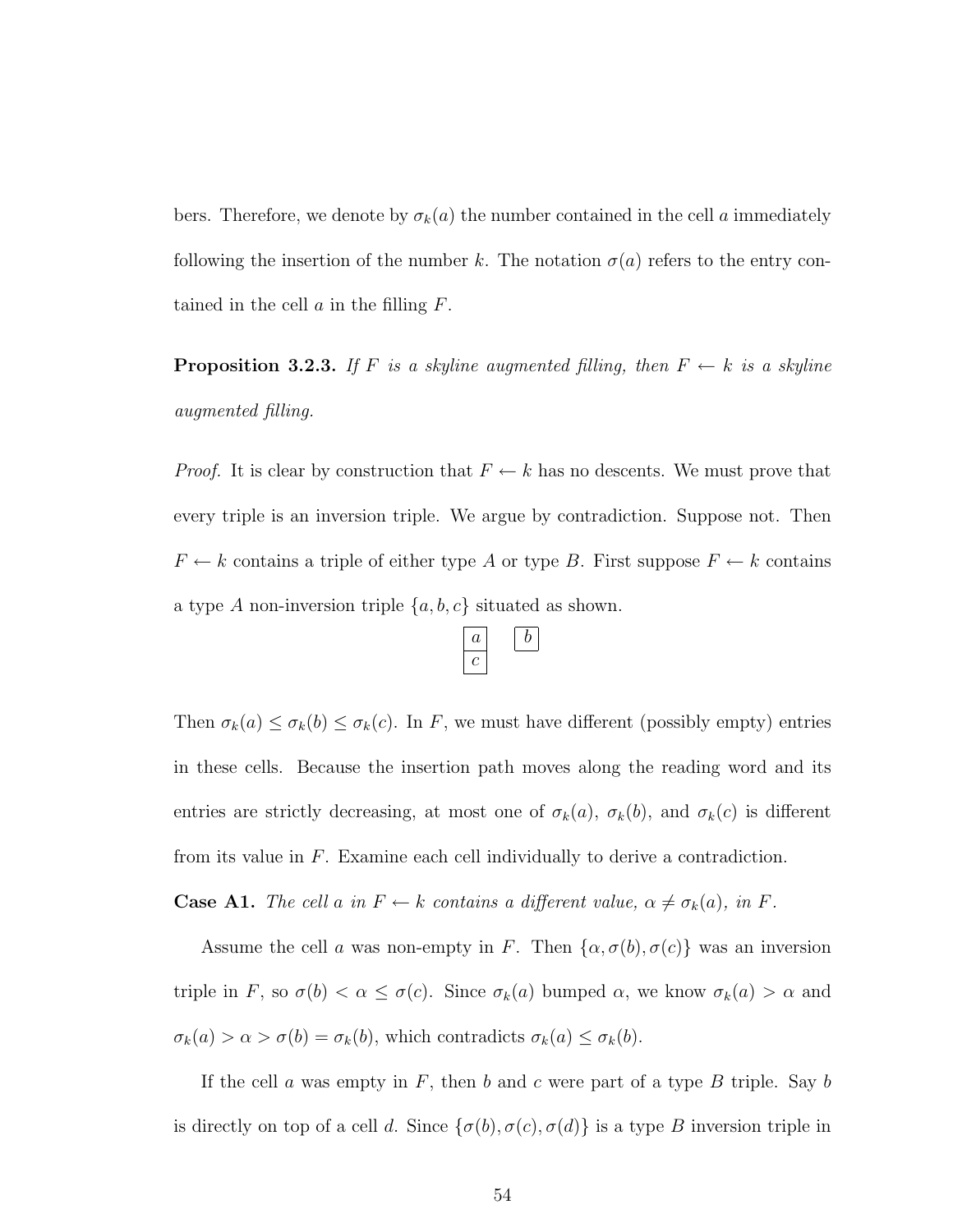$F, \sigma(c) < \sigma(b) \leq \sigma(d)$  by Lemma 2.1.5. But then  $\sigma_k(c) < \sigma_k(b)$ , which contradicts the assumption that  $\sigma_k(b) \leq \sigma_k(c)$ .

**Case A2.** The cell b in  $F \leftarrow k$  contained a different value,  $\beta \neq \sigma(b)$ , in F.

Assume first that b is non-empty in F. Since  $\{\sigma(a), \beta, \sigma(c)\}\$ is a type B inversion triple in F, either  $\beta < \sigma(a) \leq \sigma(c)$  or  $\sigma(a) \leq \sigma(c) < \beta$ . If  $\beta > \sigma(c)$ , then  $\sigma_k(b)$ bumped  $\beta \Rightarrow \sigma_k(b) > \beta$ . Therefore  $\sigma_k(b) > \beta > \sigma(c) = \sigma_k(c)$ , which contradicts  $\sigma_k(b) \leq \sigma_k(c).$ 

Thus  $\beta < \sigma(a) \leq \sigma(c)$ . Assume first that  $\sigma_k(b)$  was bumped from a cell before a in reading order. Since  $\sigma_k(b)$  did not bump  $\sigma(a)$ , we have  $\sigma_k(b) \leq \sigma(a) = \sigma_k(a)$ . But  $\sigma_k(a) \leq \sigma_k(b)$  by assumption. Therefore  $\sigma(a) = \sigma_k(b)$ . Since F is a non-attacking filling,  $\sigma_k(b)$  was bumped from a cell row-wise above a. Then  $\sigma_k(b)$  would bump the entry in cell e on top of a unless  $\sigma(e) = \sigma_k(b)$ . But then  $\sigma(b)$  was bumped from a cell row-wise above  $e$ . Eventually, in some higher row, the cell  $f$  in the column containing a will either be empty or contain an entry less than  $\sigma_k(b)$ . Therefore at this stage  $\sigma_k(b)$  is inserted into cell f, a contradiction. So  $\sigma_k(b)$  must have been bumped from a cell after a in reading order.

F is a non-attacking filling, so  $\sigma_k(b) > \sigma(a)$ . Then  $\sigma_k(b) \leq \sigma(c)$  implies that the column containing  $\sigma_k(b)$  must be strictly taller than the column containing a, for otherwise a, c and the cell containing  $\sigma_k(b)$  would be a type A non-inversion triple. But  $\sigma_k(b) \leq \sigma(c)$  contradicts Lemma 2.1.5, so the cell b must be empty in F.

If the cell  $b$  is empty in  $F$ , the same argument described above shows that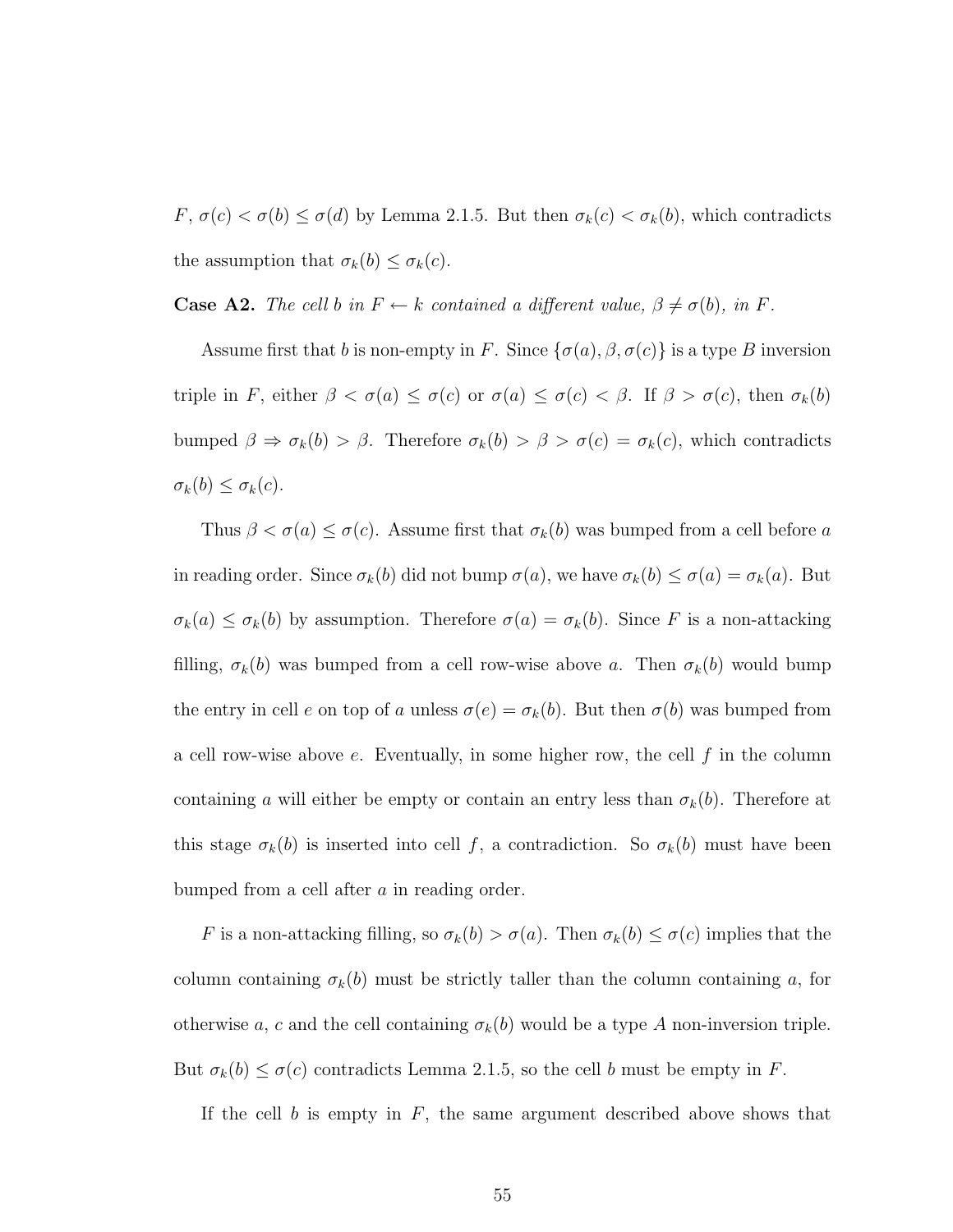$\sigma_k(b)$  must have been bumped from after a, but the bumping from after a yields a contradiction. So this case cannot happen.

**Case A3.** The cell c in  $F \leftarrow k$  contained a different value,  $\gamma \neq \sigma(c)$ , in F.

Since  $\{\sigma(a), \gamma, \sigma(b)\}\$ is a type A inversion triple in F and  $\sigma(a) = \sigma_k(a) \leq \sigma_k(b) =$  $\sigma(b)$ , we have  $\sigma(a) \leq \gamma < \sigma(b)$ . There are no descents in F, so b is directly on top of a cell d such that  $\sigma(b) \leq \sigma(d)$ . So  $\gamma < \sigma(d)$ . Since  $\sigma_k(c)$  bumps  $\gamma$ ,  $\gamma$  is directly on top of a cell e such that  $\sigma(e) \geq \sigma_k(c)$ , as depicted below.

| $\boldsymbol{a}$ |  |   |
|------------------|--|---|
|                  |  | d |
|                  |  |   |

Since  $\{\gamma, \sigma(d), \sigma(e)\}\$ is a type A inversion triple in F, we have  $\sigma(e) < \sigma(d)$ . Therefore,  $\sigma(d) > \sigma_k(c)$ . So  $\sigma_k(c)$  was bumped from a cell after b in the reading order, for otherwise  $\sigma_k(c)$  would have bumped  $\sigma(b)$ , provided  $\sigma_k(c) \neq \sigma(b)$ . If  $\sigma_k(c) = \sigma(b)$ , then  $\sigma_k(c)$  was bumped from a cell row-wise above b and would therefore have been inserted on top of  $\sigma(b)$  unless the entry on top of  $\sigma(b)$  is equal to  $\sigma(b)$ . So  $\sigma_k(c)$  must have been bumped from a cell row-wise above the highest cell h with  $\sigma(h) = \sigma(d)$  in the column containing  $\sigma(d)$ . But then  $\sigma(c)$  would bump the entry on top of  $h$ .

Assume first that  $\sigma_k(c)$  was bumped from a cell r in the same row as b. If the column containing b is weakly taller in F than the column containing  $\sigma_k(c)$  then  $\{\sigma(b), \sigma_k(c), \sigma(d)\}\$ is a type A non-inversion triple. Otherwise,  $\sigma_k(c)$  is directly on top of a cell f such that  $\sigma(f) \geq \sigma_k(c)$  as shown,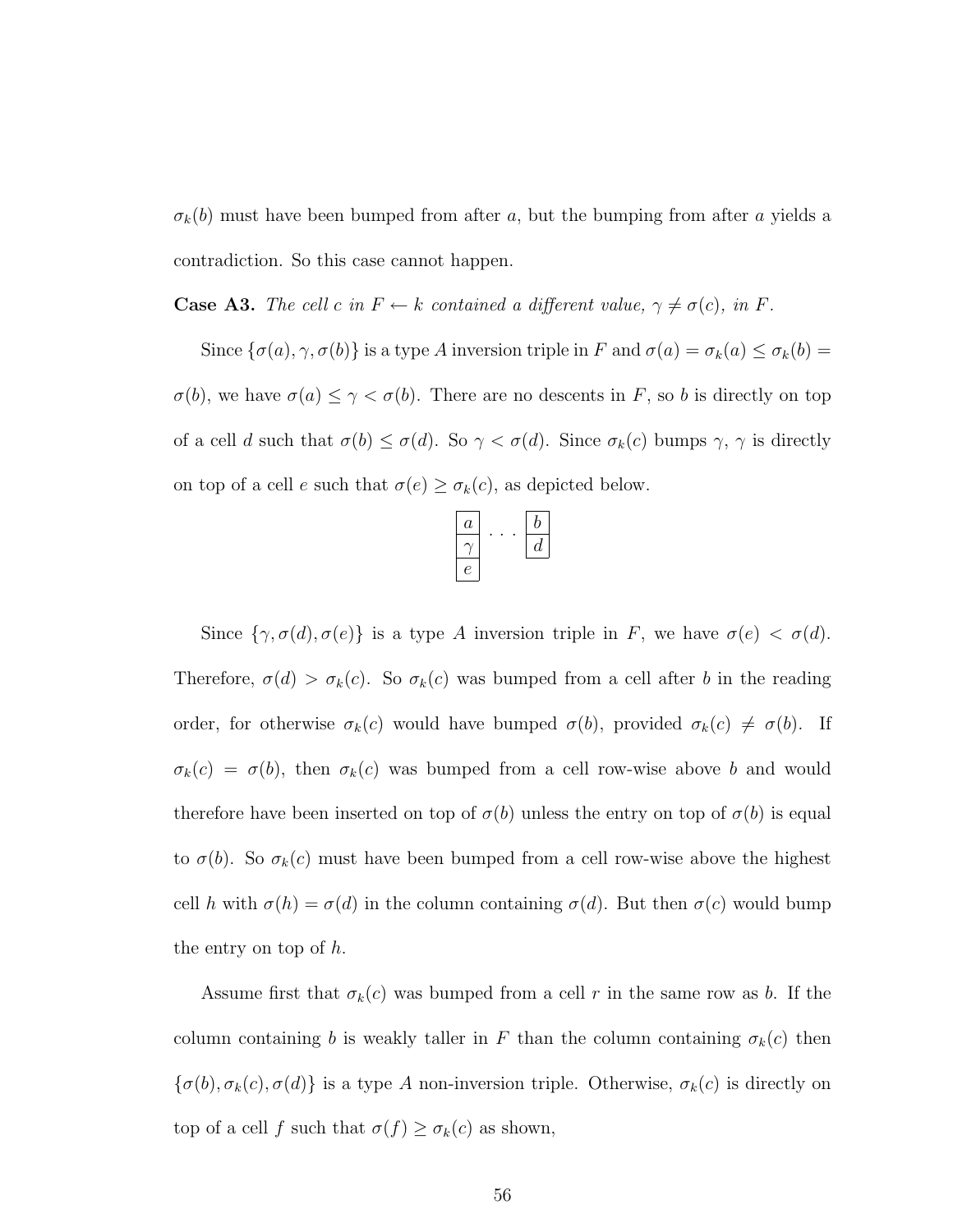$$
\begin{array}{|c|c|}\hline a\\\hline\gamma\end{array}\cdots\begin{array}{|c|}\hline b\\\hline d\end{array}\cdots\begin{array}{|c|}\hline e\\\hline f\end{array}
$$

where the column containing e and f is strictly taller than that containing b and d.

By Lemma 2.1.5, we have  $\sigma(d) < \sigma(f)$ . But then  $\{\sigma_k(c), \sigma(d), \sigma(f)\}\$ is a type B non-inversion triple in F, since  $\sigma_k(c) < \sigma(d)$ . Therefore  $\sigma_k(c)$  was bumped from the row containing  $\gamma$ .

We now know that  $\sigma_k(c)$  was bumped from the row below b, to the left of  $\gamma$ . If the column containing  $\gamma$  were strictly taller than the column containing  $\sigma_k(c)$ , then  $\sigma_k(c) > \gamma$  would contradict Lemma 2.1.5. Therefore the column containing  $\sigma_k(c)$  is weakly taller in F than the column containing  $\gamma$ .

Let  $\kappa = \sigma(h)$  be the entry which bumped  $\sigma_k(c)$ . Before  $\kappa$  bumped  $\sigma_k(c) = \delta$ , the figure looked like

| g | a | D |
|---|---|---|
| o |   |   |
|   |   |   |

where the column containing  $\delta$  is the tallest and the column containing b is the shortest.

Since  $\sigma(h) > \sigma_k(c) \ge \sigma(g)$ , we have  $\sigma(h) > \sigma(g)$ . Also  $\sigma(h) \le \sigma(f)$ , since  $\sigma(h)$ is placed directly on top of the cell f. We know that  $\{\sigma_k(c), \sigma(d), \sigma(f)\}\)$  is a type A inversion triple in F, so  $\sigma(f) < \sigma(d)$ . Therefore  $\sigma(h) < \sigma(d)$ . Also,  $\sigma_k(c) \ge \sigma(b)$ implies that  $\sigma(h) > \sigma(b)$ . So  $\sigma(h)$  must have been bumped from a cell after b in reading order, for otherwise  $\sigma(h)$  would bump  $\sigma(b)$ .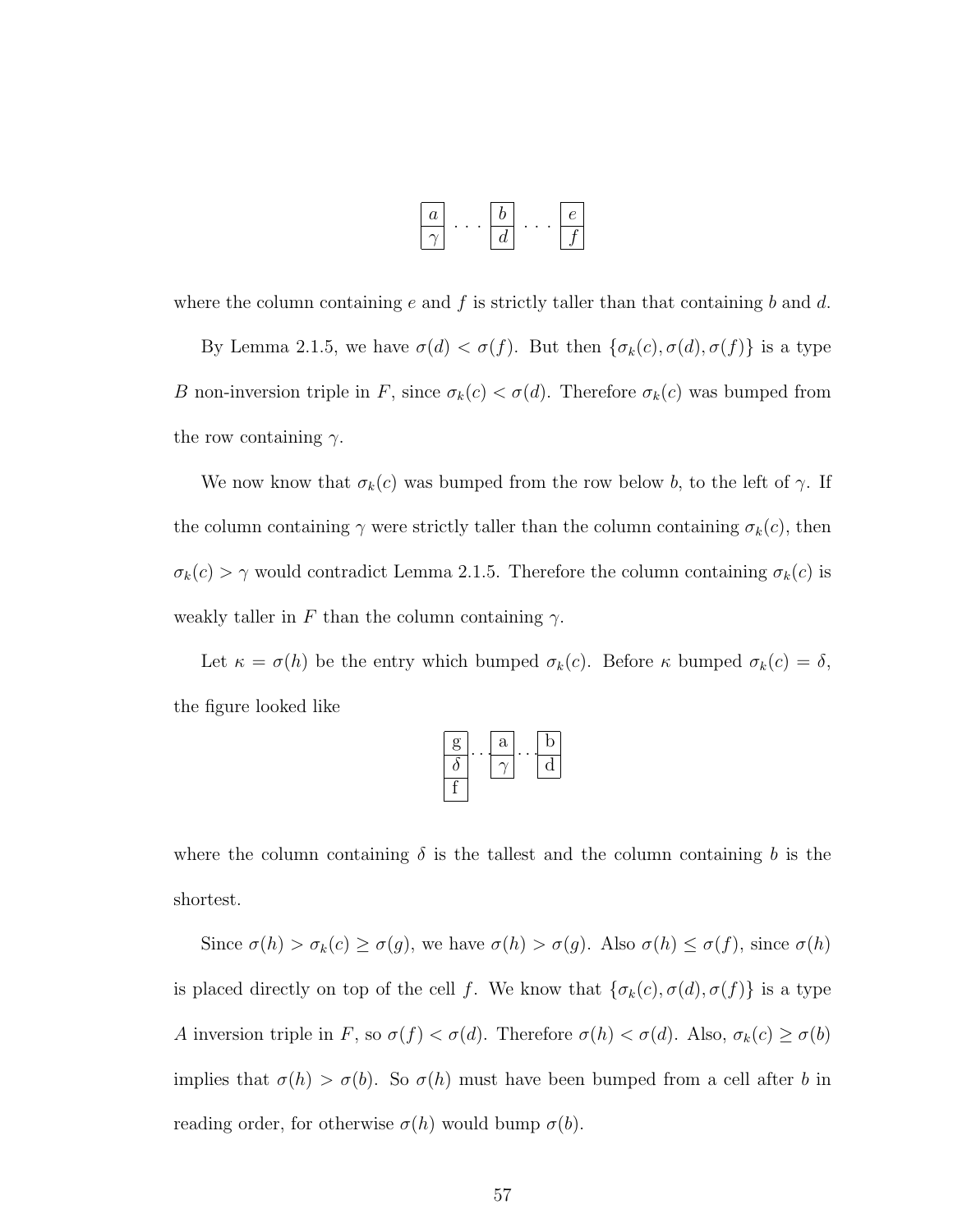The inequalities satisfied by  $\sigma(h)$  above place  $\sigma(h)$  in exactly the same situation as  $\sigma_k(c)$ . Therefore, the same argument used above to prove that  $\sigma_k(c)$  must have been bumped from the same row as  $\gamma$  proves that  $\sigma(h)$  must have been bumped from the same row as  $\gamma$  as well. Continuing in this manner, one derives an infinite number of columns to the left of the column containing  $\gamma$ . But there are only finitely many columns in the diagram, so this is a contradiction.

Next assume that  $F \leftarrow k$  contains a type B non-inversion triple,  $\{a, b, c\}$ , situated as depicted.

$$
\boxed{a}\cdots \boxed{b}
$$

We must have  $\sigma_k(b) \leq \sigma_k(a) \leq \sigma_k(c)$ . Again, only one of the entries is different from its value in F. Examine each cell individually to derive a contradiction. **Case B1.** The cell a in  $F \leftarrow k$  contains a different value,  $\alpha \neq \sigma_k(a)$ , in F.

In this case,  $\alpha$  was bumped by  $\sigma_k(a)$ , so  $\sigma_k(a) > \alpha$ . If  $\sigma_k(a)$  were bumped from somewhere before the cell b in reading order,  $\sigma_k(a)$  would have bumped  $\sigma(b)$  unless  $\sigma_k(a) = \sigma(b)$ . If  $\sigma_k(a) = \sigma(b)$ , it would have come from a higher row than b (by Lemma 2.1.2) to the left of b (by Lemma 2.1.3) and hence been placed in a higher row of the column containing b. Therefore  $\sigma_k(a)$  is bumped from somewhere after b in reading order.

Assume that  $\sigma_k(a)$  is bumped from the same row as  $\sigma(b)$ . If the column containing  $\sigma_k(a) = \kappa$  is strictly taller than the column containing b, then  $\kappa$  is directly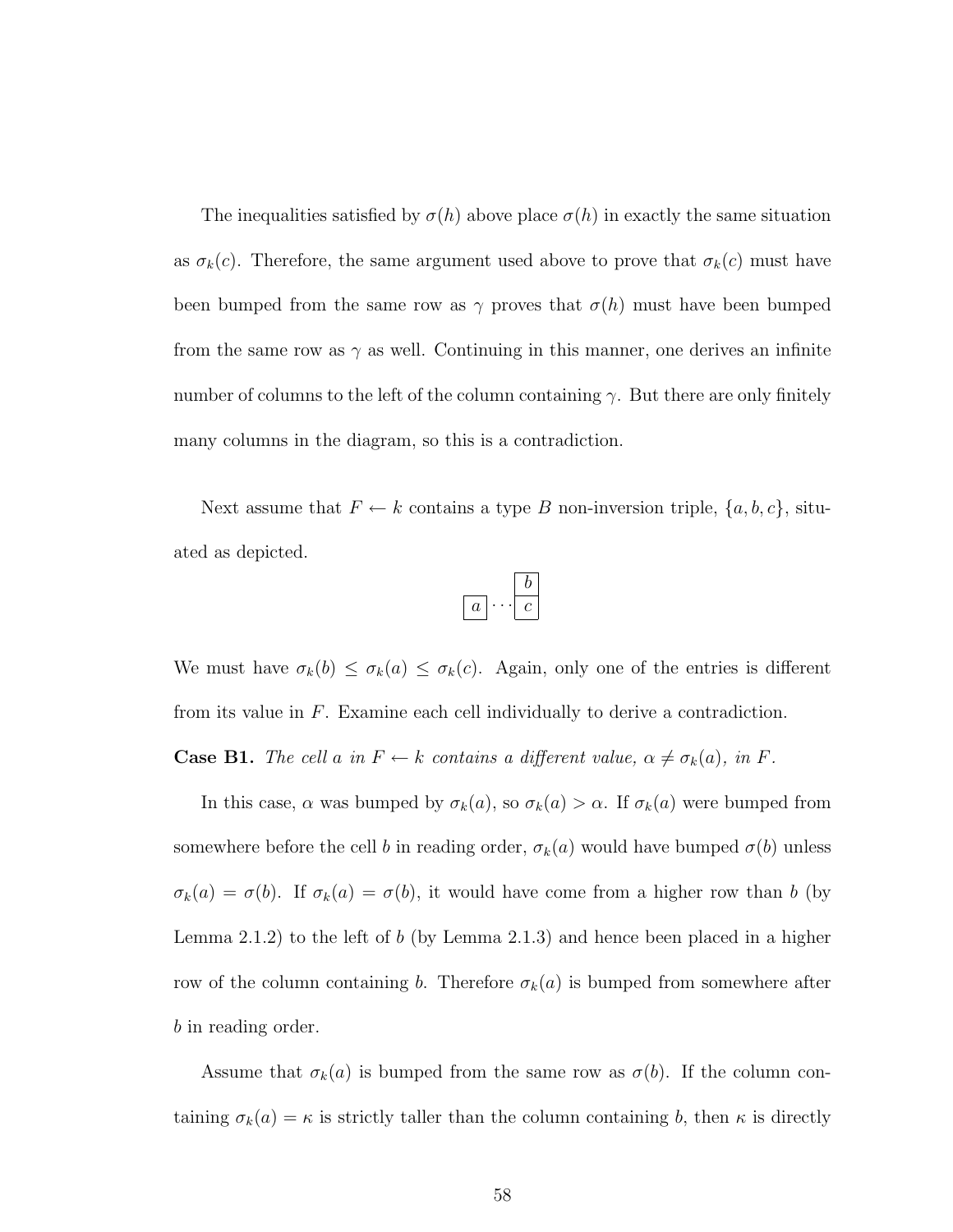on top of a cell d such that  $\sigma(c) < \sigma(d)$  by Lemma 2.1.5.

|          |  | к |
|----------|--|---|
| $\alpha$ |  |   |

But then  $\sigma_k(a) = \kappa \leq \sigma(c) < \sigma(d)$  implies  $\{\kappa, \sigma(c), \sigma(d)\}\)$  is a type B noninversion triple in F. So the column containing  $\sigma(b)$  must be weakly taller than the column containing  $\sigma_k(a)$ . But then  $\sigma(b) \leq \sigma_k(a) \leq \sigma(c)$  implies  $\{\sigma(b), \sigma_k(a), \sigma(c)\}$ is a type A non-inversion triple.

Thus  $\sigma_k(a)$  must have been bumped from the same row as  $\alpha$ , to the left of  $\alpha$ . The column containing  $\sigma_k(a) = \kappa$  must be weakly taller than the column containing b and c, for otherwise  $\{\sigma_k(a), \sigma(b), \sigma(c)\}$  would be a type B non-inversion triple. Let g be the cell such that  $\sigma(g) \in F$  bumped  $\sigma_k(a)$  during  $F \leftarrow k$ . Since  $\sigma(g) > \sigma_k(a)$ , we must have  $\sigma(g) > \sigma(b)$ . Also,  $\sigma(g)$  is less than or equal to the cell h beneath  $\sigma_k(a)$ , which has  $\sigma(h) < \sigma(c)$  because  $\{\sigma_k(a), \sigma(c), \sigma(h)\}$  is a type A inversion triple. So  $\sigma(g) < \sigma(c)$ . If  $\sigma(g)$  were bumped from a cell before b in reading order, then  $\sigma(g)$  would bump  $\sigma(b)$ . Therefore,  $\sigma(g)$  was bumped from after b in reading order.

If  $\sigma(g)$  is bumped from the same row as b, either  $\{\sigma(b), \sigma(g), \sigma(c)\}\$ is a type A non-inversion triple or  $\sigma(g)$ ,  $\sigma(c)$ , and the cell below  $\sigma(g)$  form a type B noninversion triple, depending on which column is taller. Therefore  $\sigma(g)$  was bumped from a cell in the same row as  $\sigma_k(a)$  to the left of  $\sigma_k(a)$ .

Any entry  $\delta$  which bumps  $\sigma(g)$  must be greater than  $\sigma(b)$  since  $\delta > \sigma(g) > \sigma(b)$ . Also, the entry  $\epsilon$  directly beneath  $\sigma(g)$  must be less than  $\sigma(c)$  to avoid non-inversion triples. Since  $\delta$  is placed on top of this cell  $\epsilon, \delta \leq \epsilon \Rightarrow \delta < \sigma(c)$ . So we use the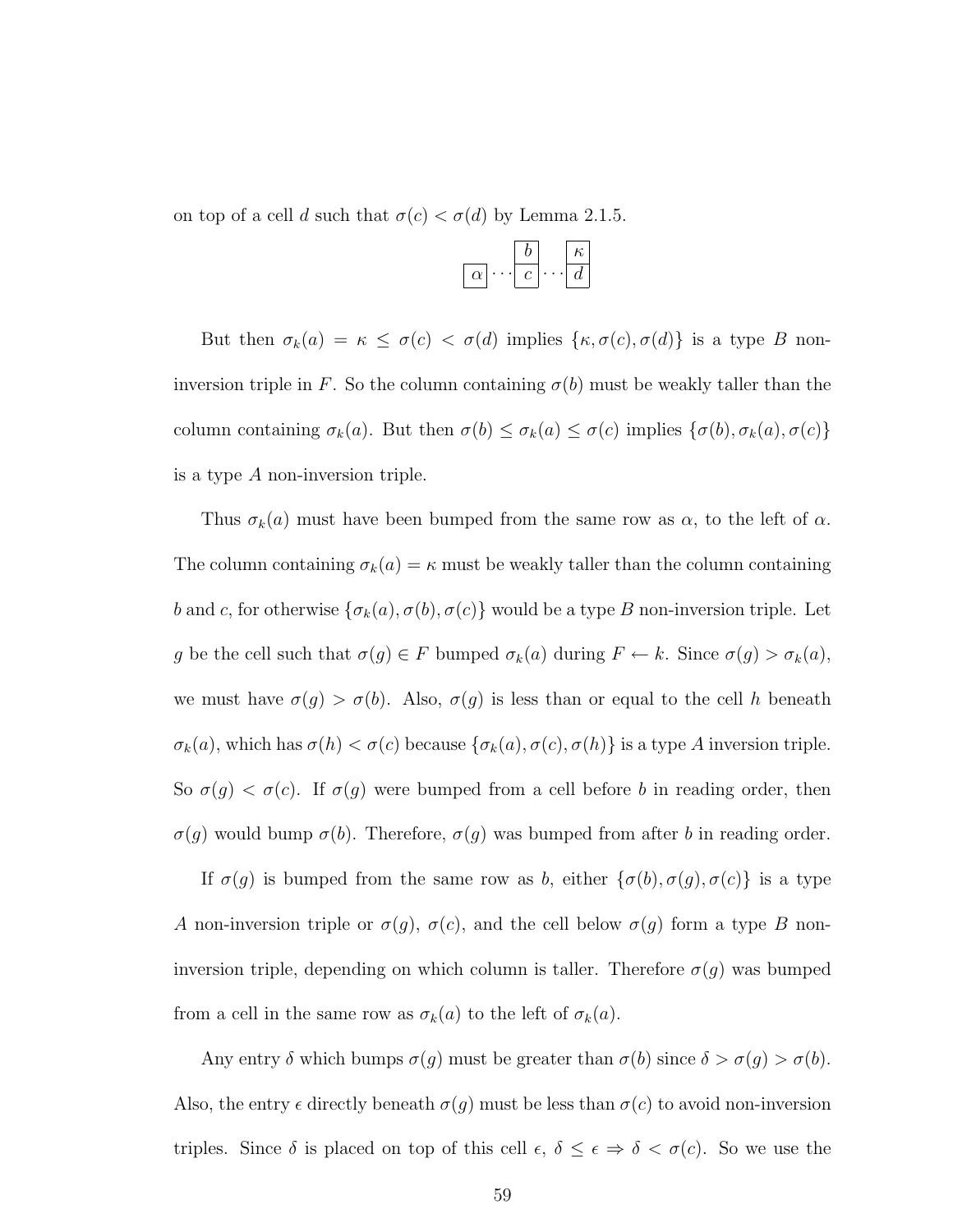same argument to prove that  $\delta$  is bumped from the same row as  $\alpha$ , to the left of  $\sigma(g)$ . Continuing this line of reasoning implies that there is an infinite sequence of non-zero columns to the right of  $\alpha$ . But there are only finitely many non-zero parts in a composition. Therefore we have a contradiction and Case B1 cannot occur.

**Case B2.** The cell b in  $F \leftarrow k$  contains a different value,  $\beta \neq \sigma_k(b)$ , in F.

First assume that the cell b is empty in  $F$ . Then  $a$  and  $c$  are both at the top of their respective columns in F. Since  $\sigma_k(b) \leq \sigma(a)$ , the entry  $\sigma_k(b)$  would have been placed on top of  $\sigma(a)$  if it had been bumped from somewhere farther left in the reading word. Therefore  $\sigma_k(b) = \kappa$  was bumped from somewhere to the right of a in the row immediately above a. Then  $\kappa$  is directly on top of a cell f such that  $\sigma_k(b) \leq \sigma(f)$ , as shown.

$$
\boxed{a}\cdots \boxed{\frac{\kappa}{f}\cdots c}
$$

By Lemma 2.1.5,  $\sigma(a) < \sigma(f)$ , so  $\{\sigma_k(b), \sigma(a), \sigma(f)\}\$ is a type B non-inversion triple in F. Therefore the cell on top of c does contain a non-empty entry  $\beta$  in F. Since  $\sigma(b)$  bumps  $\beta$ , we have  $\beta < \sigma_k(b)$ . But then  $\beta < \sigma(a) \leq \sigma(c)$ , so  $\{\beta, \sigma(a), \sigma(c)\}\$ is a type B non-inversion triple in F.

**Case B3.** The cell c in  $F \leftarrow k$  contained a different value,  $\gamma \neq \sigma(c)$ , in F.

The triple  $\{\sigma(a), \sigma(b), \gamma\}$  is a type B inversion triple in F. Therefore,  $\sigma(a)$  <  $\sigma(b) \leq \gamma$ , by Lemma 2.1.5. But this contradicts the assumption that  $\sigma(b) \leq$  $\sigma(a)$ .  $\Box$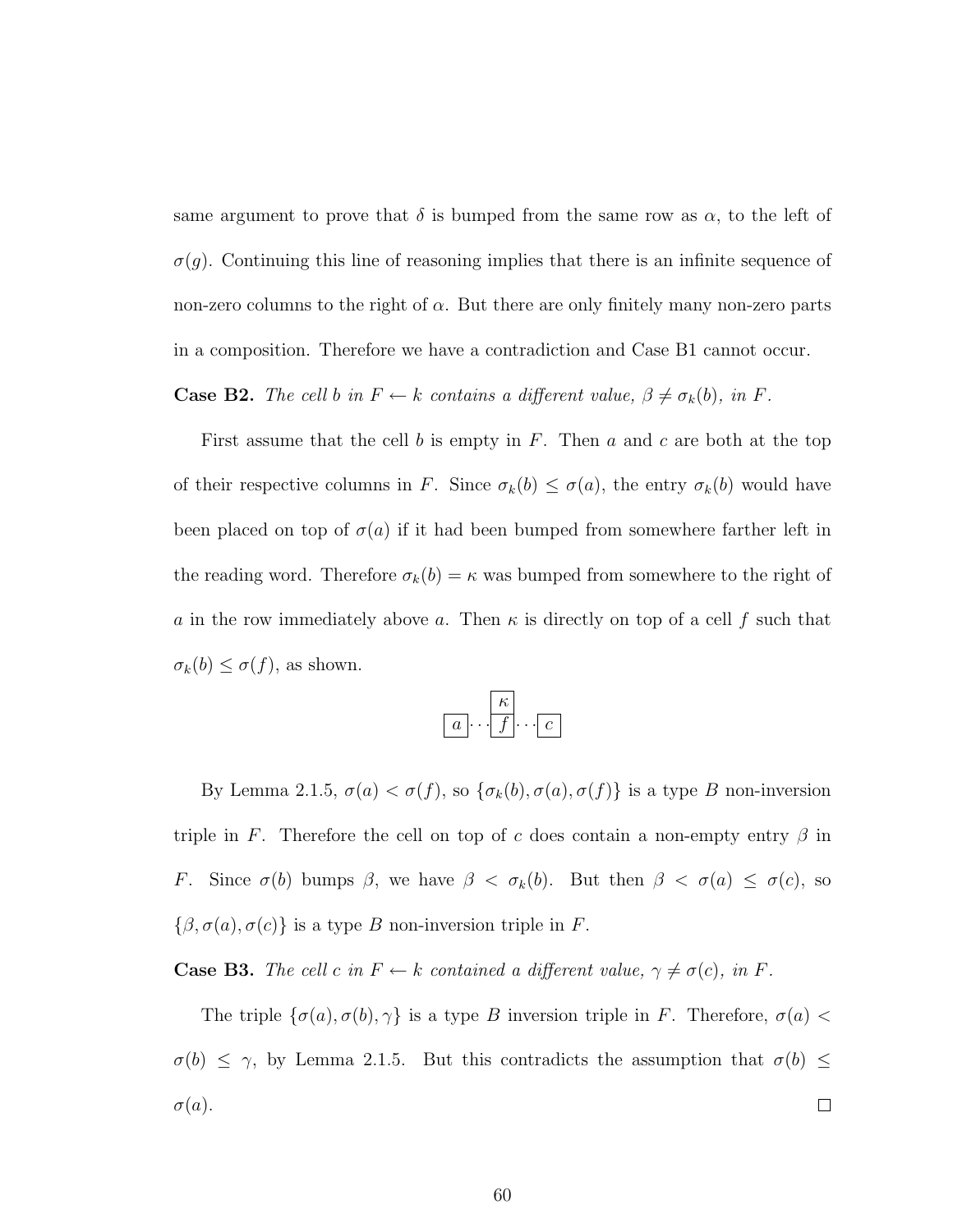Lemma 3.2.4. When multiple entries with the same value k are inserted into a semi-standard skyline filling, the order of the rows in which they appear corresponds to the order in which they were inserted, with the first one to be inserted appearing in the lowest row which contains the entry  $k$ .

*Proof.* Let  $k_1$  and  $k_2$  have the same value, k, and assume that  $k_1$  is inserted into the SSSF F before  $k_2$ . Then if  $k_2$  reaches  $k_1$  during an insertion process,  $k_2$  is placed on top of  $k_1$ , unless the entry k' on top of  $k_1$  has the value k as well. In that case,  $k_2$ must have been bumped from a higher row (by Lemma 2.1.2) to the left of  $k'$  (by Lemma 2.1.3). The column C containing  $k_1$  eventually contains a value less than k or an empty cell. Lemma 2.1.2 implies that  $k_2$  must have been bumped from a row higher than the highest appearance of k in column C. Lemma 2.1.3 implies that if  $k_2$  was bumped from the row directly above this highest appearance of  $k$ , then  $k_2$  must have been bumped from a column strictly to the left of C. Therefore  $k_2$ would have been placed on top of this occurrence of  $k$ . In either case  $k_2$  appears in  $\Box$ a higher row than  $k_1$ .

#### 3.2.2 The bijection Ψ between SSYT and SAF

Let T be a semi-standard young tableau. We may associate to T the word  $col(T)$ which consists of the entries of each column of  $T$ , read top to bottom from columns left to right, as in Figure 3.2. In general, any word  $w$  can be decomposed into its maximal strictly decreasing subwords. This decomposition is called  $col(w)$ .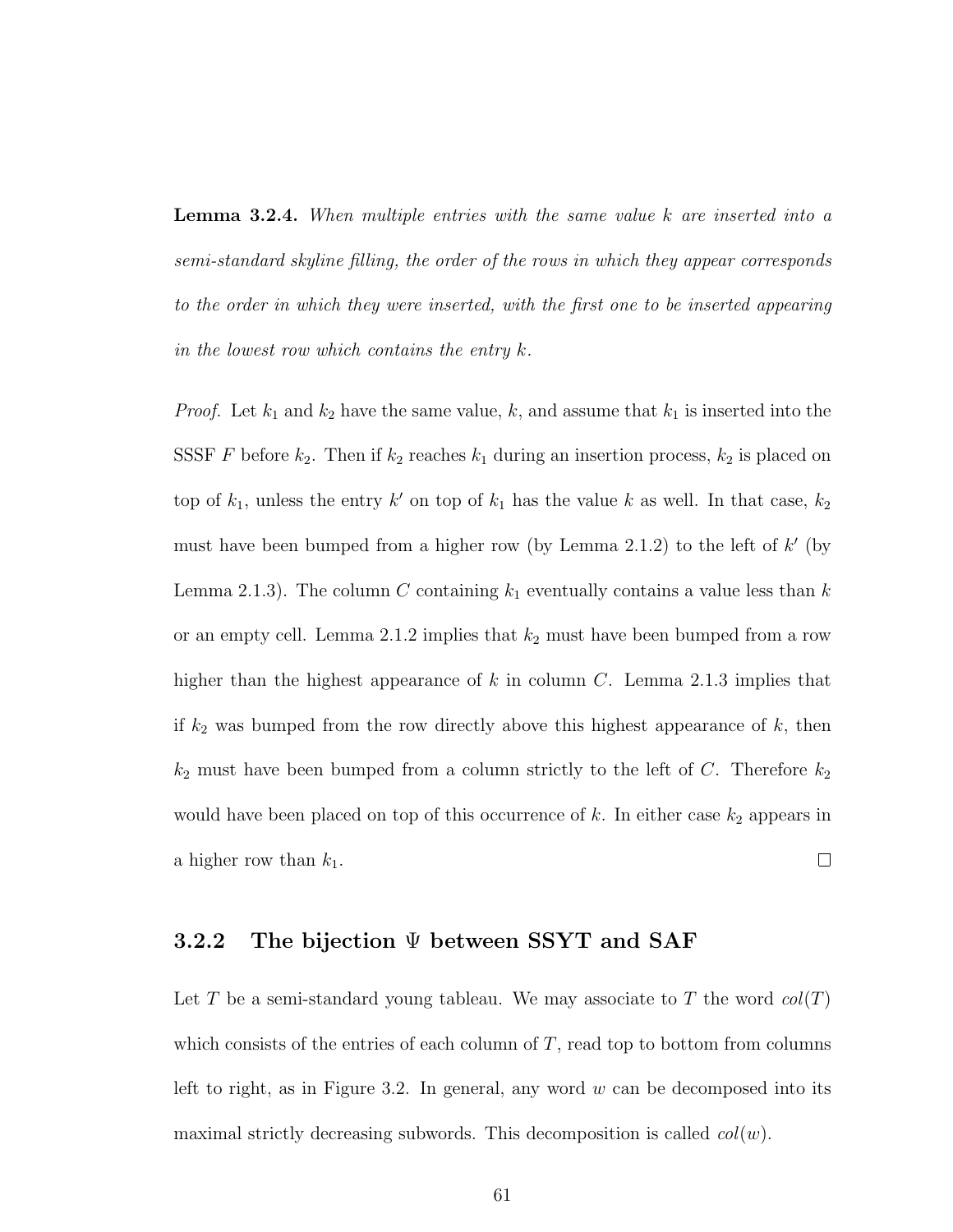| 10    |    |    |   |    |
|-------|----|----|---|----|
| 9     | 11 |    |   |    |
| $8\,$ | 10 | 10 |   |    |
| 4     |    | 8  |   |    |
| 2     | 5  | 5  |   |    |
|       | 2  | З  | 5 | 10 |

Figure 3.2:  $col(T) = 10\ 9\ 8\ 4\ 2\ 1\ \cdot 11\ 10\ 7\ 5\ 2\ \cdot 10\ 8\ 5\ 3\ \cdot 5\ \cdot 10$ 

Example 3.2.5. If  $w = 3\ 5\ 4\ 2\ 2\ 1$ , then  $col(w) = 3\cdot 5\ 4\ 2\cdot 2\ 1$ .

Begin with an arbitrary SSYT T and the empty SAF  $\phi$  with the basement row containing all letters of  $\mathbb{Z}_+$ . Let k be the rightmost letter in  $col(T)$ . Insert k into  $\phi$  to get the SAF ( $\phi \leftarrow k$ ). Then let k' be the next letter in  $col(T)$  reading right to left. Obtain the SAF  $((\phi \leftarrow k) \leftarrow k')$ . Continue in this manner until all the letters of  $col(T)$  have been inserted. The resulting diagram is the SAF  $\Psi(T)$ .

```
Example 3.2.6. \Psi(T) = F
```


Recall that the *insertion path*  $P_{\alpha}$  for a given letter  $\alpha$  is the set of cells whose entries are bumped during the insertion  $(F \leftarrow \alpha)$  together with the cell  $t_{\alpha}$  at which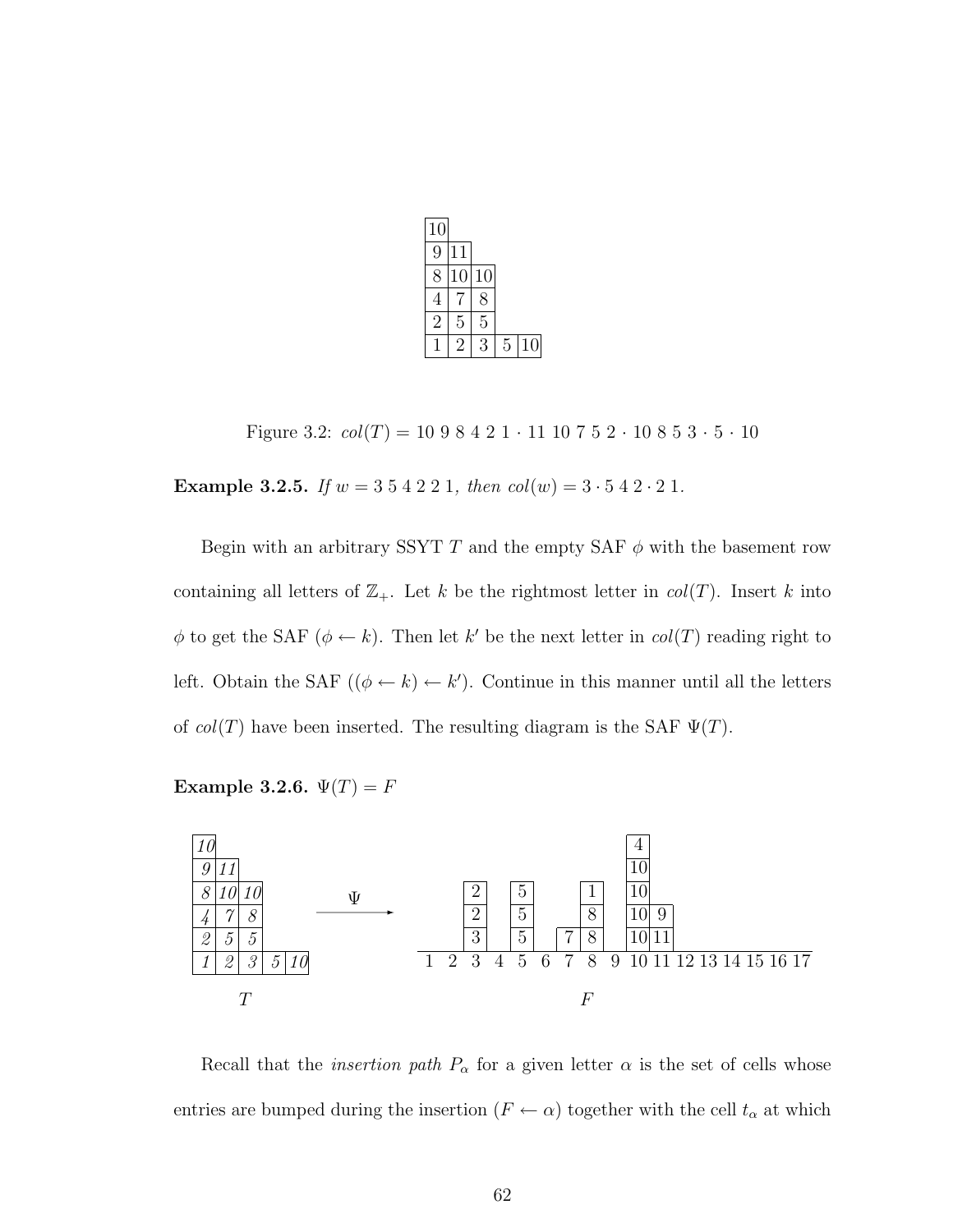the procedure terminates. (The cell  $t_{\alpha}$  was empty in F but in  $(F \leftarrow \alpha)$  contains the last entry in  $P_{\alpha}$ .)

**Lemma 3.2.7.** Let  $\alpha > \beta$  and assume that  $\beta$  is inserted immediately before  $\alpha$ . Then the insertion path  $P_{\alpha}$  for  $\alpha$  terminates farther to the right in the reading word than the insertion path  $P_\beta$  for  $\beta$ .

*Proof.* Suppose that  $P_{\alpha}$  terminates before  $P_{\beta}$  in the reading order. Let  $\alpha_1, ..., \alpha_j$  be the entries in  $P_{\alpha}$  and let  $\beta_1, ..., \beta_m$  be the entries in  $P_{\beta}$ . First assume that  $\alpha = \alpha_1$  is placed strictly before the cell  $\beta = \beta_1$ . We know that the value  $\sigma_{\beta}(c) = \epsilon$  bumped by  $\alpha_1$  is less than  $\alpha_1$  and is on top of a cell d such that  $\sigma_\beta(d) \geq \alpha_1$ . (Recall that  $\sigma_\beta(d)$ refers to the entry in the cell d after the insertion of  $\beta$ .) Since  $\beta_1 < \alpha_1$ , we have  $\beta_1 < \sigma_\beta(d)$ . Therefore all the entries in  $P_\beta$  are less than  $\sigma_\beta(d)$ , hence  $\sigma_\beta(d) \notin P_\beta$ . So during the insertion of  $\beta$ , the cell d contained the same entry,  $\sigma_{\beta}(d)$ . If  $\beta_1$  were greater than  $\sigma_{\beta}(c)$ ,  $\beta_1$  would have bumped  $\sigma_{\beta}(c)$ . Otherwise,  $\beta_1$  would have bumped a cell higher in this column. Therefore  $\alpha_1$  could not be placed strictly before the cell containing  $\beta_1$ .

Since  $\alpha_j$  is the last entry in  $P_\alpha$ , then  $\alpha_j$  is the termination point of  $P_\alpha$ . The value  $\alpha_j$  terminates on top of the cell c, so  $\sigma_\beta(c) \ge \alpha_j$ .

Since  $P_\beta$  did not terminate at this column in the previous step, there exists a  $\beta_k$  which passed over the cell c without being placed. Therefore  $\beta_k > \sigma(c)$ . In fact,  $\beta_k \geq \sigma_\beta(c)$ , for even if the entry  $\sigma(c)$  in c was bumped during  $F \leftarrow \beta$ , the entry which bumped it must be less than or equal to  $\beta_k$ . This implies that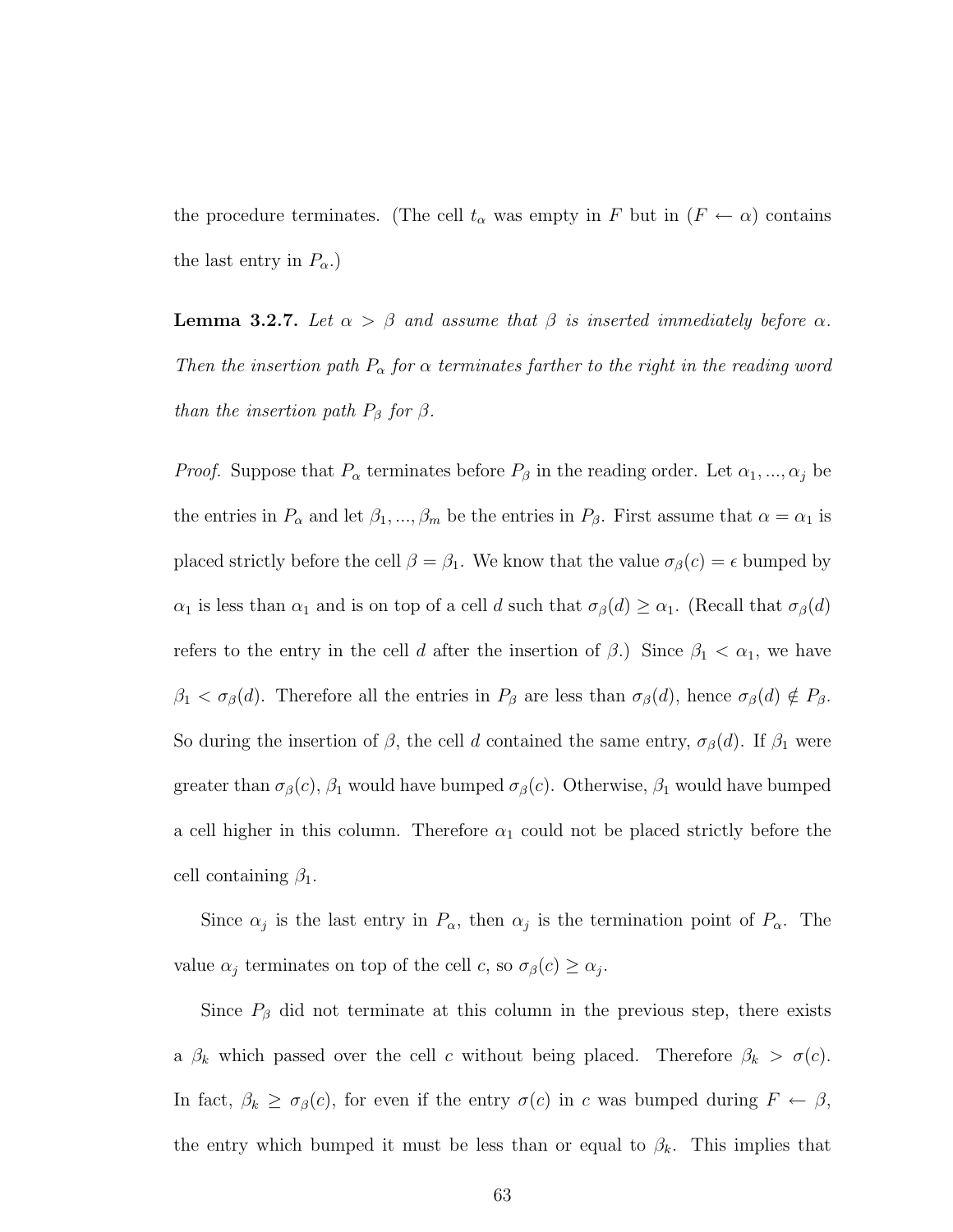$\alpha_j \leq \sigma_\beta(c) \leq \beta_k < \beta_{k-1} < \ldots < \beta_1$ . So  $\alpha_j$  is smaller than all the elements of  $P_\beta$ which appear above it after the insertion  $F \leftarrow \alpha$ . In particular,  $\alpha_j \leq \beta_1$ , so  $\alpha_j \neq \alpha_1$ . So  $\alpha_j$  appears somewhere in F during  $F \leftarrow \beta$ .

The value  $\alpha_j$  cannot be in  $P_\beta$ , since  $\alpha_j \leq \beta_k$  and  $\beta_k$  appears after  $\alpha_j$ . Therefore, during the insertion  $F \leftarrow \beta$ , some value  $\beta_i \geq \beta_k$  passed  $\alpha_j$  without bumping  $\alpha_j$ . By Lemma 3.2.4, if  $\beta_i$  passes  $\alpha_j$  without bumping  $\alpha_j$  then  $\beta_i$  is not equal to  $\alpha_j$ . Therefore  $\beta_i > \alpha_j$ .

Let d be the cell directly beneath  $\alpha_j$  during  $F \leftarrow \beta$ . Then  $\beta_i > \sigma(d)$ , for otherwise  $\beta_i$  would have bumped  $\alpha_j$  since  $\beta_i > \alpha_j$ . But  $\alpha_{j-1}$  bumps  $\alpha_j$  during  $F \leftarrow \alpha$ . If  $\sigma(d)$  is bumped by some  $\beta_l$  such that  $l \geq i$  during  $F \leftarrow \beta$ , this means that  $\alpha_{j-1} \leq \beta_l \leq \beta_i$ . Otherwise  $\alpha_{j-1} \leq \sigma_\beta(d) < \beta_i$ . Either way,  $\alpha_{j-1} \leq \beta_i$ . Therefore  $\alpha_{j-1}$  is less than all of the values of  $P_\beta$  which appear above it after the insertion  $F \leftarrow \alpha$ . Repeating this argument a total of j times implies that  $\alpha_1$  is less than all the values of  $P_\beta$  which appear above  $\alpha_1$ . Recall that  $\beta_1$  is above  $\alpha_1$ . But  $\alpha_1 = \alpha > \beta = \beta_1$ . Therefore we have a contradiction.  $\Box$ 

Lemma 3.2.7 implies that if  $C_j$  is a column of an SSYT consisting of the letters  $a_1 > a_2 > \ldots a_k$  then  $t_{a_i}$  is after  $t_{a_{i+1}}$  in reading order. If we think of ordering the columns by height (where the leftmost column comes first when two columns are the same height) then the termination points descend down these columns.

**Lemma 3.2.8.** Let  $\alpha \leq \beta$  and assume that  $\beta$  is inserted immediately before  $\alpha$ . Then  $t_{\alpha}$  is row-wise above  $t_{\beta}$ .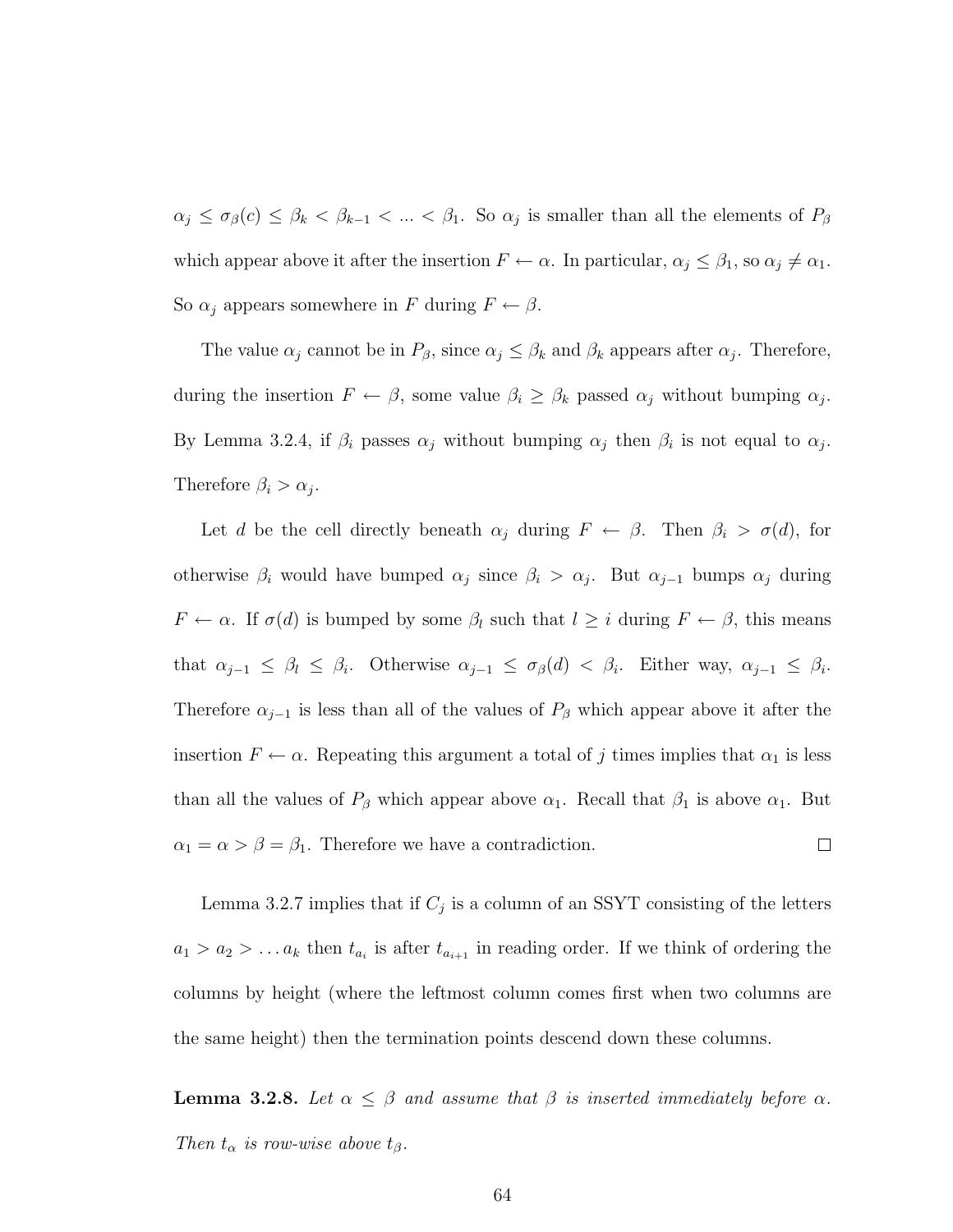*Proof.* Let  $\alpha_1, ..., \alpha_j$  be the entries in  $P_\alpha$  and let  $\beta_1, ..., \beta_m$  be the entries in  $P_\beta$ . Notice that the first element  $(\alpha_i)$  of  $P_\alpha$  to reach the cell above  $\beta_1$  must be less than or equal to  $\alpha_1 = \alpha$ , and hence less than or equal to  $\beta = \beta_1$ . The element  $\gamma_1$  on top of  $\beta_1$  must have  $\gamma_1 \leq \beta_2$ , since it was on top of  $\beta_2$  before  $\beta_2$  was bumped by  $β_1$ . If  $α_i > γ_1$ , then  $α_i$  bumps  $γ_1 = α_{i+1}$  and  $α_{i+1}$  is inserted from a cell row-wise above  $\beta_2$ . Otherwise,  $\alpha_i \leq \gamma_1$  which means that  $\alpha_i \leq \beta_2$ . In either case, we are now inserting an element row-wise above  $\beta_2$  which is less than or equal to  $\beta_2$ .

By induction we may assume that the entry  $\alpha_l$  of  $P_\alpha$  which reaches the cell on top of  $\beta_k$  for some k has  $\alpha_l \leq \beta_k$ . So  $\alpha_l$  either bumps the entry  $\gamma$  on top of  $\beta_k$  or  $\alpha_l \leq \gamma \leq \beta_{k+1}$ . (Since  $\gamma$  was on top of  $\beta_{k+1}$  during the previous insertion,  $\gamma \leq \beta_{k+1}$ .) Either way, the cell of  $P_{\alpha}$  which reaches the cell on top of  $\beta_{k+1}$  must be less than or equal to  $\beta_{k+1}$ . So for any k, the entry in  $P_{\alpha}$  which reaches the entry  $\beta_k$ in  $P_\beta$  must be less than or equal to  $\beta_k$ .

Therefore if an element  $\alpha_r$  of  $P_\alpha$  reaches the cell on top of the last entry  $\beta_m$  of  $P_{\beta}$ , then  $\alpha_r \leq \beta_m$  and so  $\alpha_r$  will be placed on top of  $\beta_m$  and the insertion process terminates row-wise above  $t_\beta$ . If no element of  $P_\alpha$  reaches  $\beta_m$ , then the insertion  $\Box$ procedure already terminated row-wise above  $t_{\beta}$ .

**Lemma 3.2.9.** Assume that  $\alpha > \beta$  and  $\alpha$  is inserted into an SAF immediately following β. Then whenever an entry  $\alpha_k$  insertion path  $P_\alpha$  reaches a cell  $\beta_j \in P_\beta$ , we have  $\alpha_k > \beta_j$ .

Note that this lemma is quite similar to Lemma 3.2.7. We include it in this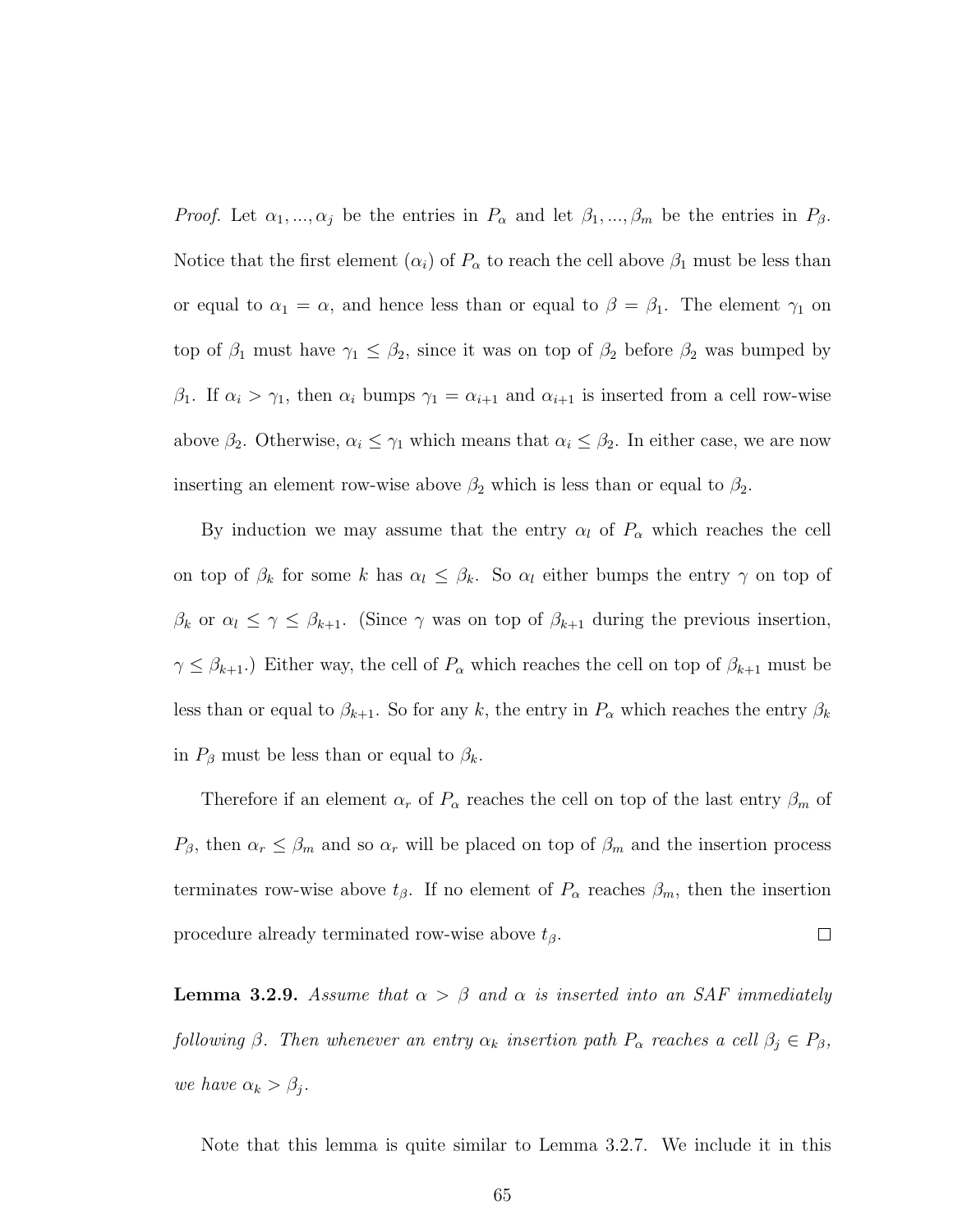format largely for its role in the proof of an upcoming proposition.

*Proof.* Argue by induction. First consder  $\beta_1 \in P_\beta$ . Since  $\alpha_1 > \beta_1$ ,  $\alpha_1$  reaches  $\beta_1$ without bumping any cells. But  $\alpha_1 > \beta_1$  implies that the base case is true.

Next, assume that the lemma is true for the first  $k-1$  entries in  $P_\beta$ . Let  $\alpha_j$ be the cell which reaches  $\beta_{k-1}$ . Assume first that  $\alpha_j$  bumps  $\beta_{k-1}$ . Then  $\beta_{k-1} > \beta_k$ implies that unless  $\alpha_{j+1} = \beta_{k-1}$  bumps an entry between  $\beta_{k-1}$  and  $\beta_k$ , the entry of  $P_{\alpha}$  to reach  $\beta_k$  is indeed greater than  $\beta_k$ . Similarly, if  $\alpha_j$  does not bump  $\beta_{k-1}$ , then  $\alpha_j$  is greater than the cell beneath  $\beta_{k-1}$ . This cell is greater than or equal to  $\beta_k$ , since  $\beta_k$  was previously above this cell. Again, if  $\alpha_j$  does not bump an entry before reaching  $\beta_k$ , then the entry of  $P_\alpha$  to reach  $\beta_k$  is greater than  $\beta_k$  and the proof is complete.

Therefore assume  $\alpha_j$  bumps an entry  $\gamma$  between  $\beta_{k-1}$  and  $\beta_k$  to get a contradiction. This entry was not bumped by  $\beta_k$ . But since  $\alpha_j$  must be less than or equal to the entry  $\delta$  immediately below  $\gamma$  and  $\beta_k \leq \alpha_j$ , we must have  $\beta_k \leq \delta$ . Since  $\beta_j$ did not bump  $\gamma$ , we must have  $\beta_j \leq \gamma$ . In fact, since  $\beta_j$  passes  $\gamma$ ,  $\beta_j$  must be less than  $\gamma$  by Lemma 3.2.4. So the entry bumped remains greater than  $\beta_k$ . Therefore whenever an entry of  $P_{\alpha}$  reaches an entry of  $P_{\beta}$ , the entry of  $P_{\alpha}$  is greater than the  $\Box$ entry of  $P_{\beta}$ .

**Lemma 3.2.10.** Let  $\alpha$  be the entry directly to the left of  $\beta$  in an SSYT T. If an entry  $\alpha_j$  of the path  $P_\alpha$  reaches the directly cell on top of a cell which contained the  $k^{th}$  entry,  $\beta_k$ , of  $P_\beta$ , then  $\alpha_j \leq \beta_{k+1}$ .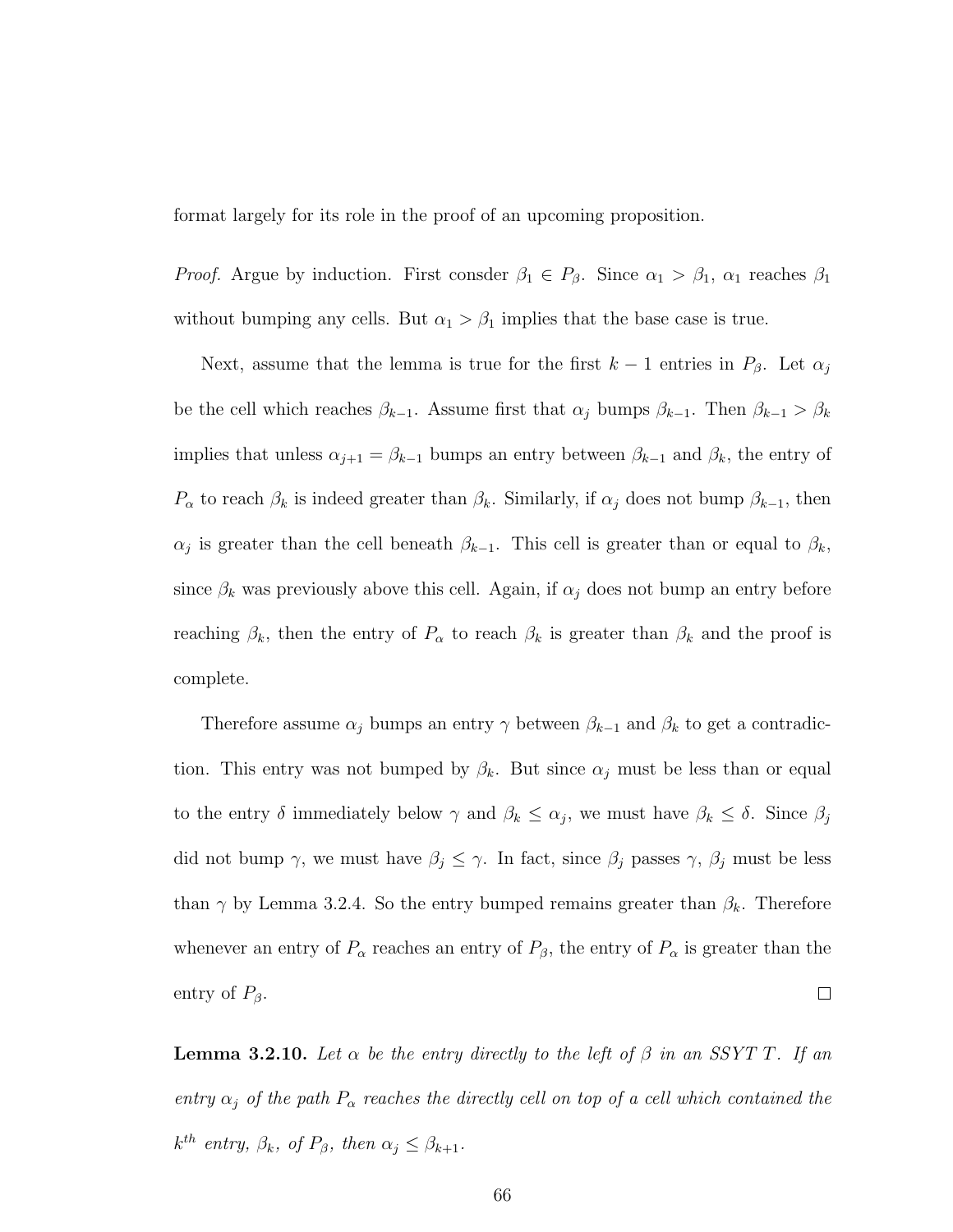We call the inequality in this lemma the *first path condition* and we say that  $\beta$ as above satisfies the first path condition. The proof will make use of an additional condition on the path  $P_{\beta}$ , called the *second path condition*. This condition states that between the insertion of  $\beta$  and  $\alpha$  (for  $\alpha$  immediately to the left of  $\beta$  in T) the entries above the cell  $P_{\beta_i}$  are less than or equal to the entry  $P_{\beta_{i+1}}$ .

Proof. In the following, the roman letter designates the cell containing the Greek letter during the insertion of the Greek letter. We will prove that the cell  $\beta$  satisfies both path conditions. To do this, we argue by induction. Consider the rightmost two columns of T. Since there is no bumping during the insertion of the rightmost column of  $T$ , the insertion path for each of these letters consists of only one entry, which is at the top of a column. Since there is no second entry, the second path condition is vacuously true for all entries in the rightmost column of T.

Similarly, there is no bumping during the insertion of the entries in the rightmost column of T. Let  $\delta$  be an entry in the rightmost column of T, and  $\epsilon$  the entry immediately to its left in T. It is enough to show that  $\epsilon_j \leq \delta_1$  for all  $\epsilon_j \in P_{\epsilon}$ . But  $\epsilon_j \leq \epsilon_1 \leq \delta_1$ . Therefore the first path condition is satisfied by all entries in the rightmost column of T.

Assume that the rightmost m columns satisfy both path conditions and consider the insertion of the  $(m + 1)<sup>th</sup>$  column from the right in T. The first entry  $\beta = \beta_1$ in the  $(m + 1)<sup>th</sup>$  column is smaller than all other entries which have been inserted so far. Therefore it is placed on top of the tallest column and is less than or equal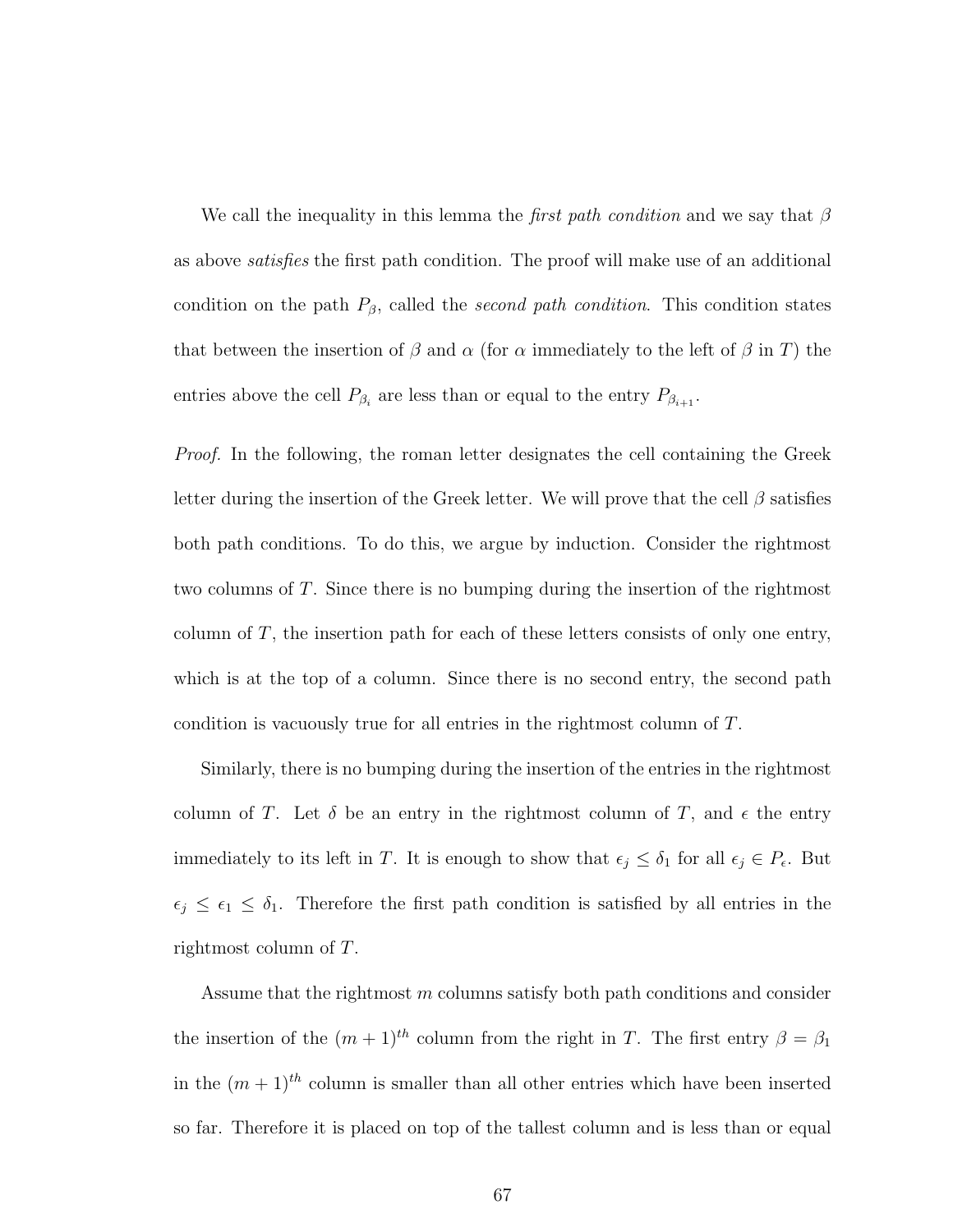to any other entries in the insertion path for the cell immediately to its right in T. Since there is no bumping involved in this insertion, it satisfies the first path condition vacuously. The first entry,  $\alpha = \alpha_1$  in the  $(m + 2)^{th}$  column of T has  $\alpha_1 \leq \beta_1$ , and hence  $\alpha_i \leq \beta_1$  for all  $\alpha_i \in P_\alpha$ . So  $\beta$  also satisfies the second path condition.

Next, assume that the first l entries of the  $(m+1)^{th}$  column have been placed and satisfy both path conditions. Let  $\beta = \beta_1$  be the  $(l+1)^{th}$  entry of the  $(m+1)^{th}$ column of T. We will first show that  $\beta$  satisfies the second path condition.

Assume that the entry immediately above  $b_1$  is bumped during the insertion of some entry  $\epsilon$ . First let  $\epsilon$  be an entry above  $\beta$  in T. But  $\epsilon_1 > \beta_1$ , so  $\epsilon_1$  must be inserted into a cell weakly following  $\beta_1$ . This means that  $\epsilon_1$  and all the cells in  $P_{\epsilon}$ must occur strictly after the cell c above  $b_1$ . So if an entry  $\epsilon_i$  bumps the entry in c before the insertion of  $\alpha$ , it must occur during the insertion of an entry  $\epsilon$  in the  $(m+2)^{th}$  column of T such that  $\epsilon < \alpha$ .

Consider the entry  $\delta$  immediately to the right of  $\epsilon$  in T.

| ν        |          |
|----------|----------|
| $\vdots$ | $\vdots$ |
| Ξ        |          |

We know by the inductive hypothesis that if  $\epsilon_i$  reaches the cell on top of an entry  $\delta_k$ , then  $\epsilon_i \leq \delta_{k+1}$ , and hence  $\epsilon_i \leq \delta_j$  for all  $j \leq k+1$ . Let J be the largest value such that  $d_J$  appears before  $\beta_1$  in reading order. (Note that such a J exists since  $d_1$  appears before  $b_1$  in reading order by Lemma 3.2.8.)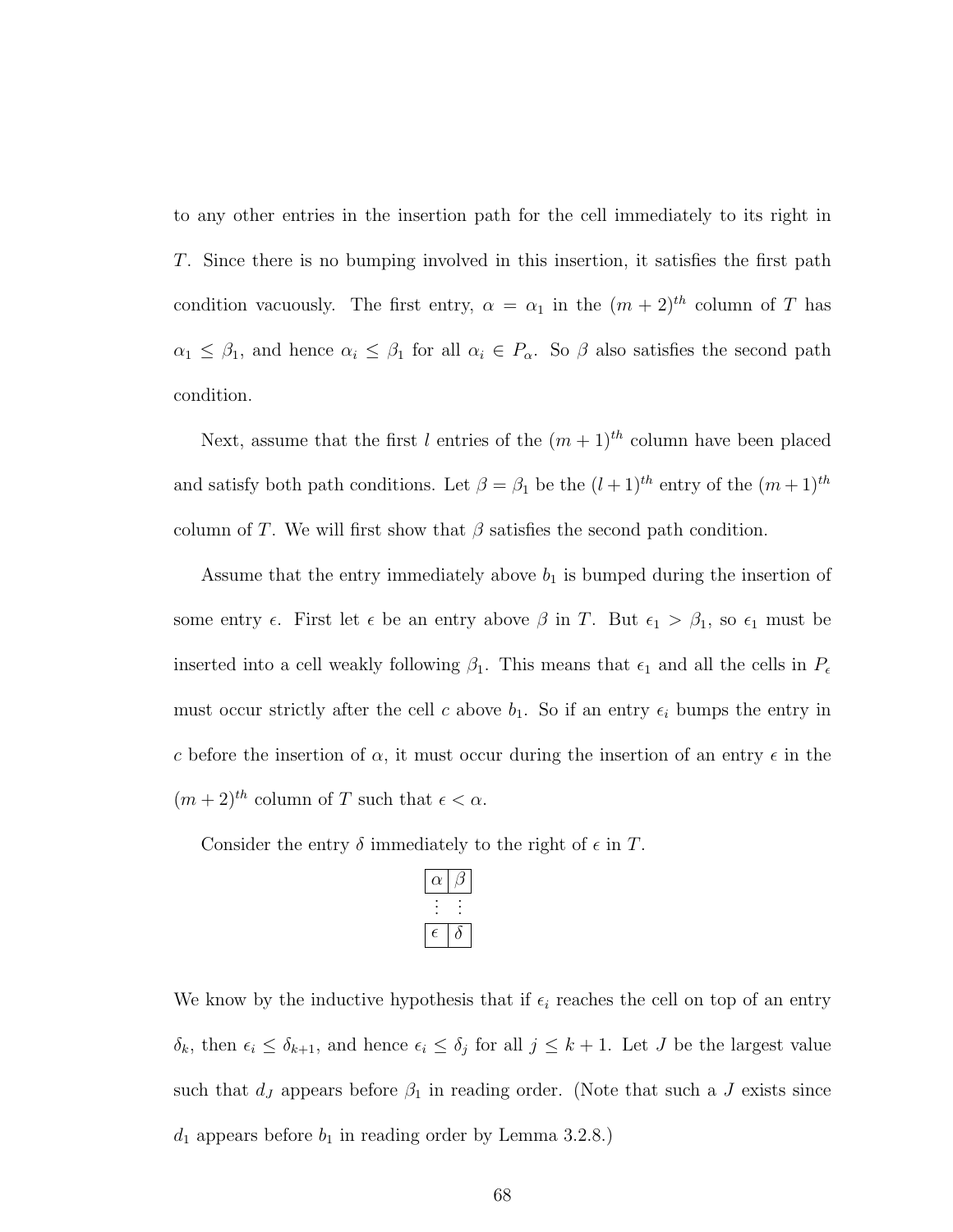Then the entry  $\epsilon_i$  which bumped the entry in c must be less than or equal to  $\delta_{J+1}$ , since it or an entry greater than  $\epsilon_i$  had to pass the cell on top of  $d_J$  to reach the cell on top of  $b_1$ .

By successive applications of Lemma 3.2.9, if  $\beta_2$  reaches  $d_{J+1}$  during  $F \leftarrow \beta$ , then  $\beta_2 > \delta_{J+1}$ . Therefore  $\delta_{J+1} \geq \epsilon_i$  implies that  $\beta_2 > \epsilon_i$ . Otherwise, some entry  $\beta_r < \beta_2$  of  $P_\beta$  reaches  $d_{J+1}$ , hence  $\beta_r > \delta_{J+1}$ . But then  $\beta_2 > \beta_r > \delta_{J+1} \ge \epsilon_i$ . So in either case,  $\epsilon_i < \beta_2$ . Therefore any entry which bumps the cell on top of  $b_1$  is still less than or equal to  $\beta_2$ . So the cell on top of  $b_1$  must remain less than or equal to  $\beta_2$ .

Assume that the first p entries of  $P_\beta$  satisfy the second path condition. Consider the cell  $\beta_{p+1} \in P_{\beta}$ . Let  $\kappa$  be the entry in the cell c immediately above  $\beta_{p+1}$  after the insertion of  $\beta$ . First assume that the entry  $\kappa$  was bumped during the insertion of an entry  $\epsilon > \beta$  such that  $\epsilon$  is above  $\beta$  in the same column of T.

When the insertion path for  $\epsilon$  reaches  $b_{p+1}$ , it must be greater than  $\beta_{p+1}$  by successive applications of Lemma 3.2.9. When  $\epsilon_i \in P_{\epsilon}$  reaches cell above  $b_{p+1}$ , the entry  $\epsilon_i$  must be greater than or equal to the cell which reached  $b_{p+1}$ . Therefore  $\epsilon_i > \beta_{p+1}$ . But then  $\epsilon_i$  could not bump the cell on top of  $\beta_{p+1}$ . Therefore the entry immediately on top of  $b_{p+1}$  could only be bumped during the insertion of an element  $\epsilon$  in the  $(m + 2)^{th}$  column of T such that  $\epsilon < \alpha$ .

Let  $\epsilon_i$  be the entry of  $P_{\epsilon}$  which bumped the entry in cell c, where  $\epsilon$  is in the same column as  $\alpha$ , below  $\alpha$  in T. Consider the entry  $\delta$  immediately to the right of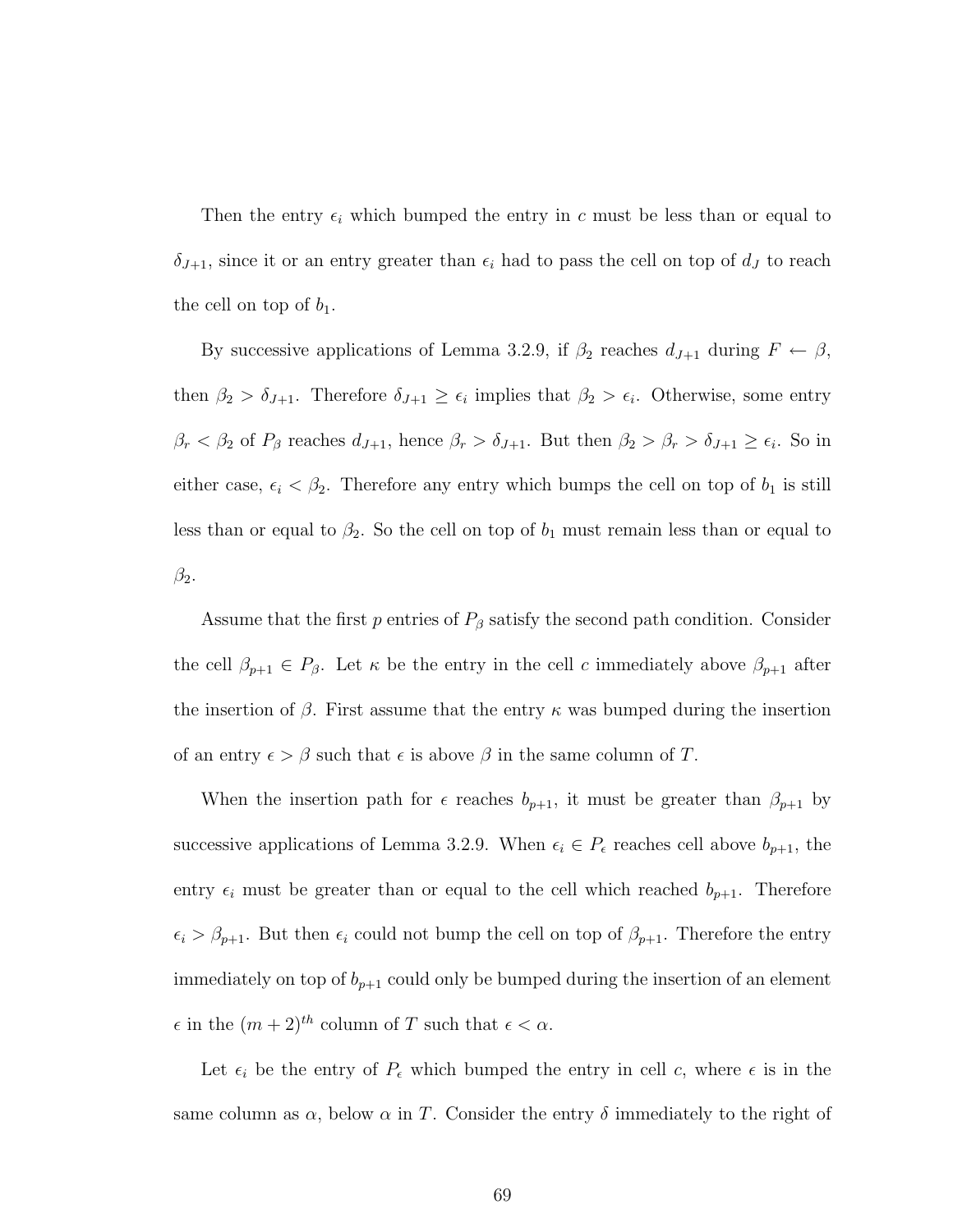$\epsilon$  in T. We know by the inductive hypothesis that if  $\epsilon_i$  reaches the cell on top of an entry  $d_k$ , then  $\epsilon_i \leq \delta_{k+1}$ , and hence  $\epsilon_i \leq \delta_j$  for all  $j \leq k+1$ . Let J be the largest value such that  $d_J$  appears before  $b_{p+1}$  in reading order. Note that such a J exists since  $d_1$  appears before  $b_1$  in reading order, and  $b_1$  appears before  $b_{p+1}$  in reading order.

Then the entry  $\epsilon_i$  which bumped the entry in c must be less than or equal to  $\delta_{J+1}$ , since it or an entry greater than  $\epsilon_i$  had to pass the cell on top of  $\delta_J$  to reach the cell on top of  $\beta_{p+1}$ .

By successive applications of Lemma 3.2.9, if  $\beta_{p+2}$  reaches  $\delta_{J+1}$ , then  $\beta_{p+2}$  $\delta_{J+1}$ . Therefore  $\delta_{J+1} \geq \epsilon_i$  implies that  $\beta_{p+2} > \epsilon_i$ . Otherwise, some entry  $\beta_r < \beta_{p+2}$ of  $P_\beta$  reaches  $\delta_{J+1}$ , and hence  $\beta_r > \delta_{J+1}$ . But then  $\beta_{p+2} > \beta_r > \delta_{J+1} \ge \epsilon_i$ . So in either case,  $\epsilon_i < \beta_{p+2}$ . Therefore any entry which bumps the cell on top of  $\beta_1$  is still less than or equal to  $\beta_{p+2}$ . So the cell on top of  $\beta_1$  must remain less than or equal to  $\beta_2$ . Thus the entry  $\beta$  satisfies the second path condition.

Next we must prove that  $\beta$  satisfies the first path condition. Consider the  $(l+1)^{th}$ entry,  $\alpha = \alpha_1$ , of the  $(m+2)^{th}$  column of T. This entry is immediately to the left of the entry  $\beta_1$ . The rows of an SSYT are weakly increasing, so  $\alpha_1 \leq \beta_1$ . Therefore either  $\alpha_1$  bumps a smaller entry before reaching the cell c above  $b_1$  or  $\alpha_1$  reaches c. In either case, let  $\alpha_s$  denote the entry of  $P_\alpha$  which reaches the cell c.

When  $\alpha_s$  reaches the cell above  $b_1$ , we have  $\alpha_s \leq \beta_1$ . If  $\alpha_s$  bumps the entry  $\kappa$ on top of  $b_1$ , then  $\kappa \leq \beta_2$  implies that the entry of  $P_\alpha$  to reach the cell on top of  $b_2$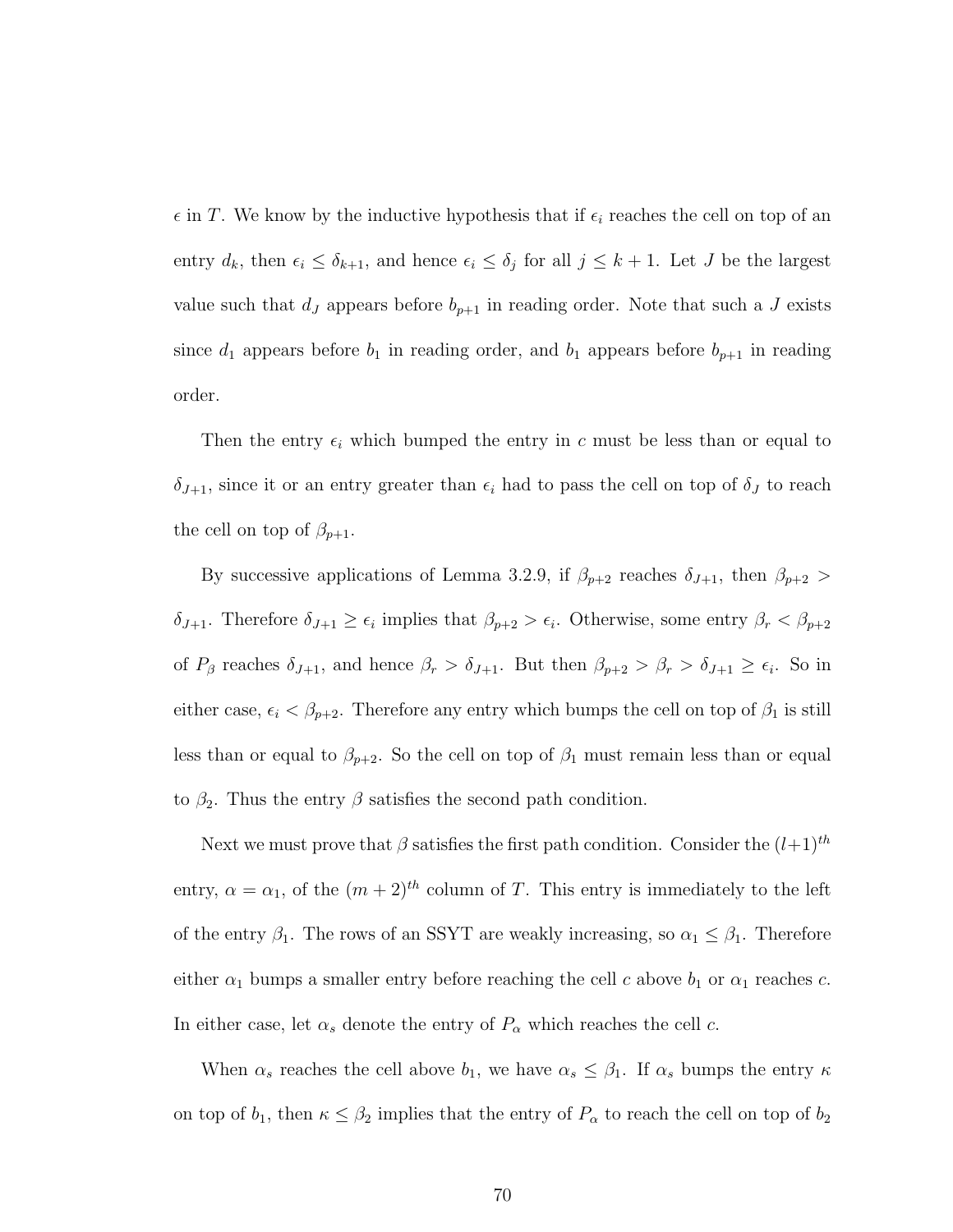must be less than or equal to  $\beta_2$ . Otherwise,  $\alpha_s \leq \kappa$ , and hence  $\alpha_s \leq \beta_2$ . Again the entry to reach the cell on top of  $b_2$  must be less than or equal to  $\beta_2$ .

Finally, assume that for the first p entries  $\beta_j$  of  $P_\beta$ , the entry of  $P_\alpha$  to reach the cell on top of  $b_j$  is less than or equal to  $\beta_j$ . Consider the entry  $\beta_{p+1} \in P_{\beta}$ . Let  $\alpha_q$  be the entry of  $P_{\alpha}$  to reach  $b_{p+1}$ . We know by the inductive hypothesis that  $\alpha_q \leq \beta_p$ .

Therefore, when the entry  $\alpha_q$  reaches the cell above  $b_p$ , the cell on top of  $b_p$  is less than or equal to  $\beta_{p+1}$ . If  $\alpha_q$  bumps this cell, then the entry of  $P_\alpha$  to reach  $b_{p+1}$ is less than or equal to  $\beta_{p+1}$ . Otherwise,  $\alpha_q$  is less than or equal to the cell on top of  $b_p$  and hence  $\alpha_q \leq \beta_{p+1}$ . So the entry of  $P_\alpha$  to reach  $b_{p+1}$  must be less than or equal to  $\beta_{p+1}$ .  $\Box$ 

Lemmas 3.2.7 and 3.2.10 characterize the appearance of termination points. In particular, if  $\alpha$  is directly to the left of  $\beta$  in T, Lemma 3.2.10 implies that if an entry  $\alpha_j$  of  $P_\alpha$  reaches the empty cell on top of  $t_\beta$ ,  $\alpha_j \leq \sigma(t_\beta)$ . Therefore  $\alpha_j$  would be placed in this empty cell and the procedure would terminate. This means that  $t_{\alpha}$  is row-wise above  $t_{\beta}$ . Lemma 3.2.7 implies that if  $\alpha$  is the  $k^{th}$  largest entry in a column,  $t_{\alpha}$  occurs at or below the  $k^{th}$  column in reading order. (Recall that ordering the columns in reading order just means ordering their highest non-empty cells in reading order.)

**Proposition 3.2.11.** The shape of  $\Psi(T)$  is a rearrangement of the shape of T.

*Proof.* Argue by induction on the number of columns of T. First assume that  $T$ contains only one column. The shape of T is  $1<sup>n</sup>$ . Then  $col(T)$  is a strictly decreasing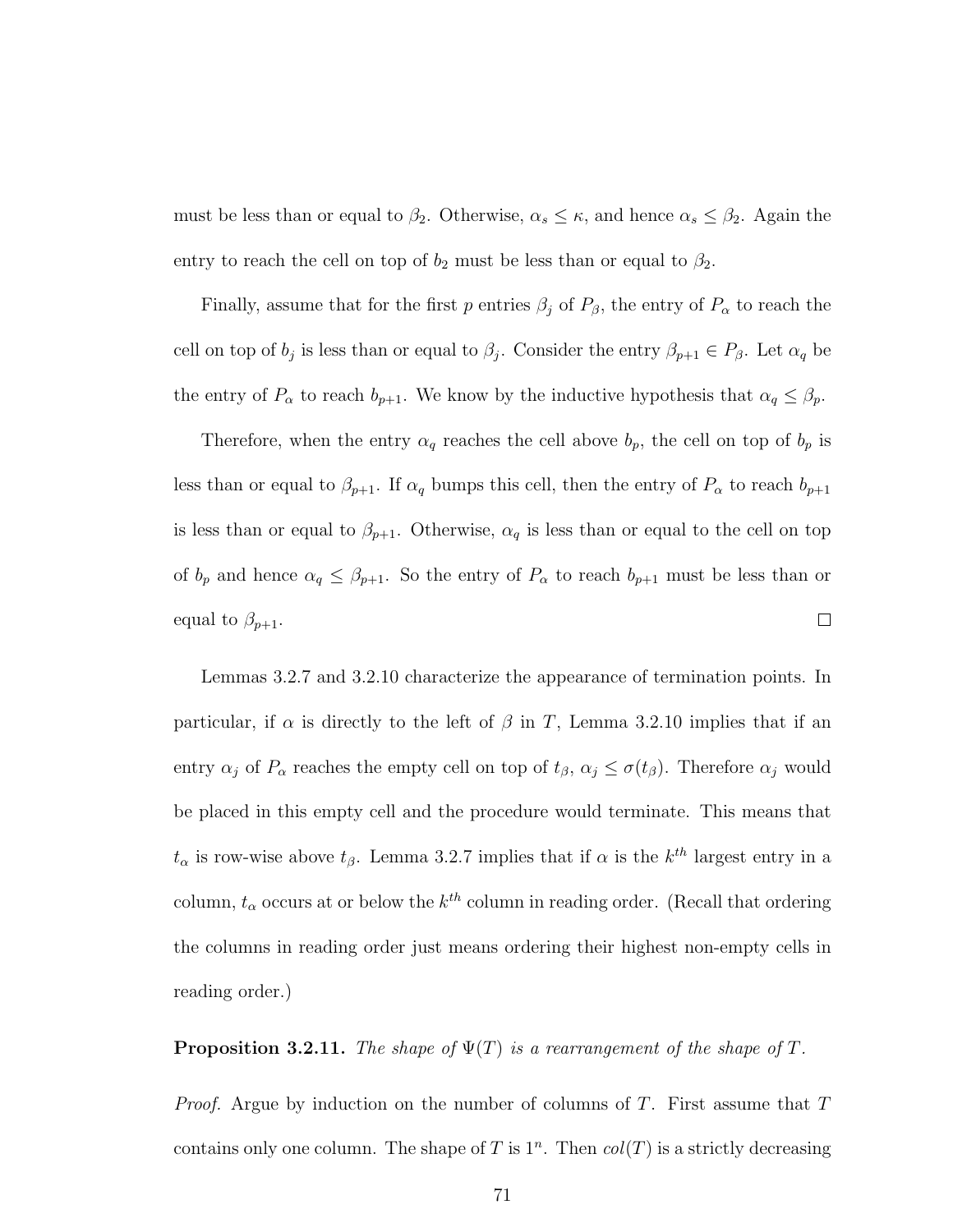word. Therefore each letter maps to the bottom row of the semi-standard skyline filling. The resulting shape is an arrangement of zeros and ones, a rearrangement of  $1^n$ .

Next, assume that if T contains j columns then the shape of  $\Psi(T)$  is a rearrangement of the shape of T. Let T be an SSYT of shape  $\lambda$  which contains  $j + 1$ columns. After mapping the first  $j$  columns of  $T$ , the shape of the resulting figure is a rearrangement of  $(\lambda_1 - 1, \lambda_2 - 1, \ldots)$ . By Lemmas 3.2.7 and 3.2.10, mapping the next column into the shape adds one cell to each existing column, plus possibly several new cells if the  $(j+1)^{th}$  column of T is taller than the  $j^{th}$  column. Therefore the resulting shape is a rearrangement of  $(\lambda_1, \lambda_2, \ldots) = \lambda$ .  $\Box$ 

We have shown that  $\Psi$  maps an SSYT of shape  $\lambda$  into an SAF whose shape rearranges  $\lambda$ , and that  $\Psi$  preserves weight. We need only to describe the inverse of  $\Psi$  to prove that it is the desired bijection.

In fact, we know from Section 3.1 that the number of SAF whose shape rearranges  $\lambda$  is equal to the number of SSYT of shape  $\lambda$ . Since each SSYT maps to one and only one  $SAF$ , it is enough to show that given an  $SAF F$  which comes from an SSYT, there is precisely one SSYT which maps to F under  $\Psi$ .

#### **Proposition 3.2.12.** The map  $\Psi$  is invertible.

*Proof.* Given a skyline augmented filling  $F$ , consider the set  $S$  of all cells which are in the top row of a column. Of these, begin with the cell  $c$  which is farthest right in the reading order. This was the last cell to be bumped into place during  $\Psi:T\rightarrow F$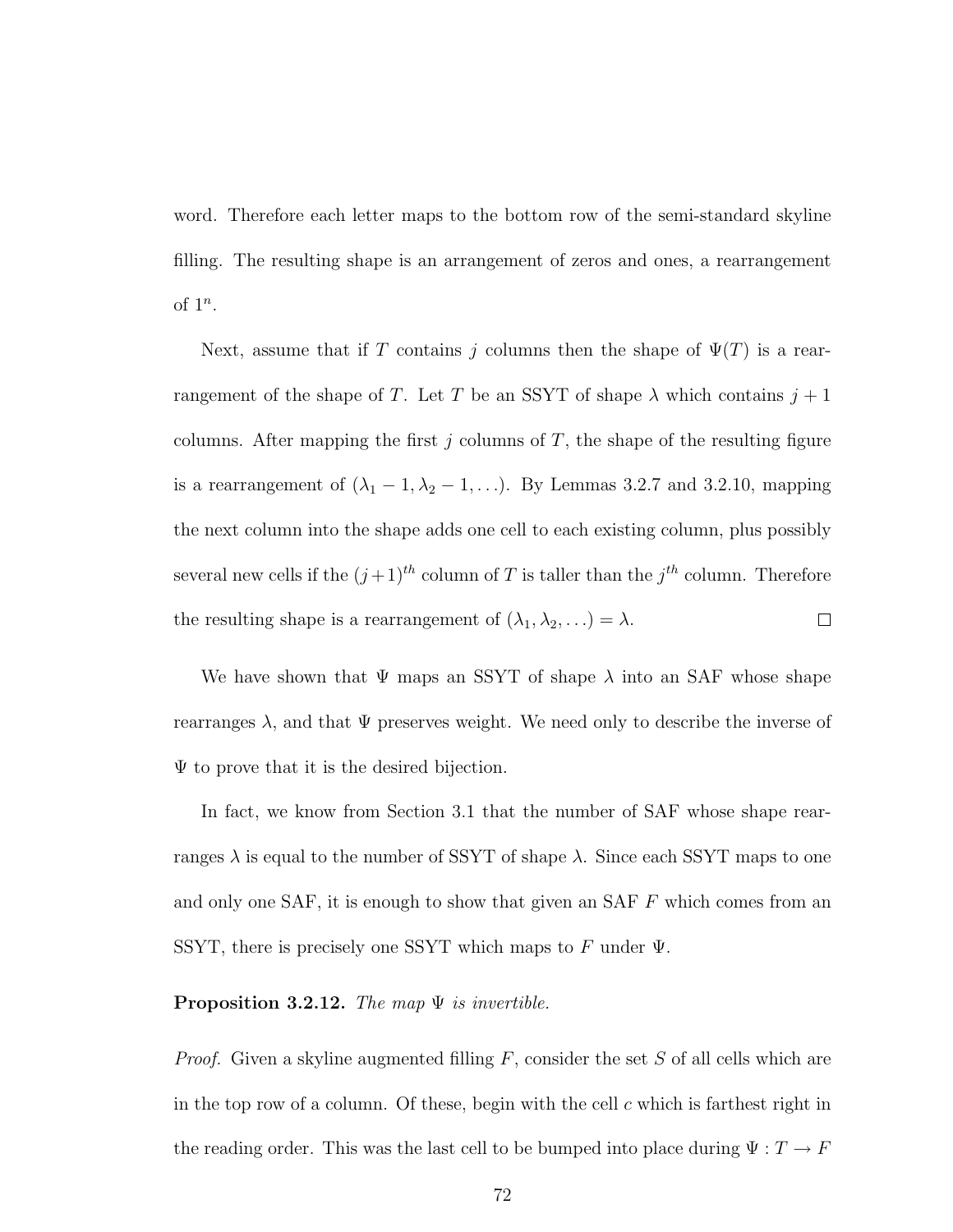by Lemma 3.2.7. Scan backwards through the reading order to find the next cell,  $d$ , such that  $\sigma(d) > \sigma(c)$  and d lies directly below an entry f such that  $\sigma(f) \leq \sigma(c)$ .



This is the first entry which could have bumped  $\sigma(c)$ , since the entries scanned between c and d were either too small to bump  $\sigma(c)$  or were directly below an entry which would have created a descent with  $\sigma(c)$ . To see that  $\sigma(d)$  did in fact bump  $\sigma(c) = \alpha$ , consider the cell f directly above d.

Case 1.  $\sigma(f) = \sigma(c) = \alpha$ .

If  $\sigma(d)$  did not bump  $\alpha$ , then  $\alpha$  was bumped from a cell g before d in reading order. This cell could not be in the same row as  $d$  or in the same row as  $f$  for otherwise g and f would be attacking. The lowest possible row from which  $\alpha$  could have been bumped is the first row in which the entry  $\beta$  in the column  $C_d$  containing d is not equal to  $\alpha$ . If  $\sigma(c)$  were bumped from a cell in this row but to the right of the column  $C_d$ , then c and the cell in  $C_d$  in the row below would be attacking. The entry  $\beta$  could not have bumped  $\alpha$ , since  $\beta < \alpha$ . Therefore  $\alpha$  must have been bumped from a cell to the left of the cell containing  $\beta$ . But then  $\alpha$  would have bumped  $\beta$ , a contradiction. Therefore  $\sigma(f) \neq \alpha$ .

Case 2.  $\sigma(f) < \alpha$ .

In this case,  $\alpha$  would have bumped  $\sigma(f)$  if  $\alpha$  were bumped from a cell before f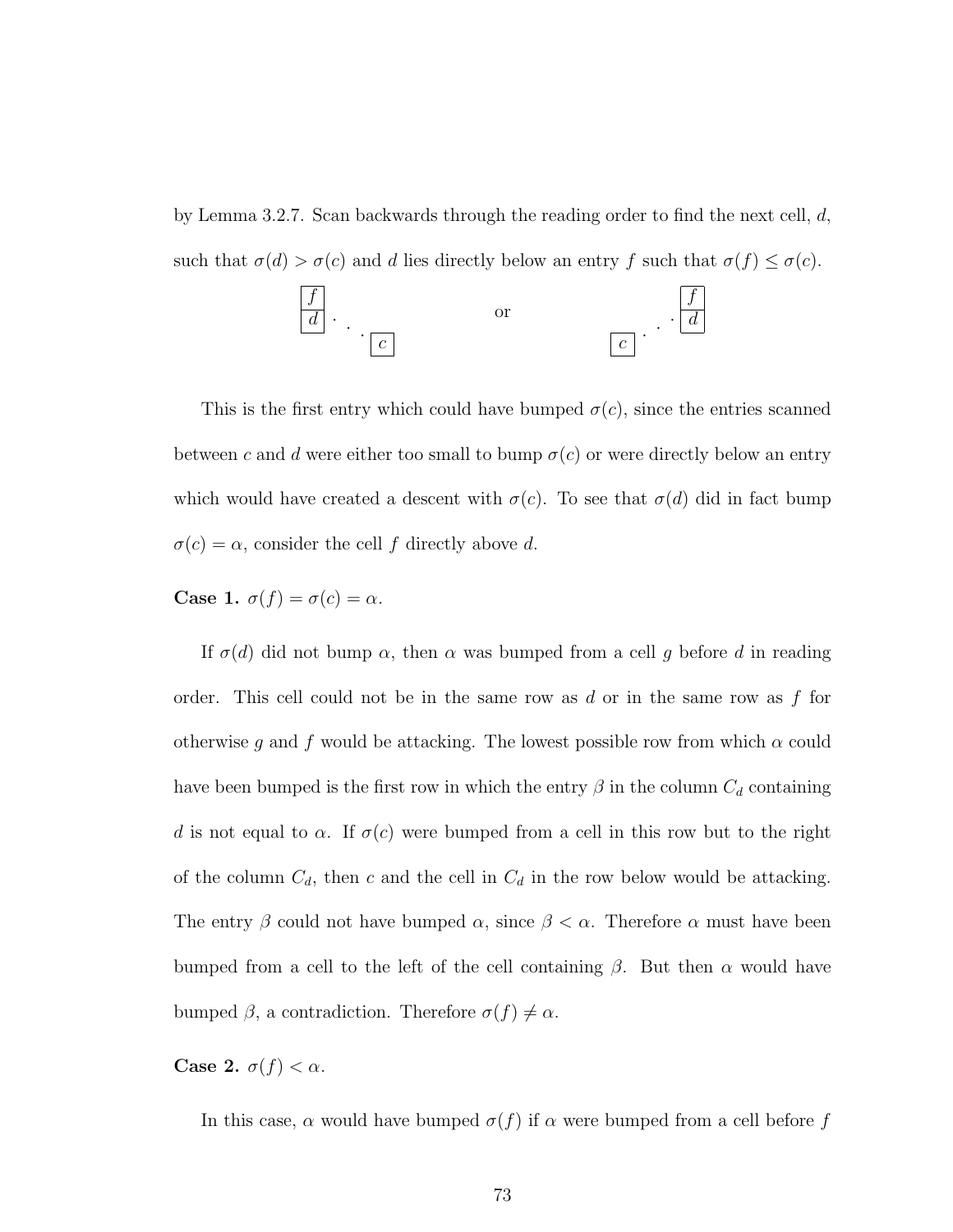

Figure 3.3: The arrow denotes the taller column.

in reading order. Therefore,  $\alpha$  was bumped from a cell after f. If  $\alpha$  were bumped from a cell c' in the same row as f, then either  $\{f, c, d\}$  would be a type A noninversion triple (Figure 3.3(a)) or  $d, c'$ , and the cell below c' would form a type B non-inversion triple by Lemma 2.1.5 (Figure 3.3(b)).

Therefore  $\alpha$  was bumped from a cell c' from the same row as d.



If the column containing  $c'$  is taller than or equal to the column containing  $d$ , then the entry in the cell g below c' must be less than  $\sigma(d)$  or else  $\{c', d, g\}$  is a type A non-inversion triple. If the column containing  $d$  is taller, again the entry  $\sigma(g)$  must be less than  $\sigma(d)$ , for otherwise d, g, and the cell below d would form a type B non-inversion triple by Lemma 2.1.5. In either case, the cell  $g$  directly below c' must have  $\sigma(g) < \sigma(d)$ . Therefore the cell c' which bumps  $\alpha$  must have  $\sigma(c') < \sigma(d)$ , since  $\sigma(c') \leq \sigma(g) < \sigma(d)$ . Let  $\beta$  be the entry which bumped  $\alpha$ . We saw that  $\beta < \sigma(d)$  and  $\beta > \alpha > \sigma(f)$ . Therefore the same argument shows that  $\beta$  must have been bumped from a cell to the left of c' in the same row as c'. Continuing this argument produces an infinite sequence of columns to the left of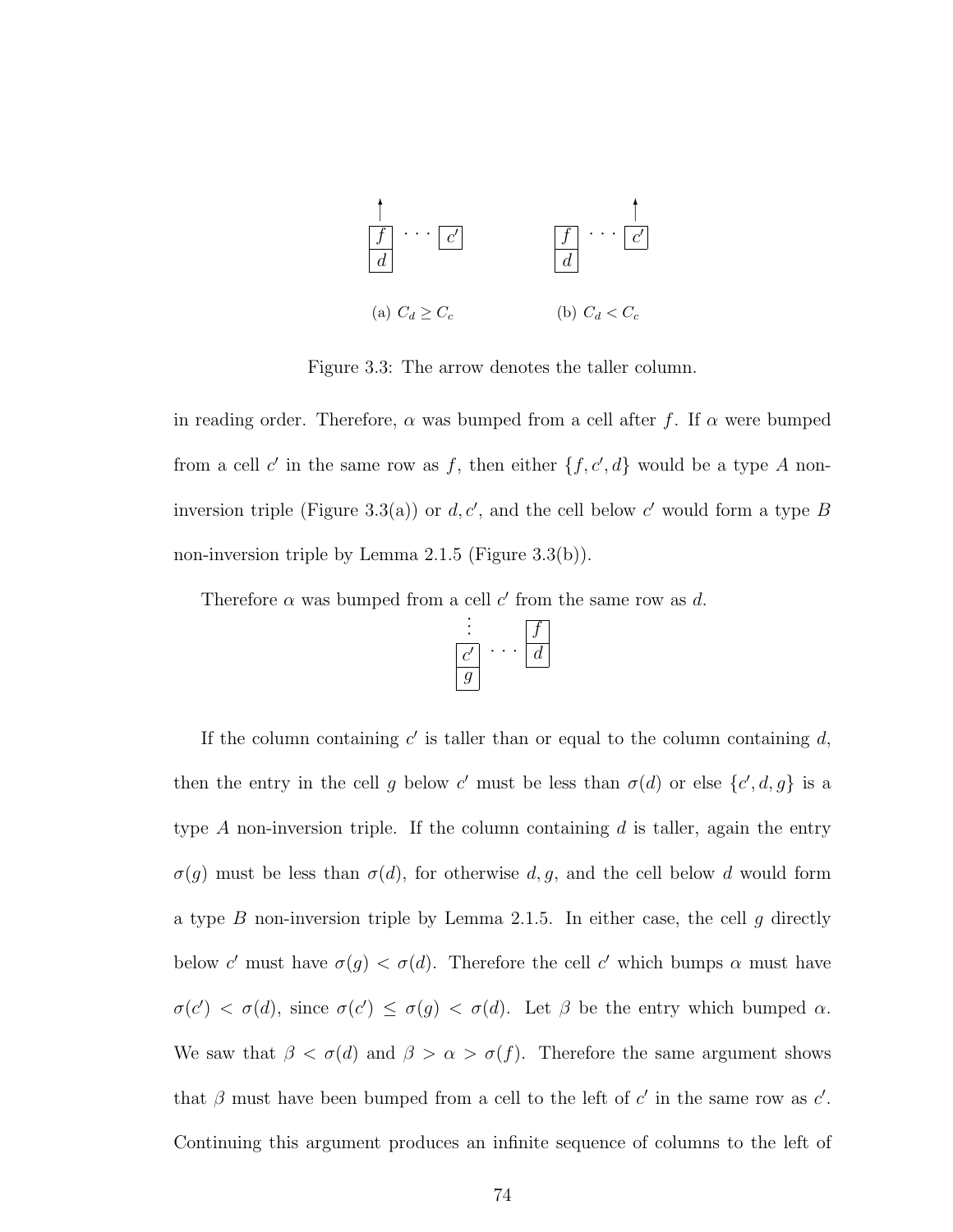the column containing  $d$ , which is a contradiction since there are only finitely many columns in the diagram.

Therefore the entry  $\sigma(d)$  bumped  $\sigma(c)$ . Replace  $\sigma(d)$  with  $\sigma(c)$  and repeat the entire process with  $\sigma(d)$ , starting with the cell immediately before d in reading order. Continue this scanning procedure until there are no cells farther back in the reading order which could have bumped the selected entry,  $\epsilon$ . This entry is the first letter in  $col(T)$ .

Choose the next element  $\delta$  of S to appear in the backwards reading order. This was the termination point of the second to last entry in  $col(T)$ , by Lemmas 3.2.7 and 3.2.10. (If there are no other cells in  $S$ , begin with the new set  $S'$  consisting of all the cells which are in the top row of some column and repeat.) Move backwards from this element through the reading word to determine the initial element whose placement terminated with this particular element  $\delta$ . Continue this procedure until the entire word  $col(T)$  has been determined.

This procedure inverts the map  $\Psi$ , since it sends a skyline augmented filling F to the word  $col(T)$  which maps to F under  $\Psi$ .  $\Box$ 

The map  $\Psi:\mathrm{SSYT}\to\mathrm{SAF}$  is a weight-preserving invertible map between semistandard Young tableaux and skyline augmented fillings. In particular, this means that the number of SSYT of shape  $\lambda$  with weight  $\prod x_i^{a_i}$  is equal to the number of SAF with weight  $\prod x_i^{a_i}$  whose shape rearranges  $\lambda$ . Thus the coefficient of  $\prod x_i^{a_i}$ in  $\sum_{\lambda'} NS_{\lambda'}$  is equal to the coefficient of  $\prod x_i^{a_i}$  in  $s_\lambda$ . This completes the proof of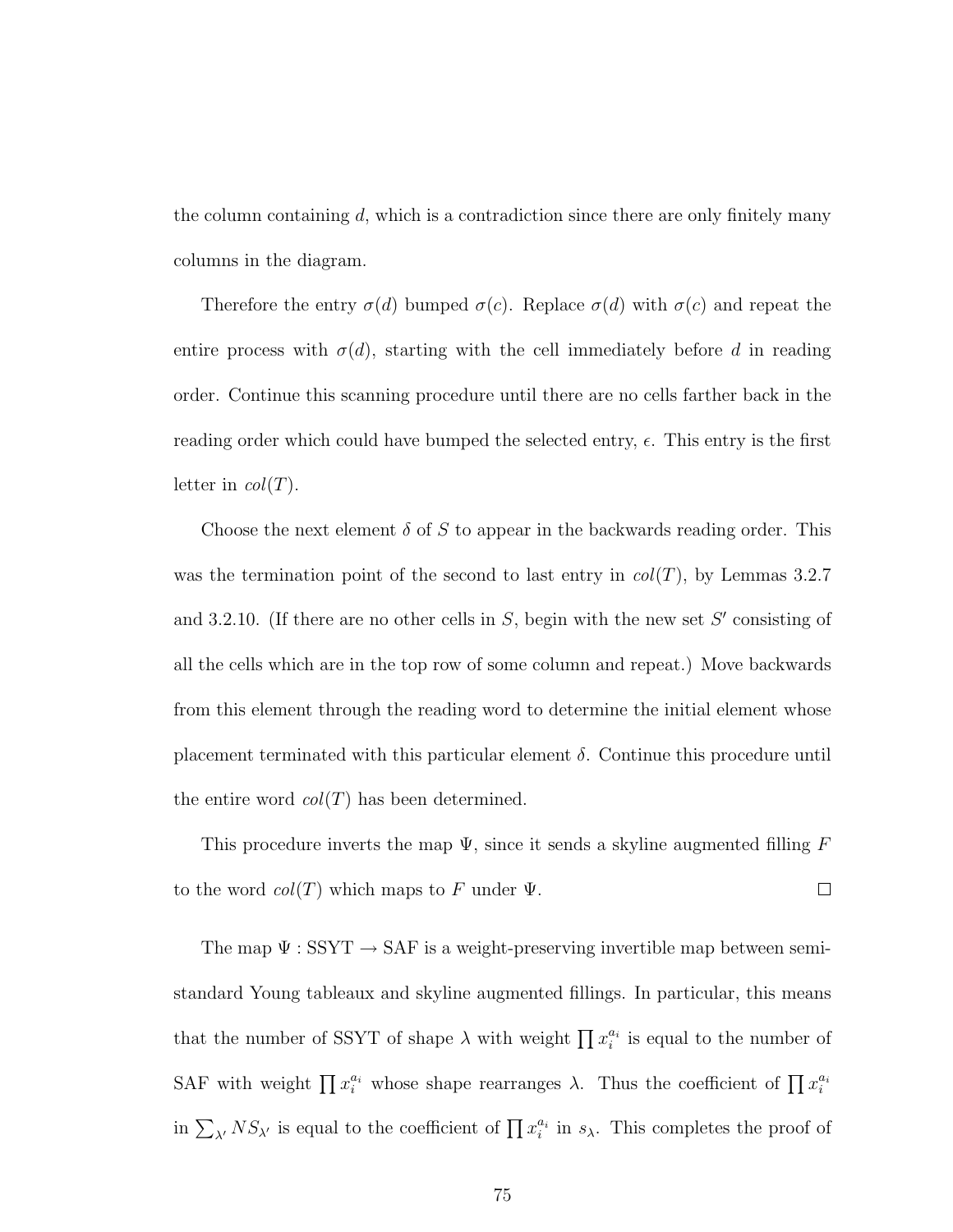Theorem 3.2.1.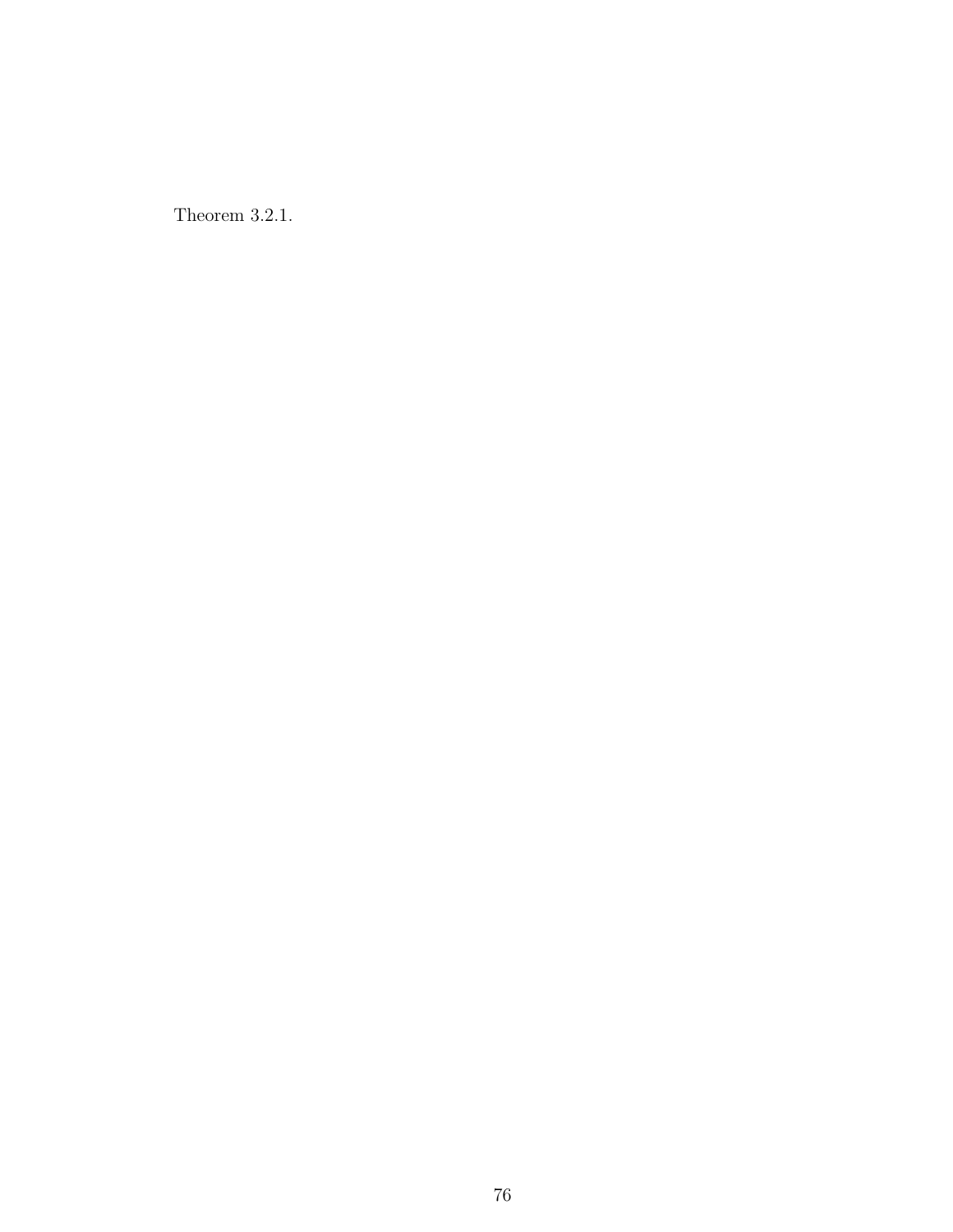## Chapter 4

## Applications of the bijection

# 4.1 An analogue of the Robinson-Schensted-Knuth Algorithm

The insertion process utilized in the above bijection is reminiscent of Schensted insertion, the fundamental operation of the Robinson-Schensted-Knuth Algorithm.

Theorem 4.1.1. (Robinson-Schensted-Knuth [19]) There exists a bijection between N-matrices of finite support and pairs of semi-standard Young tableaux of the same shape.

We apply the same procedure to arrive at an analogue of the RSK Algorithm for skyline augmented fillings.

**Theorem 4.1.2.** There exists a bijection between  $\mathbb{N}-$  matrices with finite support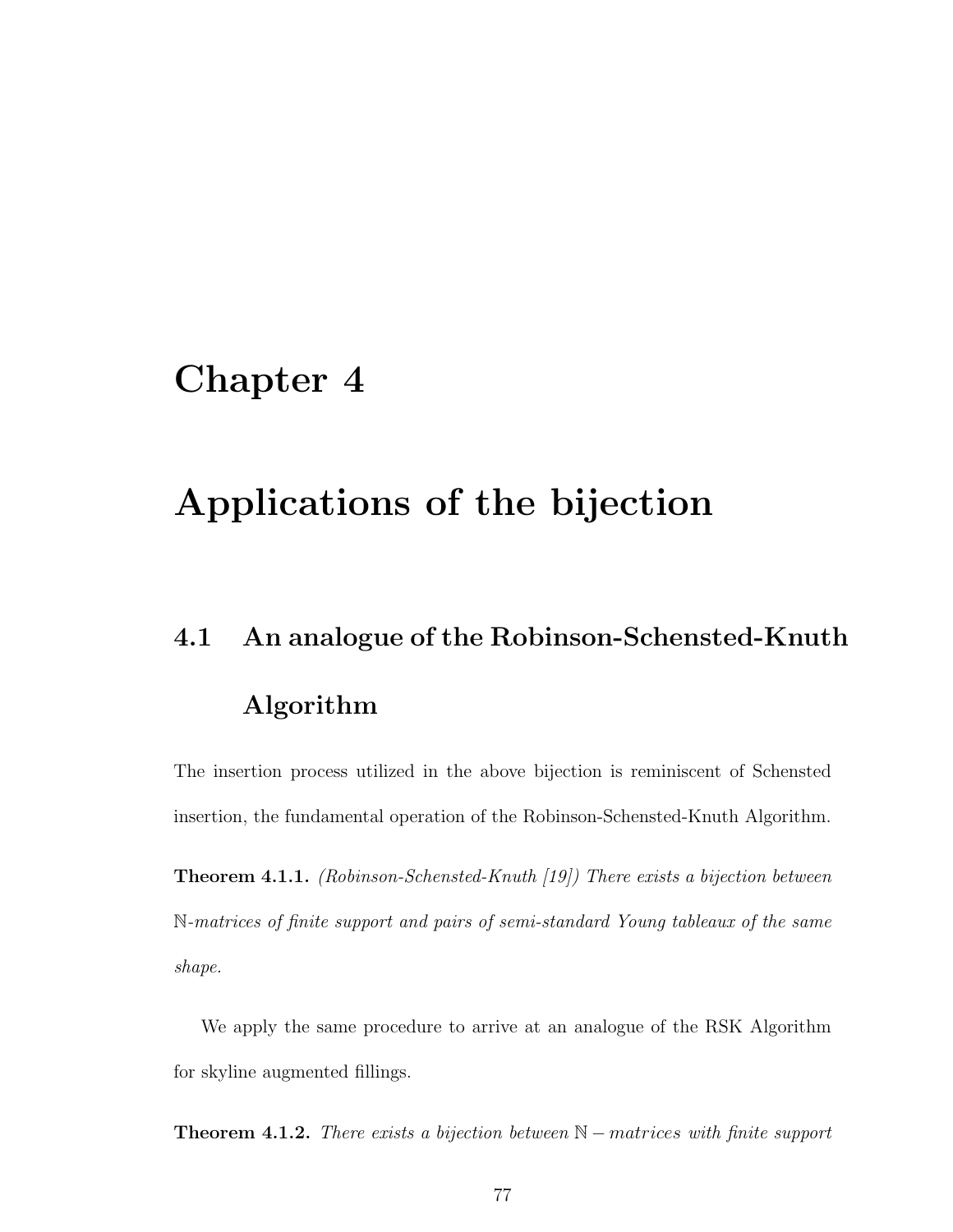and pairs  $(F, G)$  of skyline augmented fillings of compositions which rearrange the same partition.

We prove Theorem 4.1.2 by constructing this bijection.

#### 4.1.1 A map from N-matrices to pairs of SAF

Let  $A = (a_{i,j})$  be an N-matrix with finite support. This means that there are only finitely many non-zero entries in  $A$ . There exists a unique two-line array corresponding to A which is defined by the non-zero entries in  $A$ . Beginning at the upper lefthand corner and reading left to right, top to bottom, find the first non-zero entry  $a_{i,j}$ . Place an i in the top line and a j in the bottom line  $a_{i,j}$  times. When this has been done for each non-zero entry, one obtains the following array.

$$
w_A = \left( \begin{array}{ccc} i_1 & i_2 & \dots \\ j_1 & j_2 & \dots \end{array} \right)
$$

Begin with an empty skyline augmented filling  $\phi$ . Read the bottom row of  $w_A$ from right to left, inserting the entries into  $\phi$  according to the insertion process described in Section 3.1. Each time an entry  $j_k$  from the bottom line is inserted, send the entry  $i_k$  directly above it into an SAF G which records the cell  $t_{j_k}$  at which the insertion procedure  $F \leftarrow j_k$  terminated. The cell  $i_k$  is placed on top of the leftmost column of G with the same height as the column of  $F$  at which the process terminated. If  $t_{j_k}$  occurs in the bottom row of  $F$ , the corresponding entry  $i_k$  is placed on the bottom row in the  $i_k^{th}$  column of G. (If  $i_m$  were already in the  $i^{th}$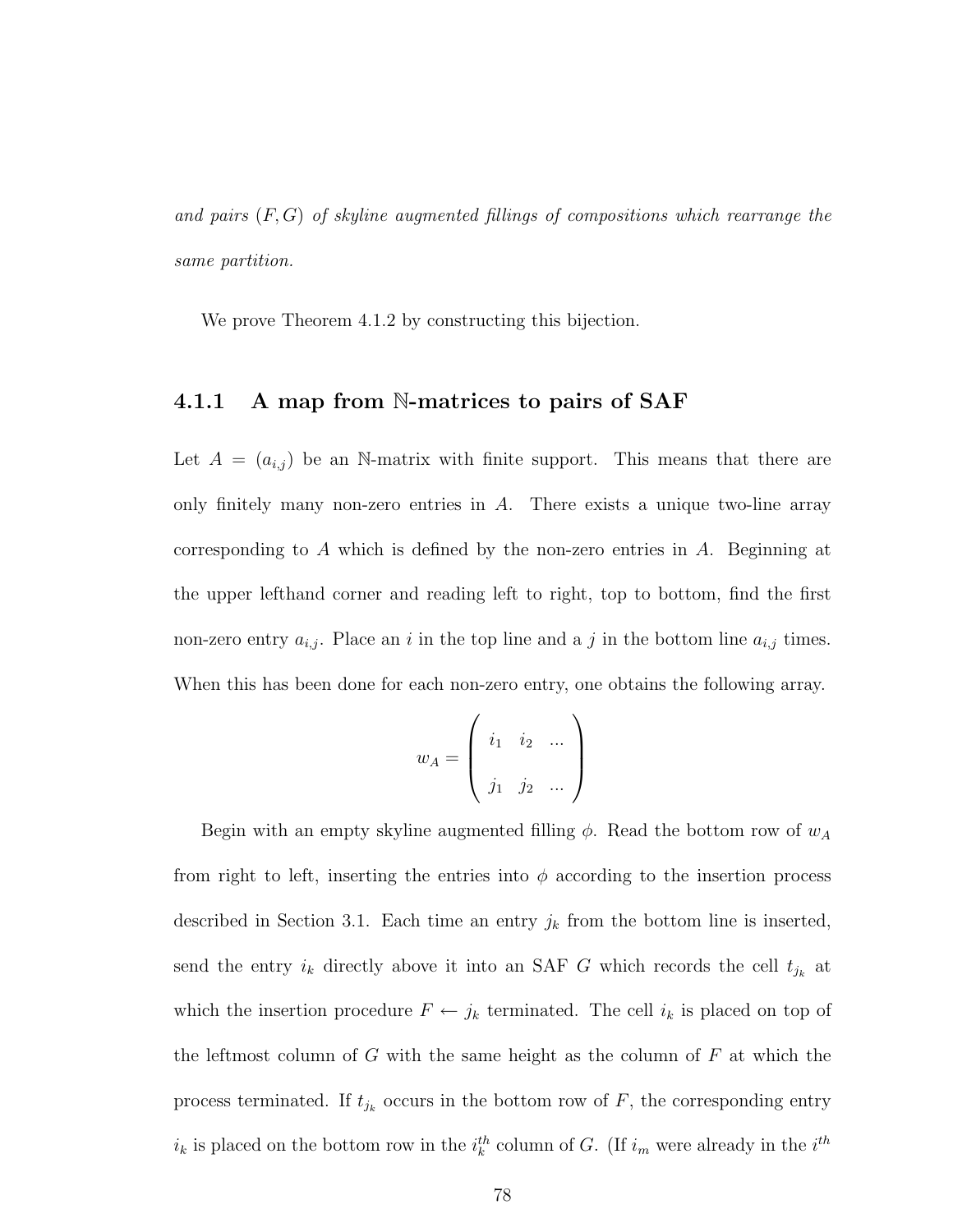2 4 1 1 4 2 3 1 1 2 2 2 3 4 ρ 1 2 3 4 3 4 2 4 2 1 1 F 1 2 3 4 2 4 1 3 1 2 2 G

Figure 4.1:  $\rho: A \rightarrow SAF \times SAF$ 

column for some  $m > k$ , then the entries corresponding to  $i_m, i_{m-1}, \ldots i_k$  inserted into  $F$  form a weakly decreasing sequence by the nature of the array. But then the cell  $t_{i_k}$  would occur in a higher row by Lemma 3.2.8. So the  $i^{th}$  column is available.) In this way the shape of  $G$  becomes a rearrangement of the shape of  $F$ . When the process is complete, the result is a pair  $(F, G) = \rho(A)$  of SAF's whose shapes are rearrangements of the same partition (see Figure 4.1).

#### **Proposition 4.1.3.** The resulting figures  $F$  and  $G$  are skyline augmented fillings.

*Proof.* The map  $\rho$  produces a figure F with no descents by construction. The values in the top line of  $w_A$  are weakly decreasing as the line is read from right to left, so G contains no descents. Therefore it suffices to prove that every triple of F and every triple of  $G$  is an inversion triple.

Proposition 3.2.3 implies that  $F$  is a skyline augmented filling, since  $F$  is constructed by repeated applications of the insertion procedure  $F \leftarrow k$ . Use induction on the number of entries of  $G$  to prove that every triple of  $G$  is an inversion triple.

Assume that G contains only one entry,  $\alpha$ . Then this entry is placed on top of the letter  $\alpha$  in the basement. The only triples in the resulting figure are type B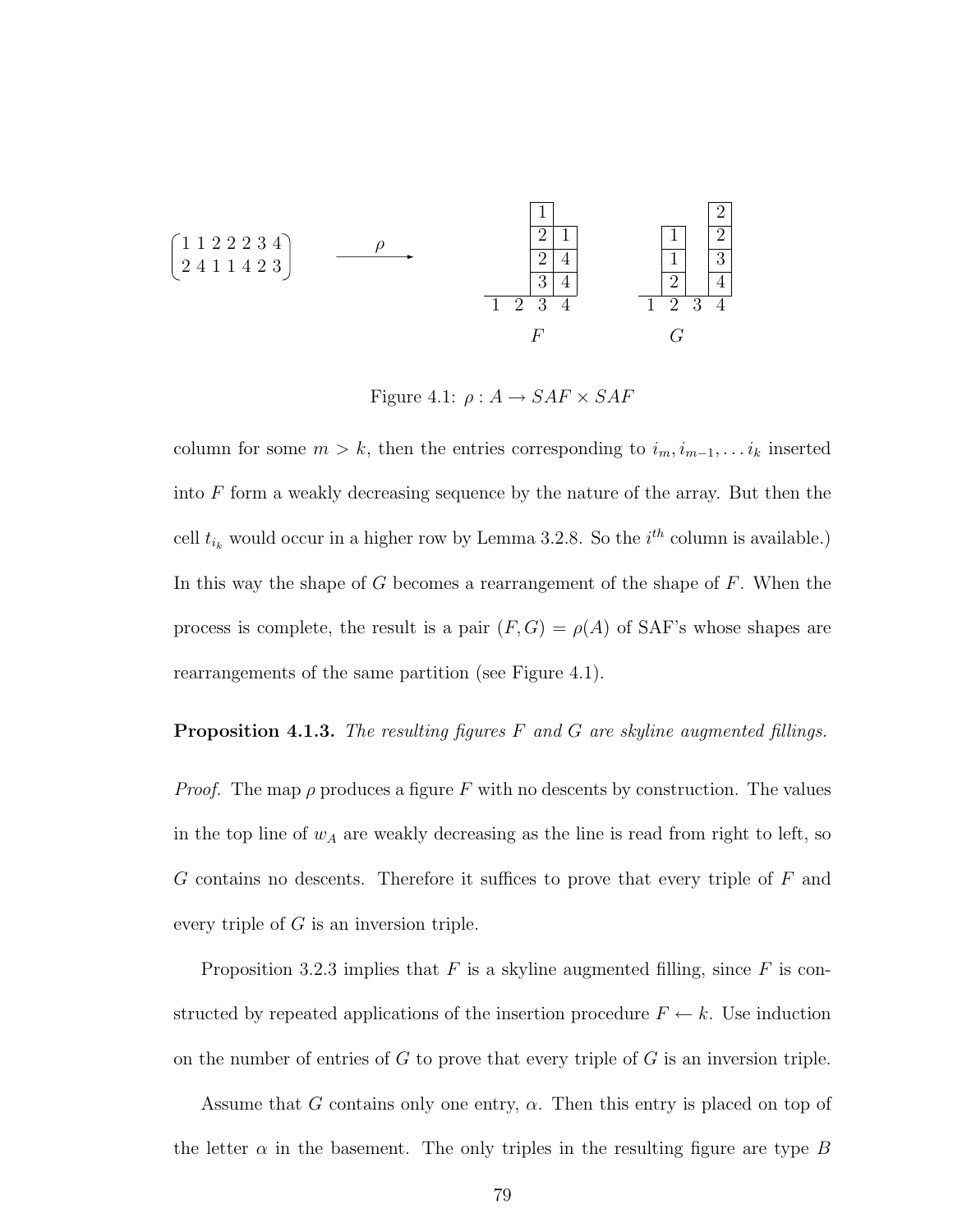triples consisting of a cell from the basement row to the left of  $\alpha$  and the column containing an  $\alpha$  in the basement plus the  $\alpha$  in the first row. But this triple is a type B inversion triple, so if  $G$  contains only one entry then  $G$  is a skyline augmented filling.

Suppose that if G contains  $i-1$  entries, then G is a skyline augmented filling. Place the next value,  $\beta$ , according to the placement of the corresponding entry in F. Assume that this placement of  $\beta$  creates a non-inversion triple to get a contradiction.

First assume that  $\{\beta, \sigma(a), \sigma(c)\}\$ is a type A non-inversion triple, as shown below.

Then  $\beta \leq \sigma(c) \leq \sigma(a)$ . Before  $\beta$  is placed c is directly on top of a cell d in G such that  $\{a, c, d\}$  is a type B inversion triple. By Lemma 2.1.5,  $\sigma(a) < \sigma(d)$ . Then  $\sigma(a) < \sigma(c)$ , for otherwise  $\{a, c, d\}$  is a type B non-inversion triple. This contradicts the assumption that  $\sigma(c) \leq \sigma(a)$ . So placing  $\beta$  could not result in a type A non-inversion triple with  $\beta$  on the left.

Next, assume that  $\{\beta, \sigma(a), \sigma(c)\}\$ is a type A non-inversion triple as shown below.

Then  $\sigma(c) \leq \beta \leq \sigma(a)$ . But  $\beta$  was placed in G after  $\sigma(c)$  and  $\sigma(a)$  by assumption, so  $\beta \leq \sigma(c)$ . Therefore this situation can only occur if  $\sigma(c) = \beta$ . But in this case,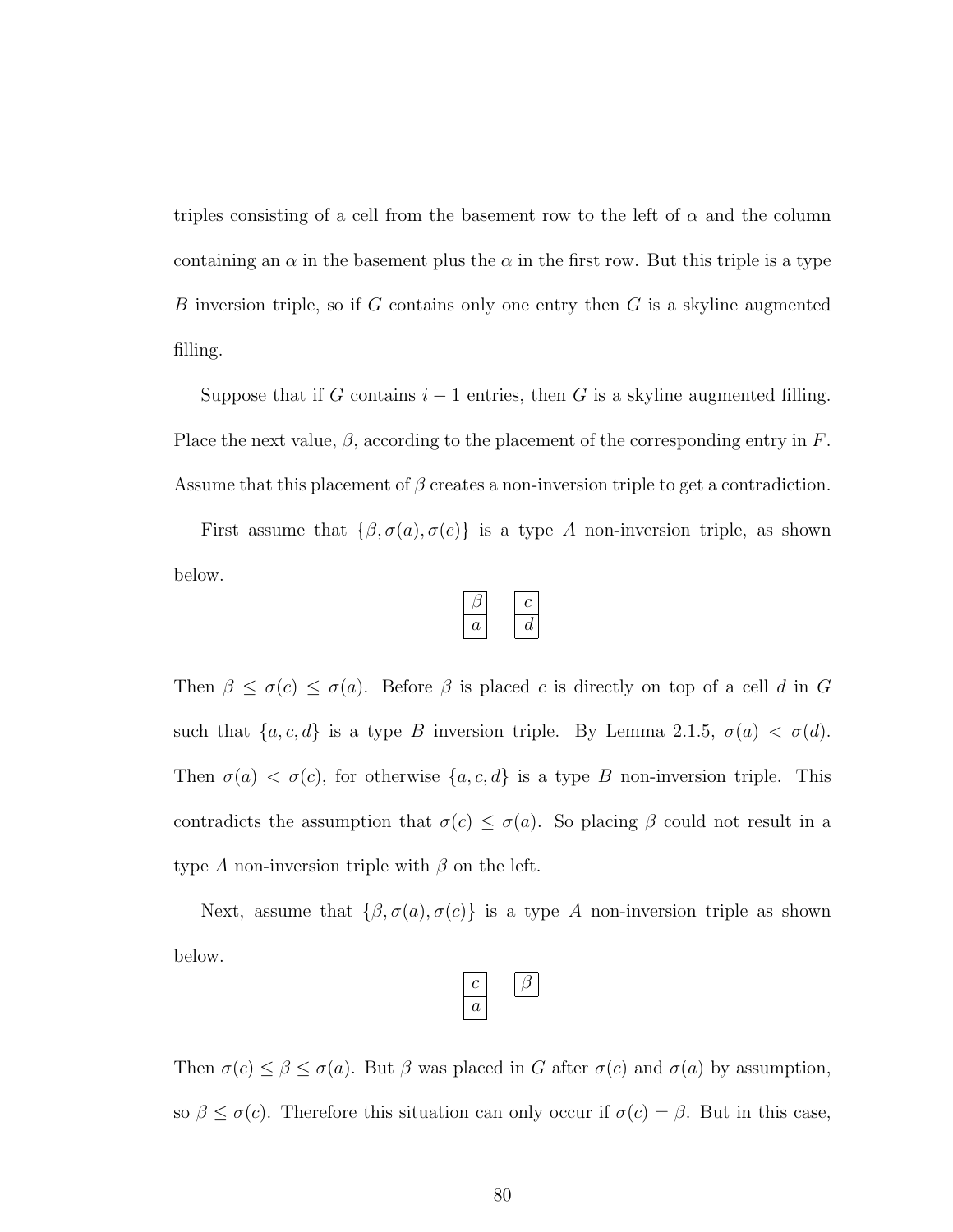the corresponding values  $\sigma(c')$  and  $\beta'$  in F must have  $\beta' \leq \sigma(c')$  and the letters inserted between  $\sigma(c')$  and  $\beta'$  form a weakly decreasing sequence by the structure of the array. By Lemma 3.2.8, the insertion path for  $\beta'$  terminates before that of  $\sigma(c')$  in reading order, which contradicts the fact that  $\sigma(c)$  comes before  $\beta$  in the reading word of G, because the placement of  $\sigma(c)$  and  $\beta$  mark the termination points of the corresponding insertion paths in F.

Now assume that  $\{\sigma(a), \beta, \sigma(c)\}\$ is a type B non-inversion triple in G, as shown below.

We must have  $\beta \leq \sigma(a) \leq \sigma(c)$ . However, since  $\beta$  was placed after  $\sigma(a)$  and  $\sigma(c)$ , the entry  $\beta$  would have been placed in the leftmost possible column of G with the correct height. The column containing  $\sigma(a)$  had the same height as the column containing  $\sigma(c)$ , so  $\beta$  would have been placed on top of the column containing  $\sigma(a)$ . So this case cannot occur.

Finally, assume that  $\{\sigma(a), \beta, \sigma(c)\}\$ is a type B non-inversion triple in G, as depicted below.

Since  $\beta$  is placed after  $\sigma(a)$  which is placed after  $\sigma(c)$  in G, we have  $\beta \leq \sigma(a) \leq \sigma(c)$ . The only way this is a type B non-inversion triple is if  $\beta = \sigma(a)$ . In this case, the corresponding entries  $\beta'$  and  $\sigma(a')$  in F must have  $\beta' \leq \sigma(a')$ , and the elements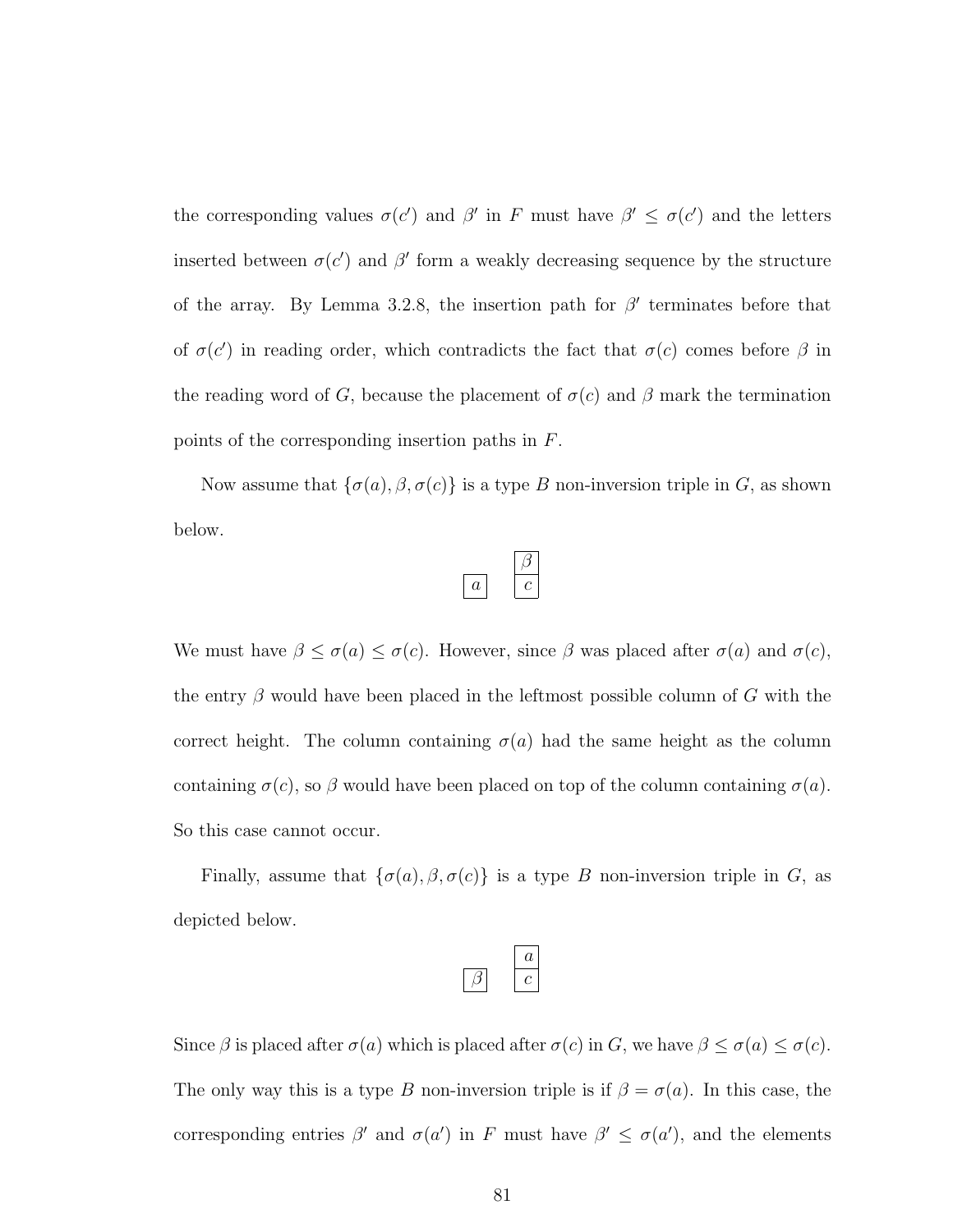inserted between  $\sigma(a')$  and  $\beta'$  must form a weakly decreasing sequence. By Lemma 3.2.8, the insertion path for  $\beta'$  must terminate before  $t_{\sigma(a')}$  in reading order. But β and  $\sigma$ (a) in G mark these termination points. Since β is after  $\sigma$ (a) in reading  $\Box$ order, this is a contradiction.

The skyline augmented filling G records the column to which a cell is added in F. Therefore F and G are clearly rearrangements of the same shape. This fact and Proposition 4.1.3 imply that  $\rho$  is indeed a map from N-matrices to pairs of skyline augmented fillings which are rearrangements of the same shape.

#### 4.1.2 The inverse map

Given a pair  $(F, G)$  of skyline augmented fillings whose shapes are rearrangements of the same partition  $\lambda$ , let  $G_{rs}$  be the first occurrence of the smallest entry of G in reading order. (Here  $G_{rs}$  is the element of G in row r and column s.) If s is the  $i^{th}$ column of height r in G, let s' be the  $i^{th}$  column of height r in F. Equal elements of G are inserted bottom to top by Lemma 3.2.4. It follows that  $G_{rs} = i_1$  and  $F_{rs'}$ was the last element of F to be bumped into place during the insertion of  $j_1$ .

Delete  $F_{rs'}$  from F and  $G_{rs}$  from G. Scan right to left, bottom to top (backwards through the reading word) starting with the cell directly to the left of  $F_{rs'}$ to determine which cell (if any) bumped  $F_{rs}$ . If there exists a cell k before  $F_{rs}$ in the reading word such that  $\sigma(k) > \sigma(F_{rs})$  and the cell directly on top of k has value less than or equal to  $\sigma(F_{rs})$ , this  $\sigma(k)$  bumped  $F_{rs'}$  by the argument from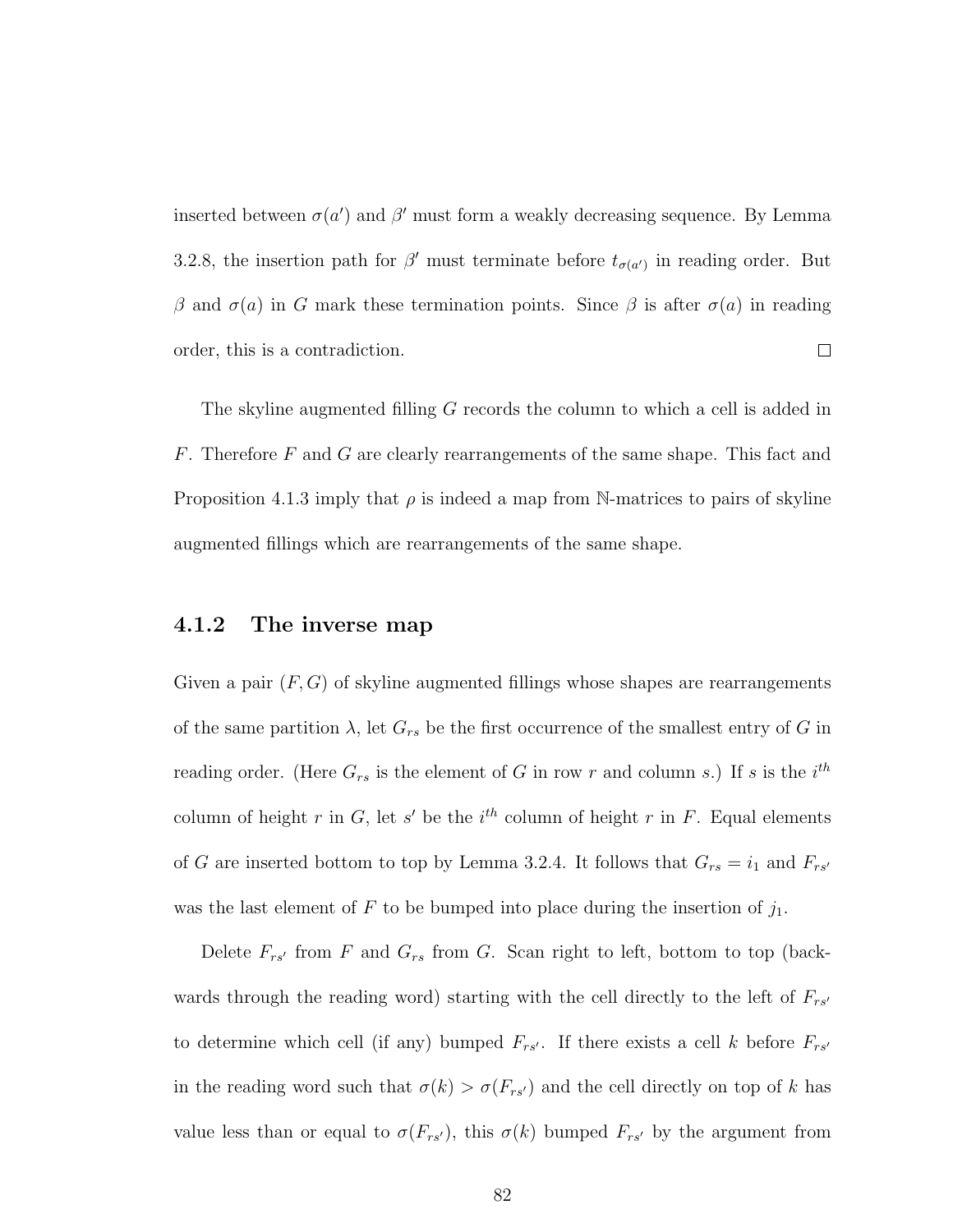Section 3.2. Replace  $\sigma(k)$  by  $\sigma(F_{rs})$  and repeat the procedure with  $\sigma(k)$  starting from the cell k. Continue working backward through the reading word until there are no more letters. The remaining entry is the letter  $j_1$ . (Notice that this is the same procedure used in the map  $\Psi^{-1}$  in Section 3.2, so we have already proved that this procedure does in fact yield the correct insertion path.)

Next find the highest occurrence of the smallest entry  $j_2$  of the new  $G$ . Repeat the procedure to find  $i_2$ . Continue until there are no more entries in F and G. Then all of the  $i$  and  $j$  values of the array  $w_A$  have been determined, and the process is inverted.

### 4.2 Standard Bases for Schubert polynomials

The Schubert polynomials were introduced by Lascoux and Schützenberger [11] as a combinatorial tool for attacking problems in algebraic geometry. The Schubert polynomials can be described as a sum of key polynomials [18], which are decomposed into *standard bases*,  $\mathfrak{U}(\pi,\lambda)$ , for a permutation  $\pi$  and a partition  $\lambda$ . Lascoux and Schützenberger [12] define an action of the symmetric group on the free algebra wwhich can be used to build the standard bases inductively. We provide a non-inductive description of the standard bases.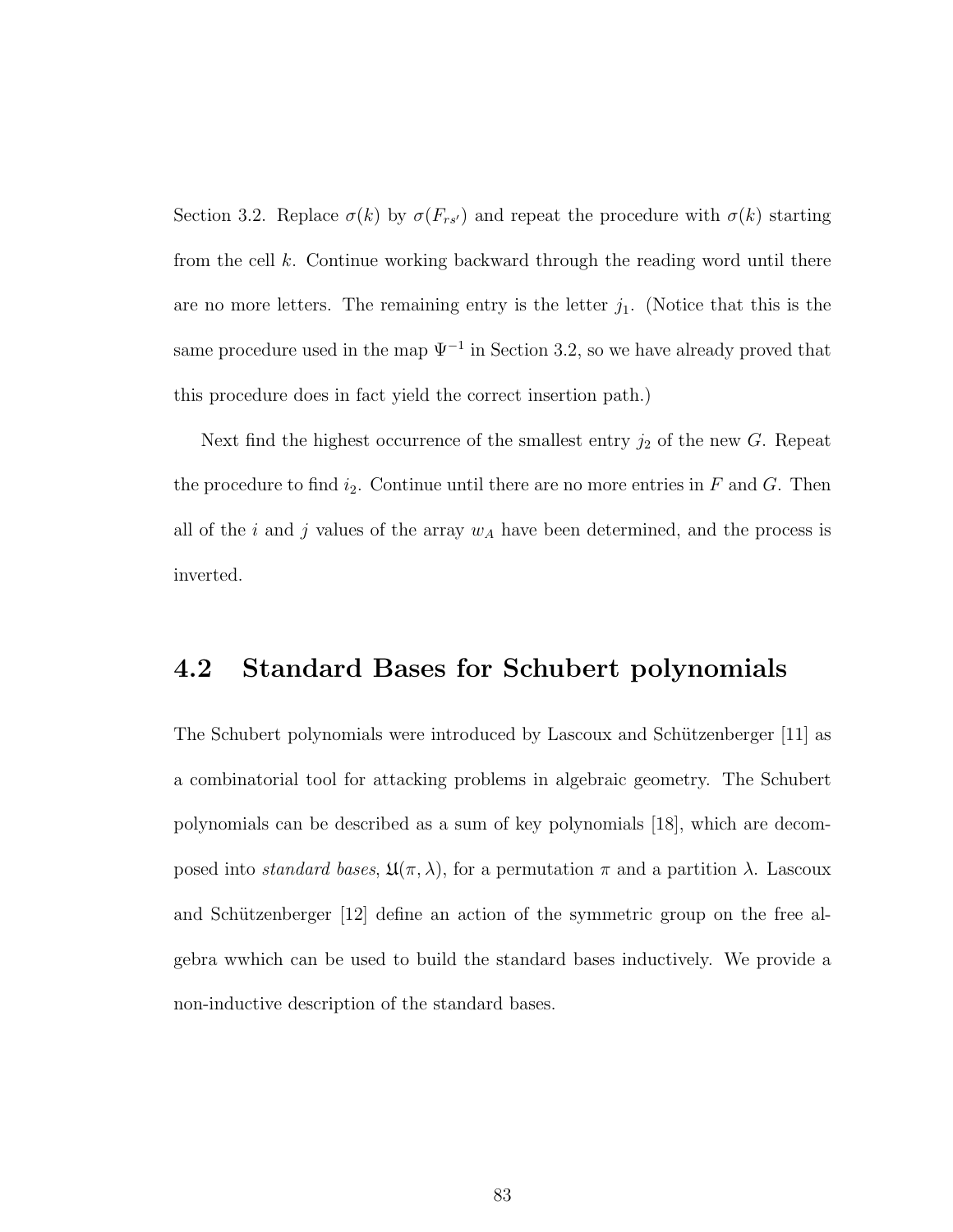#### 4.2.1 Key polynomials

A key is a semi-standard Young tableau such that the set of entries in the  $(j + 1)<sup>th</sup>$ column are a subset of the set of entries in the  $j<sup>th</sup>$  column, for all j. There is a bijection [18] between compositions and keys given by  $\gamma \mapsto \mathit{key}(\gamma)$  where  $\mathit{key}(\gamma)$  is the key whose first  $\gamma_j$  columns contain the letter j. To invert this map, send the key T to the composition with  $j^{th}$  part equal to the number of times j occurs in T. (Recall that this composition is called the content of T.)

Example 4.2.1. Let  $\gamma = (2, 1, 1, 4, 0, 3)$ . Then key( $\gamma$ ) =

| 6 |   |   |  |
|---|---|---|--|
| 4 |   |   |  |
| 3 | 6 |   |  |
| 2 | 4 | 6 |  |
|   |   |   |  |

Let  $w$  be any word such that applying the RSK algorithm to  $w$  yields the pair of tableaux  $(P,Q)$ . Then w is said to be Knuth equivalent [10] to col(P), denoted  $w \sim P$ . (There is precisely one word which is the column form of an SSYT in each equivalence class.) This equivalence can also be described by the following set of relations on subwords.

$$
xzy \sim zxy \quad \text{for} \quad x \le y < z,
$$
\n
$$
yxz \sim yzx \quad \text{for} \quad x < y \le z.
$$

Let  $\lambda'$  be the conjugate shape of a partition  $\lambda$ , obtained by reflecting the Ferrers diagram of  $\lambda$  across the line  $x = y$ . Let w be an arbitrary word such that  $w \sim T$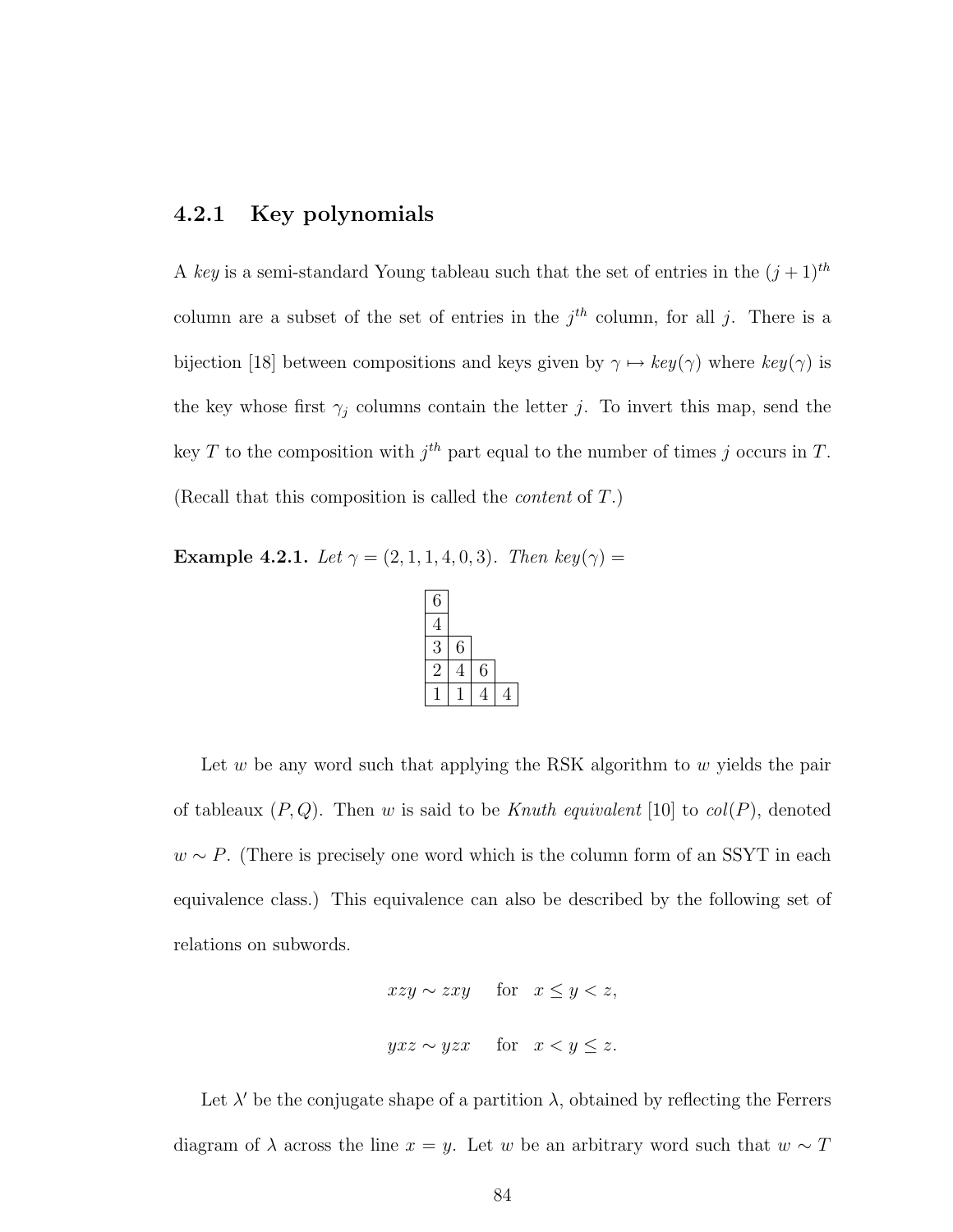for T of shape  $\lambda$ . Then  $colform(w)$  is the composition consisting of the lengths of the subwords in  $col(w)$ . The word w is said to be *column-frank* if  $colform(w)$  is a rearrangement of the nonzero parts of  $\lambda'$ .

Example 4.2.2. Let  $w = 3\ 5\ 4\ 2\ 2\ 1$ . Then  $\text{colform}(w) = (1, 3, 2)$ . But  $w \sim T$ , where  $T =$ 

Therefore  $\lambda' = (4, 2)$ , so w is not column-frank since  $(1, 3, 2)$  is not a rearrangement of  $(4, 2)$ .

Let  $v = 4\ 2\ 5\ 3\ 2\ 1$ . Then  $\text{colform}(v) = (2, 4)$ . In this case,  $v \sim P$ , where  $P =$  $\boxed{4}$ 

Again,  $\lambda' = (4, 2)$ , so in this case v is column-frank.

The set  $SSYT(\lambda)$  of semi-standard Young tableaux of shape  $\lambda$  admits a partial ordering. Let  $S, T \in SSYT(\lambda)$ . Then  $S \leq T \iff$  each entry in S is less than or equal to the corresponding entry in T.

Let T be a semi-standard Young tableau of shape  $\lambda$ . The right key of T, denoted  $K_{+}(T)$  is the key of shape  $\lambda$  whose  $j^{th}$  column is given by the rightmost column of any column-frank word v such that  $v \sim T$  and  $\text{colform}(v)$  is of the form  $(\ldots, \lambda'_j)$ [18]. (For  $T = 5\ 3\ 2\ 1\cdot 4\ 2$  above, we have  $K_{+}(T) = 5\ 4\ 2\ 1\cdot 4\ 2$ .)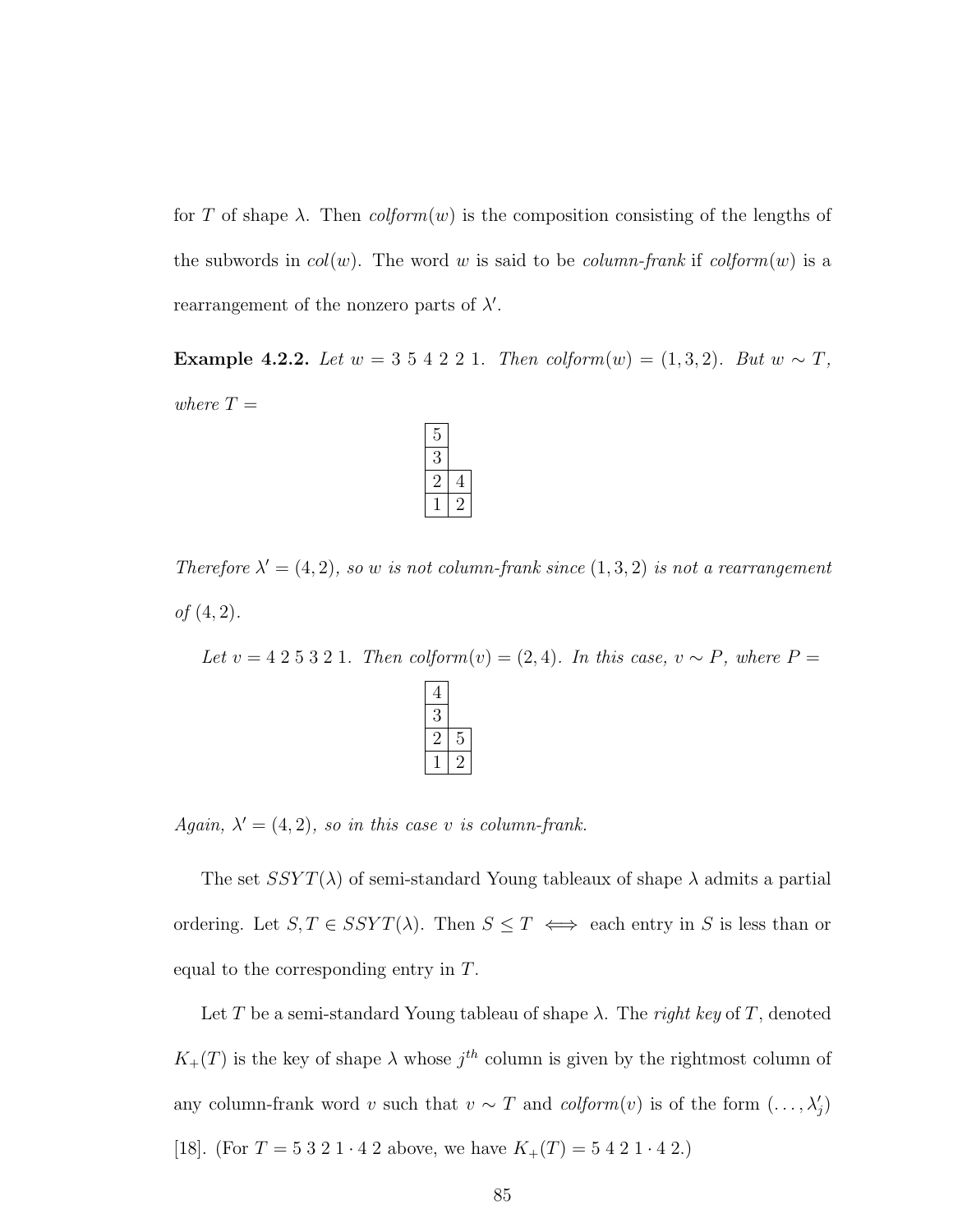Given an arbitrary partition  $\lambda$  and permutation  $\pi$ , there exists an associated key  $\mathrm{K}(\pi,\lambda)$  defined as follows. Take the subword of  $\pi$  consisting of the first  $\lambda_1$  letters and reorder the letters in decreasing order. This is the first column of  $K(\pi, \lambda)$ . Then take the first  $\lambda_2$  letters of  $\pi$  and order these in decreasing order to get the second column of  $K(\pi, \lambda)$ . Continuing this way, one derives the word  $col(K(\pi, \lambda))$  as in [12]. For example, let  $\pi = 241635$  and  $\lambda = (4, 2, 2, 1)$ . Then  $K(\pi, \lambda) = 6421 \cdot 42 \cdot 42 \cdot 2$ .

To any composition  $\gamma$ , there is an associated key polynomial,  $\kappa_{\gamma}$ . The original algebraic definition of the key polynomial involves operators on reduced words, but Lascoux and Schutzenberger [12] provide the following combinatorial description.

$$
\kappa_{\gamma} = \sum_{\substack{T \in SSYT(\gamma')\\K_{+}(T) \le \text{key}(\gamma')}} x^{T},
$$

where  $\gamma'$  is the partition such that  $\gamma$  rearranges  $\gamma'$  and  $SSYT(\gamma')$  is the collection of SSYT of shape  $\gamma'$ .

The Schubert polynomials [11] help bridge the gap between combinatorics and algebraic geometry. Reiner and Shimozono [18] introduce many beautiful connections between key polynomials, Schur polynomials, and Schubert polynomials.

**Definition 4.2.3.** The standard basis  $\mathfrak{U}(\pi,\lambda)$  is the sum of the weights of all SSYT having right key  $K(\pi, \lambda)$ .

This definition does not provide a method for construction of the standard bases, since it is not at all obvious which SSYT have a given right key.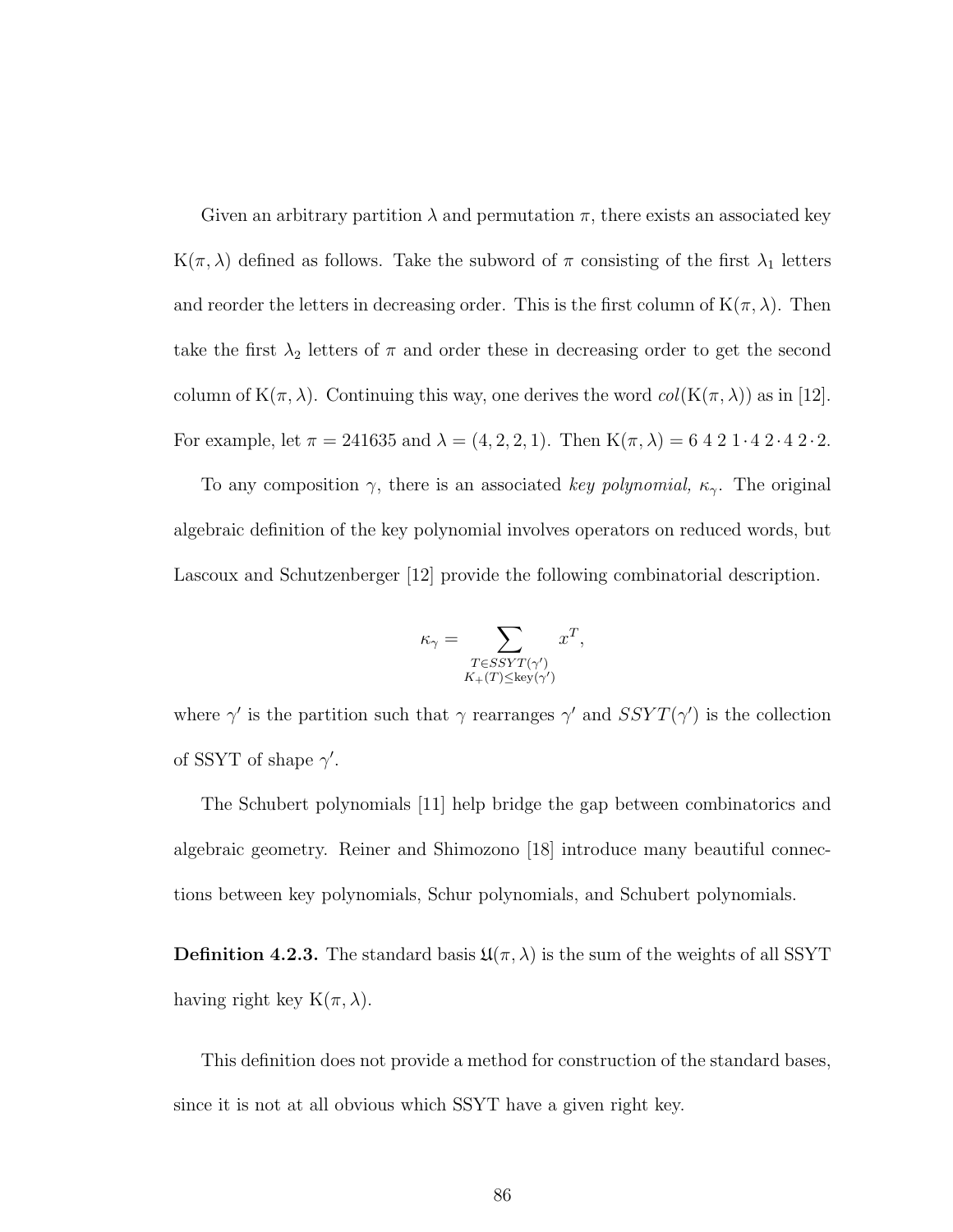#### 4.2.2 Constructing the standard bases

Lascoux and Schützenberger [12] define an action of the symmetric group on polynomials to construct the standard bases inductively. Each permutation in the symmetric group can be decomposed into a series of elementary transpositions, so it suffices to define an action for a simple transposition,  $\sigma_i$ , which permutes i and  $i+1$ . The operator  $\overline{\pi}_i = \overline{\pi}_{\sigma_i}$  is

$$
f \longrightarrow \frac{(f^{\sigma_i} - f)}{(1 - x_i/x_{i+1})} = \overline{\pi}_i f,
$$

where  $f^{\sigma_i}$  denotes the transposition action of  $\sigma_i$  on the indices of the variables in f. For example, if  $f = x_1^2 x_2 x_3$ , then  $\overline{\pi}_1 f = \frac{(x_1 x_2^2 x_3 - x_1^2 x_2 x_3)}{(1 - x_1/x_2)} = x_1 x_2^2 x_3$ 

The operators  $\overline{\pi}_i$  satisfy the Coxeter relations  $\overline{\pi}_i \overline{\pi}_{i+1} \overline{\pi}_i = \overline{\pi}_{i+1} \overline{\pi}_i \overline{\pi}_{i+1}$  and  $\overline{\pi}_i \overline{\pi}_j =$  $\overline{\pi}_j \overline{\pi}_i$  for  $||j - i|| > 1$  [12]. We can lift the operator  $\overline{\pi}_i$  to an operator  $\theta_i$  on the free algebra by the following process. Given i and a word w in the alphabet  $X =$  $x_1, x_2, \ldots$ , let m be the number of times the letter  $x_{i+1}$  occurs in w and let  $m + k$ be the number of times the letter  $x_i$  occurs in w. Then if  $k \geq 0$ , w and  $w^{\sigma_i}$  differ by the exchange of a subword  $x_i^k$  into  $x_{i+1}^k$ . The case where  $k < 0$  is not needed in this paper. When  $k \geq 0$ , define  $w\theta_i$  to be the sum of all words in which the subword  $x_i^k$ has been changed respectively into  $x_i^{k-1}x_{i+1}$ ,  $x_i^{k-2}x_{i+1}^2$ , ...,  $x_{i+1}^k$ .

Every partition  $\lambda = (\lambda_1, \lambda_2, \ldots)$  has a corresponding *dominant monomial*,

$$
x^{\lambda} = (x_{\lambda_1} \ldots x_2 x_1)(x_{\lambda_2} \ldots x_2 x_1) \ldots
$$

which equals the weight of the *super tableau*. (The super tableau is the SSYT which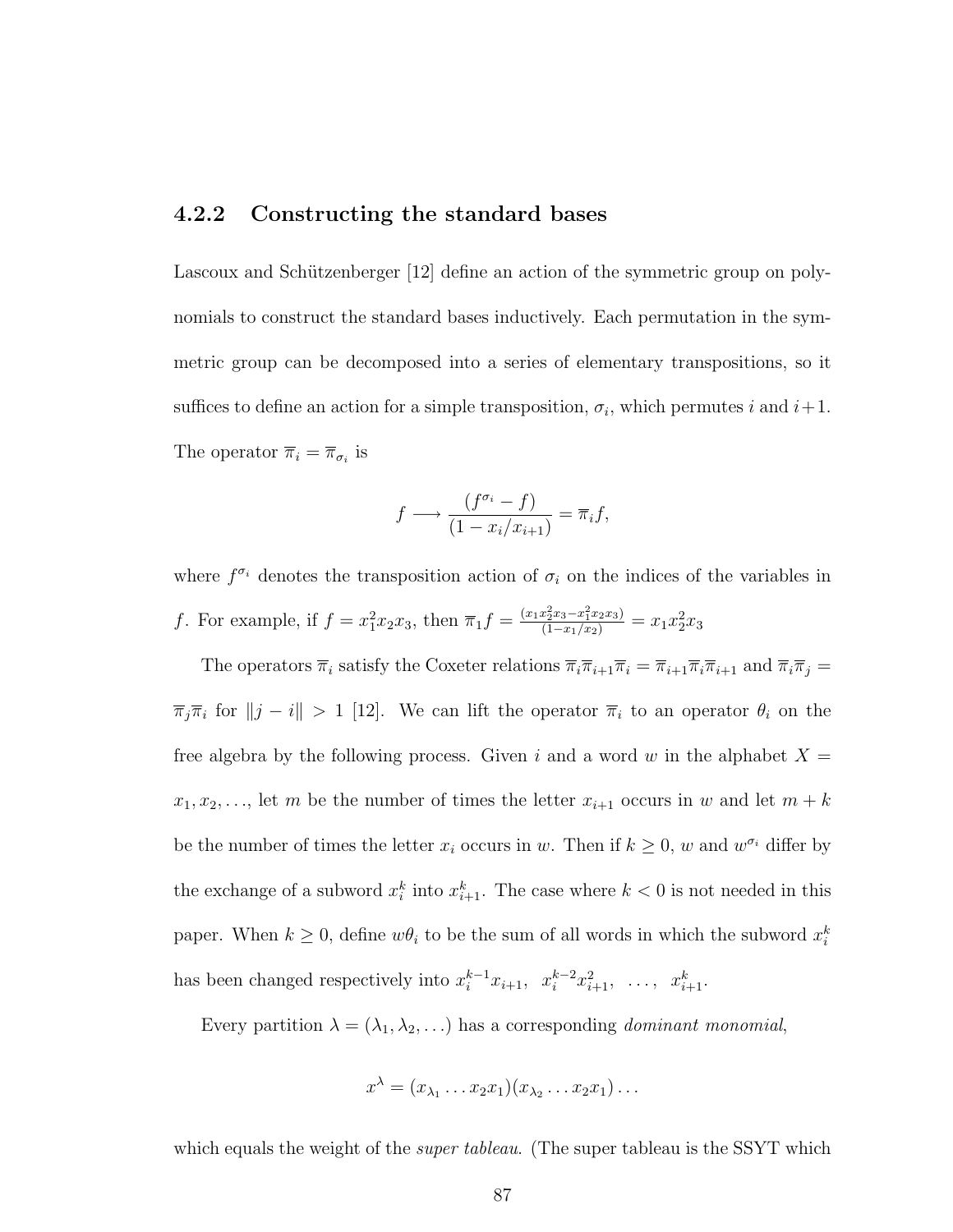contains only the entry  $i$  in the  $i^{th}$  row.)

**Theorem 4.2.4.** (Lascoux-Schützenberger [12]) Let  $x^{\lambda}$  be the dominant monomial corresponding to  $\lambda$  and  $\sigma_i \sigma_j \dots \sigma_k$  be any reduced decomposition of a permutation  $\pi$ . Then  $\mathfrak{U}(\pi,\lambda) = \theta_i \theta_j ... \theta_k x^{\lambda}$ .

Theorem 4.2.4 provides an inductive method for constructing the standard basis  $\mathfrak{U}(\pi,\lambda)$ . Begin with  $\mathfrak{U}(id,\lambda)$  and apply  $\theta_i$  to determine  $\mathfrak{U}(\sigma_i,\lambda)$ . Then apply  $\theta_j$  to  $\mathfrak{U}(\sigma_i, \lambda)$  to get  $\mathfrak{U}(\sigma_j \sigma_i, \lambda)$ . Continue this process until the desired standard basis is obtained. We abuse notation by identifying the standard basis, a sum of monomials, with the set of diagrams (or their weights) which constitute the sum. Figure 4.2 depicts all the standard bases for the partition (2, 1).

#### 4.2.3 A non-inductive construction of the standard bases

The set of standard bases for the partition  $\lambda$  can be considered as a decomposition of the Schur function  $s_{\lambda}$ . For any partition  $\lambda$  of n, we have ([12])

$$
\sum_{\pi \in S_n} \mathfrak{U}(\pi, \lambda) = s_\lambda.
$$

Since the nonsymmetric Schur functions are also a decomposition of the Schur functions, it is natural to determine their relationship to the standard bases.

**Theorem 4.2.5.**  $\mathfrak{U}(\pi,\lambda) = NS_{\pi(\lambda)}$ , where  $\pi(\lambda)$  denotes the action of  $\pi$  on the parts of  $λ$ .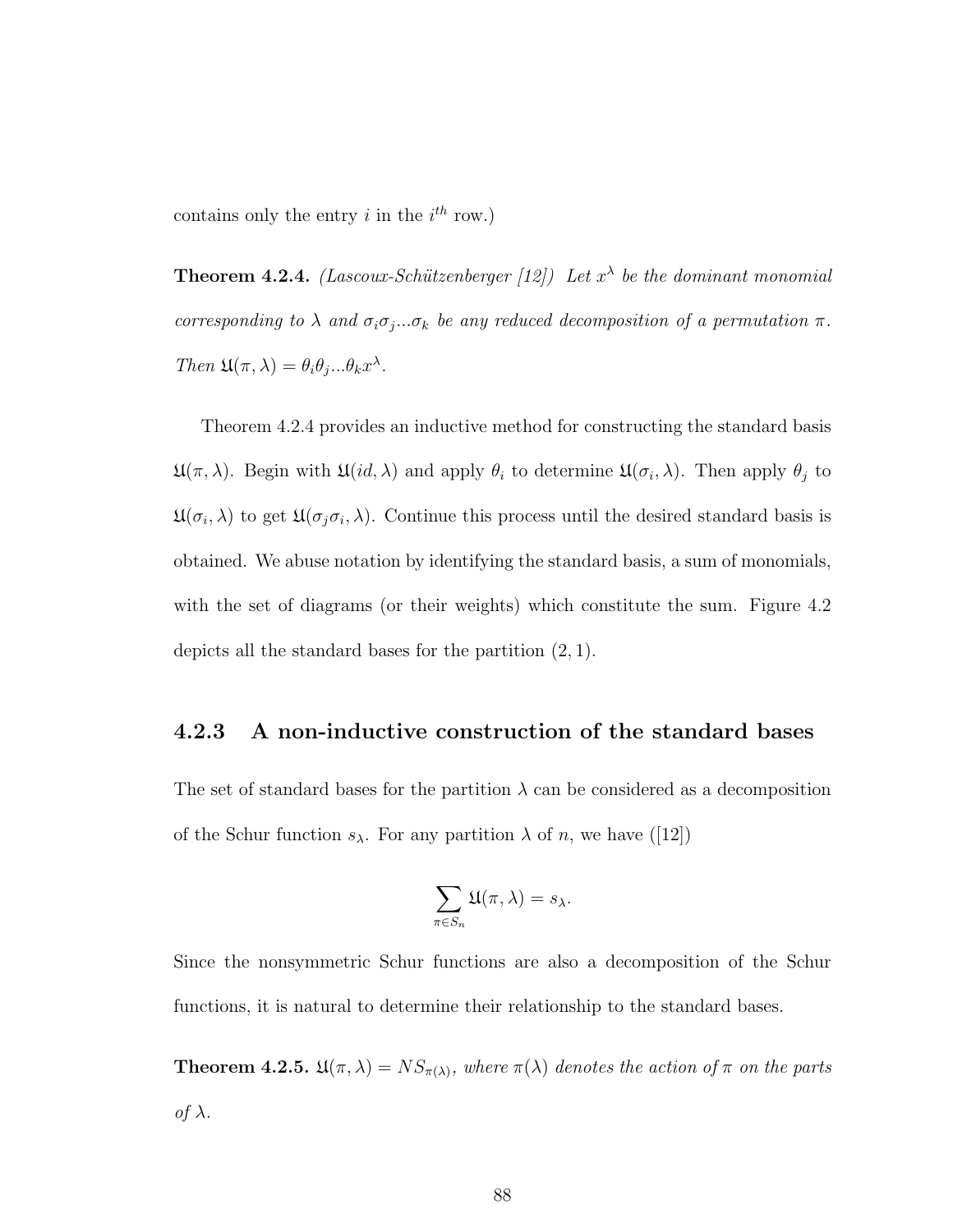

Figure 4.2: The standard bases for  $\lambda = (2, 1)$ .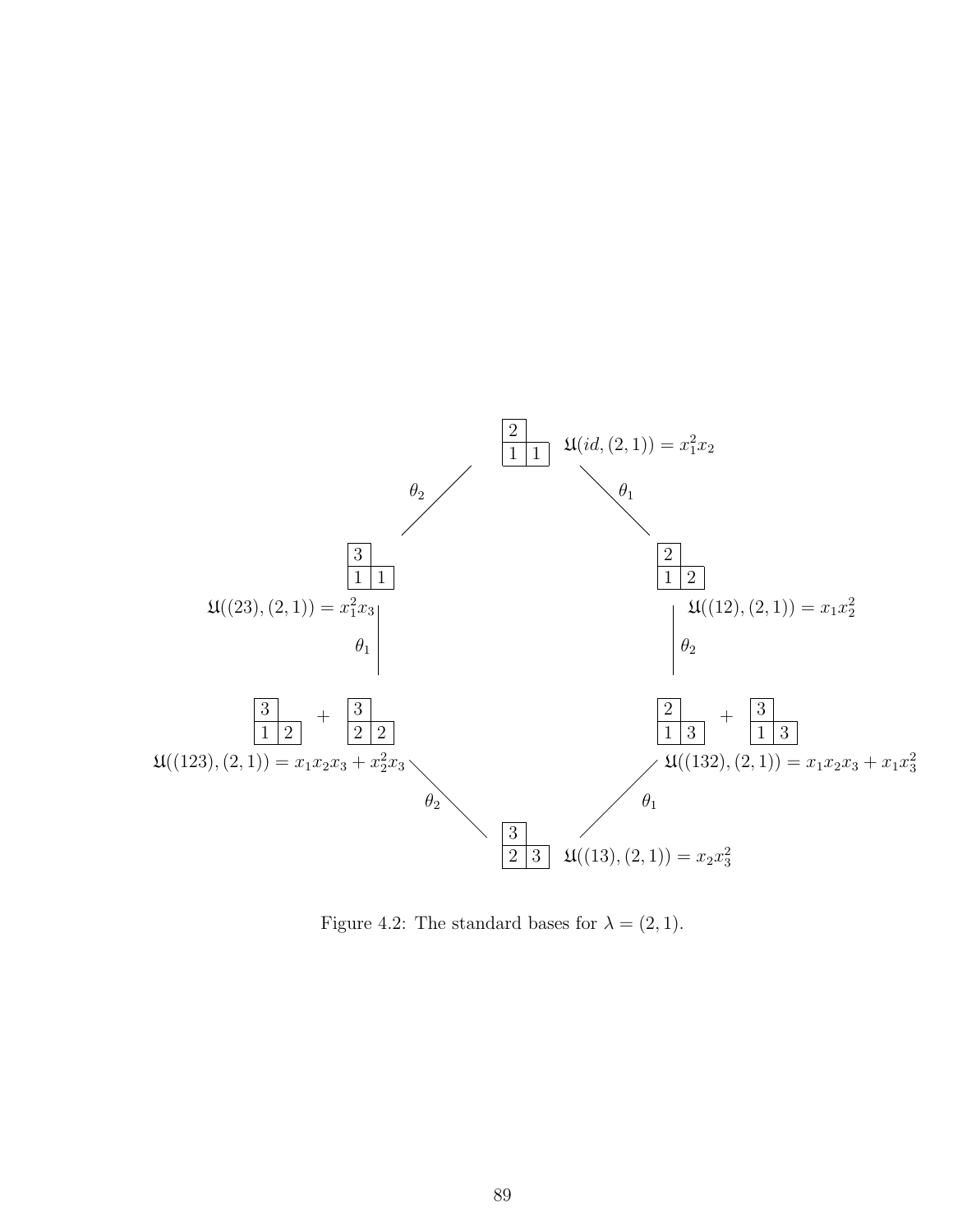To prove Theorem 4.2.5 combinatorially, we need a few lemmas. Recall that Lemma 3.2.4 implies the following:

Let  $col(T)$  be the column reading word of a SSYT T. Label the occurrences of the entry  $\alpha$  in  $col(T)$  by  $\alpha_1, \alpha_2, ..., \alpha_k$  in increasing order starting from the right. Then  $i < j \Rightarrow$  the i<sup>th</sup> occurrence of  $\alpha(\alpha_i)$  in  $\Psi(T)$  is in a lower row than  $\alpha_j$ , the  $j^{th}$  occurrence of  $\alpha$ .

**Lemma 4.2.6.** Given an arbitrary skyline augmented filling  $F$  with row entries  $R_1, R_2, ... R_k$  (where  $k = max_i \{\gamma_i\}$ ), then F is the only SAF with these row entries.

*Proof.* Given the row entries  $R_1, R_2, ..., R_k$ , map them into a skyline augmented filling as follows. Let  $\alpha_1$  be the largest entry in  $R_1$ . Place  $\alpha_1$  as far left as possible in the first row of an empty SAF without creating a descent. Next place the second largest entry,  $\alpha_2$ , of  $R_1$  into the leftmost empty cell c in the first row such that the entry directly beneath c is greater than or equal to  $\alpha_2$ . Continue placing the elements of  $R_1$  in this manner until the smallest element of  $R_1$  has been placed.

Next choose the largest entry of  $R_2$ . Place it as far left as possible without creating a descent in the second row of the partially constructed SAF. Continue this procedure until the smallest entry of  $R_2$  has been placed. Do this for each of the k rows. Notice that by Lemma 3.1.2 the resulting figure  $F$  is indeed a skyline augmented filling, the only SAF with row entries  $R_1, R_2, ..., R_k$ .  $\Box$ 

Let  $\tilde{\theta}_i$  be the action of  $\theta_i$  on an individual semi-standard Young tableau. This action can be described by a matching procedure. Let  $col(T)$  be the column word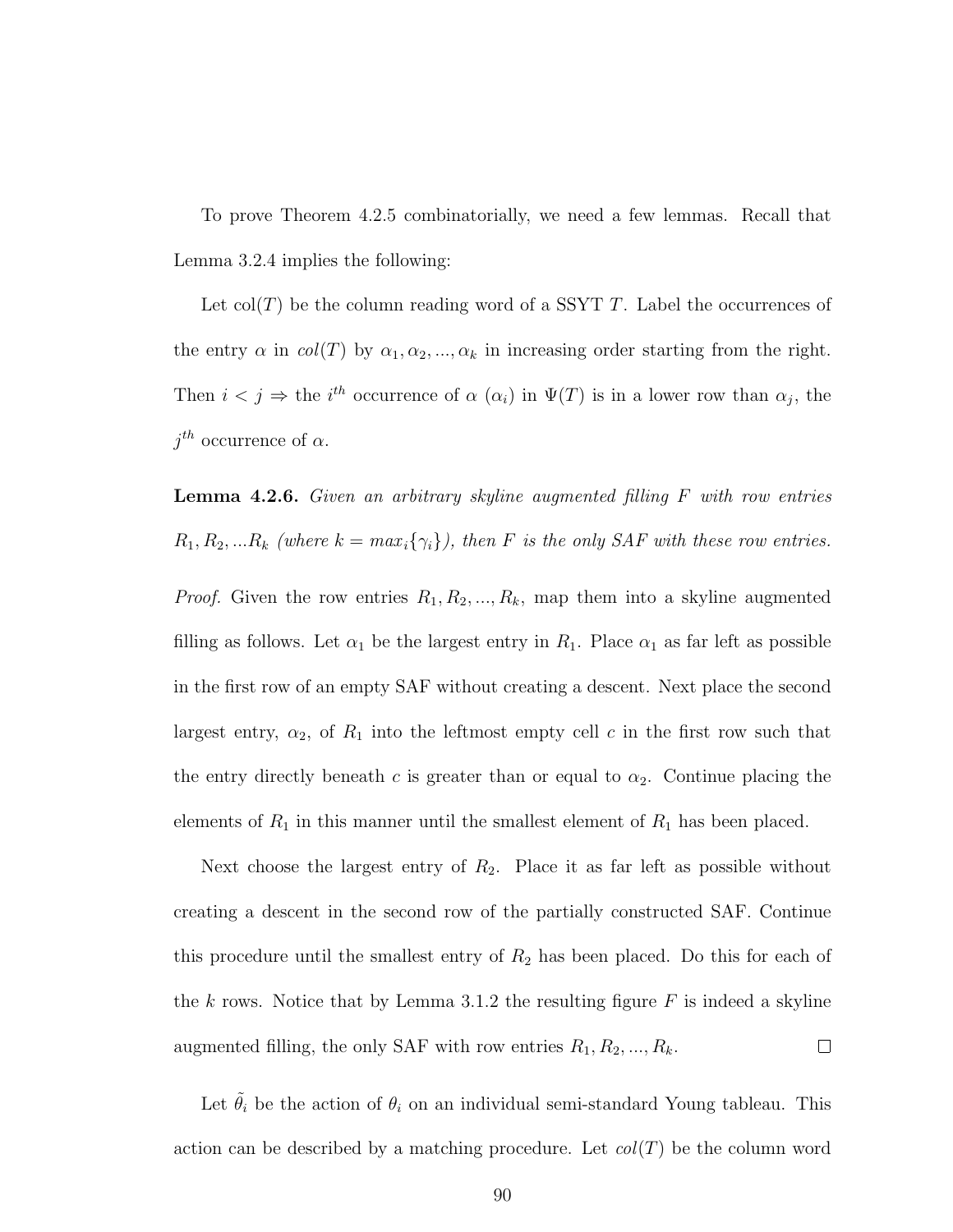of T and let  $(i + 1)<sub>1</sub>$  be the first occurrence of  $i + 1$  in  $col(T)$ . Match  $(i + 1)<sub>1</sub>$  with the leftmost occurrence of i which lies to the right of  $(i + 1)<sub>1</sub>$  in  $col(T)$ . If there is no such  $i$ , the matching procedure is complete. Otherwise, continue with the next  $i+1$  until there are no more occurrences of  $i+1$ .

For example, if  $col(T) = 4\ 2\ 1\cdot 5\ 3\ 1\cdot 4\ 2\cdot 3$  and  $i = 2$ , then the first 3 in  $col(T)$ (read left to right) is matched to the second 2 in  $col(T)$ .

When the matching procedure is complete, send the rightmost unmatched  $i$  to  $i+1$ . The resulting word is  $\tilde{\theta}_i(T) = T'$ . If  $T \in \mathfrak{U}(\pi, \lambda)$  then either  $\tilde{\theta}_i(T) \in \mathfrak{U}(\pi, \lambda)$ or  $\tilde{\theta}_i(T) \in \mathfrak{U}(\sigma_i \pi, \lambda)$ .

**Proposition 4.2.7.** There exists a map  $\Theta_i$  :  $SAF \rightarrow SAF$  such that the following diagram commutes.



*Proof.* Let F be an arbitrary skyline augmented filling and let  $read(F)$  be the reading word obtained by reading  $F$  left to right, top to bottom, keeping track of the rows. Find the first occurence  $(i + 1)<sub>1</sub>$  of  $i + 1$  in this word. If there exists an occurrence of i in the same row as  $(i + 1)<sub>1</sub>$ , match  $(i + 1)<sub>1</sub>$  to this i. Otherwise match this entry  $i+1$  to the first unmatched i which occurs after  $(i+1)_1$  in  $read(F)$ . If there is no such i,  $(i + 1)<sub>1</sub>$  is unmatched and the matching process is complete. Continue this matching procedure for each  $i + 1$  until either an unmatched  $i + 1$  is reached or there are no more entries  $i + 1$ .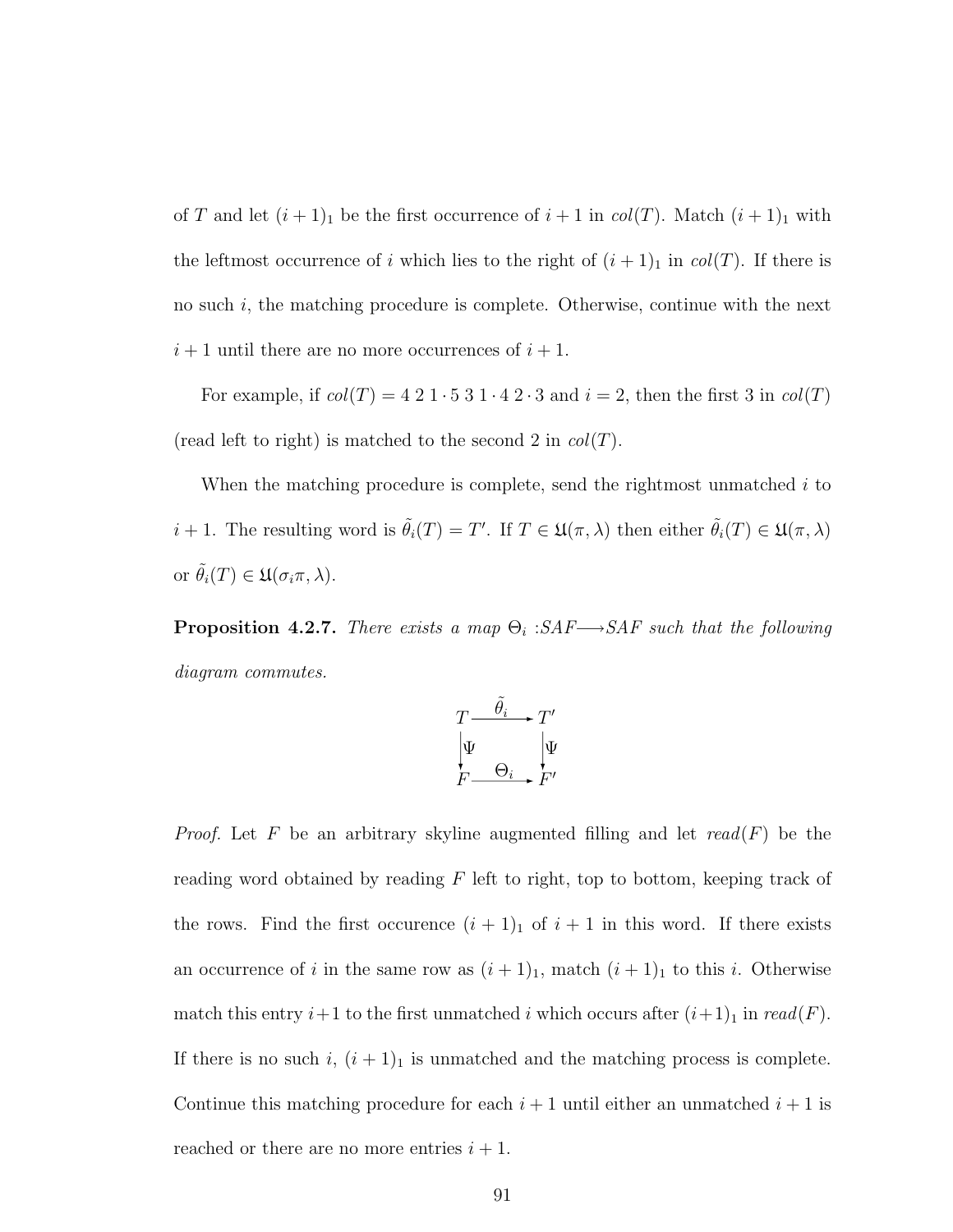Pick the rightmost unmatched i. Change it to  $i + 1$ . (If there is none, then  $\Theta_i(F) = F.$ ) The result is a collection of rows which differ from  $read(F)$  in precisely one entry. Lemma 4.2.6 provides a procedure for mapping this collection of rows to a unique SAF. (This is the same procedure used in Section 3.1.) This SAF is  $\Theta_i(F) = F'$ . We must show that  $\Theta_i(\Psi(T)) = \Psi(\tilde{\theta}_i(T))$ .

Given an arbitrary SSYT T, consider the SAF  $F = \Psi(T)$ . We claim that sending the rightmost unmatched i in T to an  $i+1$  affects the row of F which contains the rightmost i in  $read(F)$ .

To see this, begin with the word  $col(T)$  and let  $i_0$  be the rightmost unmatched i in  $col(T)$ . Let m be the number of matched i's to the right of  $i_0$  in  $col(T)$ .

Let  $i = i_1$  be the first value equal to i to be inserted into F. If  $i_1$  is matched to some  $i + 1 = (i + 1)<sub>1</sub>$ , then  $(i + 1)<sub>1</sub>$  is inserted after  $i<sub>1</sub>$ . If  $(i + 1)<sub>1</sub>$  reaches  $i<sub>1</sub>$  during some insertion stage and  $i_1$  is not in the bottom row,  $(i + 1)_1$  will bump  $i_1$  since  $i_1$  must be on top of a cell with entry greater than or equal to  $i + 1$ . If  $i_1$  is on the bottom row,  $i + 1$  will be placed immediately to the right of i in the  $(i + 1)<sup>th</sup>$ column. In either situation,  $i_1$  is still matched to  $(i + 1)_1$  in F.

Assume that the rightmost  $k-1$  matched appearances of i in  $col(T)$  are still matched to the same  $i+1$  in F. Consider the  $k^{th}$  matched  $i = i_k$ . It is matched to some  $i + 1 = (i + 1)_k$  which is inserted after  $i_k$ . The only way for  $(i + 1)_k$  to pass  $i_k$  is if  $i_k$  is immediately on top of a cell containing the value  $i = i_{k-1}$ . But then by the inductive hypothesis,  $i_{k-1}$  is matched to an  $i + 1 = (i + 1)_{k-1}$  appearing either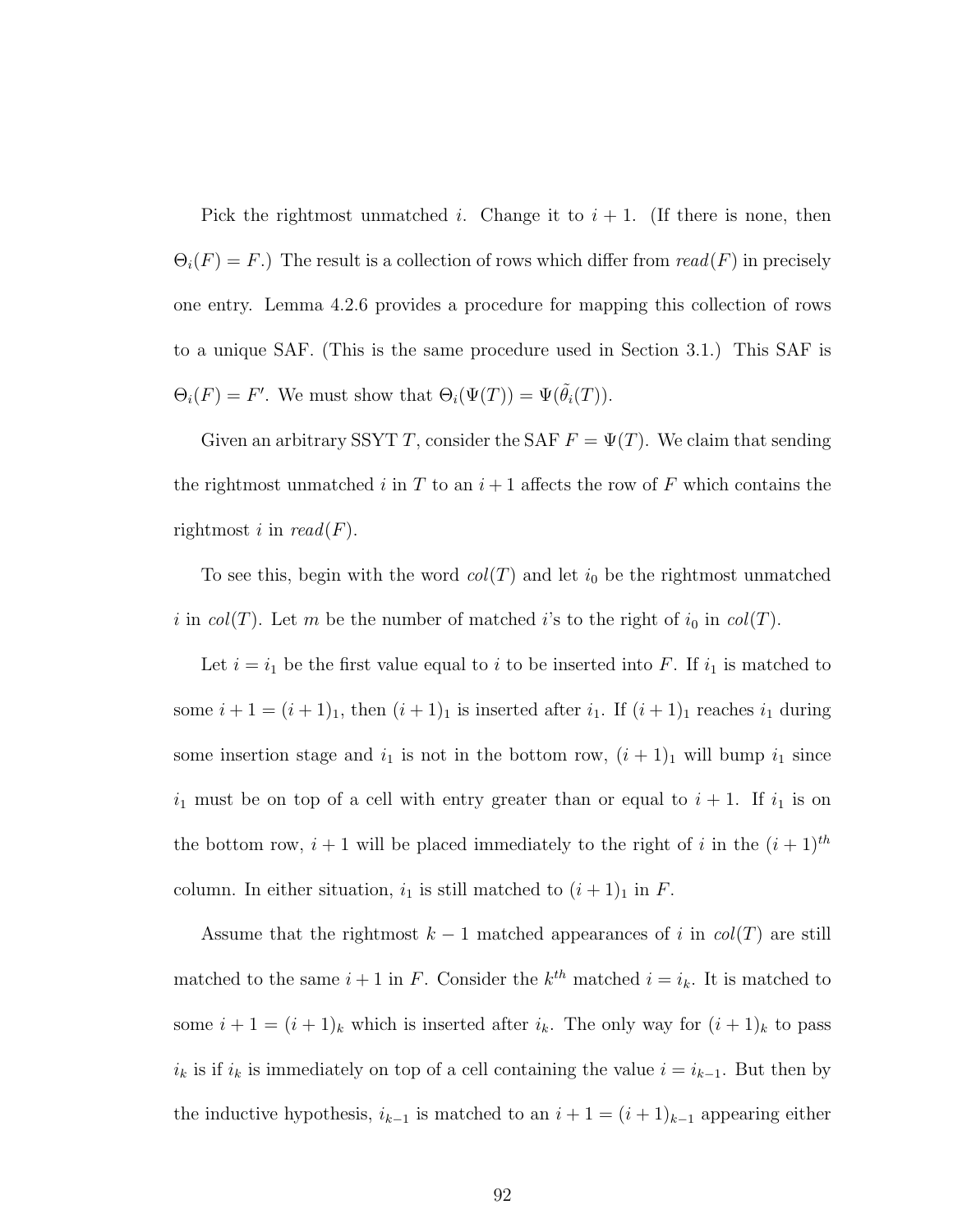in the same row or at some higher row. Since  $(i + 1)_k$  was not placed on top of  $(i+1)_{k-1}, (i+1)_{k-1}$  must appear after  $i_{k-1}$  in the same row. But then  $(i+1)_k$  is placed on top of  $(i + 1)_{k-1}$  if not before. Hence  $(i + 1)_k$  appears on the same row as  $i_k$ , and so the two remain matched to each other.

Therefore, the first m matched values i remain matched to the same values  $i+1$ in F. So the lowest candidate for a row containing an unmatched i in  $F$  is the row containing  $i_0$ . However, it is possible that  $i_0$  is matched in F to some  $i+1 = (i+1)_2$ which was matched to some value  $i_2 \neq i_0$  in  $col(T)$ .

If this is the case, then  $(i + 1)<sub>2</sub>$  passed  $i<sub>2</sub>$  in F during some insertion process without bumping  $i_2$ . But then  $i_2$  is on top of some value less than  $i + 1$ , and hence  $i_2$  is on top of an entry i. This means that the column containing  $i_2$  contains only i's between the row containing  $i_2$  and the row containing  $i_0$ . Therefore,  $(i + 1)_2$  is placed in the same row as  $i_0$ .

Assume there are q such i's in this column. Then there must be at most  $q-1$  $(i+1)$ 's which are matched to these i's in F, for otherwise there are  $q$   $(i+1)$ 's to the right of  $q-1$  matched i's and one unmatched i. But then one of the  $(i + 1)$ 's would have been matched to  $i_0$  in  $col(T)$ .

Therefore the top i in the column with q is is the unmatched i in F which is converted to an  $i + 1$  during  $\Theta_i(F)$ . However, in  $\tilde{\theta}_i(\Psi(T))$ , when  $i_0$  is converted to an  $i+1 = (i+1)_0$ , this entry fills the position occupied by  $(i+1)_2$  in  $\Psi(T)$ . Then the other values  $i + 1$  are shifted up by one row. Similarly, the second i in the column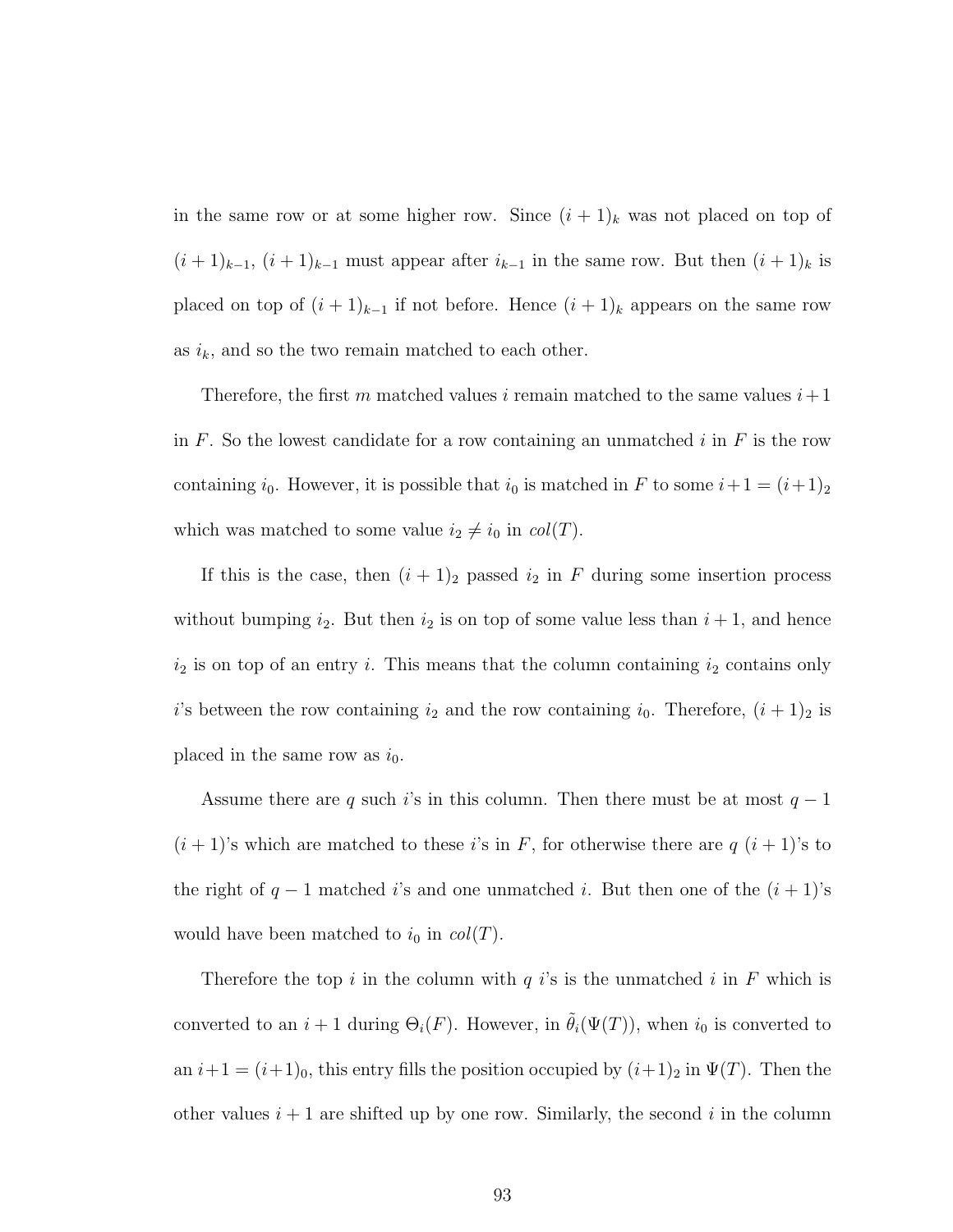of *i*'s now occupies the position filled by  $i_0$  in  $\Psi(T)$ . So the *i*'s are shifted down by one row. Hence the row which appears different in  $\tilde{\theta}_i(\Psi(T))$  is the row which contains the  $q^{th}$  i of this column of i's in  $\Psi(T)$ . This row contained an i in  $\Psi(T)$ but contains an  $i+1$  in  $\tilde{\theta}_i(\Psi(T))$ . But this is precisely the row which contained the rightmost unmatched i in  $read(\Psi(T))$ , and hence the row in which an i is converted to an  $i + 1$ . So the rows affected by  $\tilde{\theta}_i$  and  $\Theta_i$  are the same.

The only way the rows of  $\Psi(T)$  and  $\Psi(\hat{\theta}_i(T))$  could differ other than this one change would be if some letter  $\alpha$  which is inserted on top of  $i+1$  in  $\Psi(\tilde{\theta}_i(T))$  cannot be placed on top of i in  $\Psi(T)$ . This could only happen if the letter  $\alpha$  is equal to  $i + 1$ . But if  $i + 1$  is inserted in the row directly above  $i + 1$  in  $\Psi(\tilde{\theta}_i(T))$ , then this  $i+1$  would be matched in  $col(T)$  to the i which was changed to  $i+1$ . This is a contradiction; the rows of  $\Psi(\tilde{\theta}_i(T))$  are the same as the rows of  $\Psi(T)$  except for the altering of the rightmost unmatched i.

But  $\Theta_i$  sends  $\Psi(T)$  to the unique SAF whose rows are identical to those of  $\Psi(T)$  other than the altering the same row which is altered in  $\Theta_i(\Psi(T))$ . Therefore  $\Theta_i(\Psi(T)) = \Psi(\tilde{\theta}_i(T))$  and the diagram commutes.  $\Box$ 

**Lemma 4.2.8.** For  $F \in NS_{\gamma}$ , either  $\Theta_i(F) \in NS_{\gamma}$  or  $\Theta_i(F) \in NS_{\sigma_i \gamma}$ . In particular,  $\Theta_i(F) \in NS_{\sigma_i \gamma}$  precisely when there are no unmatched  $(i + 1)$ 's to the right of the rightmost unmatched i in read( $F$ ).

*Proof.* Assume that  $F \in NS_{\gamma}$ . If  $\Theta_i(F) = F$ , then  $\Theta_i(F) \in NS_{\gamma}$ . We must show that in the case where an unmatched  $i$  is sent to  $i + 1$ , the resulting skyline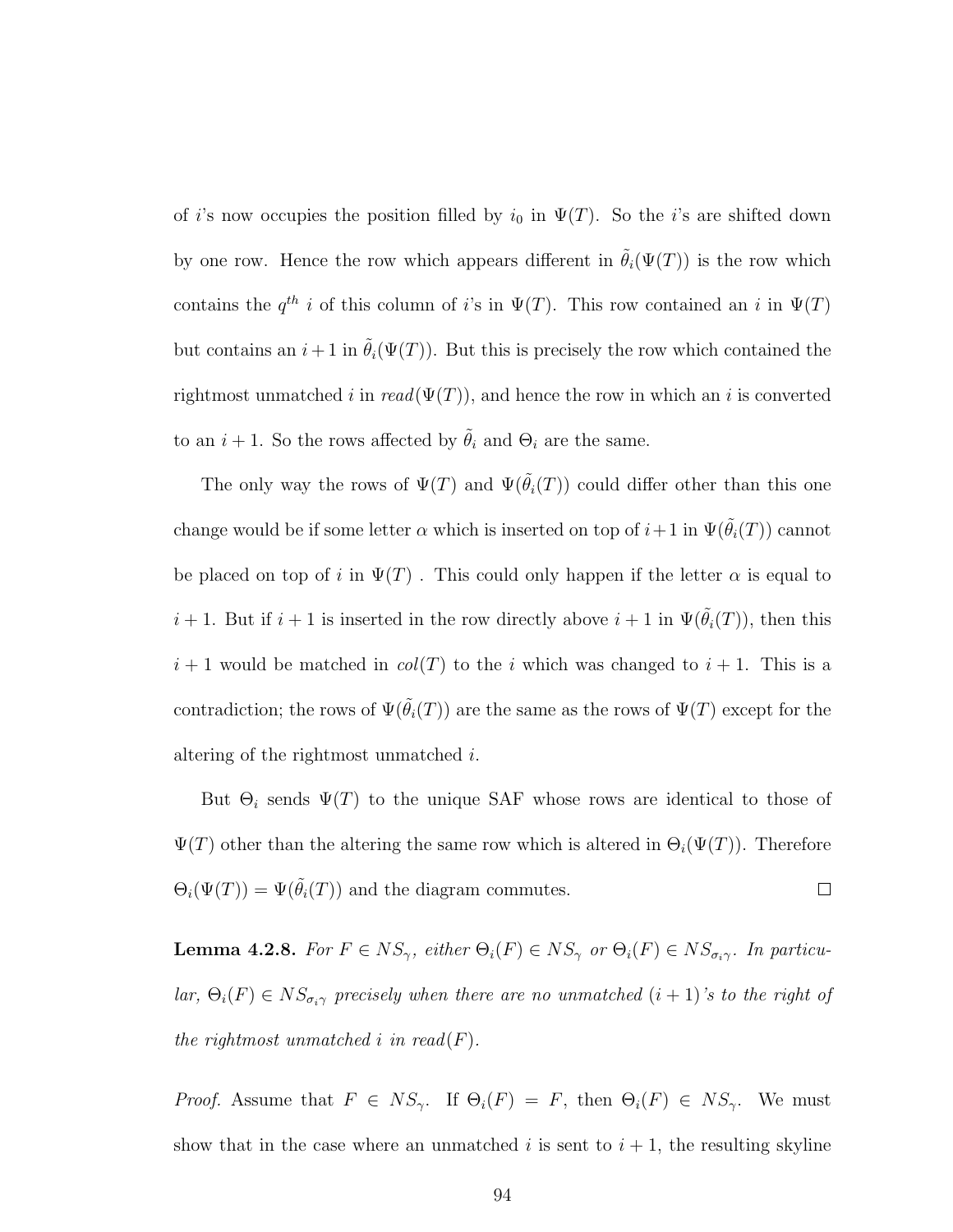augmented filling is either in  $NS_{\gamma}$  or in  $NS_{\sigma_i\gamma}$ . But the map  $\Theta_i$  shifts the lowest (row-wise) unmatched i, denoted  $i_0$ , in F. If there are no occurrences of the letter i in the row directly below the row r containing the shifted i, then  $i+1$  is mapped to the same position as  $i_0$  in F. If there are no  $i + 1$ 's in the row  $r + 1$  above r, then the entries in  $r + 1$  are sent to the same positions as in F, and so the shape is still  $\gamma$ .

If there exists an  $i + 1 = (i + 1)_{r+1}$  in row  $r + 1$ , then there must be an i in row  $r+1$ , for otherwise the  $i+1$  would be matched to the  $i_0$  in row r. If  $(i+1)_{r+1}$  lies to the left of  $i_0$  in F, then it is mapped to the same position in  $\Theta_i(F)$  and everything remains the same. Otherwise, it will be placed on top of the  $i + 1 = (i + 1)_0$  which replaced  $i_0$ . Then the  $i = i_{r+1}$  in row  $r+1$  will be placed in the position previously occupied by  $i + 1$ . The only entries in row  $r + 2$  affected by this change are i and  $i+1$ . Again, if there is an  $i+1=(i+1)_{r+2}$  in row  $r+2$  then there must be an  $i = i_{r+2}$  in row  $r + 2$ . By similar reasoning, the positions of the i and the  $i + 1$ will switch, but all other entries remain in the same position as in  $F$ . Therefore the heights of the columns containing i and  $i+1$  remain the same. The same reasoning implies that the shape of the result is  $\gamma$  regardless of whether or not an  $i+1$  is in a row above  $i_0$ .

If there exists an  $i = i_{r-1}$  in the row  $r - 1$  directly below  $i_0$ , their must also be an  $i + 1 = (i + 1)_{r-1}$  in row  $r - 1$ , since  $i_{r-1}$  is matched. If  $(i + 1)_{r-1}$  appears to the left of  $i_{r-1}$ , then  $i_0$  could not have been on top of  $i_{r-1}$  in F, because  $i_0$  would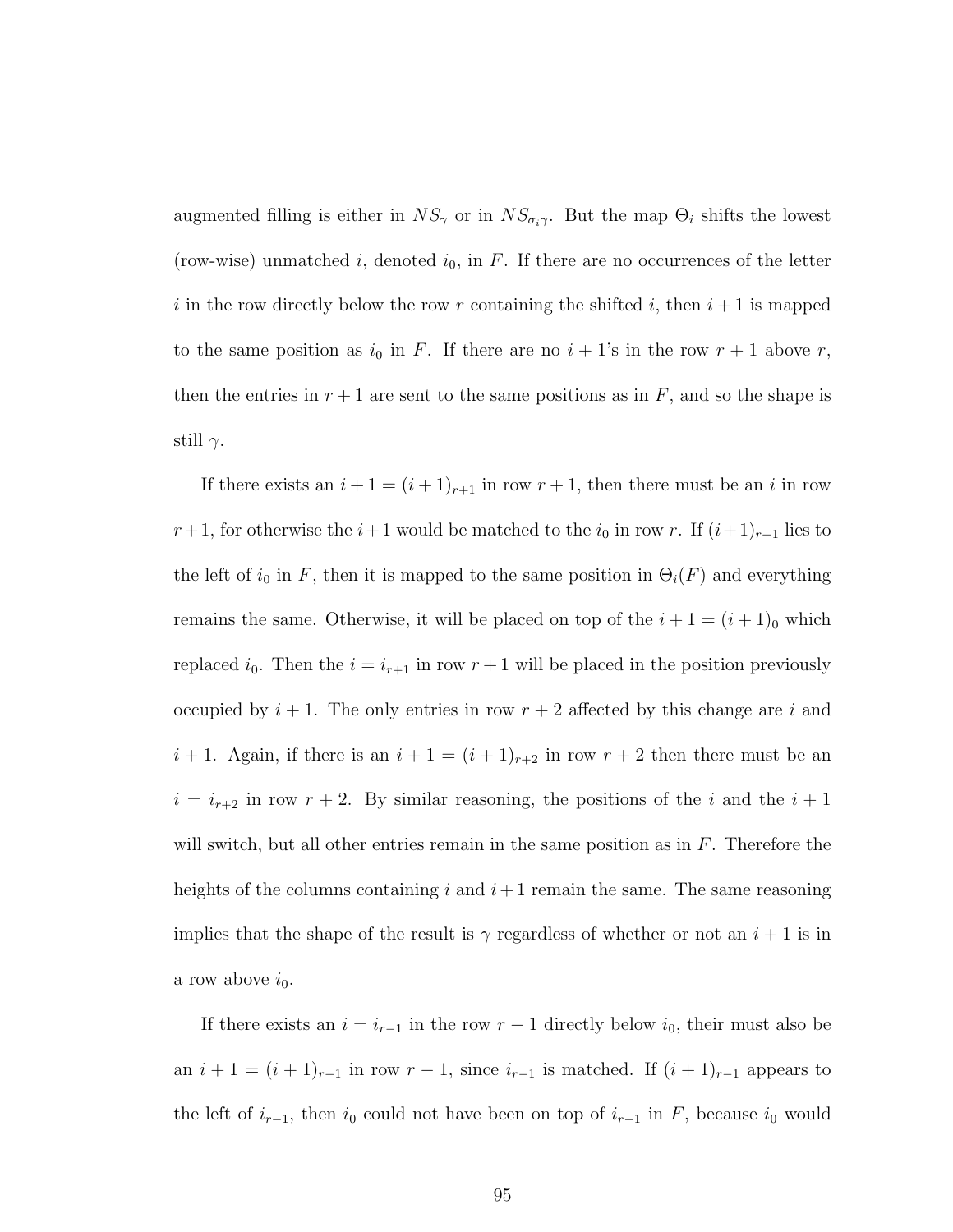reach the empty cell on top of  $(i + 1)_{r-1}$  first. Therefore,  $(i + 1)_0$  is mapped to the same cell in  $\Theta_i(F)$  as  $i_0$  in F. In this case, we are back in the previous situation.

Finally, assume that  $i_{r-1}$  appears to the left of  $(i + 1)_{r-1}$  in F. If the column containing  $(i + 1)_{r-1}$  is strictly taller than the column containing  $i_{r-1}$ , then the entry on top of  $(i+1)_{r-1}$  must be equal to  $i+1$  to ensure a type B inversion triple. But this contradicts the fact that there are no  $i + 1$  entries in row r.

Therefore the column containing  $i$  is weakly taller than the column containing  $i+1$ . The entry below i must be less than  $i+1$  to ensure that these three cells are a type  $A$  inversion triple. But this entry must also be greater than or equal to i. Hence it must be equal to *i*, denoted  $i_{r-2}$ . There must be an  $i + 1 = (i + 1)_{r-2}$  in row  $r - 2$ , since  $i_{r-2}$  is matched in F. Since F is a non-attacking filling,  $(i + 1)_{r-2}$ must appear weakly to the right of  $(i + 1)_{r-1}$ . But the entry  $\alpha$  immediately below  $(i+1)_{r-1}$  must have  $\alpha \geq i+1$ . By Lemma 2.1.5, the column containing  $(i+1)_{r-1}$ must be weakly taller than the column containing  $(i+1)_{r-2}$ , which means that the column containing  $i_{r-2}$  is weakly taller than the column containing  $(i+1)_{r-2}$ . This again implies that the entry below  $i_{r-2}$  is i. Continuing in this manner, we have a column consisting only of i's, so this must be the  $i<sup>th</sup>$  column. Since there must be an  $i + 1$  in each of these rows, there must be an  $i + 1$  in the first row. But any entry in the bottom row lies on top of its corresponding entry in the basement row. Therefore the  $i + 1$  in the bottom row is in the  $(i + 1)<sup>th</sup>$  column. This entry is weakly to the right of the other  $(i + 1)$ 's. Since it is immediately to the right of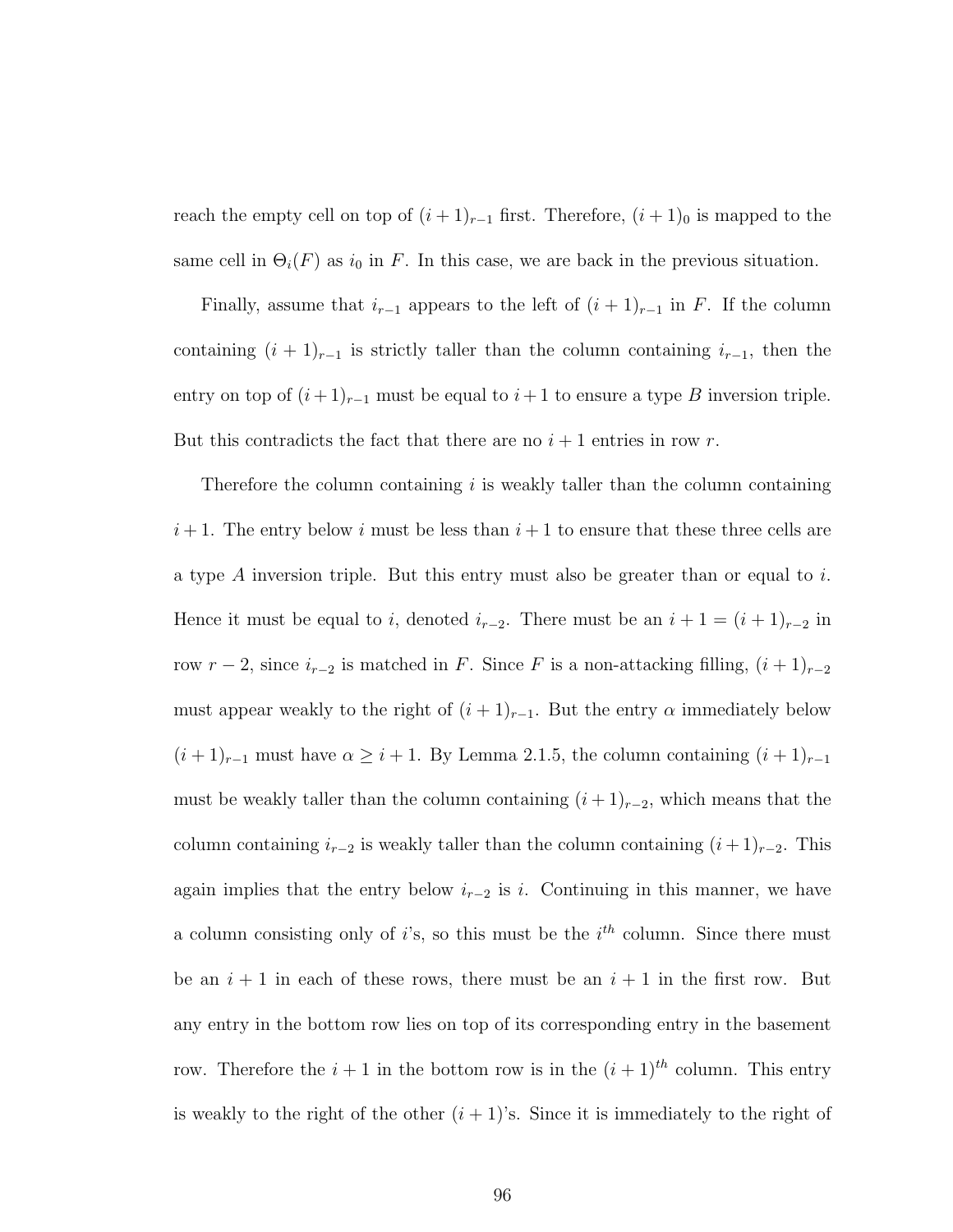the  $i^{th}$  column, this means that the  $(i+1)^{th}$  column contains only the entries  $i+1$ until the  $r^{th}$  row.

The entry  $i_0$  cannot lie strictly to the right of  $i_{r-1}$  since F is non-attacking. But it cannot lie strictly to the left of the  $i<sup>th</sup>$  column without creating a descent. Therefore  $i_0$  is in the  $i^{th}$  column. Sending  $i_0$  to  $i + 1 = (i + 1)_0$  moves it from the  $i<sup>th</sup>$  column into the  $(i + 1)<sup>th</sup>$  column. There are no unmatched  $(i + 1)<sup>s</sup>$  in the row  $r+1$  above r, so if there is only an i in the row above, it is placed on top of  $(i+1)_0$ . If both i and  $i + 1$  appear,  $i + 1$  is placed on top of  $(i + 1)<sub>0</sub>$  and i is placed in the position occupied by  $i + 1$  in F. If neither appears, then the rest of the column containing  $(i + 1)_0$  is the same as the rest of the  $i_0$  column in F. This implies that  $\Theta_i$  permutes the  $i^{th}$  and  $(i+1)^{th}$  column, resulting in shape  $\sigma_i \gamma$ . This case occurs only when there are no unmatched  $(i + 1)$ s after the rightmost unmatched i (in reading order), for each  $(i + 1)$  which appears in a lower row is matched to the i in its same row.  $\Box$ 

We are now ready to describe the connection between the standard bases of Lascoux and Schützenberger and the nonsymmetric Schur functions.

Recall that Theorem 4.2.5 states that  $\mathfrak{U}(\pi,\lambda) = NS_{\pi(\lambda)}$ , where  $\pi(\lambda)$  denotes the action of  $\pi$  on the parts of  $\lambda$ .

#### Proof. (of Theorem 4.2.5)

Fix a partition  $\lambda$  and argue by induction on the length of the permutation  $\pi$ in  $\mathfrak{U}(\pi,\lambda)$ . First let  $\pi$  be the identity. Then  $\mathfrak{U}(\pi,\lambda)$  is the dominant monomial.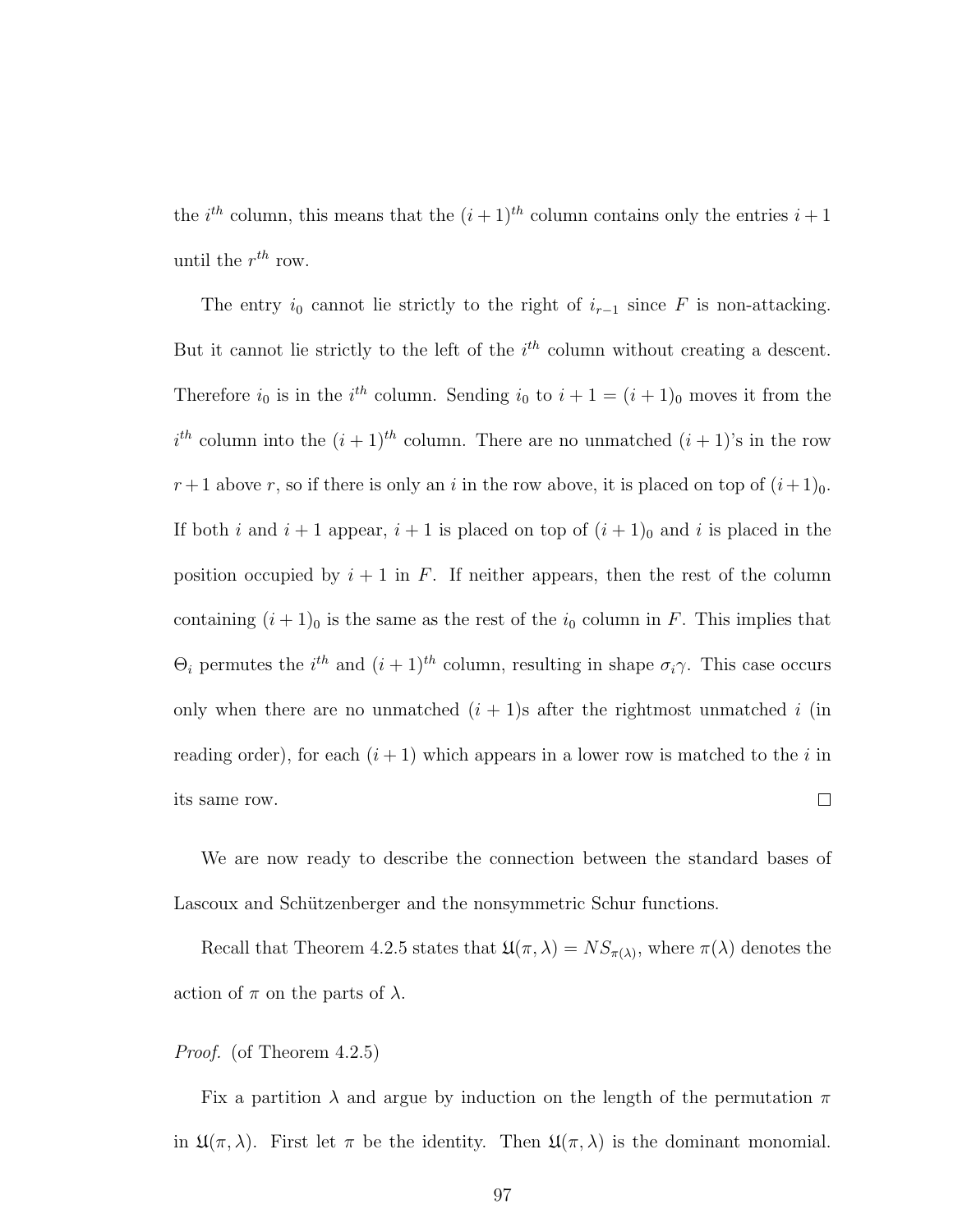Consider  $\lambda$  as a composition of n into n parts by adding zeros to the right if necessary. Each cell a in  $\lambda_1$  must have  $\sigma(a) = 1$ , for otherwise there would be a descent. If the second column contained a cell b such that  $\sigma(b) = 1$ , this cell and the cell beside it in first column would be attacking. To avoid descents, each cell b in the second column must have  $\sigma(b) \leq 2$ . Therefore each cell b in the second column has  $\sigma(b) = 2$ . Continuing inductively, we see that each cell c in the i<sup>th</sup> column must have  $\sigma(c) = i$ . To see that this is indeed an SAF, we need only to check type A triples. But if the two cells in the lefthand column are equal and less than the cell in the righthand column, the result is a type A inversion triple. Therefore, the  $NS_{\lambda} = \mathfrak{U}(\pi, \lambda).$ 

Next assume that  $\mathfrak{U}(\pi,\lambda) = NS_{\pi(\lambda)}$ , where  $\pi(\lambda)$  is the permutation  $\pi$  applied to the columns of  $\lambda$  when  $\lambda$  is considered as a composition of n into n parts. The monomials in  $\mathfrak{U}(\sigma_i\pi,\lambda)$  are the images of monomials of  $\mathfrak{U}(\pi,\lambda)$  whose image under (possibly multiple applications of)  $\tilde{\theta}_i$  is not a monomial of  $\mathfrak{U}(\pi,\lambda)$ . Pick some such monomial of  $\mathfrak{U}(\pi,\lambda)$  which maps to  $\mathfrak{U}(\sigma_i\pi,\lambda)$ , represented by the SSYT T. By Proposition 4.2.7,  $\Psi(\tilde{\theta}_i(T)) = \Theta_i(\Psi(T))$ . Since  $\Psi(T) \in NS_{\pi(\lambda)}$ , Lemma 4.2.8 implies that  $\Theta_i(\Psi(T)) \in NS_{\pi(\lambda)}$  or  $\Theta_i(\Psi(T)) \in NS_{\sigma_i \pi(\lambda)}$ . If  $\Theta_i(\Psi(T)) \in NS_{\pi(\lambda)}$ , then  $\Psi(\tilde{\theta}_i(T)) \in NS_{\pi(\lambda)},$  so  $\tilde{\theta}_i(T) \in \mathfrak{U}(\pi,\lambda)$  because  $\mathfrak{U}(\pi,\lambda) = NS_{\pi(\lambda)}$  by the inductive hypothesis. But this contradicts the assumption that  $\theta_i(T) \in \mathfrak{U}(\sigma_i \pi, \lambda)$ , so  $\Theta_i(\Psi(T)) \in NS_{\sigma_i \pi(\lambda)}$ . Therefore,  $\mathfrak{U}(\sigma_i \pi, \lambda) \subseteq NS_{\sigma_i \pi(\lambda)}$ .

Let F be a monomial in  $NS_{\sigma_i \pi(\lambda)}$ . Consider read(F). Match the occurrences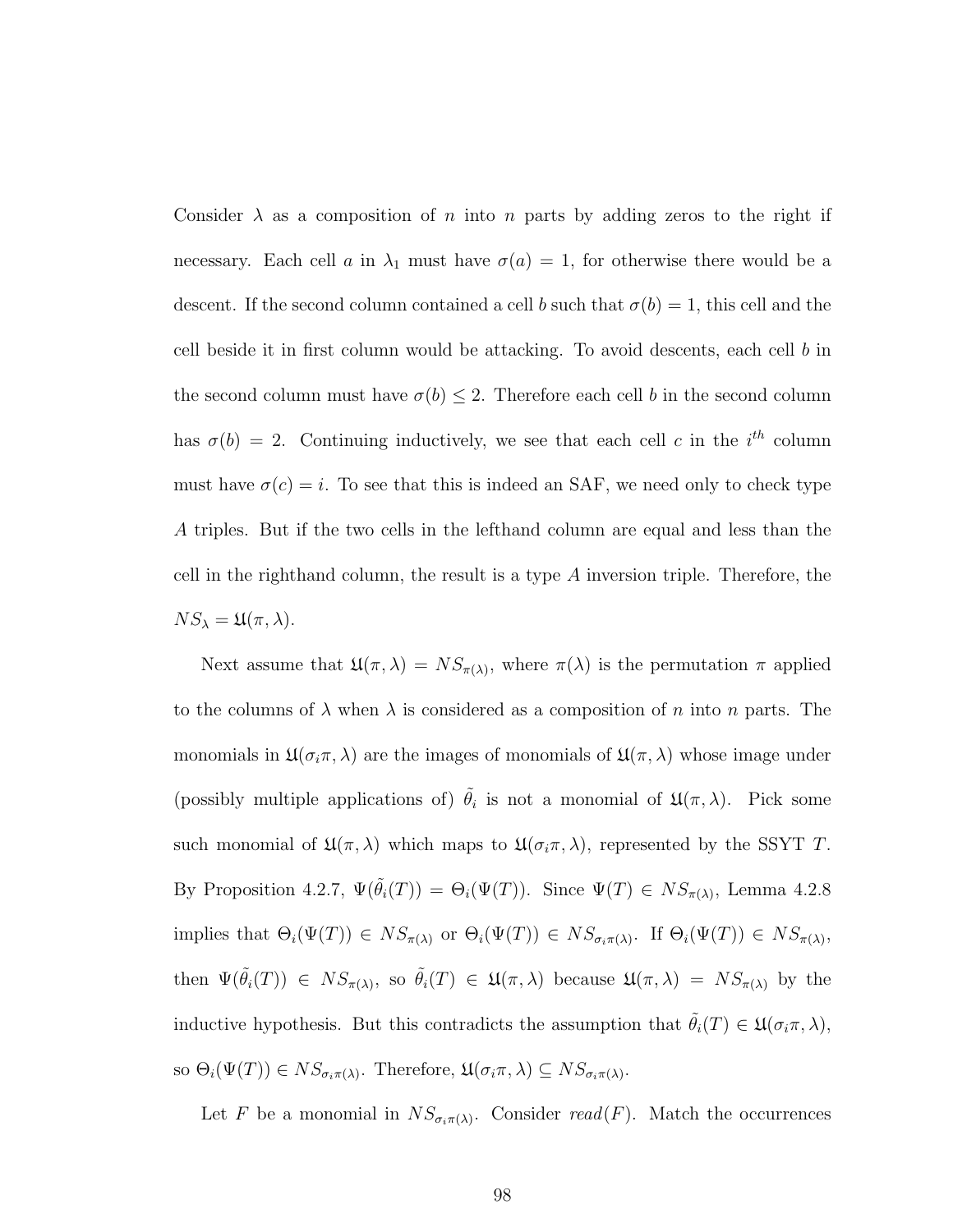i and  $i + 1$  of F as in Proposition 4.2.7 above. Find the leftmost unmatched  $i + 1 = (i + 1)<sub>0</sub>$ . Send it to i and map the row entries back in according to the procedure in Lemma 4.2.6. The resulting reading word is the reading word of an SAF  $F'$  where this  $i = i_0$  is the rightmost unmatched i. (If there were any unmatched values of  $i$  to the right of  $i_0$ , they would have been matched to  $(i + 1)$ <sub>0</sub> in read(F). If  $i_0$  were matched to some  $i + 1$  to its left, that would be an unmatched  $i + 1$  in  $read(F)$  farther left than the selected  $i + 1$ .) Therefore  $\Theta_i(F') = F$ . If  $F' \in NS_{\pi(\lambda)}$ , then  $\Psi^{-1}(F) = T$  is the semi-standard Young tableau in  $\mathfrak{U}(\pi,\lambda)$  such that  $\tilde{\theta}_i(T)$  maps to F. Otherwise, repeat the procedure on F' until an element of  $NS_{\pi(\lambda)}$  is reached. This happens eventually since by Lemma 4.2.8, an element of  $NS_{\pi(\lambda)}$  is sent by  $\Theta_i$  to an element of  $NS_{\sigma_i \pi(\lambda)}$  precisely when there are no unmatched  $(i + 1)$ s to the right of the rightmost unmatched i in read(F).  $F'$  satisfies this condition when the leftmost unmatched  $i + 1$  in F is also the rightmost unmatched  $i + 1$ . Since the number of is must be less than or equal to the number of  $(i + 1)$ 's, this will eventually occur. Therefore  $NS_{\sigma_i \pi(\lambda)} \subseteq \mathfrak{U}(\sigma_i \pi, \lambda)$ . So  $NS_{\sigma_i \pi(\lambda)} = \mathfrak{U}(\sigma_i \pi, \lambda).$  $\Box$ 

Theorem 4.2.5 provides us with a non-inductive construction of the standard bases. In particular, given a partition  $\lambda \vdash n$  and a permutation  $\pi \in S_n$ , first consider  $\lambda$  as a composition of n into n parts by adding zeros to the right if necessary. Then apply the permutation  $\pi$  to the columns of I to get the shape  $\pi(\lambda)$ . Finally, determine all skyline augmented fillings of the shape  $\pi(\lambda)$ . The monomials given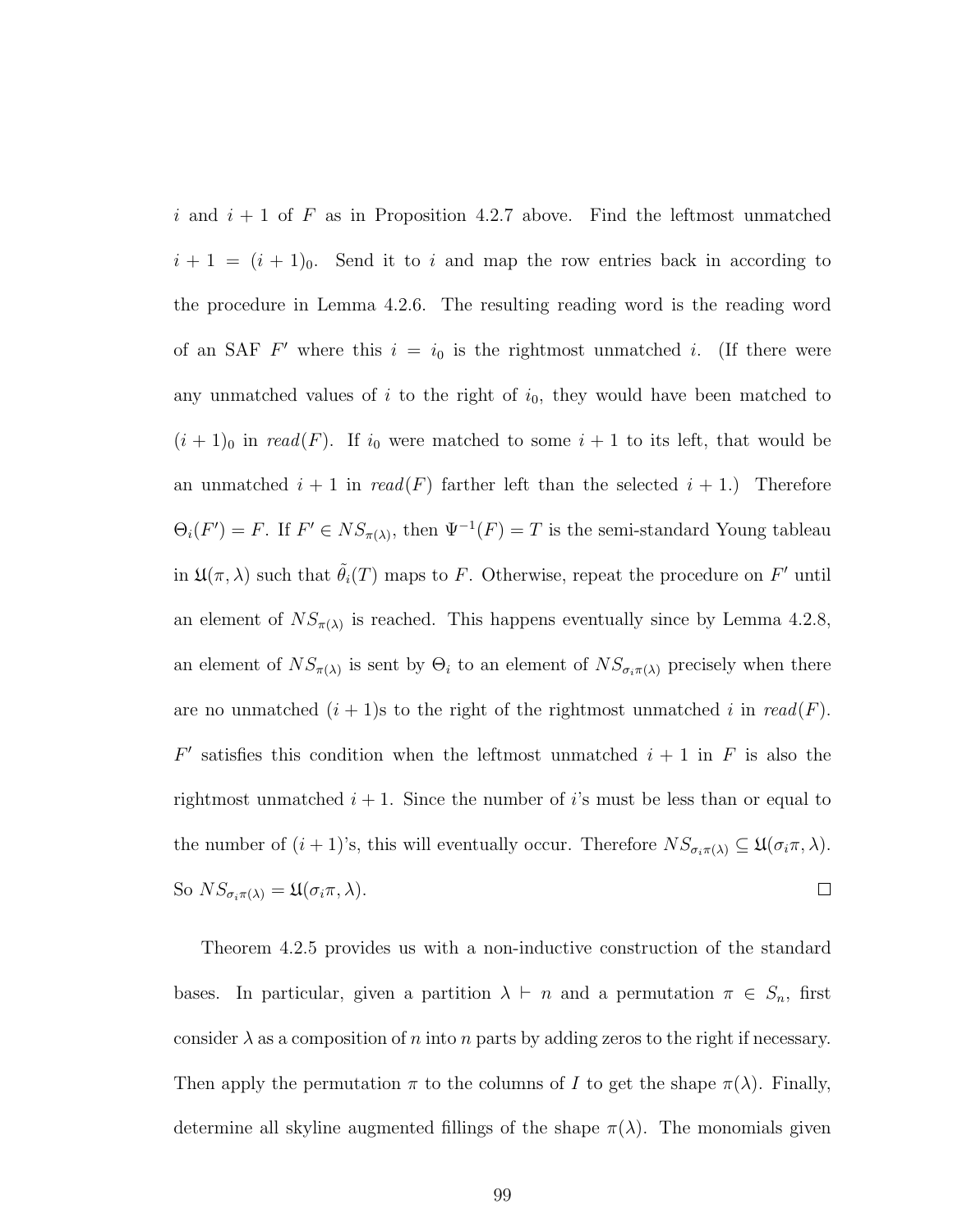by the weights of these SAFs are the monomials of  $\mathfrak{U}(\pi,\lambda)$ 

Recall that the standard basis  $\mathfrak{U}(\pi,\lambda)$  is equal to the sum of the weights of all SSYT with right key  $K(\pi, \lambda)$ . Therefore all of the SSYT which map to an SAF of shape  $\pi(\lambda)$  have the same right key,  $K(\pi, \lambda)$ . The lock (denoted lock( $\gamma$ )) of a composition  $\gamma$  is the SAF of shape  $\gamma$  whose  $i^{th}$  column contains only the entries i.

Theorem 4.2.5 provides a simple method for determining the right key of a semi-standard Young tableau.

**Corollary 4.2.9.** Given an arbitrary SSYT T, let  $\gamma$  be the shape of  $\Psi(T)$ . Then  $K_+(T) = key(\gamma).$ 

*Proof.* We must show that the map  $\Psi$  :  $SSYT \rightarrow SAF$  sends a key T to  $lock(\gamma)$ , where  $\gamma$  is the composition *content*(T).

We prove this by induction on the number of columns of  $T$ . If  $T$  has only one column,  $C_1 = \alpha_1 \alpha_2 \ldots \alpha_j$ , then this column maps to a filling F with one row such that the  $\alpha_i^{th}$  column contains the entry  $\alpha_i$ . This is precisely  $lock(content(T))$ .

Next, assume that  $\Psi(T) = \text{lock}(\text{content}(T))$  for all keys T with less than or equal to  $m-1$  columns. Let S be a key with m columns. After the insertion of the last  $m-1$  columns, the figure is  $lock(content(S \setminus C_1))$  by the inductive hypothesis. We must show that inserting the first column produces  $lock(content(S))$ .

Let  $C_1 = \alpha_1 \alpha_2 \ldots \alpha_l$ . The last entry,  $\alpha_1$  to be inserted, must be placed on top of the  $\alpha_1^{th}$  column, since all other columns contain strictly smaller entries. Therefore if  $\alpha_2$  had been placed here during a previous step,  $\alpha_2$  is bumped to the  $\alpha_2^{th}$  column.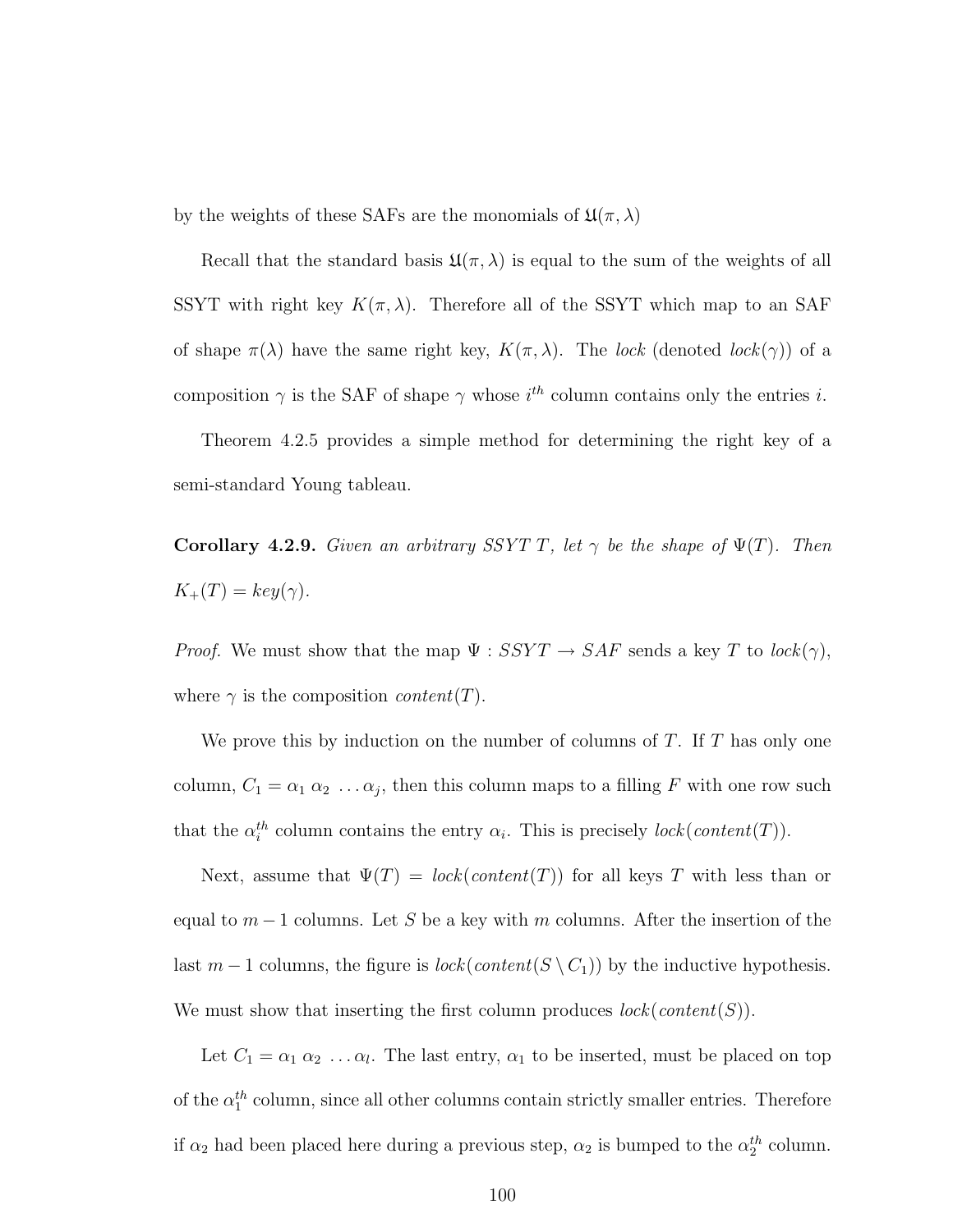If not, then  $\alpha_2$  was already on top of the  $\alpha_2^{th}$  column, since all other columns contain entries which are strictly smaller than  $\alpha_2$ . Continuing in this manner we see that after all elements of  $C_1$  have been inserted, the element  $\alpha_i$  must lie on top of the  $\alpha_i^{th}$  column. Therefore  $\Psi(S) = \text{lock}(\text{content}(S)).$ 

Since  $lock(\pi(\lambda)) \in \mathfrak{U}(\pi, \lambda)$ , all SSYT which map to SAFs of shape  $\pi(\lambda)$  have the same right key as  $lock(\pi(\lambda))$ . Therefore, if  $T \in \mathfrak{U}(\pi, \lambda)$ , then  $key(T) = key(\pi(\lambda))$ .

 $\Box$ 

For example, the SSYT  $T$  of Example 3.2.6 has right key

| 11 |             |    |       |  |
|----|-------------|----|-------|--|
| 10 | 11          |    |       |  |
| 8  | 10          | 10 |       |  |
|    | $8^{\circ}$ | 8  |       |  |
| 5  | 5           | 5  |       |  |
| 3  | З           | З  | 10 10 |  |

since it maps to an SAF of shape  $(0, 0, 3, 0, 3, 0, 1, 3, 0, 5, 2, 0, 0, 0, 0, 0, 0)$ .

This is a simple and quick procedure for calculating the right key of any SSYT which facilitates the computation of key polynomials and Schubert polynomials.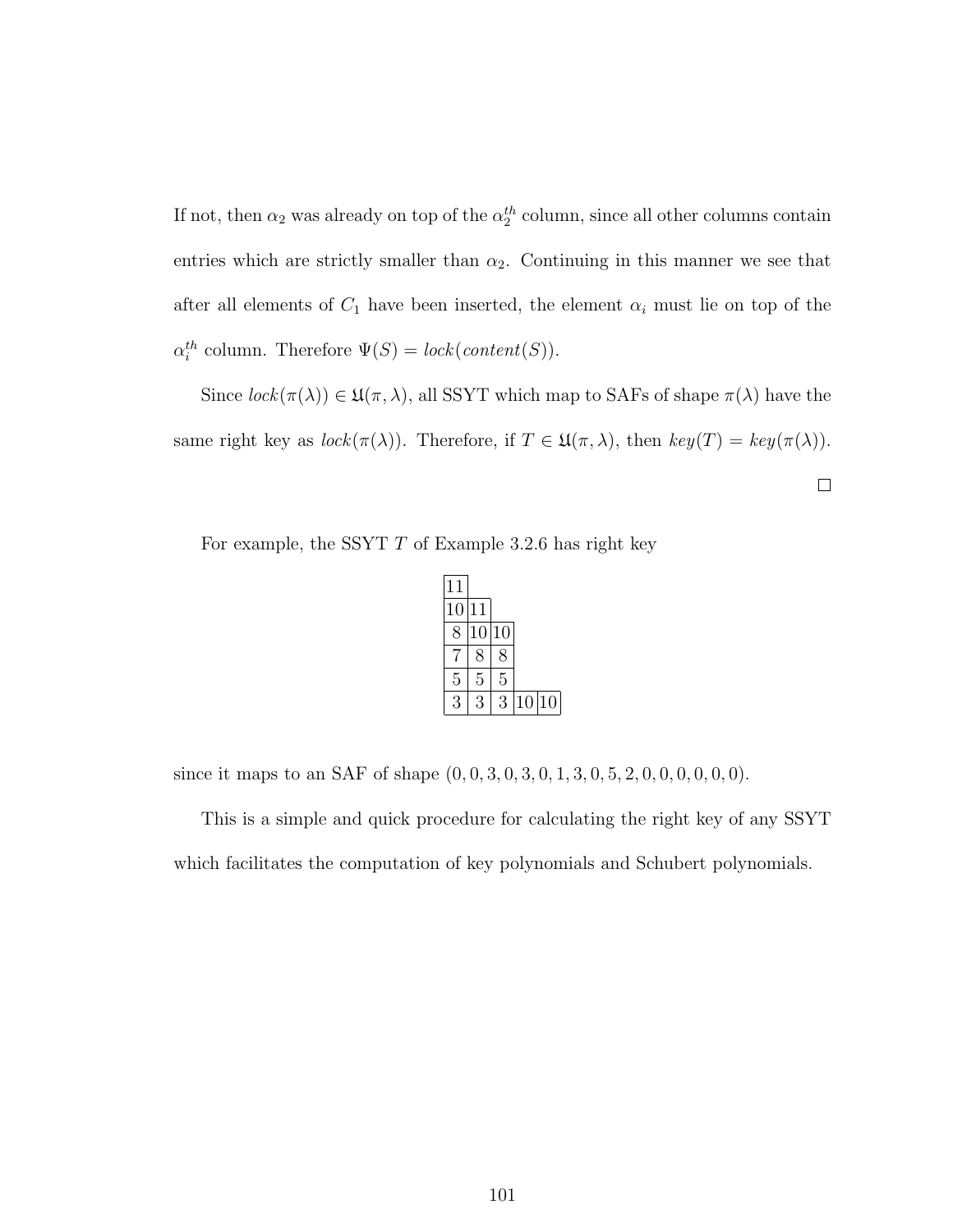#### Chapter 5

### Symmetries and Kotska numbers

In this chapter, we describe several properties of skyline augmented fillings and nonsymmetric Schur functions. These properties are potentially useful for answering difficult questions about Schur functions.

#### 5.1 Symmetries of nonsymmetric Schur functions

The nonsymmetric Schur functions are not symmetric in general. However, the polynomial  $NS_{\gamma}$  is invariant under the action of a certain subgroup of  $S_n$ .

**Theorem 5.1.1.** Let  $H = \{i : \gamma_i = \gamma_{i+1}\}\$ and let  $G = \langle \sigma_i : i \in H \rangle$  be the subgroup of  $S_n$  generated by the elementary transpositions  $\sigma_i = (i, i + 1)$  for  $i \in H$ . Then for  $\pi \in S_n$ , we have  $\pi(NS_{\gamma}) = NS_{\gamma} \iff \pi \in G$ .

*Proof.* Recall that Theorem 4.2.5 states that  $\mathfrak{U}(\pi,\lambda) = NS_{\pi(\lambda)}$ , where  $\pi(\lambda)$  denotes the action of  $\pi$  on the parts of  $\lambda$ . So for any composition  $\gamma$ ,  $NS_{\gamma} = \mathfrak{U}(\pi, \lambda)$  for some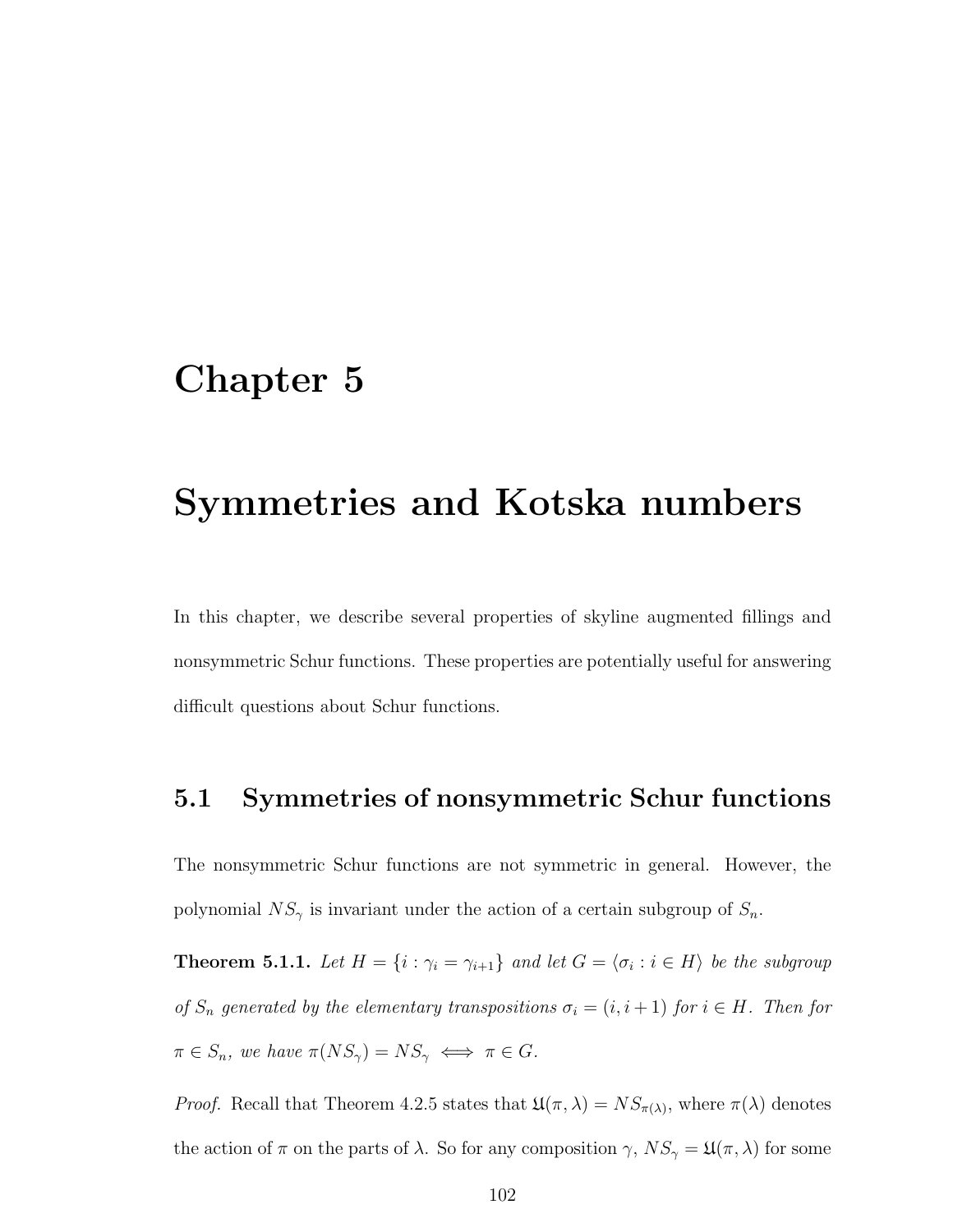permutation  $π$  of the partition  $λ$  which rearranges to  $γ$ . (This means that  $γ = π(λ)$ as compositions.)

If  $\gamma_i = \gamma_{i+1}$ , then  $\sigma_i(\gamma) = \gamma$ . Let  $\prod_{i=1}^n x_i^{a_i}$  be the weight of an SAF F of shape  $\gamma$  in  $NS_{\gamma}$ . Say  $a_i - a_{i+1} = b$ . The monomial determined by applying  $\sigma_i$  to the weight of  $F \in \mathfrak{U}(\pi, \lambda)$  is equal to the weight of  $\Theta_i^b(F)$ . But Proposition 4.2.7 states that  $\Theta_i^b(F) = \tilde{\theta}_i^b(T)$  for some  $T \in SSYT(\lambda)$ . The map  $\tilde{\theta}_i^b$  sends an SSYT T in  $\mathfrak{U}(\pi,\lambda)$  to an SSYT T' in  $\mathfrak{U}(\sigma_i\pi,\lambda)$  such that the number of i's and  $(i+1)$ 's are interchanged.

We saw in Section 4.2.2 that  $\tilde{\theta}_i^b$  is a bijection between SSYT of shape  $\lambda$  in  $\mathfrak{U}(\pi,\lambda)$ , content  $\{1^{a_1}, 2^{a_2}, \ldots i^{a_i}, (i+1)^{a_{i+1}}, \ldots n^{a_n}\}$  and SSYT of shape  $\lambda$  in  $\mathfrak{U}(\sigma_i\pi,\lambda)$ , content  $\{1^{a_1}, 2^{a_2}, \ldots i^{a_{i+1}}, (i+1)^{a_i}, \ldots n^{a_n}\}.$  Therefore  $\tilde{\Theta}_i$  $b$  is a bijection between SAF of shape  $\pi(\lambda) = \gamma$ , content  $\{1^{a_1}, 2^{a_2}, \ldots i^{a_i}, (i+1)^{a_{i+1}}, \ldots n^{a_n}\}$  and SAF of shape  $\sigma_i(\gamma)$ , content  $\{1^{a_1}, 2^{a_2}, \ldots i^{a_{i+1}}, (i+1)^{a_i}, \ldots n^{a_n}\}.$ 

We know that  $\sigma_i(\gamma) = \gamma$ , so the bijection is between SAF's of shape  $\gamma$  and content  $\{1^{a_1}, 2^{a_2}, \ldots i^{a_i}, (i+1)^{a_{i+1}}, \ldots n^{a_n}\}$  and SAF's of shape  $\gamma$  and content  $\{1^{a_1}, 2^{a_2}, \ldots i^{a_{i+1}}, (i+1)^{a_i}, \ldots n^{a_n}\}.$  Therefore  $NS_\gamma$  is invariant under  $\sigma_i$  if  $\gamma_i = \gamma_{i+1}$ .

It remains to show that if  $\gamma_j \neq \gamma_{j+1}$ , then  $\sigma_j(NS_\gamma) \neq NS_\gamma$ . But consider the SAF lock( $\gamma$ ) in which the i<sup>th</sup> column contains only the entry i. First assume  $\gamma_j > \gamma_{j+1}$ . There are  $\gamma_j$  j's in lock $(\gamma)$ . The only way to place more  $(j + 1)$ 's in the shape  $\gamma$  is to place them in a column  $C_k$  to the right of the  $(j + 1)^{th}$  column. But this would eliminate some of the entries k. Therefore there is no SAF of shape  $\gamma$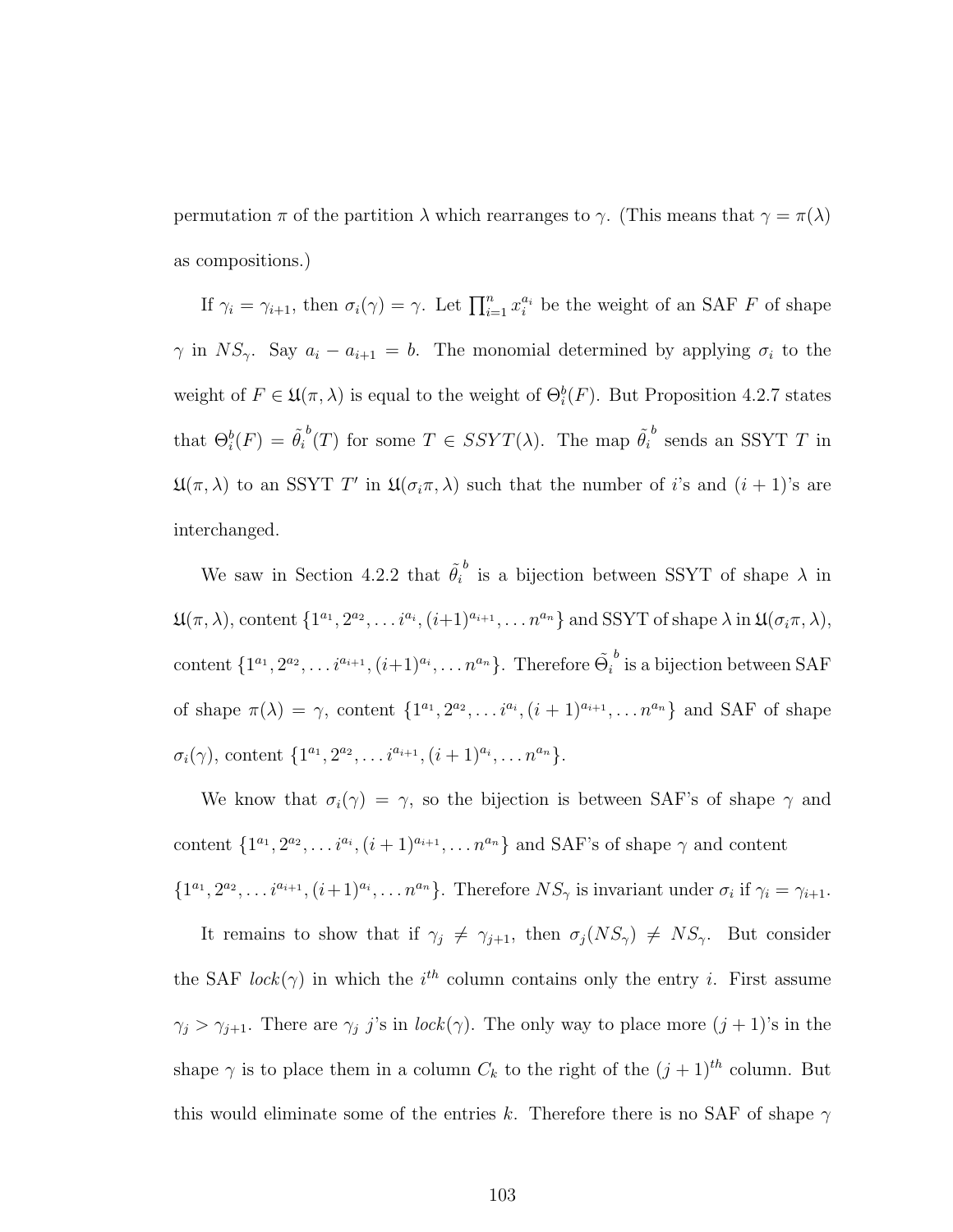with content  $\{1^{\gamma_1}, 2^{\gamma_2}, \ldots j^{\gamma_{j+1}}, (j+1)^{\gamma_j}, \ldots n^{\gamma_n}\}.$ 

Finally, assume that  $\gamma_j < \gamma_{j+1}$ . Again consider  $lock(\gamma)$ . Any SAF with content  $\{1^{\gamma_1}, 2^{\gamma_2}, \ldots j^{\gamma_{j+1}}, (j+1)^{\gamma_j}, \ldots n^{\gamma_n}\}\$  must have the property that the  $m^{th}$  column contains all of the  $\gamma_m$  m's for  $m > j + 1$ . Therefore any j must appear either in the  $j<sup>th</sup>$  column or the  $(j + 1)<sup>th</sup>$  column. But there must be  $\gamma_j$  entries equal to  $j + 1$  in the first  $\gamma_j$  rows of the  $(j+1)^{th}$  column. This means that the  $\gamma_j$  entries in the  $j^{th}$ column are equal to j and the remainder of the j's appear in the  $(j + 1)$ <sup>th</sup> column, beginning at row  $\gamma_j + 1$  and continuing up the column. But then the j in row  $\gamma_j + 1$ of the  $(j + 1)^{th}$  column and the j at the top of the j<sup>th</sup> column would be attacking, which is a contradiction. So  $\sigma_j(NS_\gamma) \neq NS_\gamma$  when  $\gamma_j \neq \gamma_{j+1}$ .  $\Box$ 

For example, let  $\gamma = (0, 2, 2, 0, 1)$ . Then  $NS_{\gamma} = x_1 x_2^2 x_3 x_5 + x_1 x_2 x_3^2 x_5 + x_2^2 x_3^2 x_5$ , as shown below.



The polynomial  $NS_{\gamma}$  is fixed under the permutation  $\sigma_2$  and no other permutation. So the subgroup of  $S_n$  that fixes  $NS_{\gamma}$  is  $\langle (2, 3) \rangle$ .

#### 5.2 Nonsymmetric Kostka numbers

Recall that the Kostka number  $K_{\lambda\mu}$  is the number of semi-standard Young tableaux of shape  $\lambda$  and weight  $\mu$ . The nonsymmetric Kostka number  $NK_{\gamma\delta}$  is the number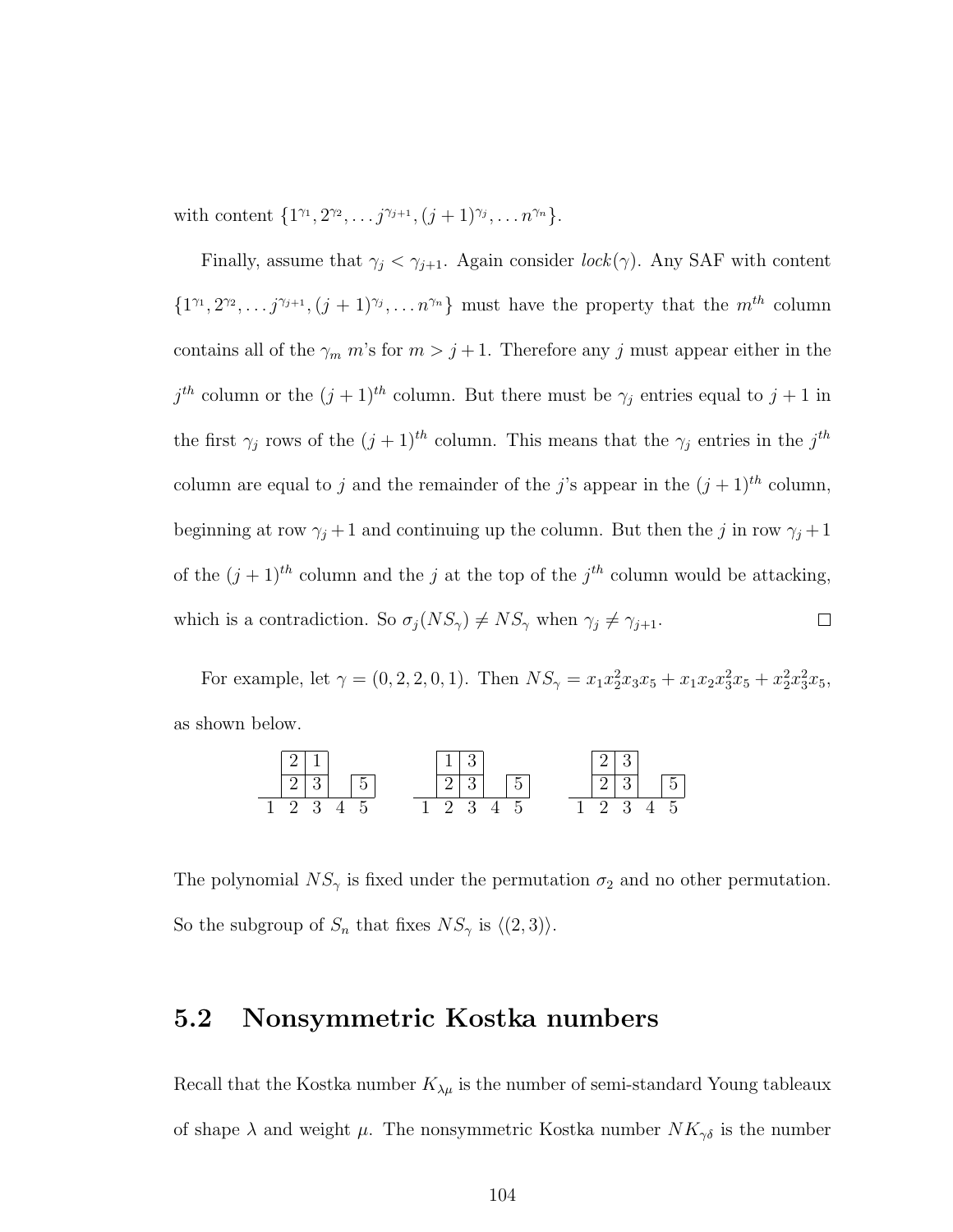of skyline augmented fillings of shape  $\gamma$  and weight  $\delta$ . Equation 3.0.1 implies that

$$
K_{\lambda\mu} = \sum_{\gamma \sim \lambda} N K_{\gamma\mu}
$$

since  $K_{\lambda\mu}$  is the coefficient of  $x^{\mu}$  in  $s_{\lambda}$  and  $NK_{\gamma\mu}$  is the coefficient of  $x^{\mu}$  in  $NS_{\gamma}$ . Therefore, a simple formula for  $NK_{\gamma\mu}$  would provide a simple formula for  $K_{\lambda\mu}$ .

The Hook Length Formula [2] described in Chapter 1.2 is an example of a computational formula for the Kostka number  $K_{\lambda 1^n}$ . The probabilistic proof of Greene, Nijenhuis, and Wilf [4] utilizes a recursive formula for counting the number of standard Young tableaux. We describe a recursive formula for counting the number of standard skyline augmented fillings (SSAF) with the hope that this formula will lead to an analogue of the Hook Length Formula in the nonsymmetric setting.

**Definition 5.2.1.** An *attic* is a cell c in  $\widehat{dg}(\gamma)$  satisfying the following conditions.

- 1. c is the highest cell in its column.
- 2. If the column containing c has height  $k$ , then there are no columns of height  $k-1$  to the left of c.
- 3. For each column  $j$  to the left of the column containing  $c$ , we have

$$
\sum_{i=1}^j \gamma_i < j.
$$

Let  $\gamma^c$  be the figure obtained by deleting the cell c. Note that if c is an attic,  $\gamma^c$ is still a composition. Let  $NF_{\gamma}$  be the number of SSAF of shape  $\gamma$ .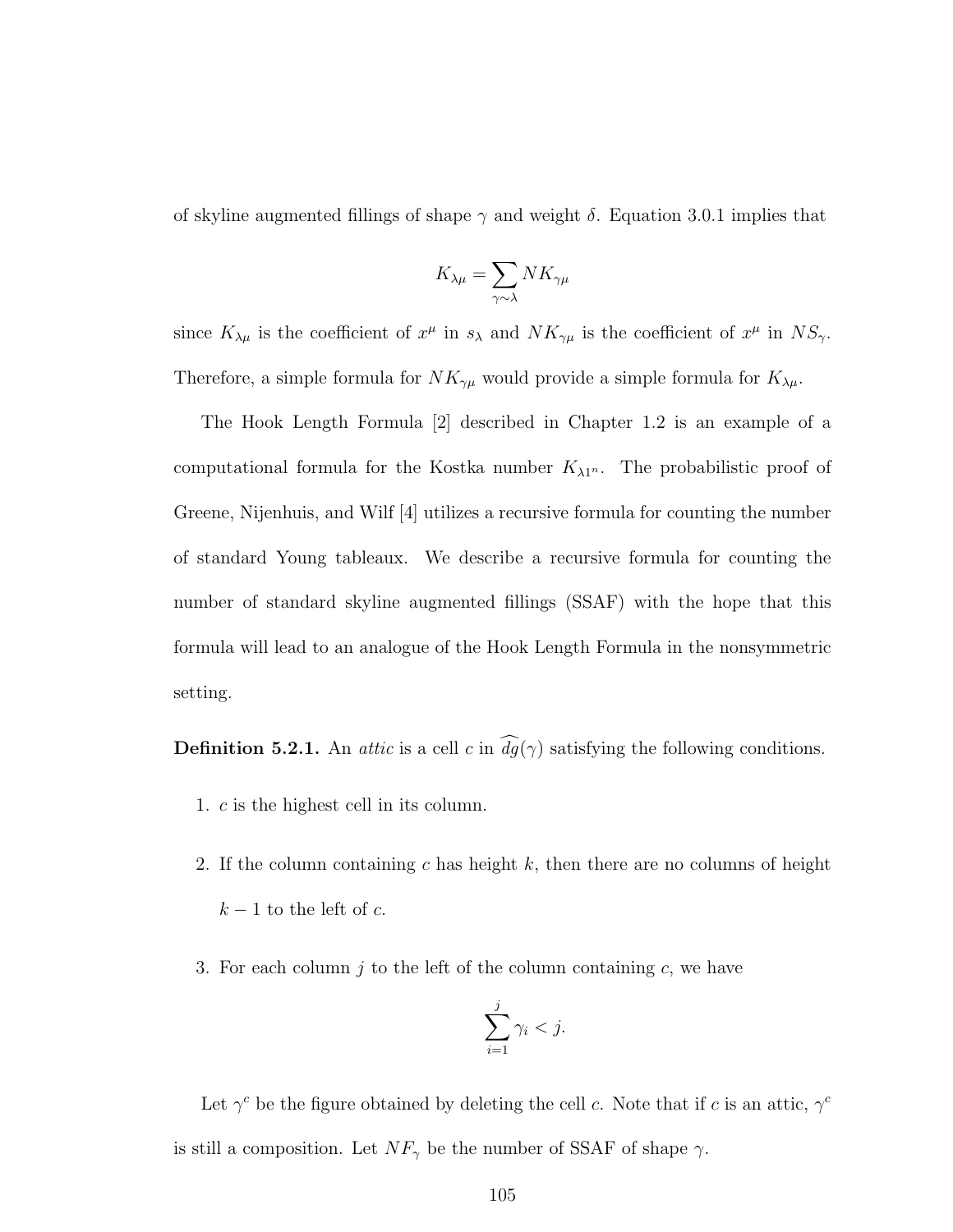**Proposition 5.2.2.** For any composition  $\gamma$ ,

$$
NF_{\gamma} = \sum_{c} NF_{\gamma^c},
$$

where the sum is over all attics c.

*Proof.* Let  $\gamma$  be a composition. We must prove that for any SSAF of shape  $\gamma$ , the entry 1 must appear in an attic. We must also show that the number of SSAF of shape  $\gamma^c$  is equal to the number of SSAF of shape  $\gamma$  with the entry 1 in c.

Let F be an arbitrary SSAF of shape  $\gamma$ . Let c be the cell containing the entry 1. Then c must appear at the top of a column, for otherwise c and the cell on top of c would create a descent. So c satisfies the first attic condition.

Assume that the column  $C_0$  containing c has height k. To get a contradiction on the second attic condition, assume that there exists a column  $C_1$  of height  $k - 1$ to the left of  $C_0$ . Let a be the cell in the  $(k-1)^{th}$  row of  $C_1$  and let b be the cell in the  $(k-1)^{th}$  row of  $C_0$  as depicted below.

$$
\boxed{a} \cdots \boxed{c}
$$

Then  $\sigma(a) < \sigma(b)$  by Lemma 2.1.5. But then  $1 = \sigma(c) < \sigma(a) < \sigma(b)$  implies that  $\{a, b, c\}$  is a type B non-inversion triple. So c must satisfy the second attic condition.

To prove that c satisfies the third attic condition, again argue by contradiction. Let  $\gamma_j$  be a part of  $\gamma$  to the left of the column containing c. Suppose that  $\sum_{i=1}^j \gamma_i \geq$ j. This means that in the first j columns, there are at least j cells. None of these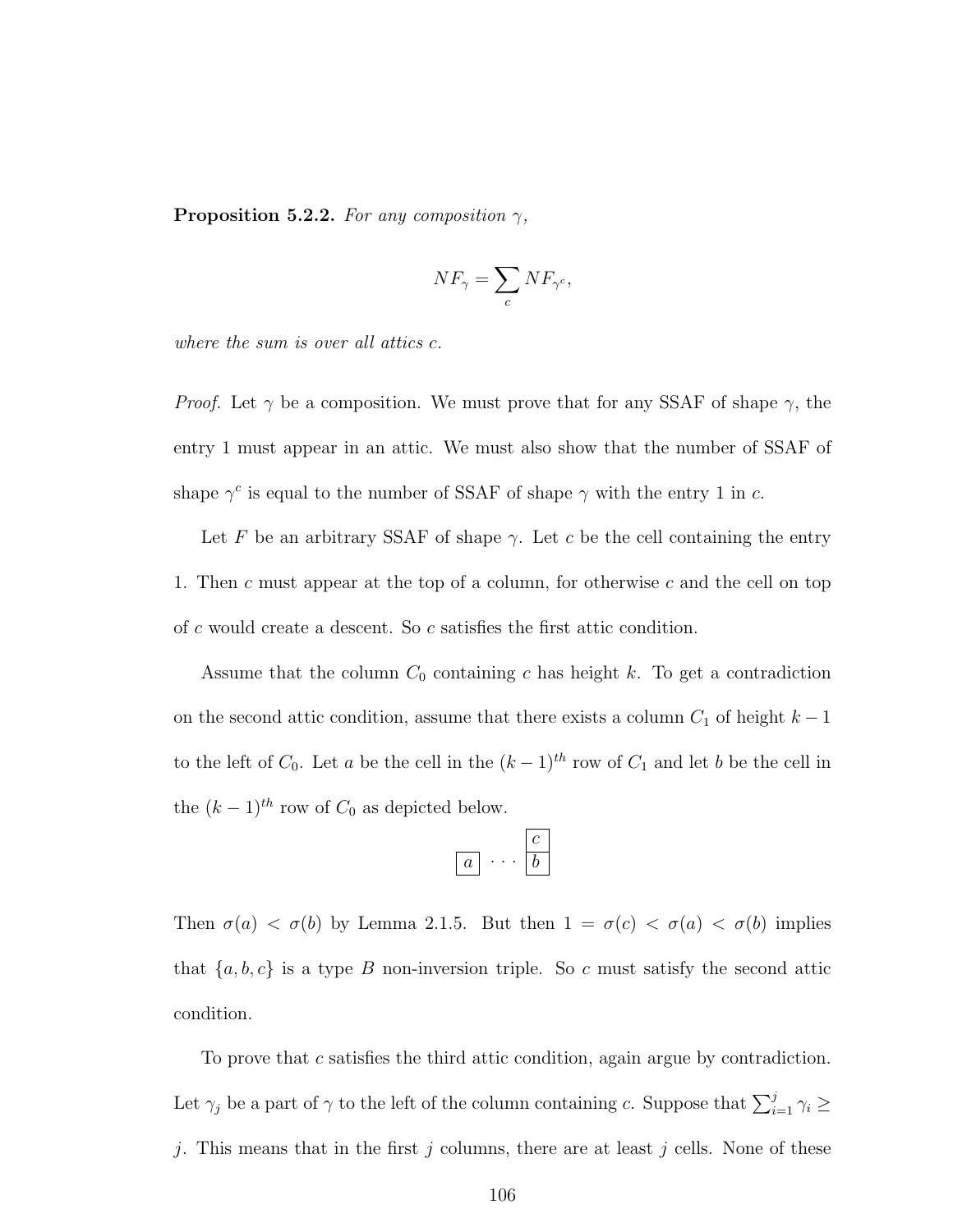

Figure 5.1: Shape  $\gamma$  maps to shape  $\gamma^c$ 

cells can contain an entry greater than  $j$ , for that would create a descent. Therefore each of the numbers 1 through j must appear somewhere in the first j columns. So the entry 1 appears in one of the first j columns. Because c is not contained in one of these columns, the entry 1 could not be contained in the cell c. This is a contradiction, so c satisfies the third attic condition.

This argument shows that  $c$  must be an attic if  $c$  contains the entry 1. Next we must prove that the number of SSAF of shape  $\gamma^c$  is equal to the number of SSAF of shape  $\gamma$  with the entry 1 in c.

Begin with an SSAF of shape  $\gamma$  and let c be the cell containing the entry 1. Delete c and delete the leftmost basement entry. Send each entry  $\alpha$  to the entry  $\alpha - 1$ . The resulting figure is a standard filling of the shape  $\widehat{dg}(\gamma^c)$ . (See Figure 5.1.) We must prove that this filling is an SAF.

Sending each cell  $\alpha$  to  $\alpha - 1$  does not create any non-inversion triples, since this changes the entries but not their order. We must check for non-inversion triples created by the deletion of cell c.

Let  $C_0$  be the column containing c. Consider an arbitrary column  $C_i$  to the left of  $C_0$ . If  $C_i$  is taller than or equal to  $C_0$  in  $\gamma$ , the triples involving these two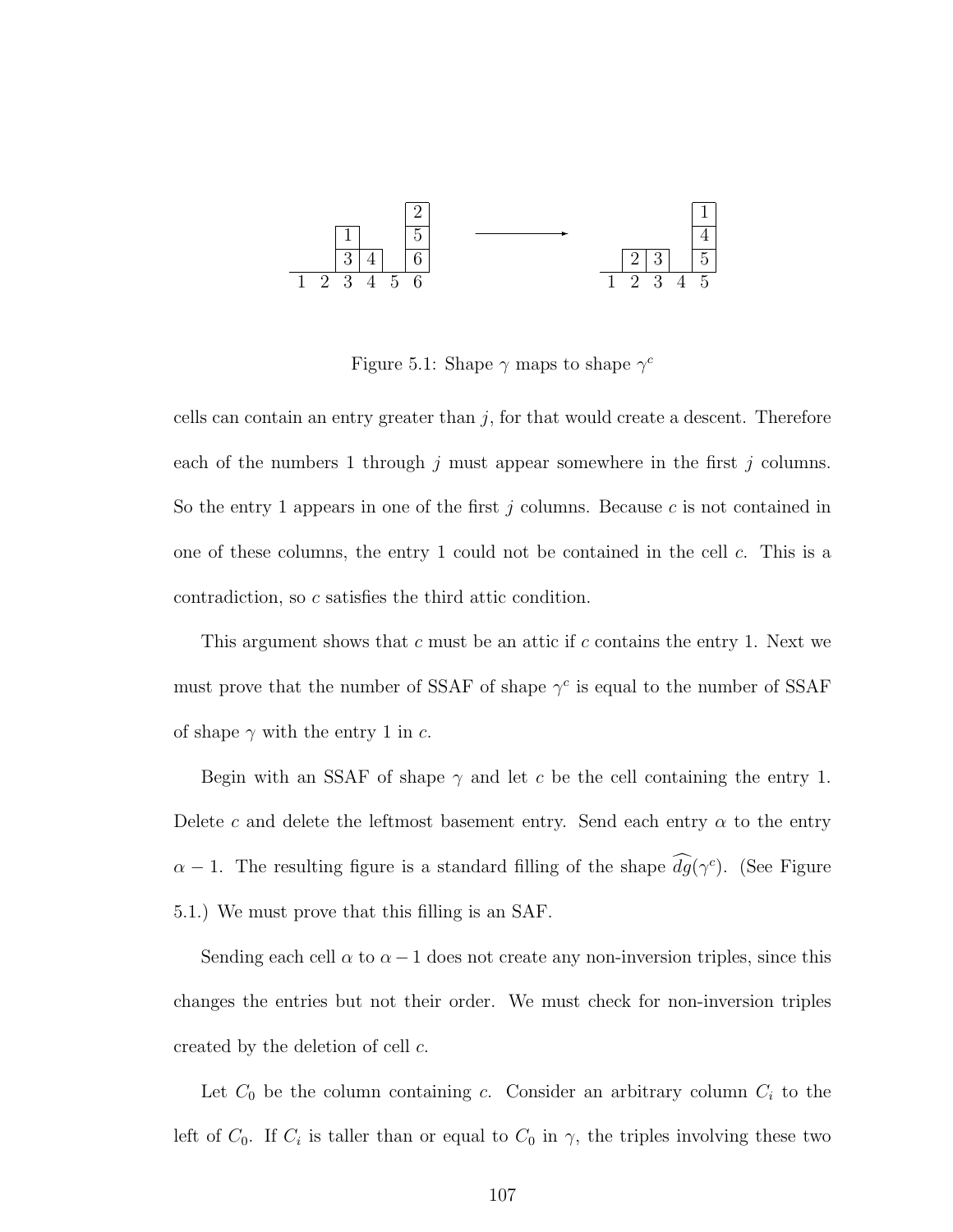columns are type A triples. After deleting c, the column  $C_i$  will still be taller than or equal to  $C_0$ , so the triples involving these two columns will remain type A triples. Therefore no non-inversion triples are created.

If  $C_i$  is shorter than  $C_0$  in  $\gamma$ , then the second attic condition implies that  $C_i$  is at least two rows shorter than  $C_0$ . So the triples involving these two columns are type B triples and remain type B triples after c is deleted. Therefore no non-inversion triples are created with columns to the left of  $C_0$ .

Let  $C_j$  be a column to the right of  $C_0$ . If  $C_0$  is strictly shorter than or strictly taller than  $C_j$ , the type of triple involving these two columns remains the same after c is deleted. However, if  $C_0$  is the same height as  $C_j$ , then we must check to see if any type B non-inversion triples were created. Consider the type A triple  $\{c, a, e\}$ shown below.

| и |  |
|---|--|

Since  $\sigma(c) = 1$  and  $\{c, a, e\}$  is a type A triple,  $\sigma(c) < \sigma(a) < \sigma(e)$ . Therefore  $\sigma(a) < \sigma(e) < \sigma(b)$  so  $\{a, e, b\}$  is a type B inversion triple after the deletion of c.

Next we must show that all type  $B$  triples involving cells in lower rows are inversion triples. Consider d in a cell of  $C_0$  somewhere below c and f in a cell of  $C_1$ somewhere below b such that d and f are in the same row  $r$  of  $F$ , the highest row such that  $\sigma(f) < \sigma(d)$ . Let h be the cell immediately above d and let g be the cell immediately above  $f$ , as shown.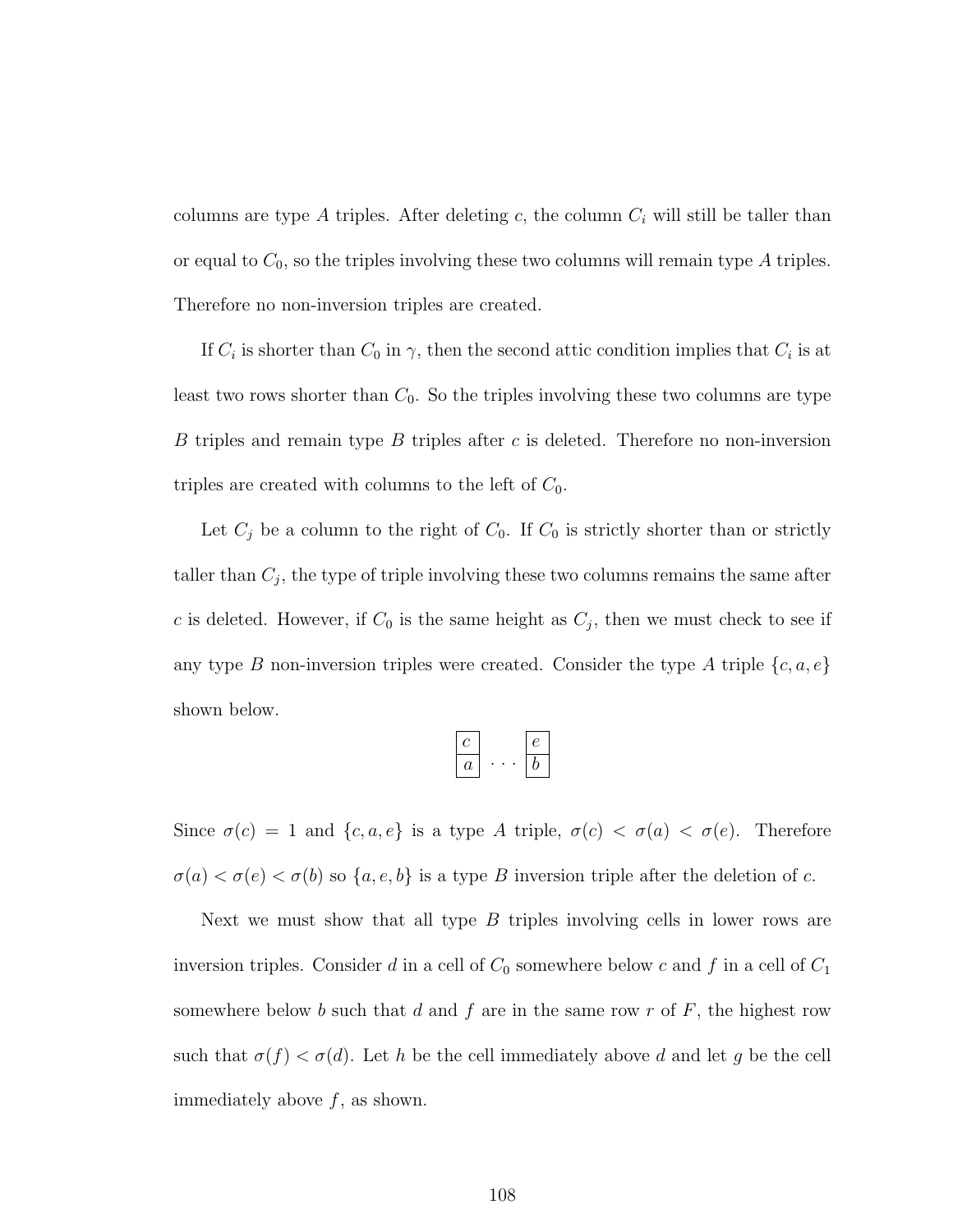Then  $\sigma(h) < \sigma(g) < \sigma(f) < \sigma(d)$ . But then  $\{h, g, d\}$  would be a type A noninversion triple in F. So for every pair of cells  $d, f$  in the columns  $C_0$  and  $C_1$  in the same row of  $F$ , the entry on the left is smaller.

Consider two cells,  $h, g$  in  $F$  as depicted.

| , |  |
|---|--|

We know that  $\sigma(h) < \sigma(g)$ . Since  $\{h, d, g\}$  is a type A inversion triple in F,  $\sigma(d) < \sigma(g)$ . Therefore when c is removed,  $\sigma(d) < \sigma(g) < \sigma(f)$ . So  $\{d, g, f\}$  is a type  $B$  inversion triple. This implies that every type  $B$  triple created by the deletion of  $c$  is an inversion triple. Therefore deleting  $c$  does not create any non-inversions. So this mapping of an SSAF of shape  $\gamma$  to a filling of shape  $\gamma^c$  does indeed produce an SSAF.

Similarly, we show that any SSAF of shape  $\gamma^c$  remains an SSAF when its entries  $\alpha$  are mapped to  $\alpha + 1$  and the cell c is added containing the entry 1.

Given an arbitrary SSAF G of shape  $\gamma^c$  consider the column  $C_0$  which will contain c and a column  $C_1$  to its left. If  $C_0$  is strictly taller than  $C_1$ , the triples involving the two columns are type  $B$  inversion triples. Adding the cell  $c$  does not change this, and  $c$  will be at least two rows higher than any entry of  $C_1$ . So no non-inversion triples are created. If  $C_1$  is strictly taller than  $C_0$ , the column  $C_1$  is still weakly taller than  $C_0$  after adding the cell  $c$ . So the existing triples remain the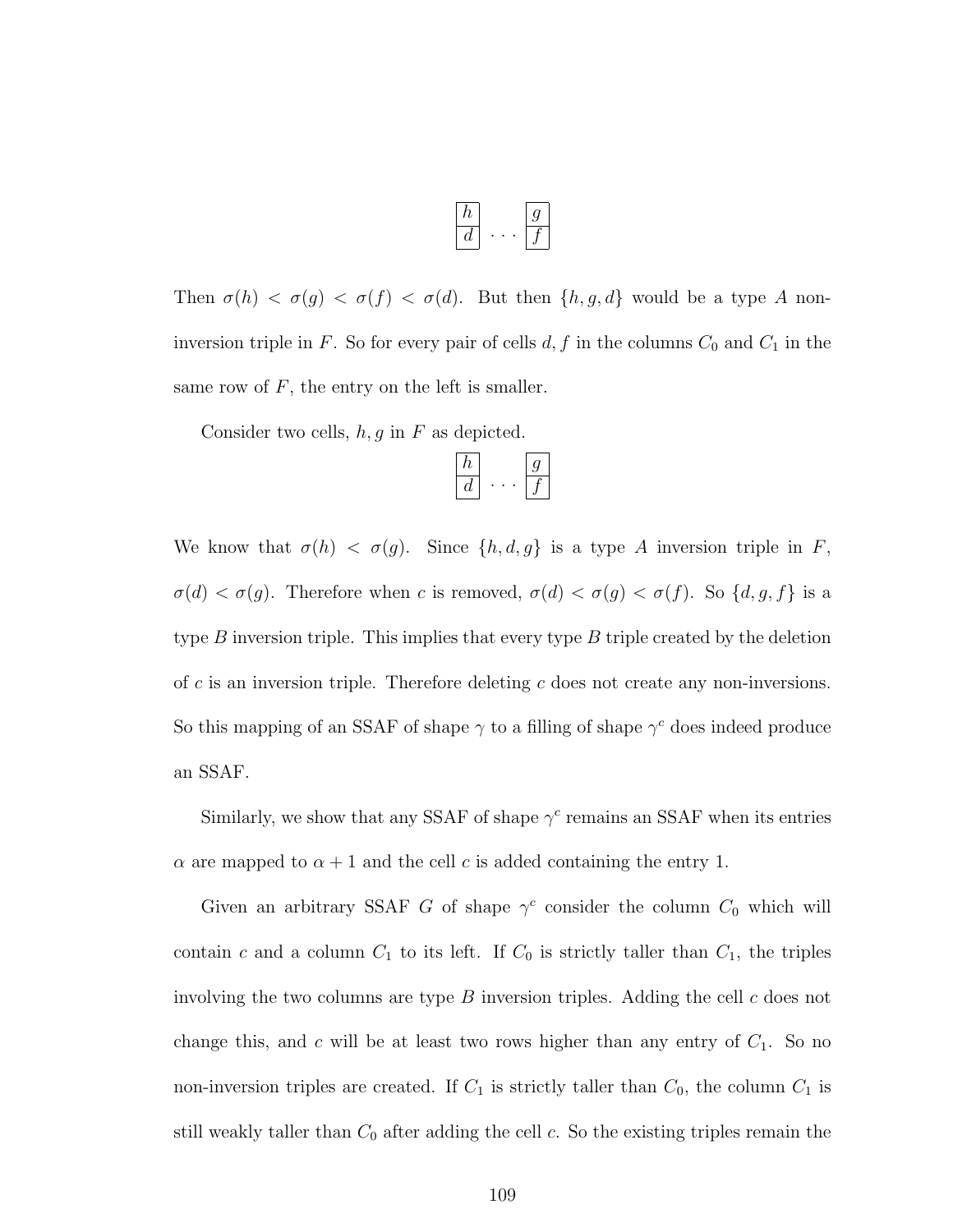same, and we must check that the cells  $d$  and  $b$  of  $C_1$  in the row containing  $c$  and row  $r - 1$  do not form an inversion triple with c.

| а |   |
|---|---|
| , | а |

We know that  $\sigma(d) < \sigma(b)$  since there are no descents in G. But  $\sigma(c) = 1$ so  $\sigma(c) < \sigma(d) < \sigma(b)$  implies that  $\{c, d, b\}$  is a type A inversion triple. If  $C_1$ and  $C_0$  were the same height, c would not be added onto  $C_0$  by the second attic condition. Therefore adding the cell  $c$  onto the column  $C_0$  does not create any new non-inversion triples to the left.

Consider a column  $C_2$  to the right of  $C_0$ . If  $C_0$  is weakly taller than  $C_2$ , adding  $c$  to  $C_0$  does not change the type of existing triples, nor does it add an additional triple. If the height of  $C_0$  is one less than the height of  $C_2$ , adding c changes the triples from type B triples to type A triples. But by Lemma 2.1.5, we know that for every pair h, g of cells in the same row of these two columns,  $\sigma(h) < \sigma(g)$ . Consider the type A triple  $\{h, g, d\}$  depicted below.

$$
\begin{array}{|c|c|}\hline h\\ \hline d\\ \hline\end{array} \cdots \begin{array}{|c|}\hline g\\ \hline f\\ \hline\end{array}
$$

We must prove that  $\{h, g, d\}$  is a type A inversion triple. But since  $\{d, g, f\}$  was a type B inversion triple,  $\sigma(d) < \sigma(g) < \sigma(f)$ . So  $\sigma(h) < \sigma(d) < \sigma(g)$  implies that  $\{h, d, g\}$  is indeed a type A inversion triple.

In this case, the cell  $c$  is added to column  $C_0$  on top of a cell  $a$  as depicted below.

$$
\begin{array}{|c|c|}\hline c\\ \hline a\\ \hline\end{array}\ldots\begin{array}{|c|}\hline e\\ \hline b\\ \hline\end{array}
$$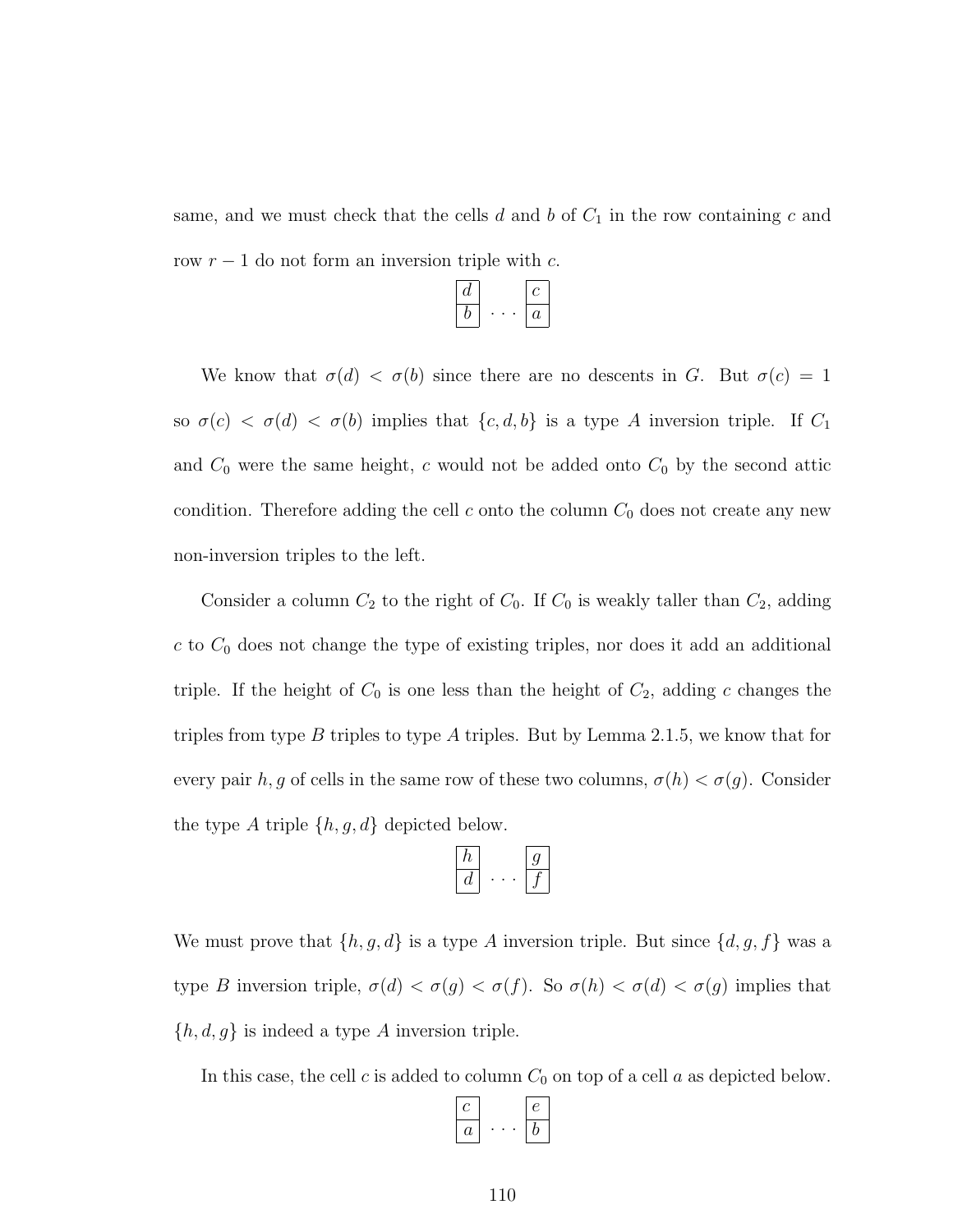We already know that  $\sigma(a) < \sigma(e) < \sigma(b)$ , since  $\{a, e, b\}$  is a type B inversion triple in G. But  $\sigma(c) = 1$  implies that  $\sigma(c) < \sigma(a) < \sigma(e)$ , so  $\{c, a, e\}$  is a type A inversion triple in  $G \cup c$ .

Finally, if  $C_2$  is at least two rows taller than  $C_0$ , adding c does not change the type of triples involving the two columns. We must check that if c is placed in the same row as b, with e directly on top of b as depicted below, then the triple  $\{c, e, b\}$ is a type  $B$  inversion triple.

But  $\sigma(e) < \sigma(b)$  and  $\sigma(c) = 1$ , so  $\sigma(c) < \sigma(e) < \sigma(b)$ . So  $\{c, e, b\}$  is indeed a type B inversion triple.

Therefore if c is an attic, adding the cell c with  $\sigma(c) = 1$  to an SSAF of shape  $\gamma^c$  and increasing the entries by one creates an SSAF of shape  $\gamma$ . Therefore, the number of SSAF of shape  $\gamma$  with the entry 1 in the cell c is exactly the number of SSAF of shape  $\gamma^c$ .  $\Box$ 

One significant difference between standard skyline augmented fillings and standard Young tableaux is that every partition admits at least one SYT, but there exist compositions which do not admit a standard SAF.

The complicating factor in this situation is the parts of the composition equal to zero. It is clear that if  $\gamma$  admits a standard SAF, the last part  $\gamma_m$  of  $\gamma$  must be non-zero. (Otherwise the entry  $m$  would create a descent wherever it is placed.) If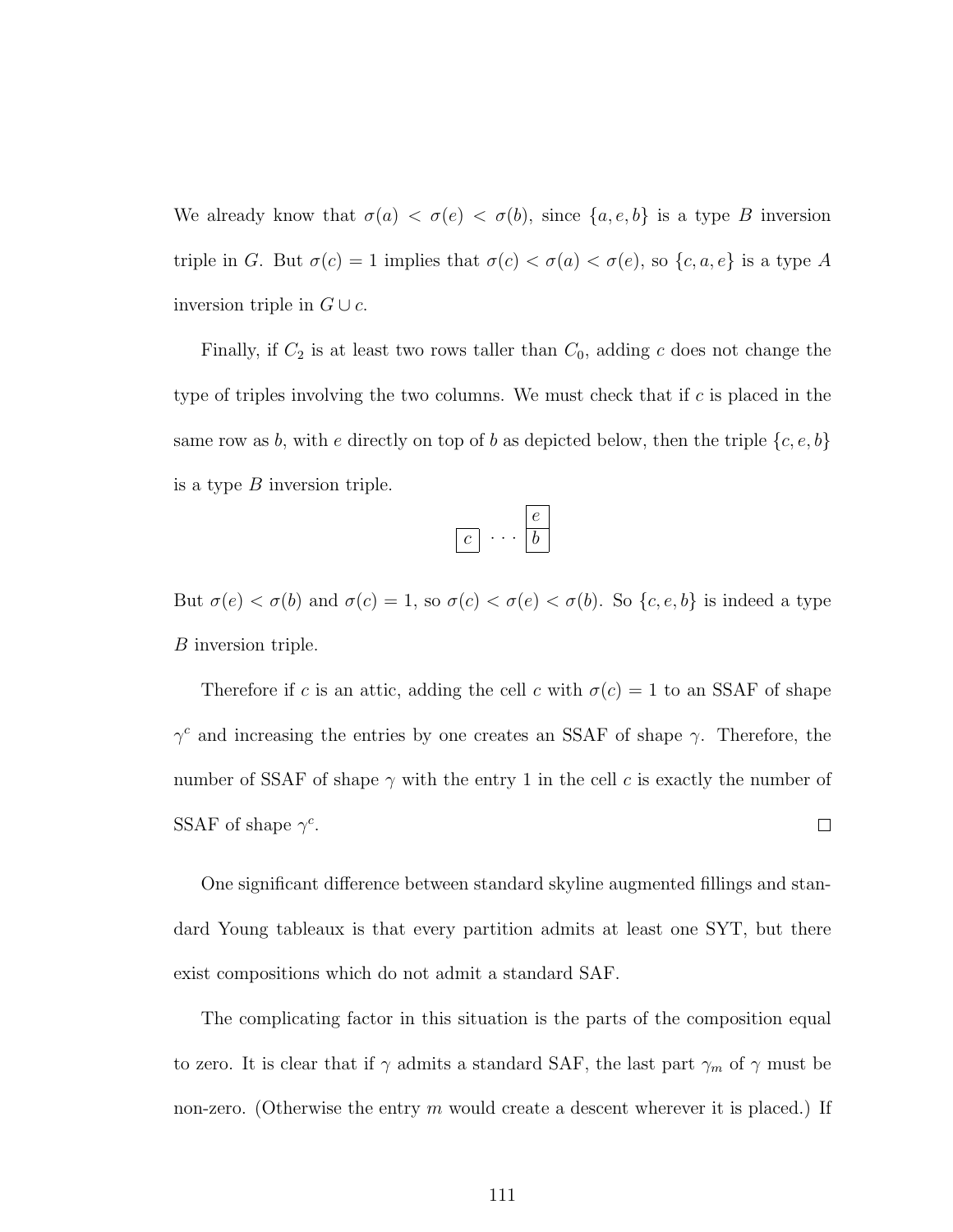all of the zero parts of  $\gamma$  appear at the beginning of  $\gamma$ , then the shape looks like a composition shifted to the right. If the non-zero columns are weakly decreasing, then the attics are precisely the corners in the second row through the top row. These corners are precisely the places where an  $n$  could appear if the shape (excluding the first row) were an SYT. Therefore  $NF_{\gamma} = f_{\gamma'}$ , where  $\gamma'$  is the partition derived by subtracting 1 from each non-zero part of  $\gamma$  and then discarding the zero parts.

If the columns are not weakly decreasing, then there exist two columns  $C_i$  and  $C_{i+1}$  such that  $C_{i+1}$  is immediately to the right of  $C_i$  and  $C_{i+1}$  is strictly taller than  $C_i$ . Then the cells a and b in the first row (containing i and  $i + 1$ ) together with the cell g immediately on top of  $B$  form a type  $B$  triple as shown.

|              | g     |  |
|--------------|-------|--|
| $\mathbf{a}$ | Ь     |  |
|              | $i+1$ |  |

But  $\sigma(g)$  must be less than i, since there are no descents and i and i + 1 already appear in the entries a and b. Then  $\{g, a, b\}$  is a type B non-inversion triple, a contradiction. Therefore there are no standard SAFs of this shape.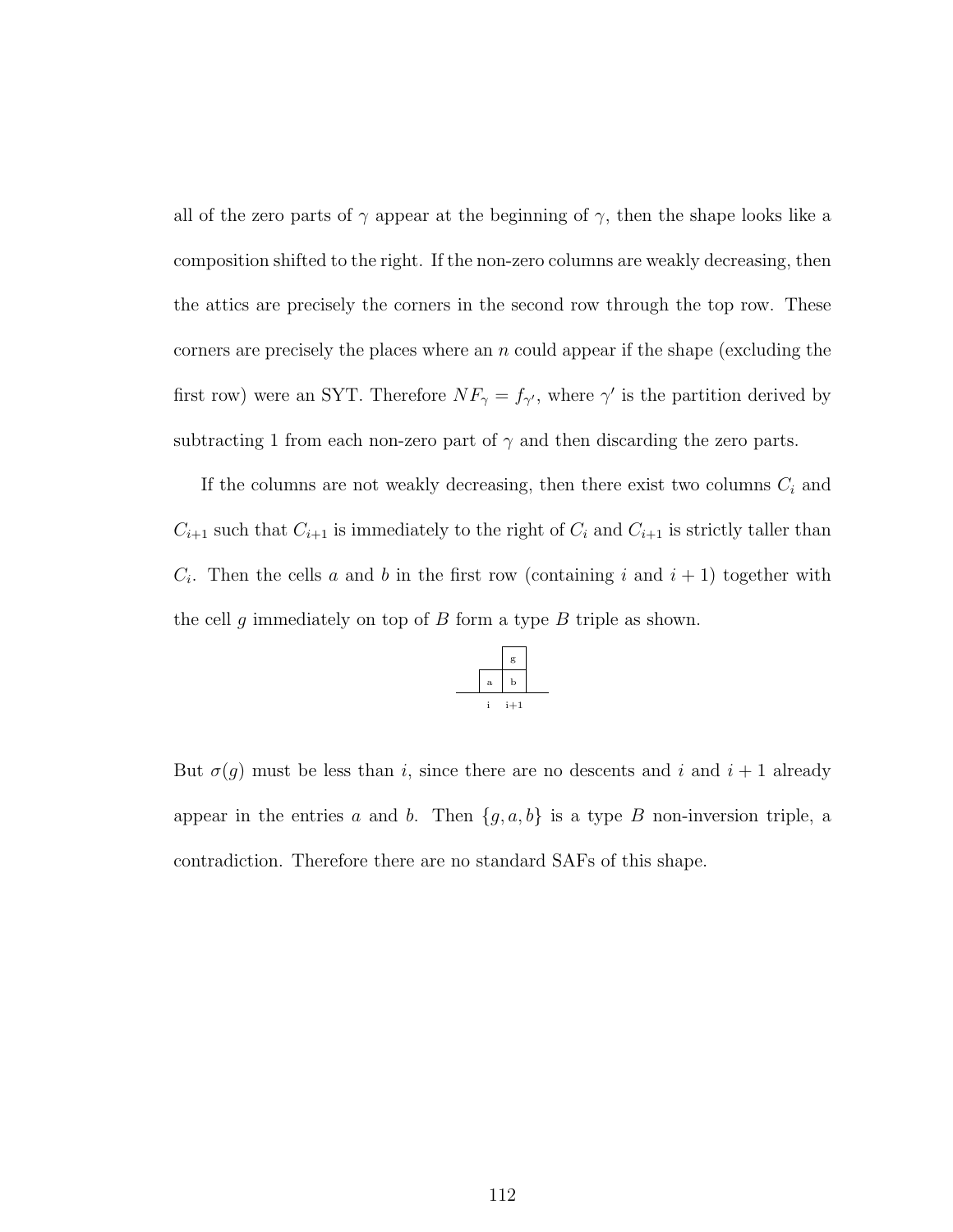### Chapter 6

### Conclusion

The Schur functions, which are described combinatorially through semi-standard Young tableaux (SSYT), are a useful basis for symmetric functions. They can be derived from a specialization of Macdonald polynomials. Recently Haglund, Haiman, and Loehr found a combinatorial description of the Macdonald polynomials involving new statistics on fillings of partitions.

Nonsymmetric Macdonald polynomials decompose the Macdonald polynomials into components indexed by compositions rather than partitions. By extending the partition statistics to compositions Haglund, Haiman, and Loehr provide a combinatorial description of the nonsymmetric Macdonald polynomials. The nonsymmetric Schur functions are derived as a specialization of nonsymmetric Macdonald polynomials and hence have a combinatorial description given by the statistics on compositions. We demonstrate that the nonsymmetric Schur functions in arbitrarily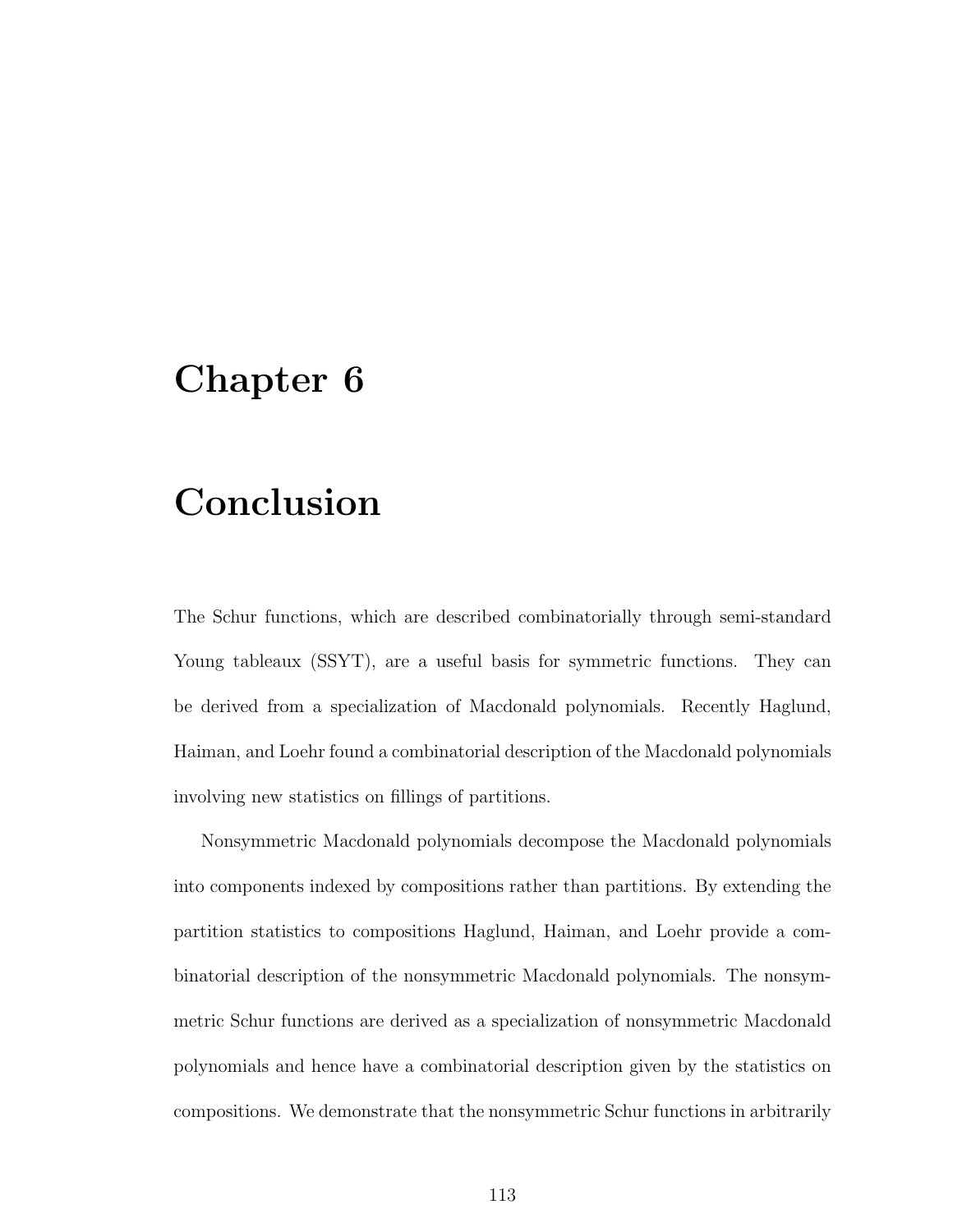many variables form a basis for all polynomials.

The specialization  $q = t = 0$  implies algebraically that the nonsymmetric Schur functions decompose the ordinary Schur functions. This thesis provides the first combinatorial proof of this fact through a bijection between SSYT and new objects called skyline augmented fillings (SAF).

The bijection between SSYT and SAF involves an insertion process similar to Schensted insertion and therefore leads to a nonsymmetric analogue of the Robinson-Schensted-Knuth algorithm. This version describes a bijection between N-matrices of finite support and pairs of SAF's which rearrange the same partition.

Schubert polynomials are a combinatorial tool used to approach problems in algebraic geometry. The standard bases of Lascoux and Schützenberger are the building blocks of Schubert polynomials. We prove that the standard basis  $\mathfrak{U}(\pi,\lambda)$ is equal to the nonsymmetric Schur function  $NS_{\pi(\lambda)}$ . This provides a non-inductive method for constructing standard bases.

To each SSYT, there is an associated key, which can be used to construct a key polynomial. Key polynomials are sums of standard bases and have many applications to Schubert polynomials and Schubert varieties. We demonstrate that the key associated to an arbitrary semi-standard Young tableau can be determined by mapping the SSYT to its associated SAF. This provides a simple method for constructing the key of an SSYT.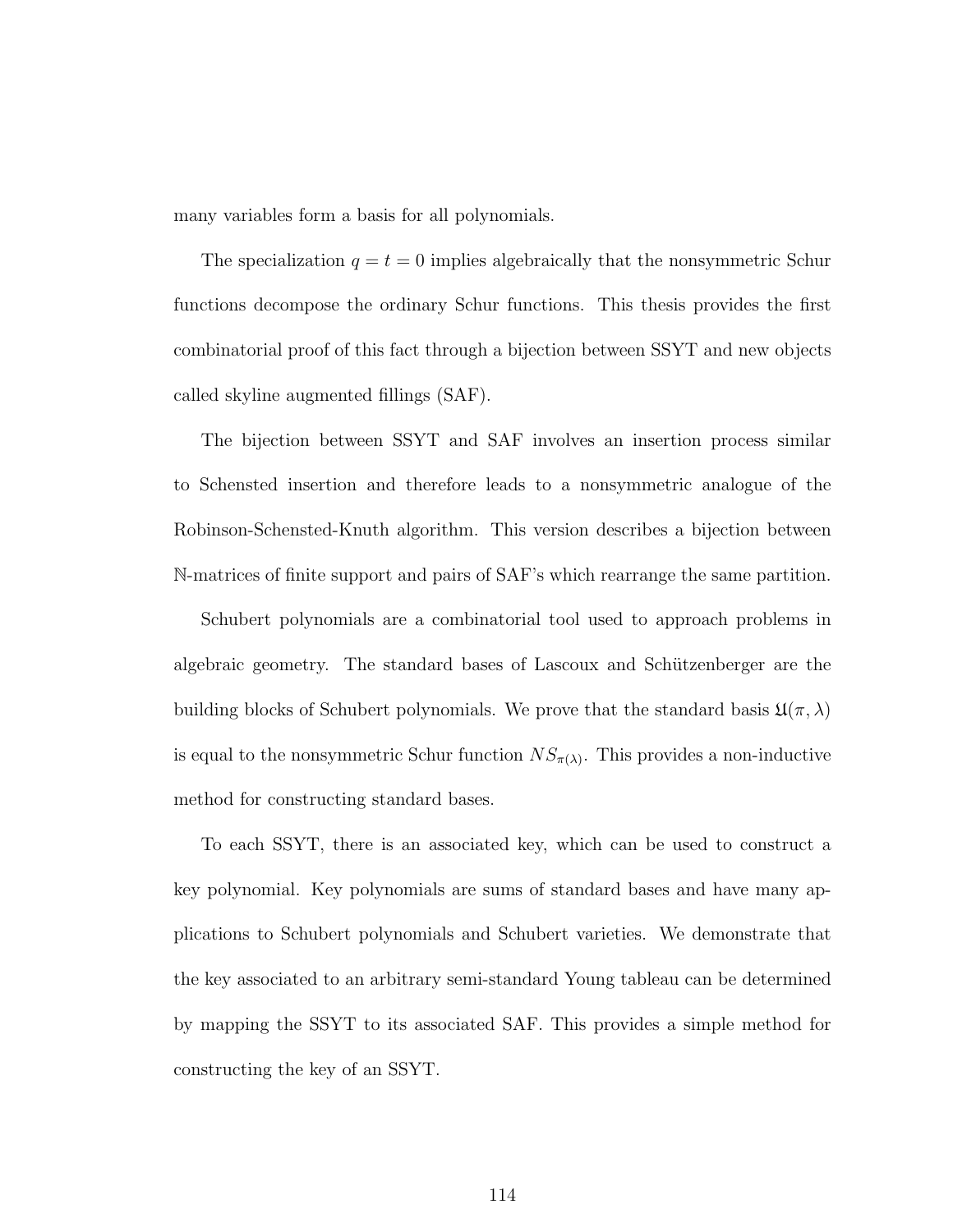Appendix A

# Tables of nonsymmetric Schur

## functions

Table A.1:  $n = 2$ 

|       | $\mathbf{NS}_{\gamma}$ |
|-------|------------------------|
| (2,0) | $x_1^2$                |
| (0,2) | $x_1x_2+x_2^2$         |
| (1,1) | $x_1x_2$               |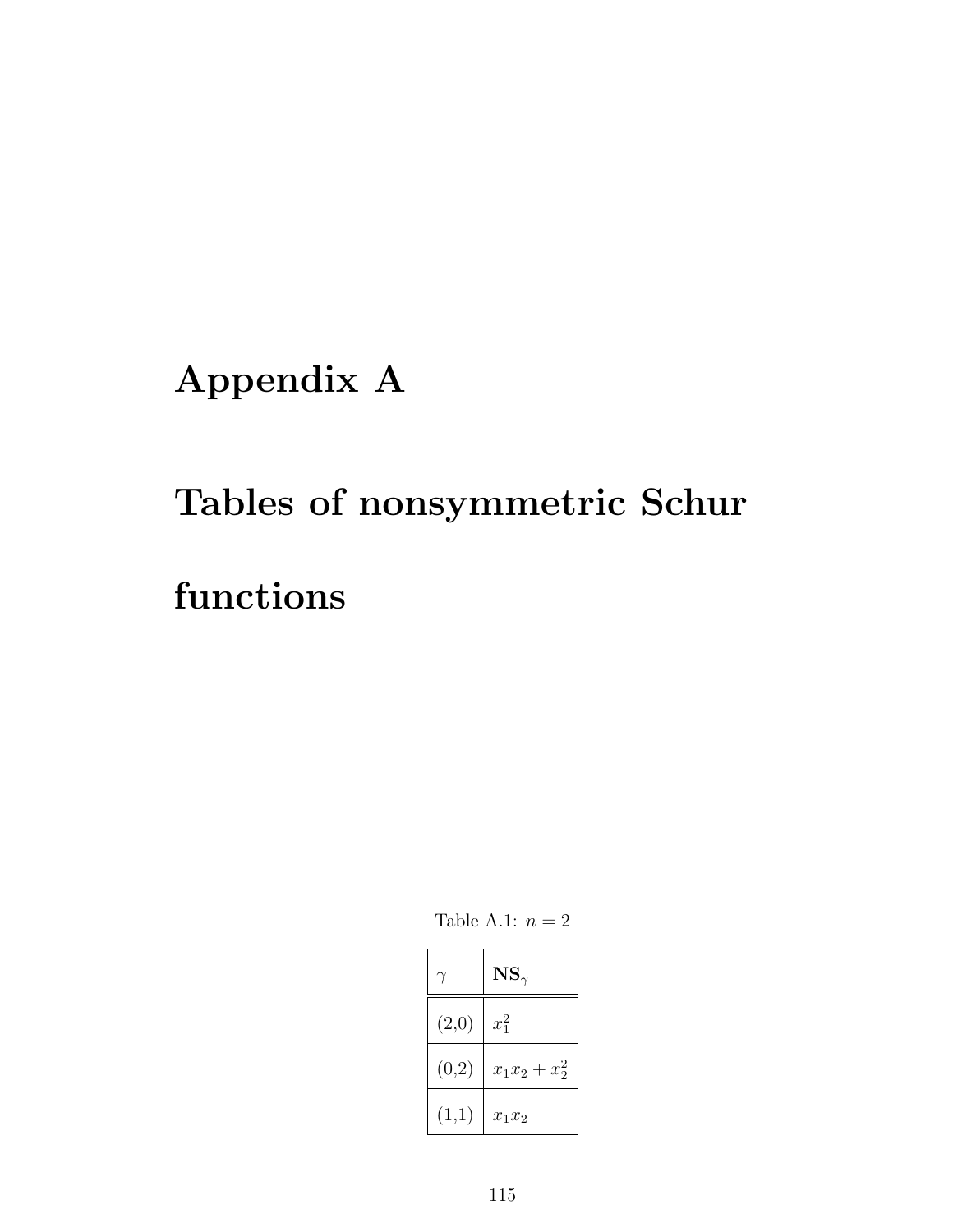| $\gamma$ | $\text{NS}_{\gamma}$                                            |
|----------|-----------------------------------------------------------------|
| (3,0,0)  | $x_1^3$                                                         |
| (2,1,0)  | $x_1^2x_2$                                                      |
| (2,0,1)  | $x_1^2x_3$                                                      |
| (1,2,0)  | $x_1x_2^2$                                                      |
| (1,1,1)  | $x_1x_2x_3$                                                     |
| (0,3,0)  | $x_1^2x_2 + x_1x_2^2 + x_2^3$                                   |
| (1,0,2)  | $x_1x_2x_3 + x_1x_3^2$                                          |
| (0,2,1)  | $x_1x_2x_3 + x_2^2x_3$                                          |
| (0,1,2)  | $x_2x_3^2$                                                      |
| (0,0,3)  | $x_1^2x_3 + x_1x_2x_3 + x_2^2x_3 + x_1x_3^2 + x_2x_3^2 + x_3^3$ |

Table A.2:  $n = 3$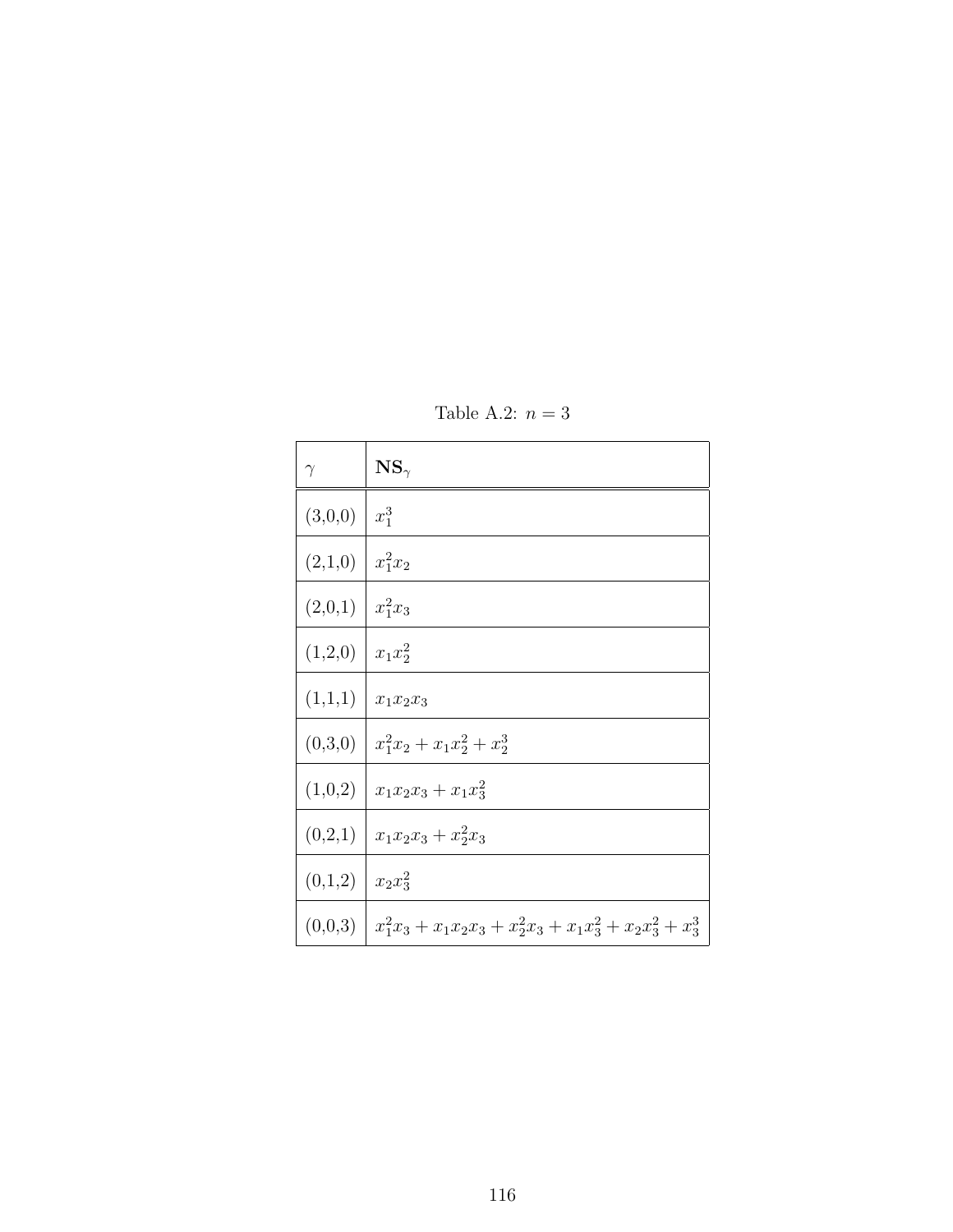| Table A.3: $n = 4 \ (\gamma_i \leq 2, \ \forall i)$ |                                                                                     |  |
|-----------------------------------------------------|-------------------------------------------------------------------------------------|--|
| $\gamma$                                            | $\text{NS}_{\gamma}$                                                                |  |
| (2,2,0,0)                                           | $x_1^2x_2^2$                                                                        |  |
| (2,1,1,0)                                           | $x_1^2x_2x_3$                                                                       |  |
| (2,1,0,1)                                           | $x_1^2x_2x_4$                                                                       |  |
| (2,0,2,0)                                           | $x_1^2x_2x_3 + x_1^2x_3^2$                                                          |  |
| (1,2,1,0)                                           | $x_1x_2^2x_3$                                                                       |  |
| (2,0,1,1)                                           | $x_1^2x_3x_4$                                                                       |  |
| (1,1,2,0)                                           | $x_1x_2x_3^2$                                                                       |  |
| (1,2,0,1)                                           | $x_1x_2^2x_4$                                                                       |  |
| (2,0,0,2)                                           | $x_1^2x_2x_4 + x_1^2x_3x_4 + x_1^2x_4^2$                                            |  |
| (1,1,1,1)                                           | $x_1x_2x_3x_4$                                                                      |  |
| (0,2,2,0)                                           | $x_1x_2x_3^2 + x_1x_2^2x_3 + x_2^2x_3^2$                                            |  |
| (1,1,0,2)                                           | $x_1x_2x_3x_4 + x_1x_2x_4^2$                                                        |  |
| (1,0,2,1)                                           | $x_1x_2x_3x_4 + x_1x_3x_4$                                                          |  |
|                                                     | $(0,2,1,1)   x_1x_2x_3x_4+x_2^2x_3x_4$                                              |  |
| (1,0,1,2)                                           | $x_1x_3x_4^2$                                                                       |  |
| (0,2,0,2)                                           | $x_1x_2x_3x_4 + x_1x_2x_4^2 + x_1x_2^2x_4 + x_2^2x_3x_4 + x_2^2x_4^2$               |  |
| (0,1,2,1)                                           | $x_2x_3^2x_4$                                                                       |  |
| (0,1,1,2)                                           | $x_2x_3x_4^2$                                                                       |  |
| (0,0,2,2)                                           | $x_1x_3x_4^2 + x_1x_2x_3x_4 + x_2x_3x_4^2 + x_1x_3^2x_4 + x_2x_3^2x_4 + x_3^2x_4^2$ |  |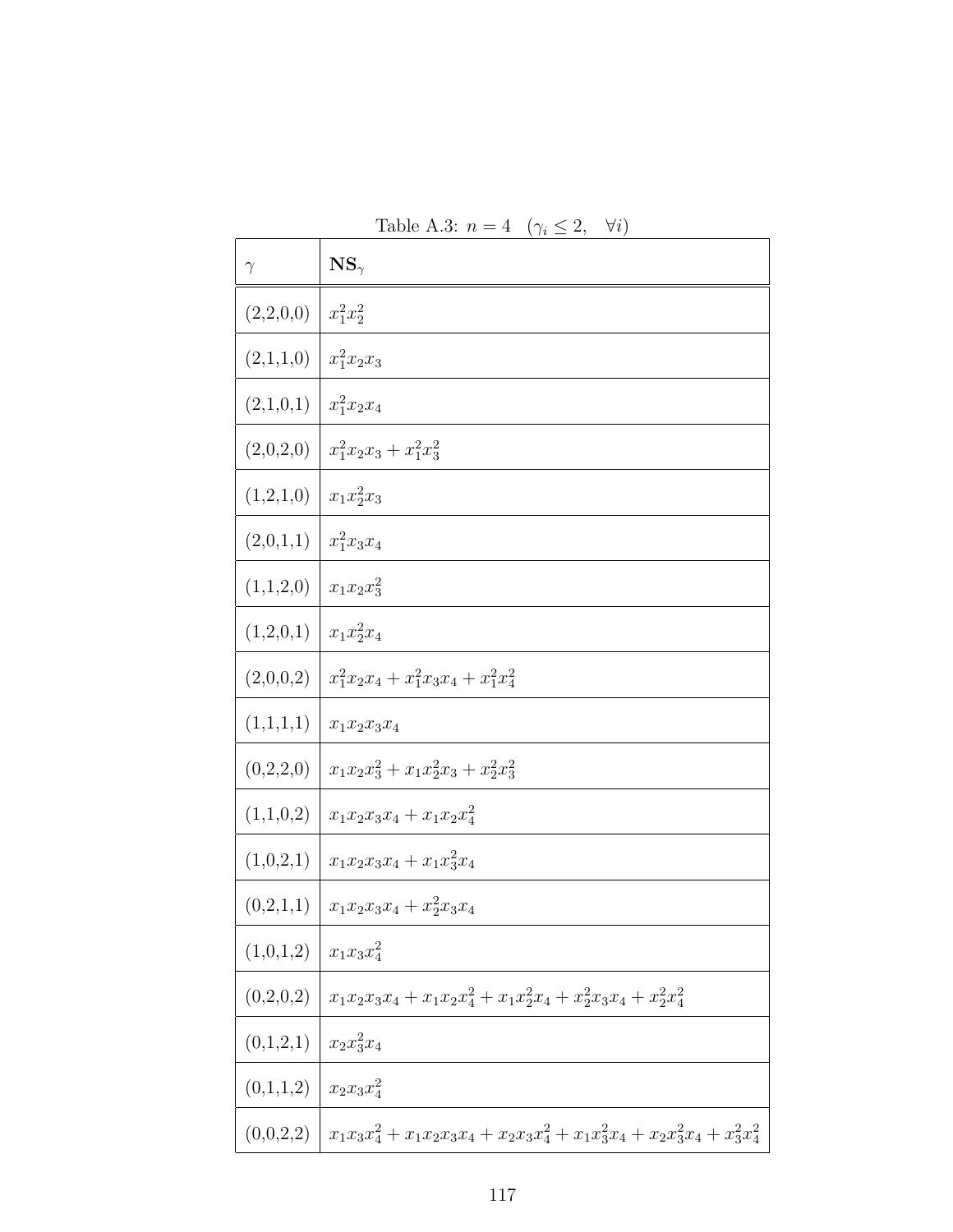| $\gamma$  | $\mathbf{NS}_{\gamma}$                                                                                                                                                 |
|-----------|------------------------------------------------------------------------------------------------------------------------------------------------------------------------|
| (4,0,0,0) | $x_1^4$                                                                                                                                                                |
| (3,1,0,0) | $x_1^3x_2$                                                                                                                                                             |
| (3,0,1,0) | $x_1^3x_3$                                                                                                                                                             |
| (3,0,0,1) | $x_1^3x_4$                                                                                                                                                             |
| (1,3,0,0) | $x_1^2x_2^2 + x_1x_2^3$                                                                                                                                                |
| (0,4,0,0) | $x_1^3x_2+x_1^2x_2^2+x_1x_2^3+x_2^4$                                                                                                                                   |
| (0,3,1,0) | $x_1^2x_2x_3 + x_1x_2^2x_3 + x_2^3x_3$                                                                                                                                 |
| (1,0,3,0) | $x_1^2x_2x_3 + x_1x_2^2x_3 + x_1^2x_3^2 + x_1x_2x_3^2 + x_1x_3^3$                                                                                                      |
| (0,3,0,1) | $x_1^2x_2x_4 + x_1x_2^2x_4 + x_2^3x_4$                                                                                                                                 |
| (0,1,3,0) | $x_1x_2x_3^2 + x_2^2x_3^2 + x_2x_3^3$                                                                                                                                  |
| (0,0,4,0) | $x_1^3x_3 + x_1^2x_2x_3 + x_1x_2^2x_3 + x_2^3x_3 + x_1^2x_3^2 + x_1x_2x_3^2 + x_2^2x_3^2 + x_1x_3^3 +$                                                                 |
|           | $x_2x_3^3 + x_3^4$                                                                                                                                                     |
| (1,0,0,3) | $x_1^2x_2x_4+x_1x_2^2x_4+x_1^2x_3x_4+x_1x_2x_3x_4+x_1x_3^2x_4+x_1^2x_4^2+x_1x_2x_4^2+$                                                                                 |
|           | $x_1x_3x_4^2 + x_1x_4^3$                                                                                                                                               |
| (0,0,3,1) | $x_1^2x_3x_4+x_1x_2x_3x_4+x_2^2x_3x_4+x_1x_3^2x_4+x_2x_3^2x_4+x_3^3x_4$                                                                                                |
| (0,1,0,3) | $x_1x_2x_3x_4+x_2^2x_3x_4+x_2x_3^2x_4+x_1x_2x_4^2+x_2^2x_4^2+x_2x_3x_4^2+x_2x_4^3$                                                                                     |
| (0,0,1,3) | $x_1x_3x_4^2 + x_2x_3x_4^2 + x_3^2x_4^2 + x_3x_4^3$                                                                                                                    |
| (0,0,0,4) | $x_1^3x_4 + x_1^2x_2x_4 + x_1x_2^2x_4 + x_3^3x_4 + x_1^2x_3x_4 + x_1x_2x_3x_4 + x_2^2x_3x_4 +$                                                                         |
|           | $x_{1} x_{3}^2 x_{4} + x_{2} x_{3}^2 x_{4} + x_{3}^3 x_{4} + x_{1}^2 x_{4}^2 + x_{1} x_{2} x_{4}^2 + x_{2}^2 x_{4}^2 + x_{1} x_{3} x_{4}^2 + x_{2} x_{3} x_{4}^2 + \\$ |
|           | $x_3^2x_4^2 + x_1x_4^3 + x_2x_4^3 + x_3x_4^3 + x_4^4$                                                                                                                  |

Table A.4:  $n = 4$  (∃*i s.t.*  $\gamma_i > 2$ )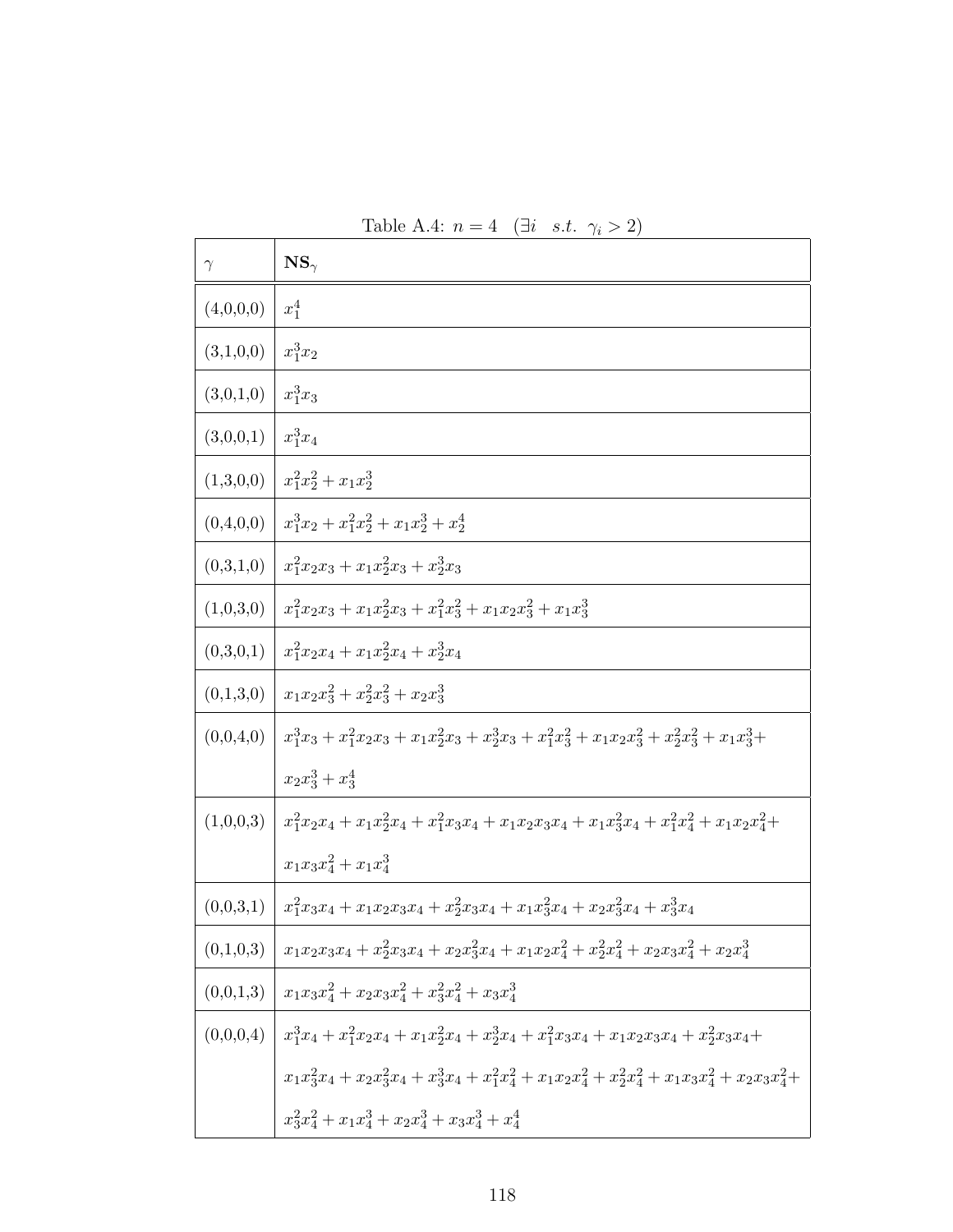## Bibliography

- [1] Ivan Cherednik. Nonsymmetric Macdonald polynomials. Internat. Math. Res. Notices, 10:483–515, 1995.
- [2] J. S. Frame, G. de B. Robinson, and R. M. Thrall. The hook graphs of the symmetric group. Canad. J. Math., 6:316–325, 1954.
- [3] W. Fulton. Young Tableaux with Applications to Representation Theory and Geometry. New York: Cambridge University Press, 1997.
- [4] C. Greene, A. Nijenhuis, and H. S. Wilf. A probabilistic proof of a formula for the number of Young tableaux of a given shape. Adv. in Math., 31:104–109, 1979.
- [5] J. Haglund, M. Haiman, and N. Loehr. A combinatorial formula for Macdonald polynomials. Jour. Amer. Math. Soc., 18:735–761, 2005.
- [6] J. Haglund, M. Haiman, and N. Loehr. A combinatorial formula for Nonsymmetric Macdonald polynomials. pre-print, 2005.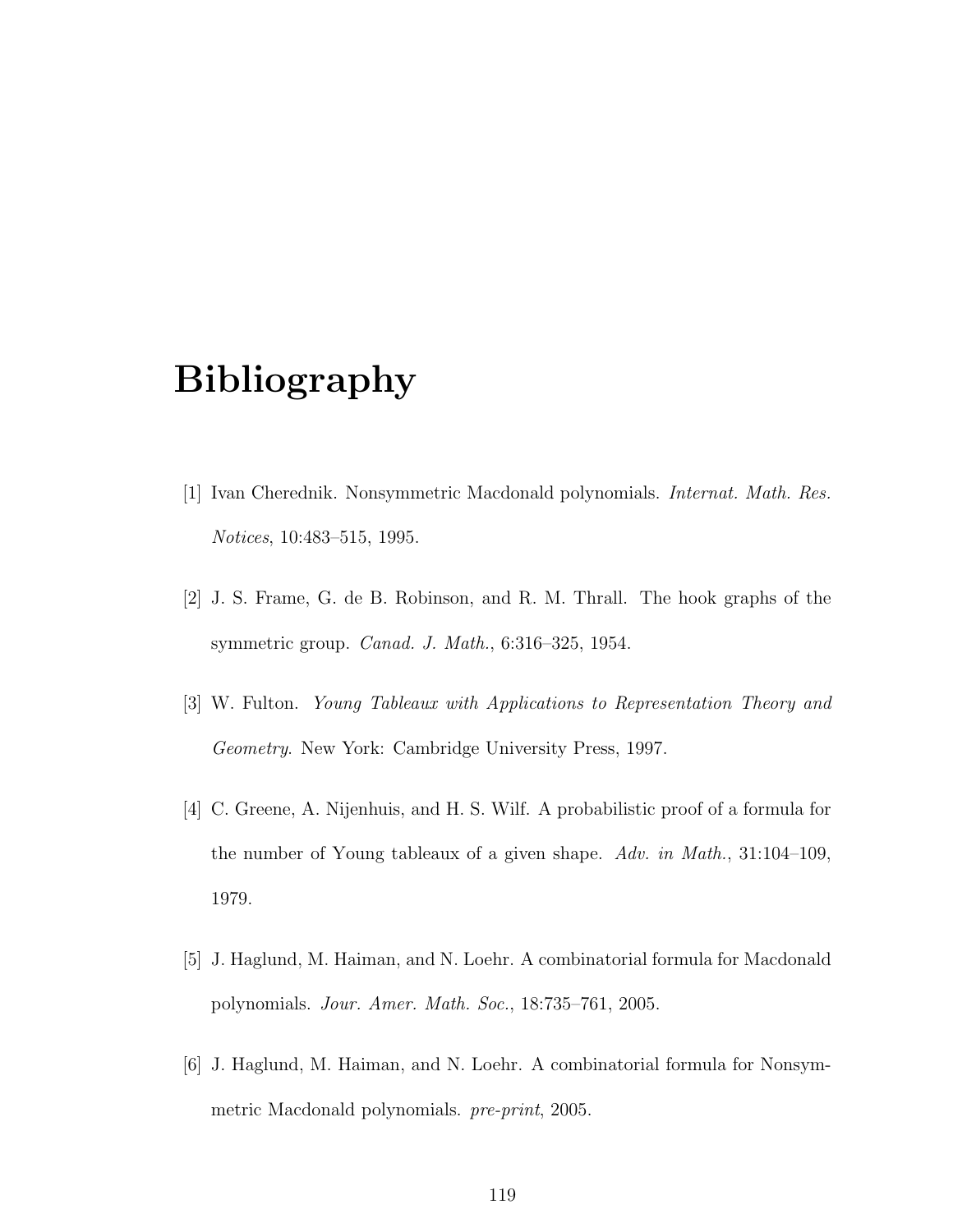- [7] J. Haglund, M. Haiman, and N. Loehr. Combinatorial theory of Macdonald polynomials I: Proof of Haglund's formula. Proc. Nat. Acad. Sci. U.S.A., 102(8):2690–2696, 2005.
- [8] H. Jack. A class of symmetric polynomials with a parameter. Proc. R. Soc. Edinburgh  $(A)$ , 69:1-18, 1970.
- [9] Friedrich Knop and Siddhartha Sahi. A recursion and a combinatorial formula for Jack polynomials. Invent. Math., 128(1):9–22, 1997.
- [10] D. E. Knuth. Permutations, matrices, and generalized young tableaux. Pacific J. Math., 34:709–727, 1970.
- [11] A. Lascoux and M.-P. Schützenberger. Sur une conjecture de H. O. Foulkes. C. R. Acad. Sci. Paris Sér. A-B, 286:A323-A324, 1978.
- [12] A. Lascoux and M.-P. Schützenberger. Keys and standard bases. In "Invariant" Theory and Tableaux," IMA Volumes in Math and its Applications (D. Stanton, ED.), volume 19, pages 125–144. Southend on Sea, UK, 1990.
- [13] I. G. Macdonald. A new class of symmetric polynomials. Actes du  $20^e$ Séminaire Lotharingien, Publ. Inst. Rech. Math. Av., 372, 1988.
- [14] I. G. Macdonald. Affine Hecke algebras and orthogonal polynomials. Séminaire Bourbaki 1994/95, 237(797):189–207, 1996.